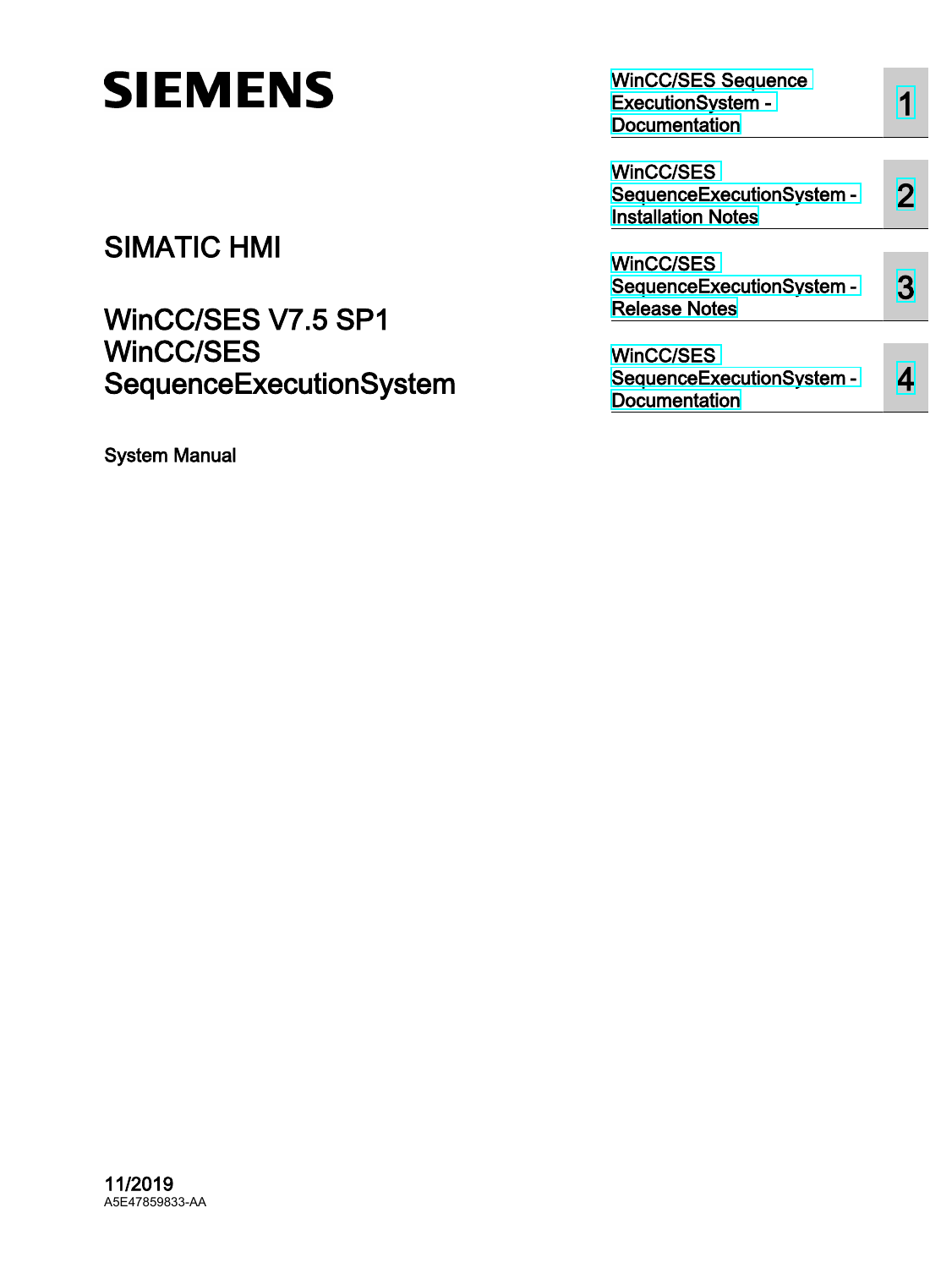#### Legal information

#### Warning notice system

This manual contains notices you have to observe in order to ensure your personal safety, as well as to prevent damage to property. The notices referring to your personal safety are highlighted in the manual by a safety alert symbol, notices referring only to property damage have no safety alert symbol. These notices shown below are graded according to the degree of danger.

#### DANGER

indicates that death or severe personal injury will result if proper precautions are not taken.

### **A** WARNING

indicates that death or severe personal injury may result if proper precautions are not taken.

### **A** CAUTION

indicates that minor personal injury can result if proper precautions are not taken.

#### **NOTICE**

indicates that property damage can result if proper precautions are not taken.

If more than one degree of danger is present, the warning notice representing the highest degree of danger will be used. A notice warning of injury to persons with a safety alert symbol may also include a warning relating to property damage.

#### Qualified Personnel

The product/system described in this documentation may be operated only by **personnel qualified** for the specific task in accordance with the relevant documentation, in particular its warning notices and safety instructions. Qualified personnel are those who, based on their training and experience, are capable of identifying risks and avoiding potential hazards when working with these products/systems.

#### Proper use of Siemens products

Note the following:

#### **A** WARNING

Siemens products may only be used for the applications described in the catalog and in the relevant technical documentation. If products and components from other manufacturers are used, these must be recommended or approved by Siemens. Proper transport, storage, installation, assembly, commissioning, operation and maintenance are required to ensure that the products operate safely and without any problems. The permissible ambient conditions must be complied with. The information in the relevant documentation must be observed.

#### **Trademarks**

All names identified by ® are registered trademarks of Siemens AG. The remaining trademarks in this publication may be trademarks whose use by third parties for their own purposes could violate the rights of the owner.

#### Disclaimer of Liability

We have reviewed the contents of this publication to ensure consistency with the hardware and software described. Since variance cannot be precluded entirely, we cannot guarantee full consistency. However, the information in this publication is reviewed regularly and any necessary corrections are included in subsequent editions.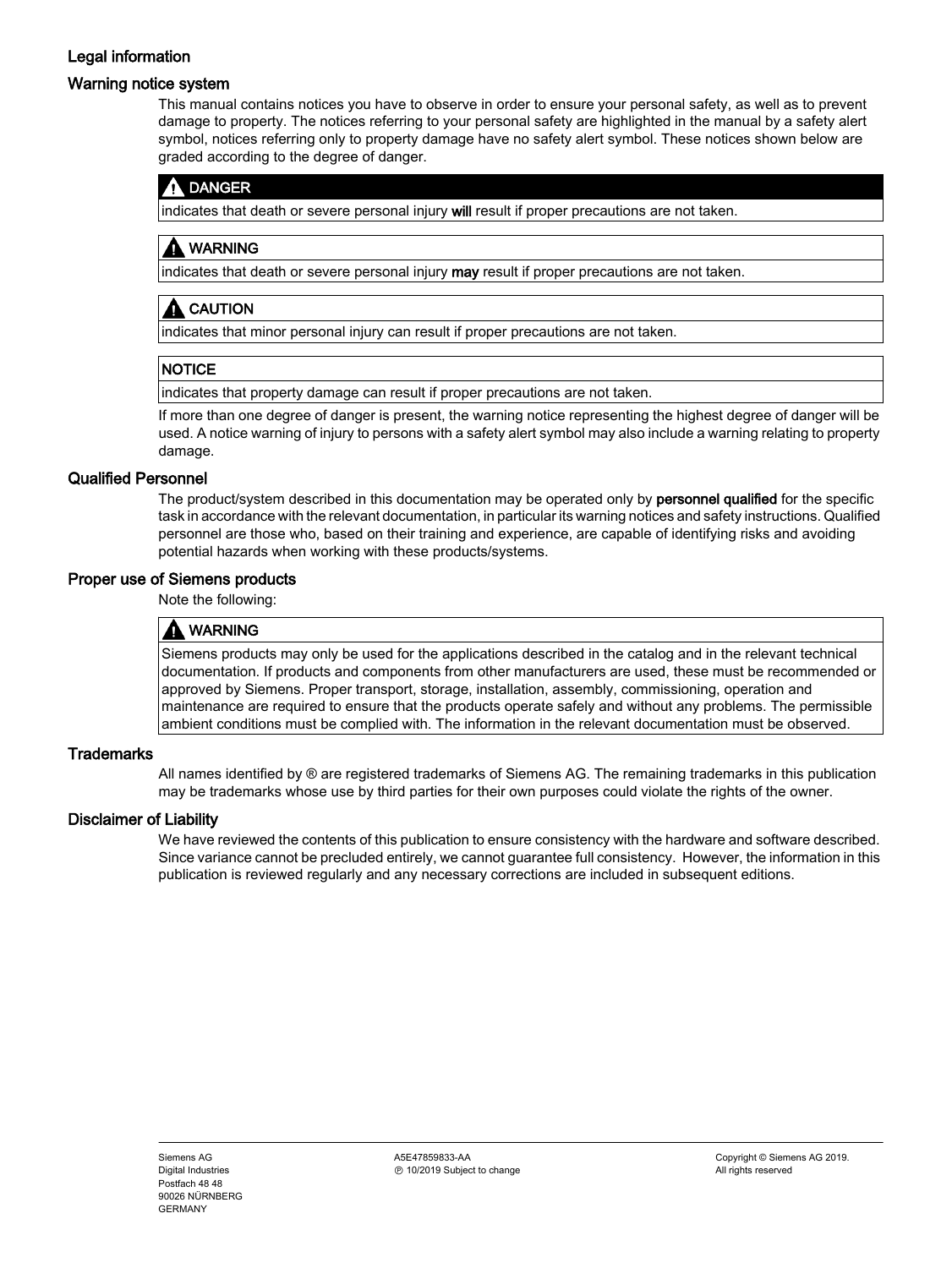## Table of contents

| 1                       |         |  |
|-------------------------|---------|--|
| $\mathbf{2}$            |         |  |
|                         | 2.1     |  |
|                         | 2.2     |  |
| 3                       |         |  |
|                         | 3.1     |  |
|                         | 3.2     |  |
|                         | 3.2.1   |  |
|                         | 3.2.2   |  |
|                         | 3.2.3   |  |
|                         | 3.2.4   |  |
| $\overline{\mathbf{4}}$ |         |  |
|                         | 4.1     |  |
|                         | 4.1.1   |  |
|                         | 4.1.2   |  |
|                         | 4.1.3   |  |
|                         | 4.2     |  |
|                         | 4.2.1   |  |
|                         | 4.2.2   |  |
|                         | 4.2.3   |  |
|                         | 4.2.4   |  |
|                         | 4.2.5   |  |
|                         | 4.2.6   |  |
|                         | 4.2.7   |  |
|                         | 4.2.8   |  |
|                         | 4.2.9   |  |
|                         | 4.3     |  |
|                         | 4.3.1   |  |
|                         | 4.3.1.1 |  |
|                         | 4.3.1.2 |  |
|                         | 4.3.2   |  |
|                         | 4.3.2.1 |  |
|                         | 4.3.2.2 |  |
|                         | 4.3.2.3 |  |
|                         | 4.3.2.4 |  |
|                         | 4.3.2.5 |  |
|                         | 4.3.3   |  |
|                         | 4.3.4   |  |
|                         | 4.3.5   |  |
|                         | 4.3.5.1 |  |
|                         | 4.3.5.2 |  |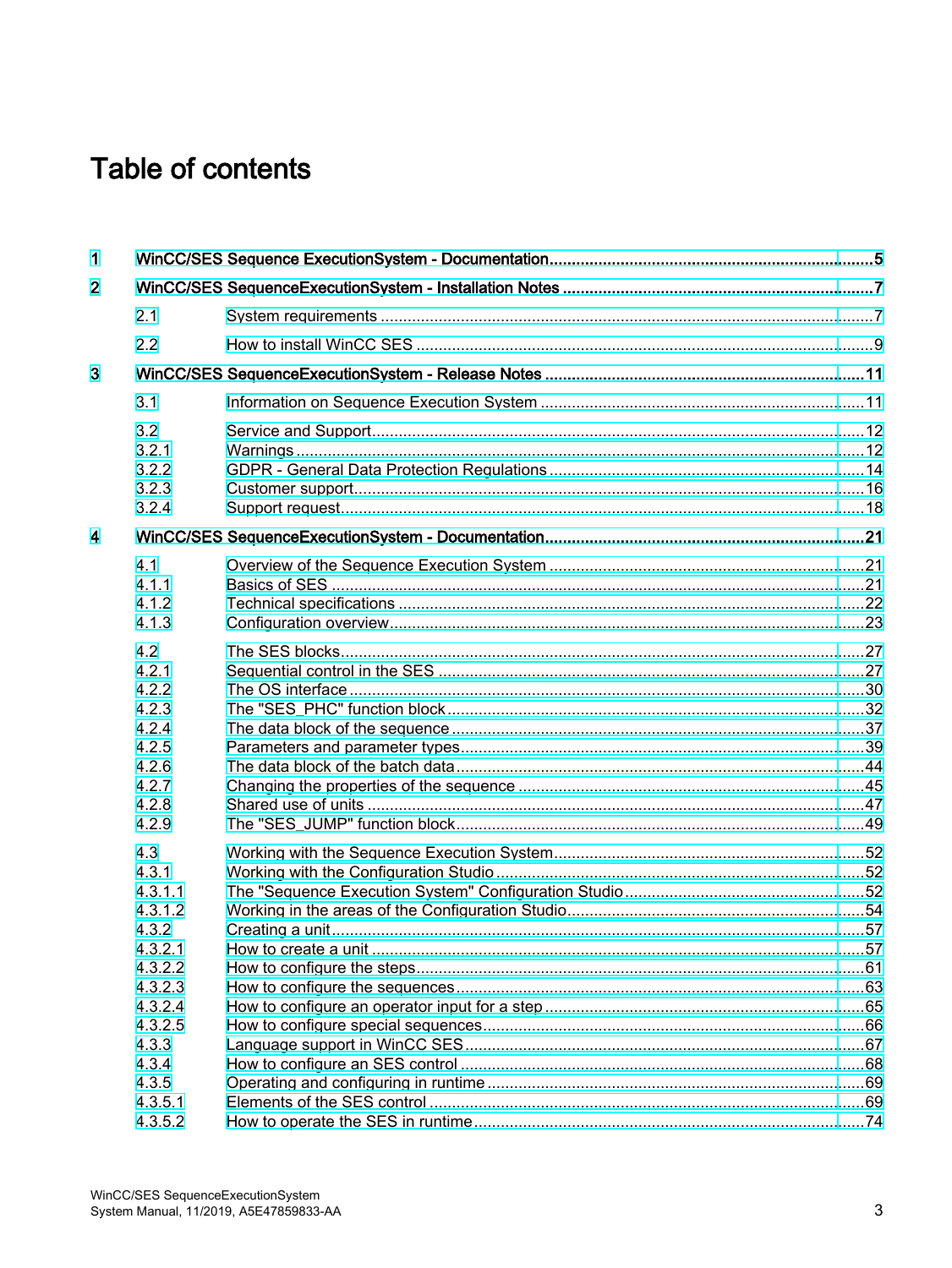| 4.3.5.3 |  |
|---------|--|
|         |  |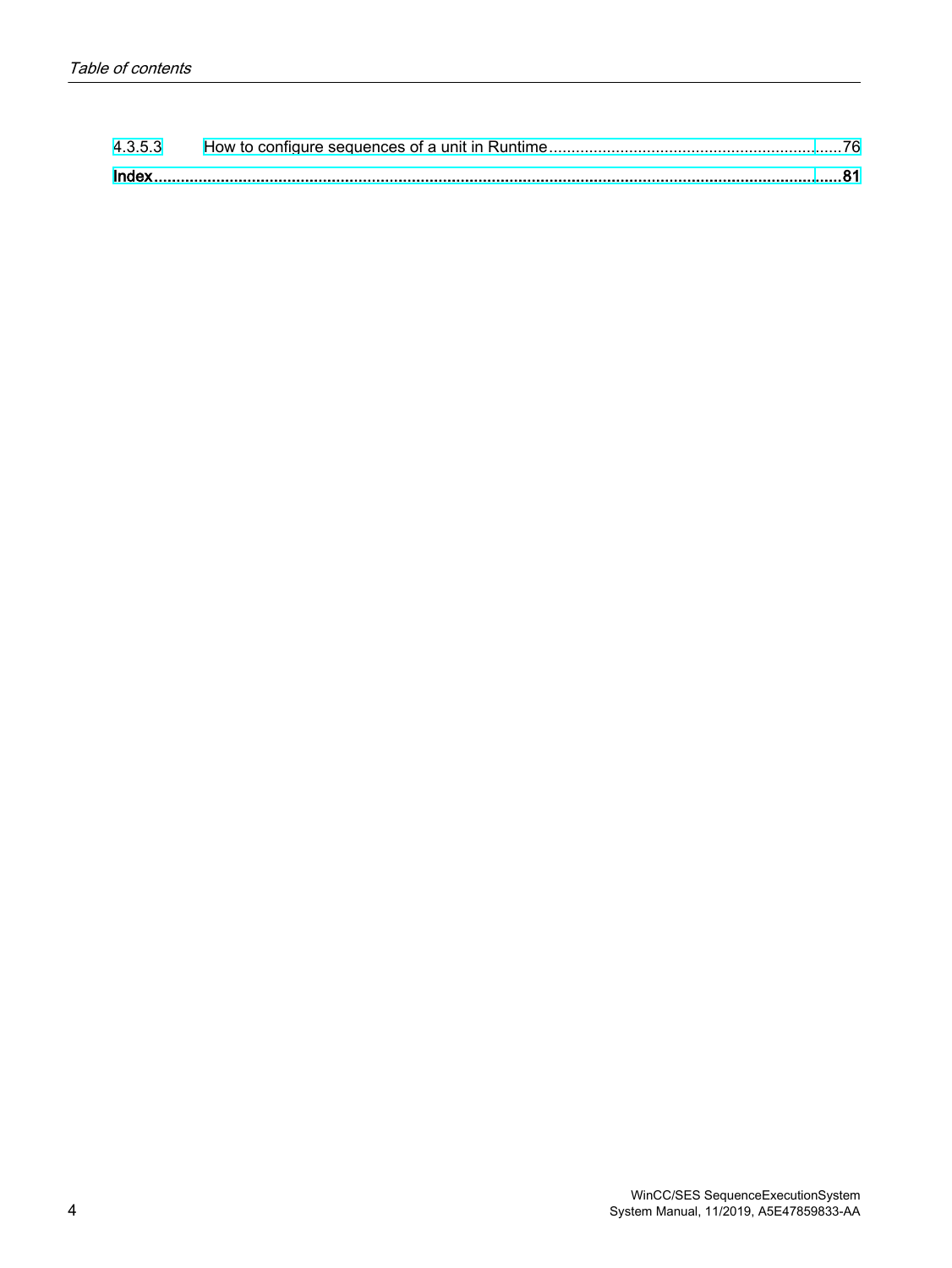# <span id="page-4-0"></span>WinCC/SES Sequence ExecutionSystem - Procumentation

#### **Content**

- Overview of the Sequence Execution System
- Working with the CFCs
- Working with the Sequence Execution System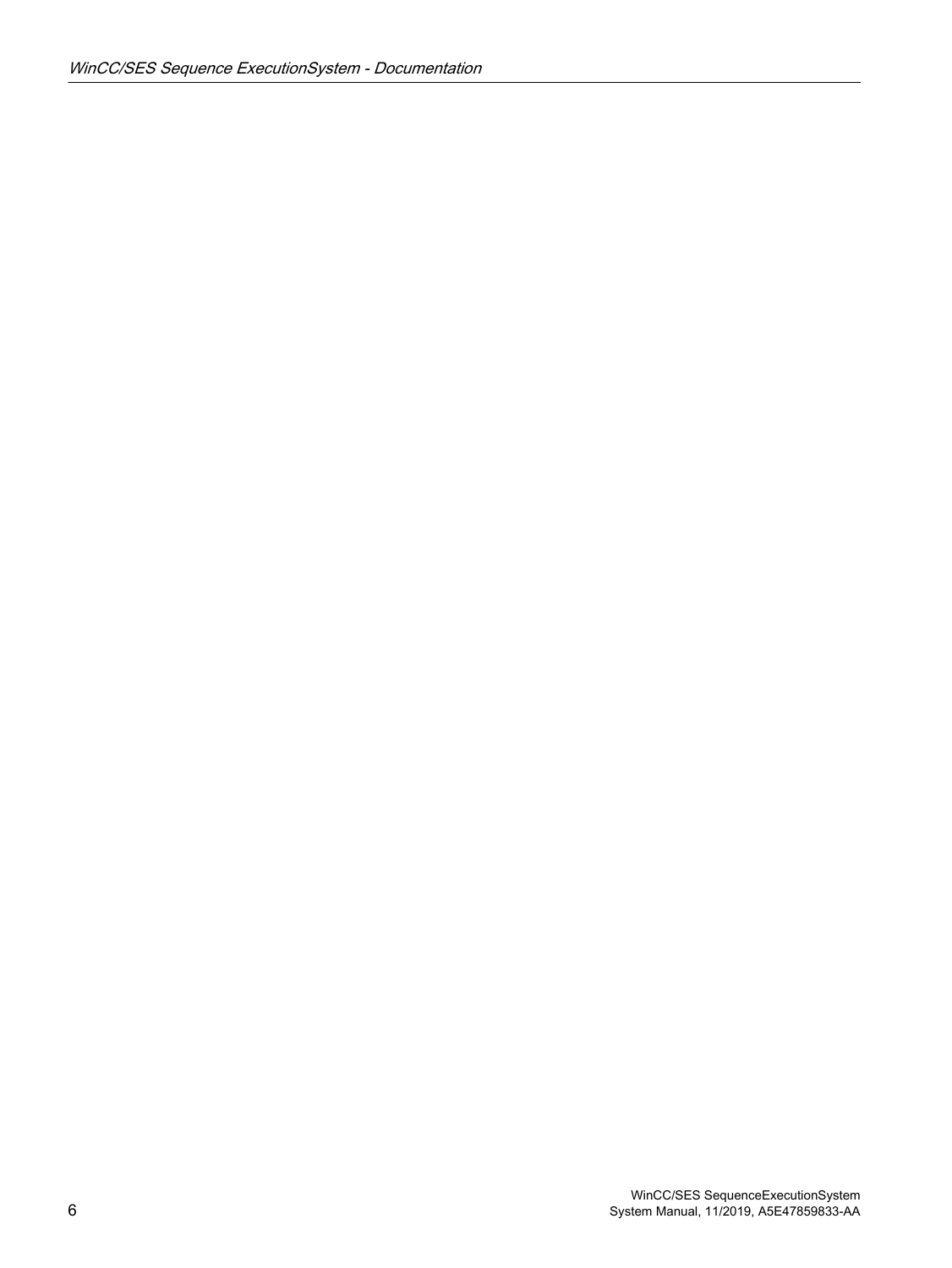## <span id="page-6-0"></span>2.1 System requirements

#### System requirements for the configuration and operation of WinCC/SES

- Successful and complete installation of the following components including all necessary licenses:
	- STEP 7 V5.6
	- WinCC V7.5 SP1
	- SIMATIC Net V16
- The control range covers S7-400 and all S7-300, for example, S7-315 PN/DP
- The general requirements of WinCC V7.5 SP1 apply to productive operation of the WinCC server and the clients

#### Software requirements for the configuration of WinCC/SES

| Operating system               | Configuration | Remarks |
|--------------------------------|---------------|---------|
| Windows Server 2012   Standard |               | 32-bit  |
| R <sub>2</sub>                 | Datacenter    |         |
| Windows Server 2016   Standard |               | 64-bit  |
|                                | Datacenter    |         |

#### Software requirements for the operation of WinCC/SES

| <b>Operating system</b> | Configuration                      | <b>Remarks</b>        |
|-------------------------|------------------------------------|-----------------------|
| Windows 10              | Pro                                | Standard installation |
|                         | Enterprise                         | 64-bit                |
| Windows 10              | Enterprise LTSB (Long-Term Servic- | Standard installation |
|                         | ing Branch)                        | 64-bit                |
| Windows Server 2012     | Standard                           | 64-bit                |
| R <sub>2</sub>          | Datacenter                         |                       |
| Windows Server 2016     | Standard                           | 64-bit                |
|                         | Datacenter                         |                       |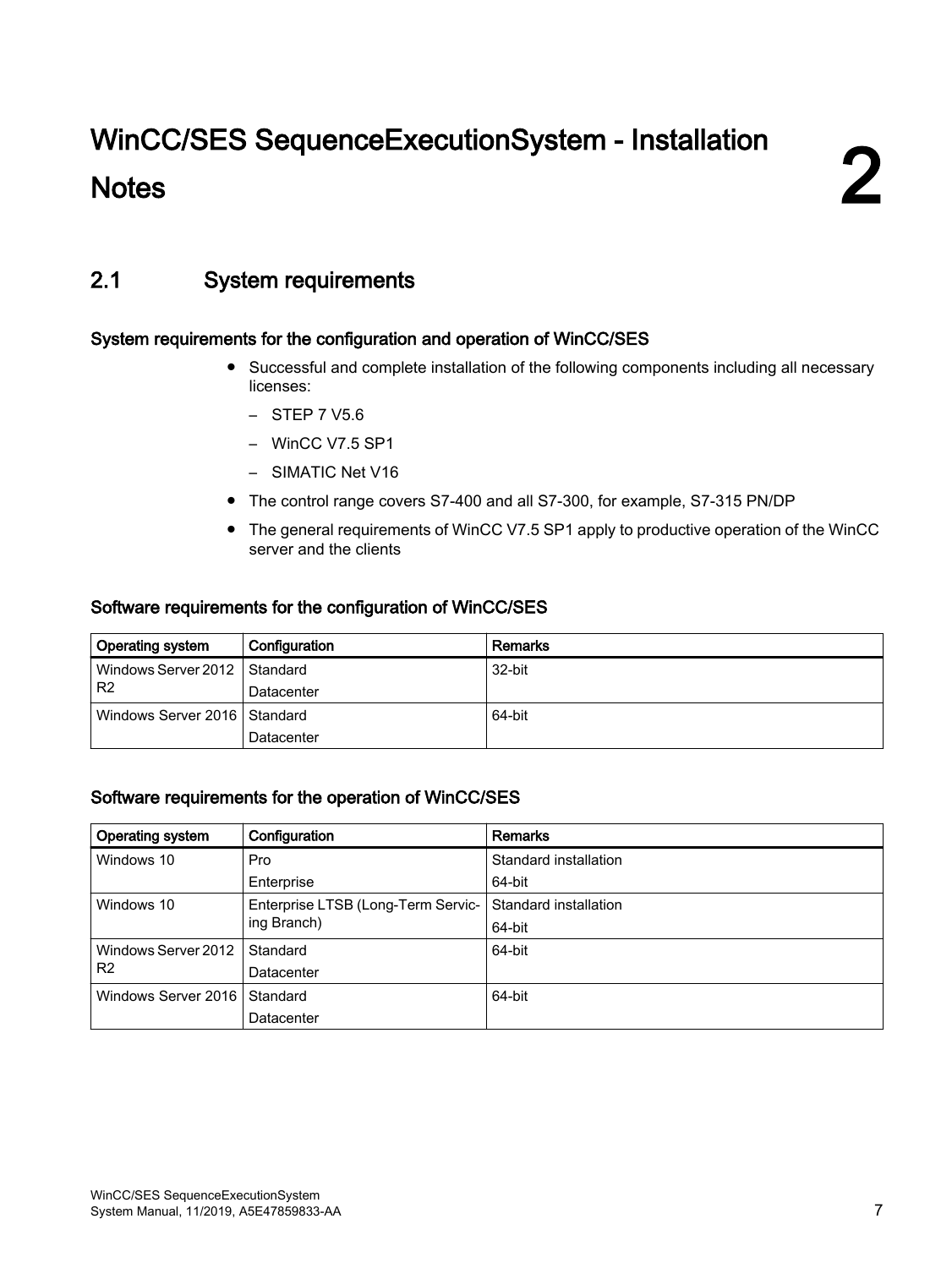2.1 System requirements

## Licensing

WinCC SES offers two licenses which must be available on the server:

- One basic license for up to two units (Basic Pack)
- The basic license can be extended by five units each with an extension license (Extension 5 Units)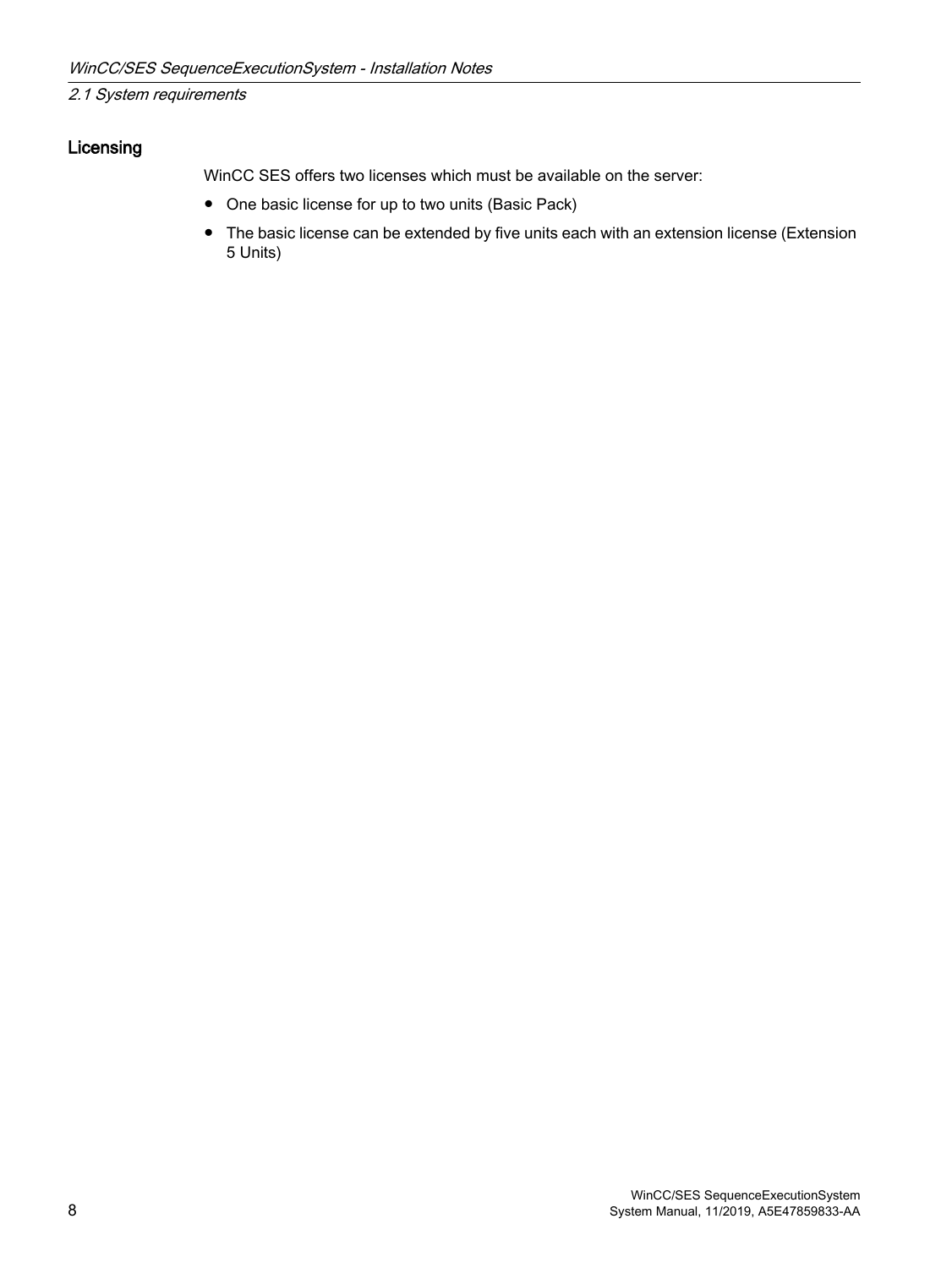2.2 How to install WinCC SES

## <span id="page-8-0"></span>2.2 How to install WinCC SES

#### Procedure

- 1. Start the WinCC SES DVD. The DVD starts automatically if Autorun is enabled in the operating system. If the Autorun function is not activated, start the "setup.exe" program on the DVD.
- 2. Select the installation language. Follow the instructions on the screen. Pay attention to the license agreement and confirm that you have read the security instructions.
- 3. Select the languages you want to install. You can also install languages at a later time.
- 4. Start installation. You can track the status of the installation in the displayed dialog. Select "Cancel" to cancel the installation of the current component.

#### **Result**

- Setup installs WinCC SES in the "SES" subfolder in the WinCC installation path.
- The library with the SES-specific blocks is installed in the STEP 7 library folder "SES\_LIB".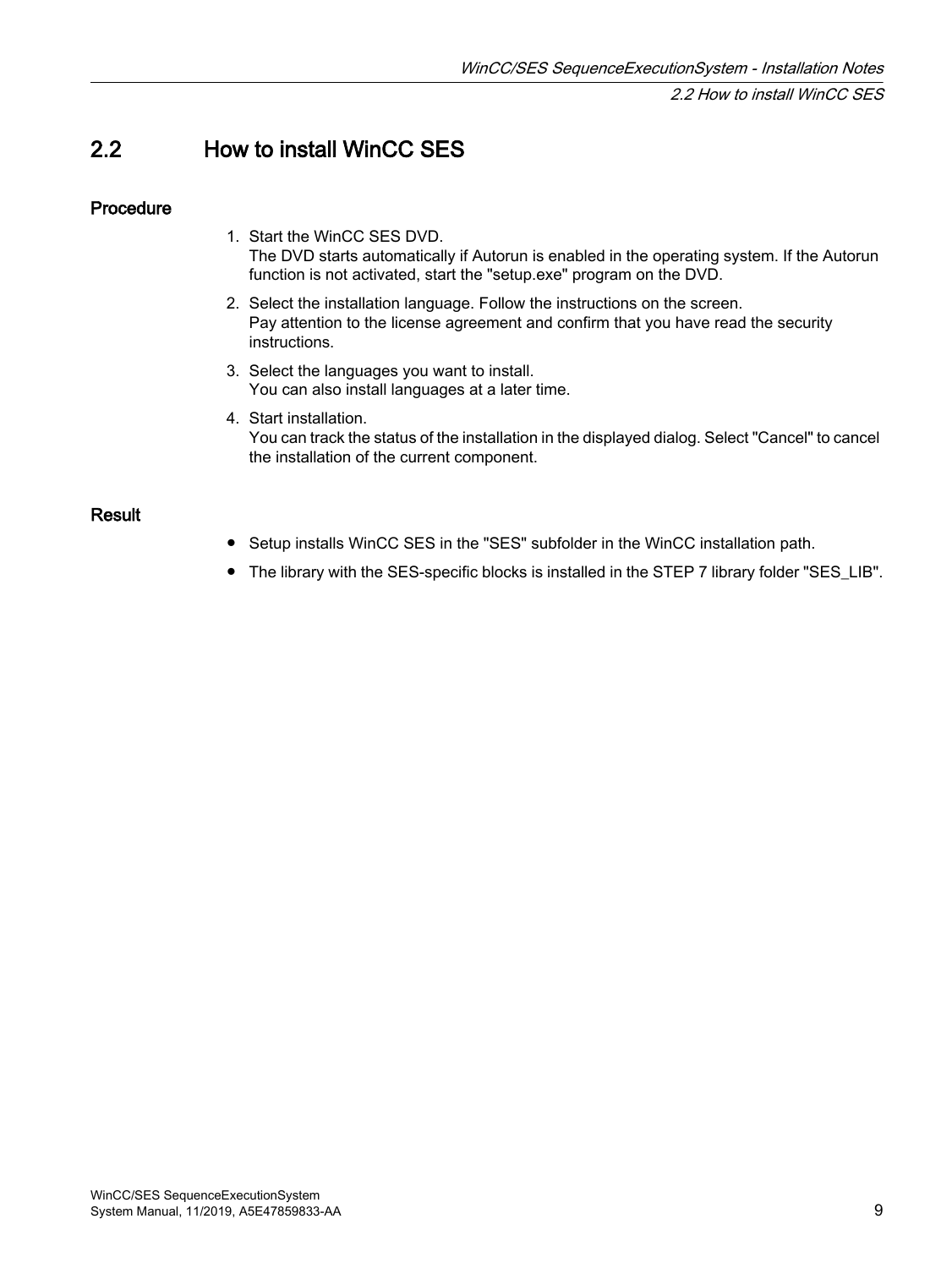2.2 How to install WinCC SES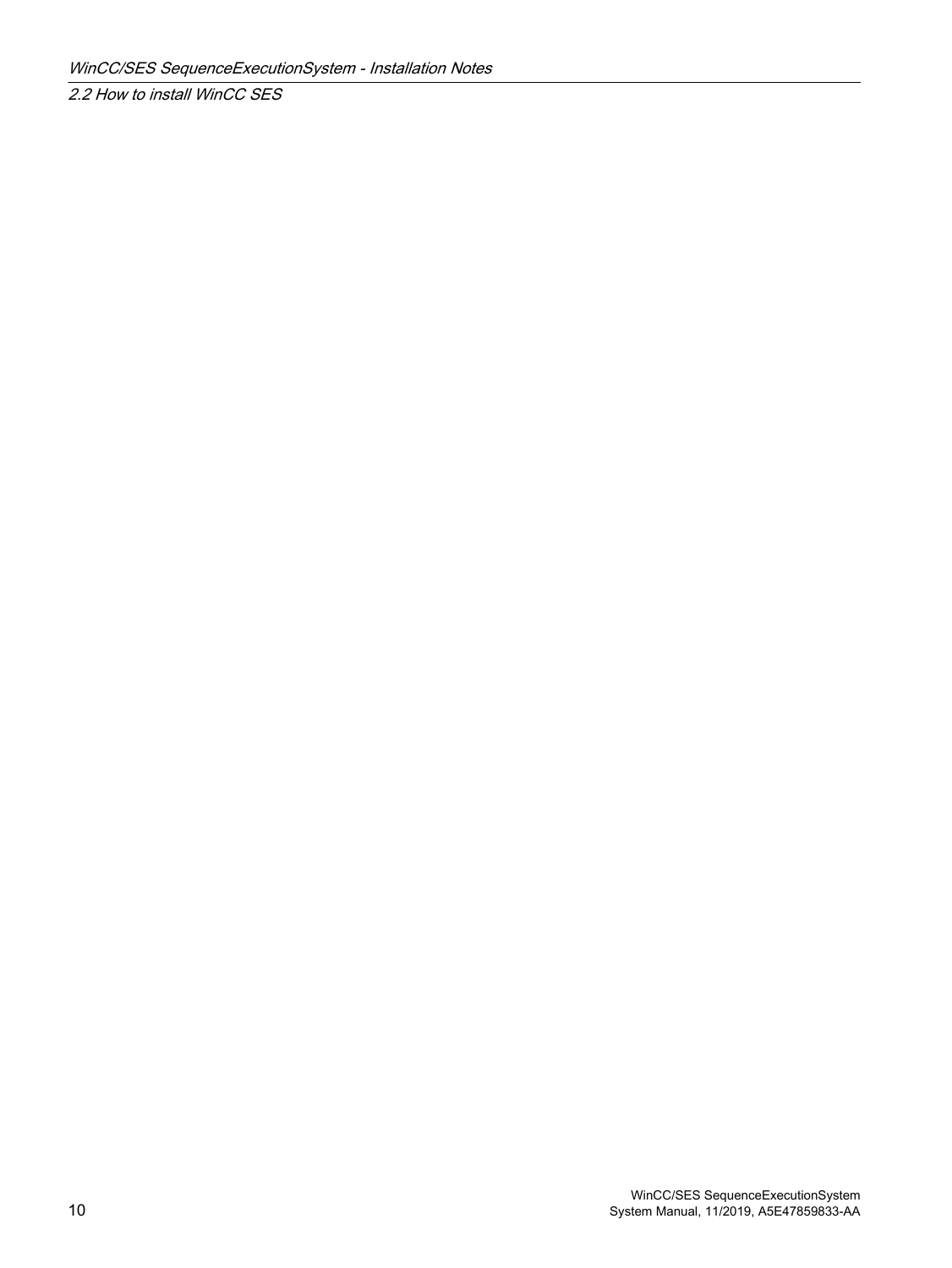## These release notes contain important information. The statements in these release notes take precedence over information provided in the manuals and in the online help. Read these release notes carefully as they contain useful information.

## Use the input "L\_FCT\_SET" in the "SES\_PHC" for a conditional jump

3.1 Information on Sequence Execution System

<span id="page-10-0"></span>WinCC/SES SequenceExecutionSystem - Release

Notes 3

You can also trigger a conditional jump via the input "L\_FCT\_SET" in the function block "SES\_PHC" if you do not want to use the block "SES\_JUMP", for example, with a small controller. The input "L\_FCT\_SET" is only enabled when the input "DBNO\_JUMP" = 0 is active.

## No longer required data block for step sequencers

If you no longer require a data block for the step sequencers you must enter a "0" in the function block "SES\_PHC" at the input "DBNO\_Rx".

## See also

Introduction

http://www.industry.siemens.com/topics/global/de/industrial-security/konzept/Seiten/defensein-depth.aspx ([http://www.industry.siemens.com/topics/global/en/industrial-security/concept/](http://www.industry.siemens.com/topics/global/en/industrial-security/concept/Pages/defense-in-depth.aspx) [Pages/defense-in-depth.aspx\)](http://www.industry.siemens.com/topics/global/en/industrial-security/concept/Pages/defense-in-depth.aspx)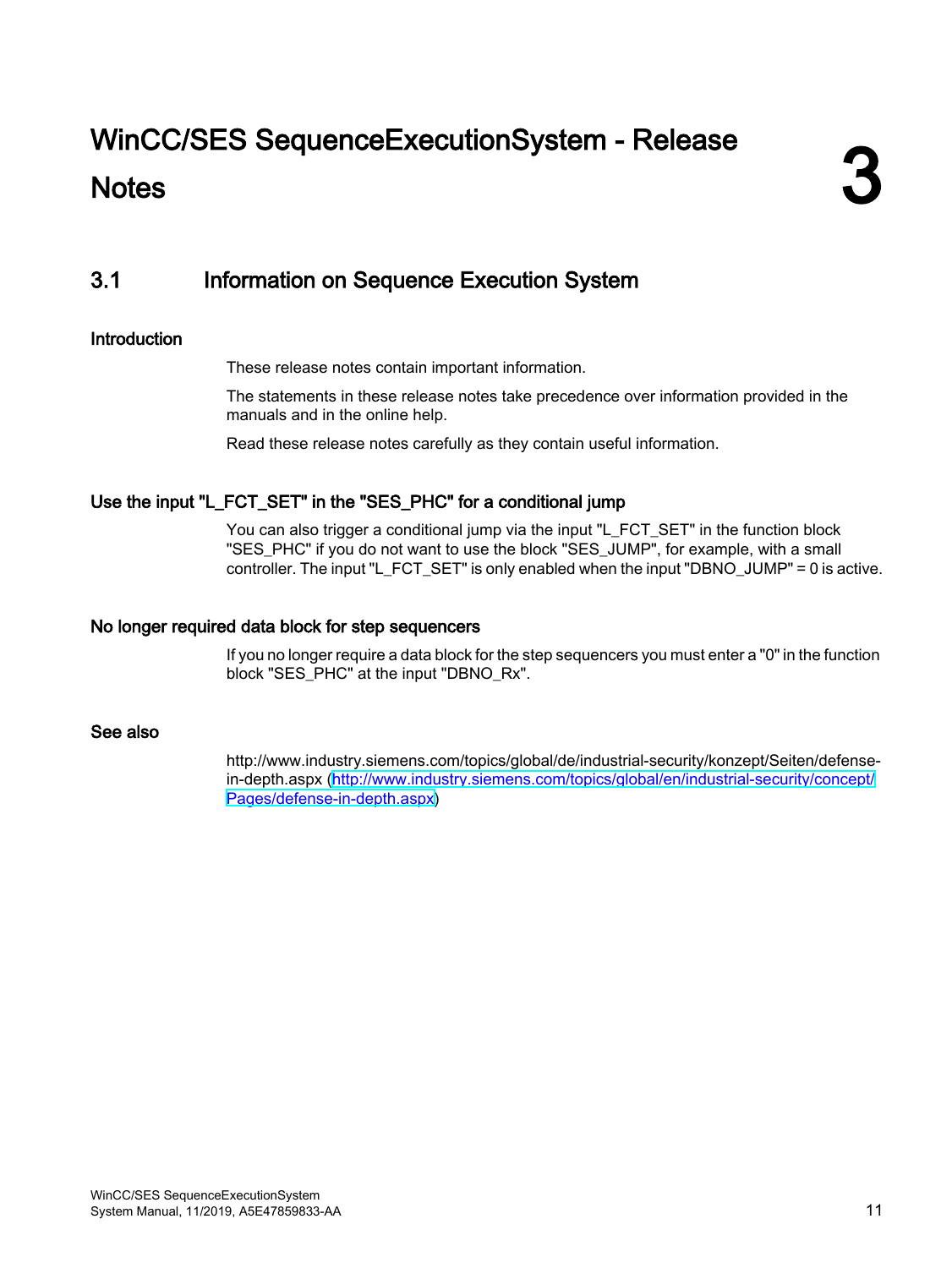## <span id="page-11-0"></span>3.2 Service and Support

#### 3.2.1 Warnings

#### Security information

#### Warning notice system

This manual contains notices you must observe to ensure your personal safety and to prevent damage to property. Notices referring to your personal safety are highlighted in the manual by a safety alert symbol; notices referring to property damage only have no safety alert symbol. The warning notices shown below are graded according to the degree of danger.

## DANGER

indicates that death or severe personal injury will result if proper precautions are not taken.

### WARNING

indicates that death or severe personal injury may result if proper precautions are not taken.

## **A** CAUTION

indicates that minor personal injury may result if proper precautions are not taken.

#### **NOTICE**

indicates that property damage may result if proper precautions are not taken.

#### Note

indicates important information about the product and its use or a specific section of the documentation to which you should pay particular attention.

If more than one degree of danger is present, the warning notice representing the highest degree of danger will be used. A warning notice of injury to persons with a safety alert symbol may also include a warning relating to property damage.

#### Qualified personnel

The product/system described in this documentation may be operated only by personnel qualified for the specific task in accordance with the relevant documentation, in particular its warning notices and safety information. Qualified personnel are those who, based on their training and experience, are capable of identifying risks and avoiding potential hazards when working with these products/systems.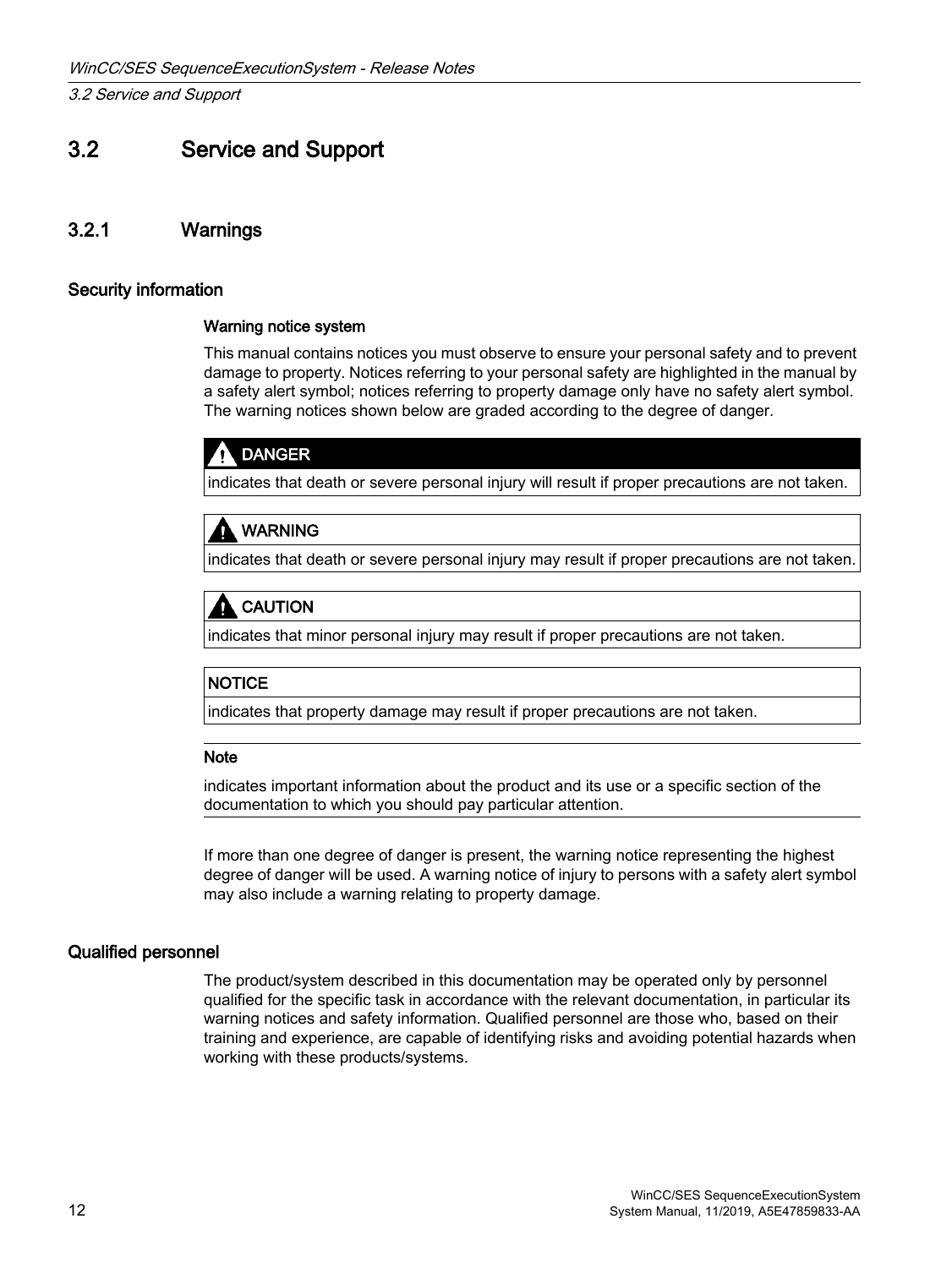#### Proper use

Note the following:

## WARNING

#### Proper use of Siemens products

Siemens products may only be used for the applications described in the catalog and in the relevant technical documentation. If products and components from other manufacturers are used, these must be recommended or approved by Siemens. Proper transport, storage, installation, assembly, commissioning, operation and maintenance are required to ensure that the products operate safely and without any problems. The permissible ambient conditions must be adhered to. The information in the relevant documentation must be observed.

#### **Trademarks**

All names identified by ® are registered trademarks of Siemens AG. The remaining names in this publication may be trademarks whose use by third parties for their own purposes could violate the rights of the owner.

#### Security information

Siemens provides products and solutions with industrial security functions that support the secure operation of plants, systems, machines and networks.

In order to protect plants, systems, machines and networks against cyber threats, it is necessary to implement – and continuously maintain – a holistic, state-of-the-art industrial security concept. Siemens' products and solutions constitute one element of such a concept.

Customers are responsible for preventing unauthorized access to their plants, systems, machines and networks. Such systems, machines and components should only be connected to an enterprise network or the internet if and to the extent such a connection is necessary and only when appropriate security measures (e.g. firewalls and/or network segmentation) are in place.

For additional information on industrial security measures that may be implemented, please visit:

● https://www.siemens.com/industrialsecurity (<https://www.siemens.com/industrialsecurity>)

Siemens' products and solutions undergo continuous development to make them more secure. Siemens strongly recommends that product updates are applied as soon as they are available and that the latest product versions are used. Use of product versions that are no longer supported, and failure to apply the latest updates may increase customer's exposure to cyber threats.

To stay informed about product updates, subscribe to the Siemens Industrial Security RSS Feed under:

● <https://www.siemens.com/industrialsecurity> (https://www.siemens.com/industrialsecurity)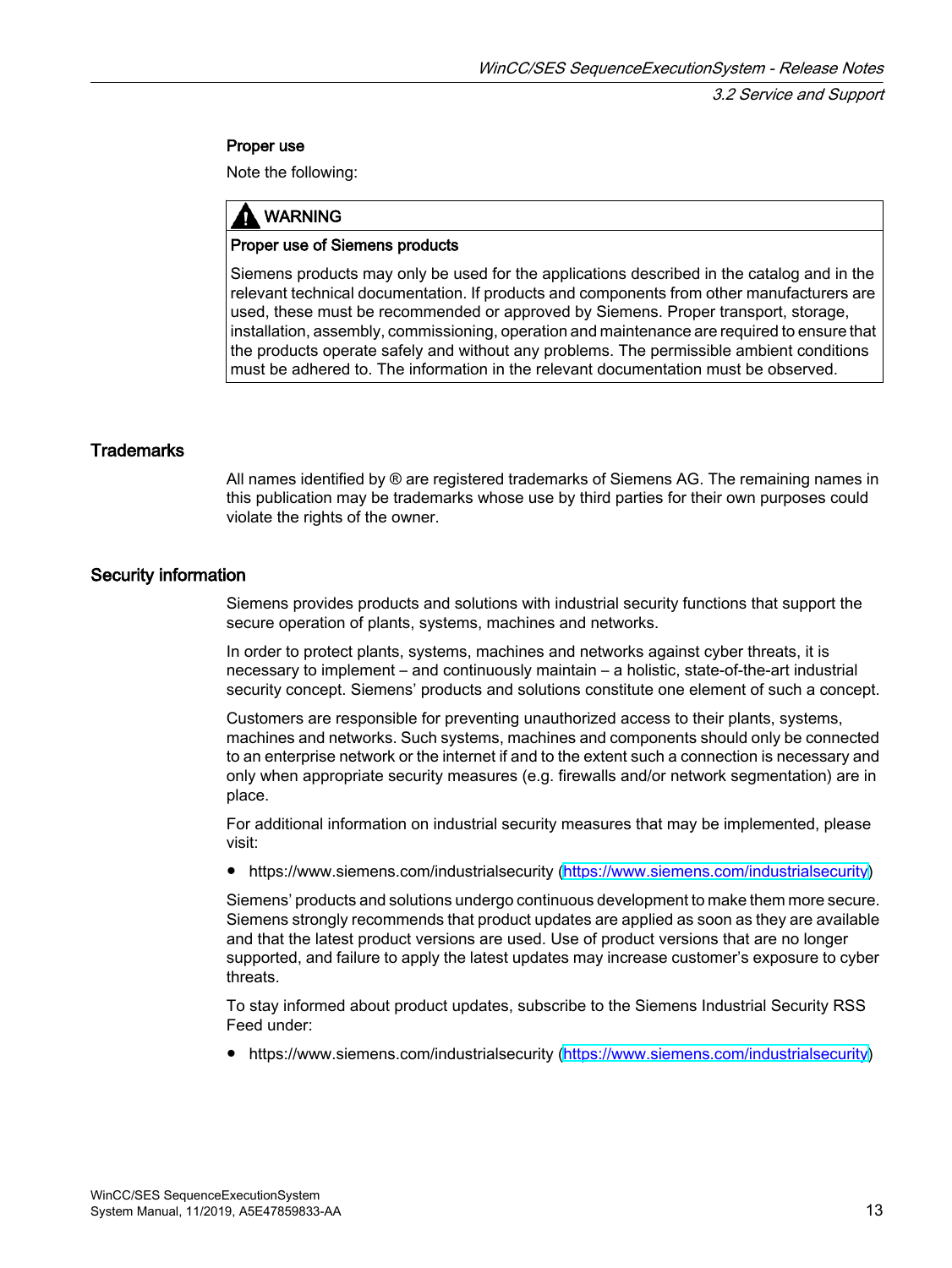#### <span id="page-13-0"></span>Disclaimer of liability

We have reviewed the contents of this publication to ensure consistency with the hardware and software described. Since discrepancies cannot be precluded entirely, we cannot guarantee full agreement. However, the information in this publication is reviewed regularly and any necessary corrections are included in subsequent editions. Suggestions for improvement are welcomed.

Information in the online documentation is more binding than that in the manuals and PDF files.

Observe the Release Notes and Installation Notes. Information in the Release Notes and Installation Notes is more binding than that in the manuals and online help.

#### Copyright © Siemens AG 2019

All rights reserved

The reproduction, transmission or use of this document or its contents is not permitted without express written authorization. Offenders will be held liable for payment of damages. All rights, including rights created by patent grant or registration of a utility or design, are reserved.

Siemens AG

Division Digital Factory

SIMATIC Human Machine Interfaces

P.O. Box 4848

D-90026 Nuremberg, Germany

#### See also

https://www.siemens.com/industrialsecurity [\(https://www.siemens.com/industrialsecurity\)](https://www.siemens.com/industrialsecurity)

## 3.2.2 GDPR - General Data Protection Regulations

Siemens takes data privacy principles, such as the privacy by design and default principle, into account when developing its products and services.

For this product SIMATIC WinCC V7.5 incl. Options this means the following: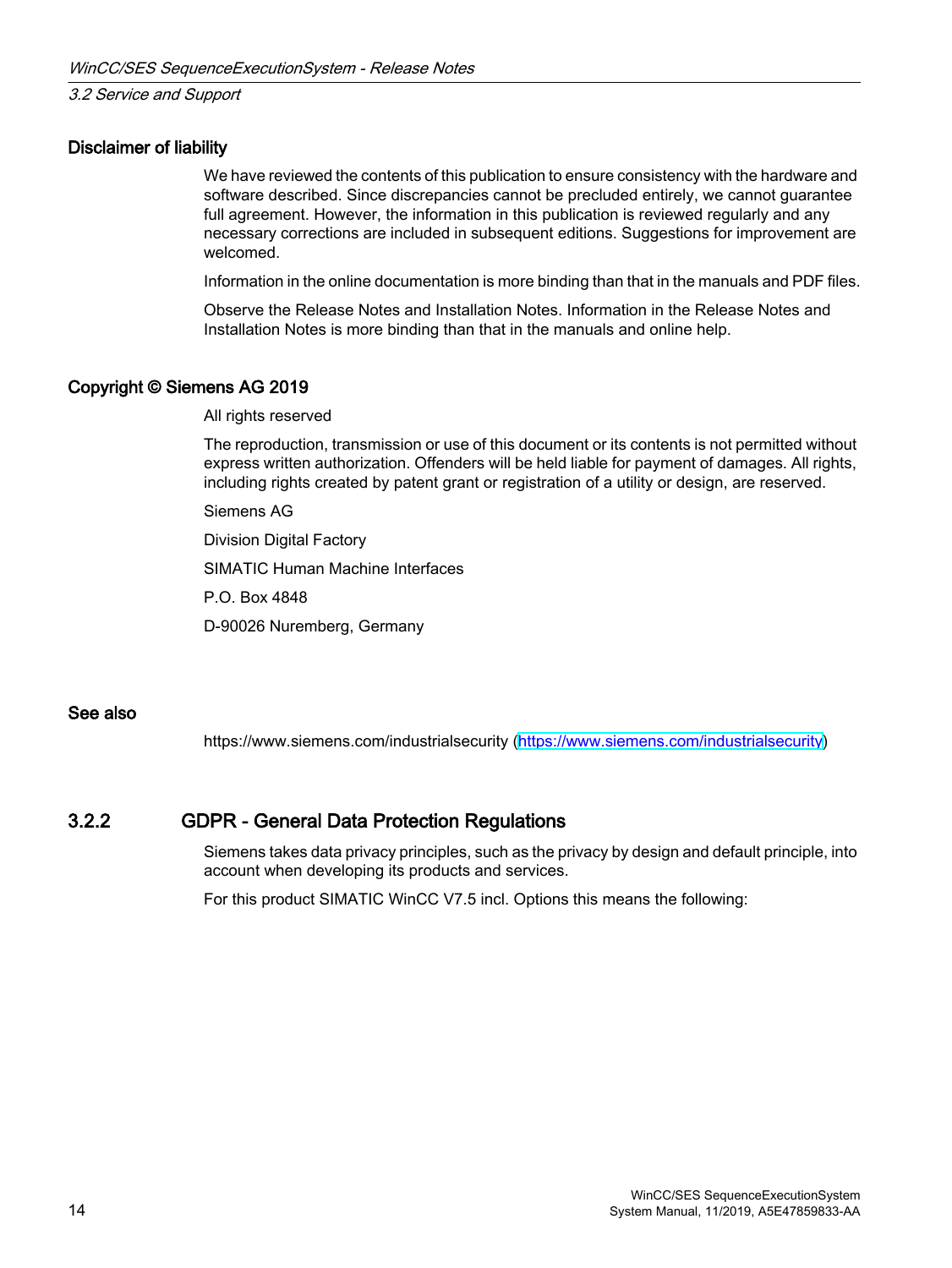#### Personal data processed by the Application

This product collects and processes the following personal data:

- User names, i. e. Login, which may directly contain or establish a reference to the family name and/or first name
- Timestamps: date / time of login, logoff and access In the WinCC "Option for Process Control" application "Split Screen Manager", the login timestamp and user name are saved without encryption with the picture management data. In the WinCC/WebNavigator diagnostic page, logged in users and timestamps are saved without encryption.
- Location data (time zone)
- Computer name
- IP addresses
- MAC addresses
- E-mail addresses (WinCC Options)
- In case of using UMC, additional personal data can be added in the tool, e. g. telephone numbers or addresses.

This data is not needed for the product functionality and should not be stored on the same medium.

If the user links the above mentioned data with other data, e. g. shift plans, or stores personal data on the same medium, e. g. hard disk, and thus establishes a personal reference, the user must ensure compliance with data protection regulations.

#### Purposes

The above data is required for the following purposes:

- Access protection and security measures (e. g. Login, IP address)
- Process synchronization and integrity (e. g. time zone information, IP addresses)
- Archiving system for traceability and verification of processes (e. g. access timestamps)
- Message system for traceability and availability (e. g. e-mail notification)

The storage of data is appropriate and limited to what is necessary, as it is essential to identify the authorized operators and process events.

#### Data configuration

The customer may configure the data collected via the product as follows:

- Display data in process pictures
- Data output in form of reports, e. g. for printing or display as electronic file
- Data collection and evaluation in form of graphics, e. g. for KPI analysis

#### Deletion policy

The product does not provide an automatic deletion of the above data.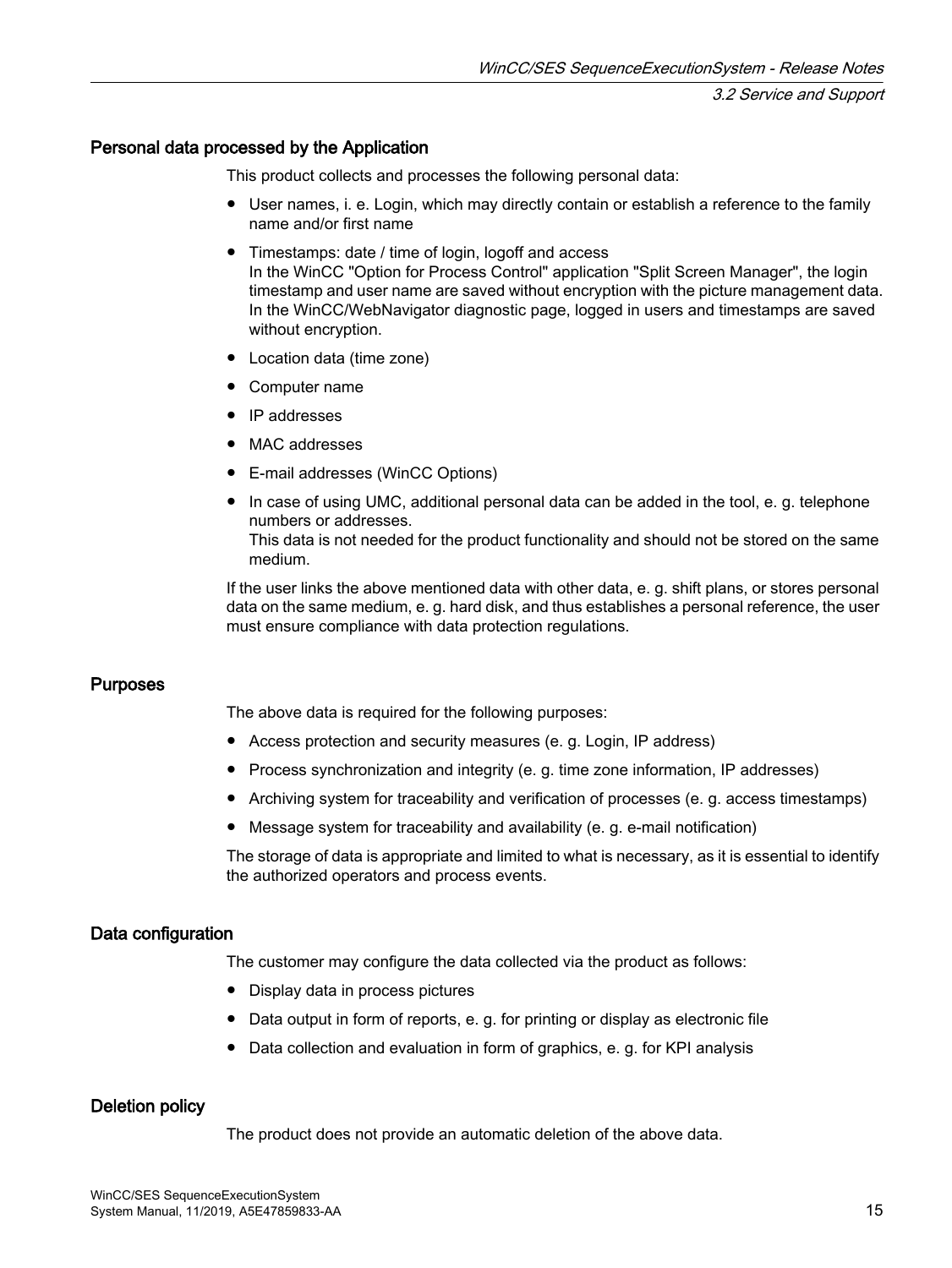If necessary, these can be deleted manually if desired. To do this, please refer to the product documentation or contact customer support.

#### <span id="page-15-0"></span>Securing of data

The above data will not be stored anonymously or pseudonymized, because the purpose of access and event identification cannot be achieved otherwise.

The above data is secured by adequate technical measures, such as:

- Encryption of log data
- Storing the process data in access-protected SQL databases The user must ensure the access protection as part of their process configuration.

#### 3.2.3 Customer support

#### Customer Support, Technical Support

You can reach the SIMATIC hotlines at the times specified in the following table. The SIMATIC hotline employees speak German and English. The Authorization hotline offers French, Italian or Spanish customer support in addition to German and English.

#### Technical support

Technical support is available by telephone around the clock from Monday to Friday.

The current contact data and an overview of the Technical Support is available at the following URL:

● https://support.industry.siemens.com/cs/ww/en/sc/4868 [\(https://](https://support.industry.siemens.com/cs/ww/en/sc/4868) [support.industry.siemens.com/cs/ww/en/sc/4868](https://support.industry.siemens.com/cs/ww/en/sc/4868))

#### Siemens Industry Service Card

The "Siemens Industry Service Card" enables an additional Technical Support, such as fast response via "Priority Call-Back". You can find additional information at the following URL:

● https://support.industry.siemens.com/cs/ww/en/sc/4869 [\(https://](https://support.industry.siemens.com/cs/ww/en/sc/4869) [support.industry.siemens.com/cs/ww/en/sc/4869](https://support.industry.siemens.com/cs/ww/en/sc/4869))

#### SIMATIC Customer Online Support

#### Service and Support

An overview of the support offering for our products is available at the following URL:

- https://support.industry.siemens.com/ [\(https://support.industry.siemens.com/cs/ww/en/\)](https://support.industry.siemens.com/cs/ww/en/)
- [https://](https://support.industry.siemens.com/cs/ww/en/view/93906404)support.industry.siemens.com/cs/ww/en/view/93906404 (https:// [support.industry.siemens.com/cs/ww/en/view/93906404\)](https://support.industry.siemens.com/cs/ww/en/view/93906404)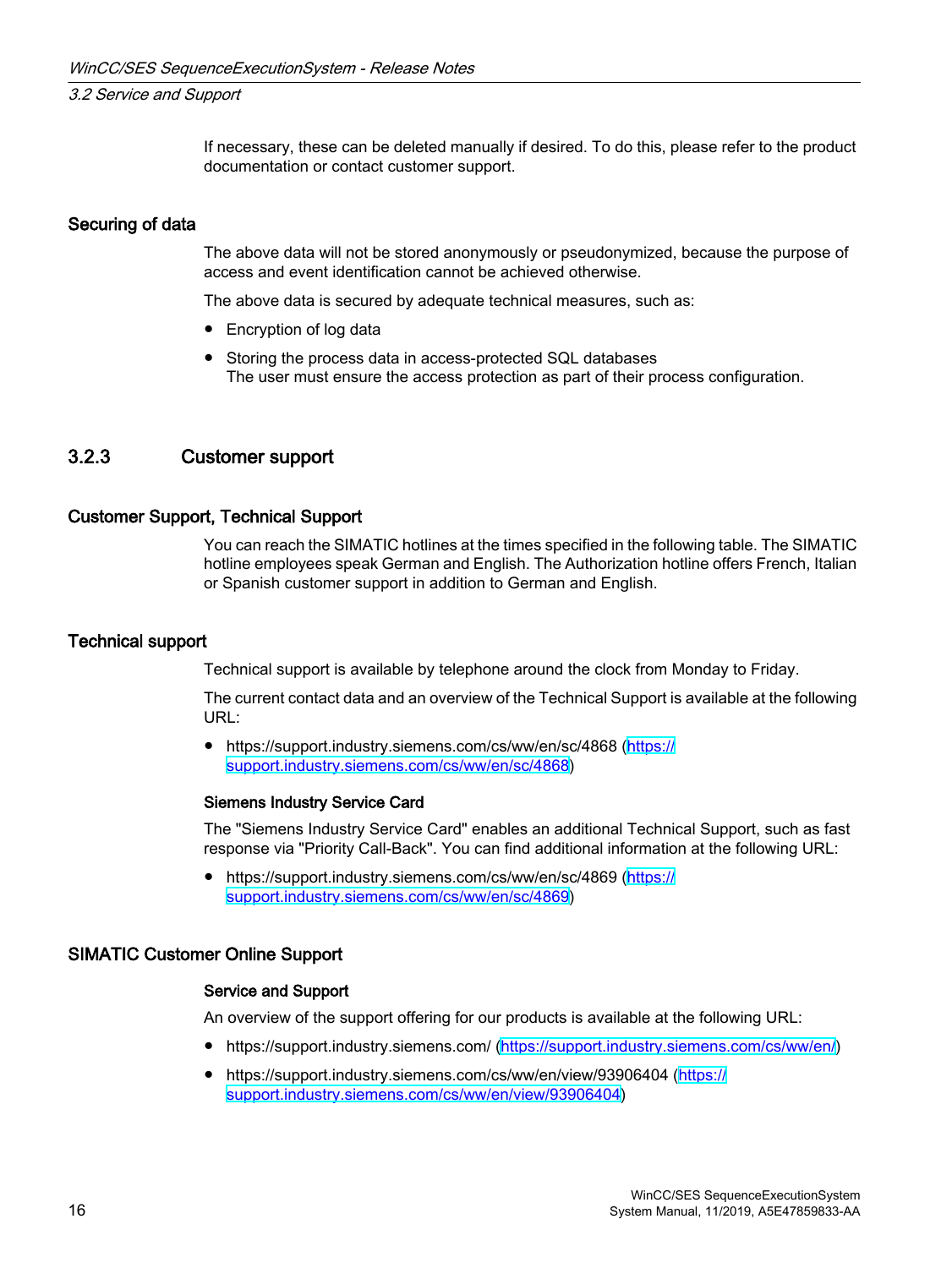In Product Support, for example, you will find downloads of firmware updates, service packs and useful applications.

Online Help is available so that you can successfully use the Support offering. Open the Online Help using the button on the Internet page or using the following URL:

● https://support.industry.siemens.com/cs/helpcenter/en/index.htm [\(https://](https://support.industry.siemens.com/cs/helpcenter/en/index.htm) [support.industry.siemens.com/cs/helpcenter/en/index.htm](https://support.industry.siemens.com/cs/helpcenter/en/index.htm))

The app is available for mobile Siemens Support:

● https://support.industry.siemens.com/cs/sc/2067 [\(https://](https://support.industry.siemens.com/cs/ww/en/sc/2067) [support.industry.siemens.com/cs/ww/en/sc/2067](https://support.industry.siemens.com/cs/ww/en/sc/2067))

#### WinCC FAQs

WinCC Online Support with information on FAQs (Frequently Asked Questions) may also be found at the following URL:

● https://support.industry.siemens.com/cs/ww/en/ps/14866/faq [\(https://](https://support.industry.siemens.com/cs/ww/en/ps/14866/faq) [support.industry.siemens.com/cs/ww/en/ps/14866/faq](https://support.industry.siemens.com/cs/ww/en/ps/14866/faq))

#### Technical Forum

The Technical Forum supports exchange with other SIMATIC users. It is available at the following URL:

● https://support.industry.siemens.com/tf/ (<https://support.industry.siemens.com/tf/ww/en/>)

#### Technical documentation for SIMATIC products

You can find a guide to the technical documentation provided for individual SIMATIC products and systems at the following URL:

● http://www.siemens.com/simatic-tech-doku-portal ([http://www.siemens.com/simatic-tech](http://www.siemens.com/simatic-tech-doku-portal)[doku-portal\)](http://www.siemens.com/simatic-tech-doku-portal)

#### Local partners database

To contact your local partner, search our local partners database at the following URL:

• http://w3.siemens.com/aspa\_app/ [\(http://w3.siemens.com/aspa\\_app/?lang=en](http://w3.siemens.com/aspa_app/?lang=en))

#### Product Information

#### SIMATIC WinCC

Go to the following URL for general information about WinCC:

● http://www.siemens.com/wincc [\(http://www.siemens.com/wincc](http://www.siemens.com/wincc))

#### SIMATIC Products

Go to the following URL for general information about SIMATIC products:

● http://www.siemens.com/simatic [\(http://www.siemens.com/simatic\)](http://www.siemens.com/simatic)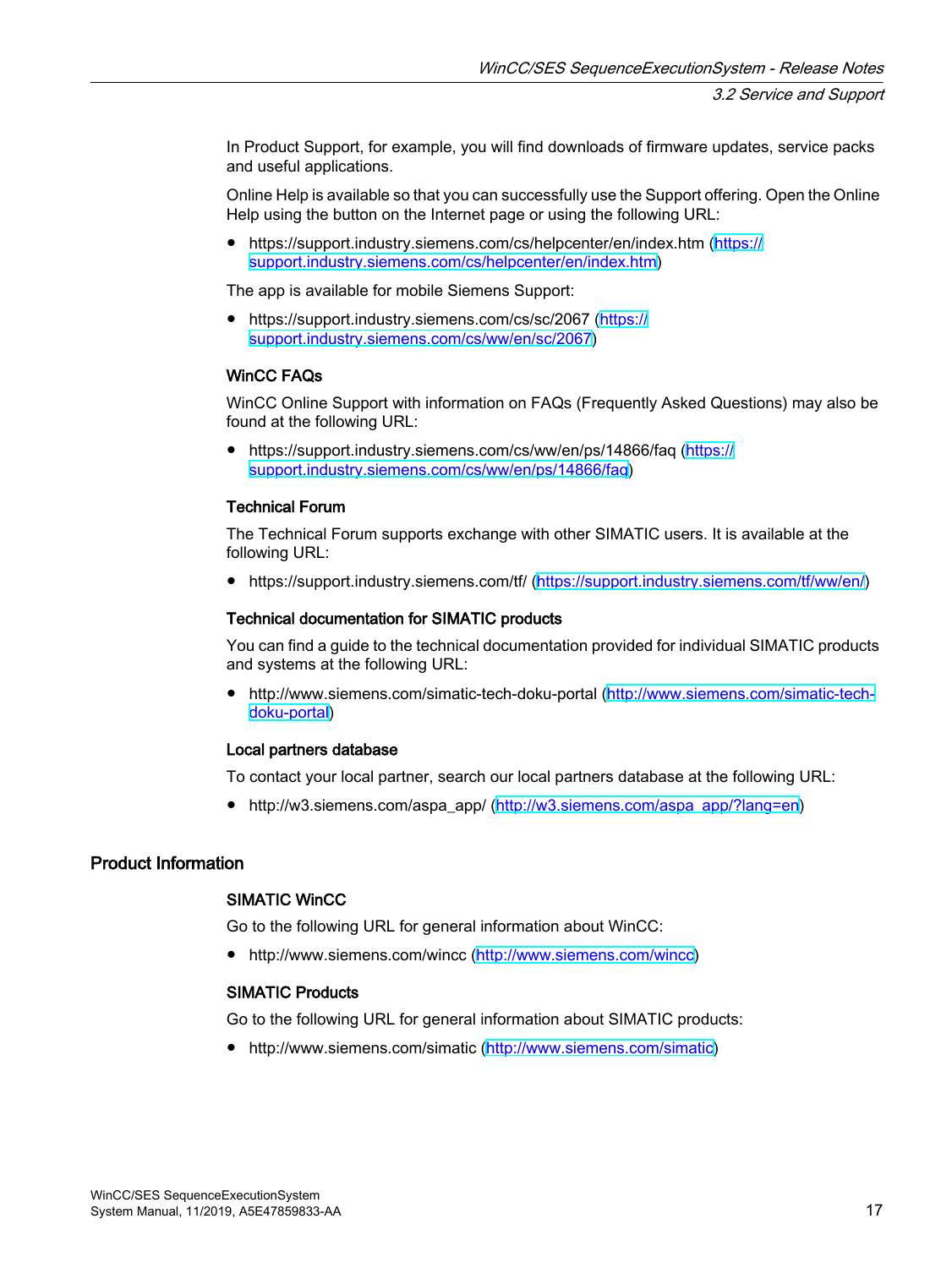#### <span id="page-17-0"></span>See also

Internet: Error Report [\(https://support.industry.siemens.com/My/ww/en/requests](https://support.industry.siemens.com/My/ww/en/requests))

Internet: Technical support [\(https://support.industry.siemens.com/cs/ww/en/sc/4868\)](https://support.industry.siemens.com/cs/ww/en/sc/4868)

Internet: Siemens Industry Service Card ([https://support.industry.siemens.com/cs/ww/en/sc/](https://support.industry.siemens.com/cs/ww/en/sc/4869) [4869\)](https://support.industry.siemens.com/cs/ww/en/sc/4869)

Internet: Service and Support (<https://support.industry.siemens.com/cs/ww/en/>)

Internet: SIMATIC WinCC in Online Support [\(https://support.industry.siemens.com/cs/ww/en/](https://support.industry.siemens.com/cs/ww/en/view/93906404) [view/93906404\)](https://support.industry.siemens.com/cs/ww/en/view/93906404)

Internet: Support Online Help [\(https://support.industry.siemens.com/cs/helpcenter/en/](https://support.industry.siemens.com/cs/helpcenter/en/index.htm) [index.htm\)](https://support.industry.siemens.com/cs/helpcenter/en/index.htm)

Internet: Mobile use via support app (<https://support.industry.siemens.com/cs/ww/en/sc/2067>)

Internet: WinCC FAQs [\(https://support.industry.siemens.com/cs/ww/en/ps/14866/faq](https://support.industry.siemens.com/cs/ww/en/ps/14866/faq))

Internet: Support Technical Forum [\(https://support.industry.siemens.com/tf/ww/en/](https://support.industry.siemens.com/tf/ww/en/))

Internet: Technical documentation for SIMATIC products [\(http://www.siemens.com/simatic](http://www.siemens.com/simatic-tech-doku-portal)[tech-doku-portal\)](http://www.siemens.com/simatic-tech-doku-portal)

Internet: Contact person database ([http://w3.siemens.com/aspa\\_app/?lang=en\)](http://w3.siemens.com/aspa_app/?lang=en)

Internet: Information about WinCC [\(http://www.siemens.com/wincc\)](http://www.siemens.com/wincc)

Internet: SIMATIC Products (<http://www.siemens.com/simatic>)

#### 3.2.4 Support request

Dear customer

In order to provide you with fast and effective support, please complete the "Support Request" form online on the Internet. Describe the problem in as much detail as possible. We would appreciate if you would provide us with all project data so that we can reproduce the error situation or shorten the turn-around time.

Before filling out the support request, check whether your configured quantity structure is within the range of tested quantity structures (see topic "Performance Data").

#### Support Request form

The Support Request form is available at the following URL:

● https://support.industry.siemens.com/my/WW/en/requests [\(https://](https://support.industry.siemens.com/My/ww/en/requests) [support.industry.siemens.com/My/ww/en/requests\)](https://support.industry.siemens.com/My/ww/en/requests)

When filling out the report, you will be guided through several steps. The data required by the Technical Support are described in the FAQ 16607894:

● [https://](https://support.industry.siemens.com/cs/ww/en/view/16607894)support.industry.siemens.com/cs/ww/en/view/16607894 (https:// [support.industry.siemens.com/cs/ww/en/view/16607894\)](https://support.industry.siemens.com/cs/ww/en/view/16607894)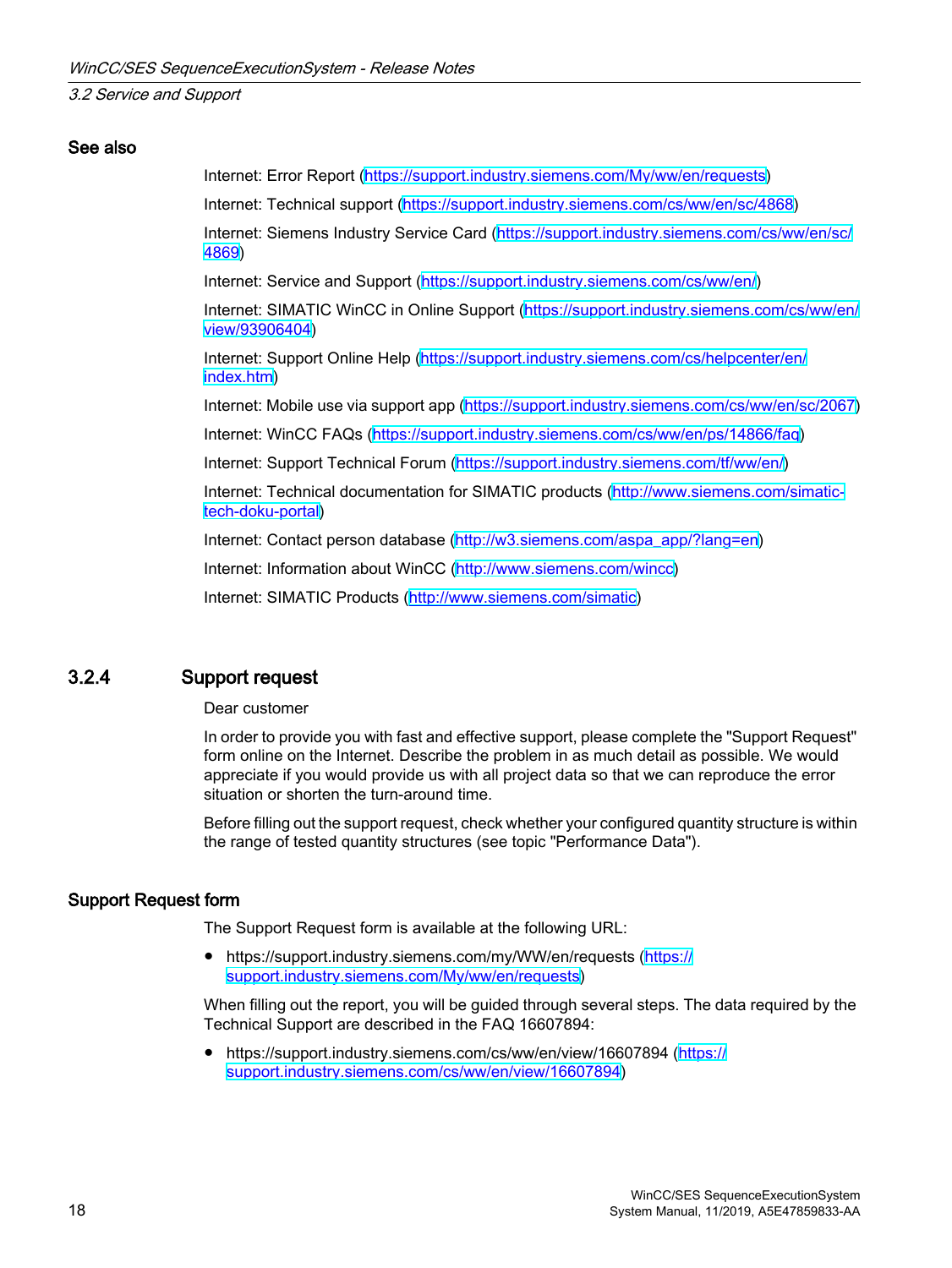A detailed description of the Support Request can be found at the following URL:

● [https://](https://support.industry.siemens.com/cs/ww/en/sc/2100)support.industry.siemens.com/cs/ww/en/sc/2100 (https:// [support.industry.siemens.com/cs/ww/en/sc/2100](https://support.industry.siemens.com/cs/ww/en/sc/2100))

#### Procedure

- 1. Open the "Support Request" form using the link on the Internet. Step 1 "Select product" is displayed:
- 2. Enter the project name in the "Product/Order number" box. Upper/lower case is not relevant. Search for parts of the product name or enter the full product name in the correct order. You can e. g. search for the following terms:
	- "WinCC Runtime V7"
	- "wincc editor"
	- "WinCC DataMonitor"
	- "wincc webnav"
	- "Connectivity"

The found products are offered in the "Product selection" field.

If you have questions about licensing, activate the "Problem with SIMATIC authorization/ license" in the product selection field.

- 3. Select the desired product and click on "Next" to switch to step 2 "Select your situation". Select a use case.
- 4. Press "Next" to switch to step 3 "Our solutions".

Suggested solutions and FAQs for the selected key words are listed. Once you have found a suggested solution for your problem, you can close the form in the browser.

If you did not find any applicable suggested solutions, press "Next" to switch to step 4 "Describe a problem".

5. Formulate a short description of the problem in the "Topic" field.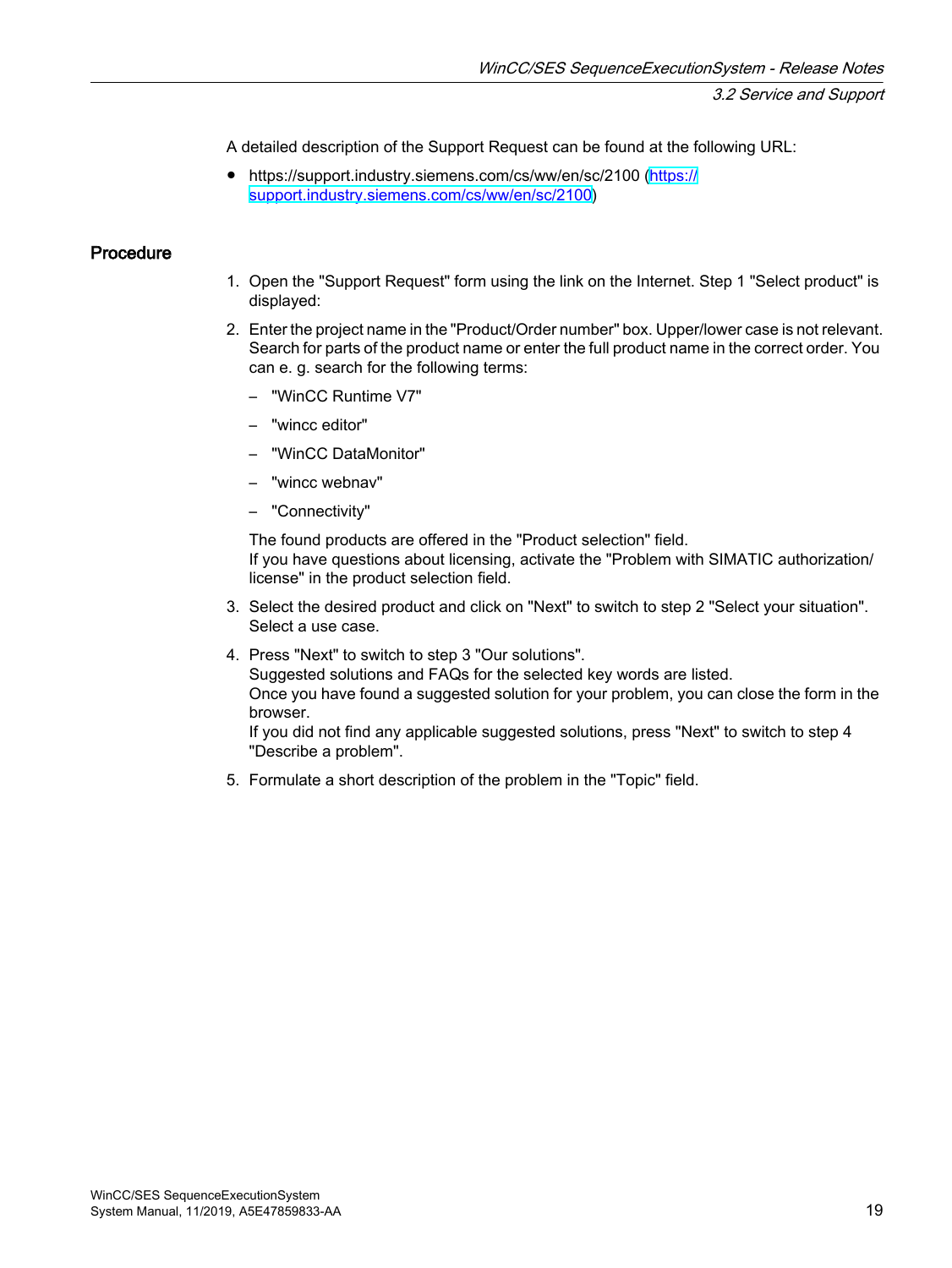- 6. Describe your problem as exactly as possible in the "Details" field. Pay particular attention to the following questions and comments. Please also check the WinCC installation and configuration with regard to the following references. If you have any idea what has caused the error, please let us know. No detail should be omitted, even if you consider it unimportant.
	- Was the configuration data created with older WinCC versions?
	- How can the error be reproduced?
	- Are other programs running simultaneously with WinCC?
	- Have you deactivated the screen saver, virus checker and power management function?
	- Search your computer for log files (WinCC\Diagnose\\*.log, drwatson.log, drwtsn32.log). The log files are needed for error analysis. Thus, be sure to send the log files as well.
	- To assemble diagnostic and system information from computers and other devices, use the "SIMATIC Assessment Suite - Data Collector" (SAS-DC) diagnostics tool. Additional information is available in the Support entry 65976201 ([https://](https://support.industry.siemens.com/cs/ww/en/view/65976201) [support.industry.siemens.com/cs/ww/en/view/65976201\)](https://support.industry.siemens.com/cs/ww/en/view/65976201).
- 7. Use the "Search" button to upload your affected project and the log files (e. g. as a Zip file) to the Support Request. Press "Next" to switch to step 5 "Specify contact data".
- 8. Enter your contact information. Press "Next" to switch to step 6 "Summary & Send".
- 9. Press the "Print" button if you would like to print the support request  $\mathbb{R}$ . To receive a copy of your request as email, activate this option in the summary. You close the support request by clicking the "Send" button. Your data will be transmitted to Customer Support and processed there.

Thank you for your cooperation. We hope that we can be of assistance in solving your problems. Your WinCC Team

#### See also

Internet: Error Report [\(https://support.industry.siemens.com/My/ww/en/requests](https://support.industry.siemens.com/My/ww/en/requests))

Internet: Specifications for the Technical Support [\(https://](https://support.industry.siemens.com/cs/ww/en/view/16607894) [support.industry.siemens.com/cs/ww/en/view/16607894](https://support.industry.siemens.com/cs/ww/en/view/16607894))

Internet: Overview of Support Request ([https://support.industry.siemens.com/cs/ww/en/sc/](https://support.industry.siemens.com/cs/ww/en/sc/2100) [2100\)](https://support.industry.siemens.com/cs/ww/en/sc/2100)

Internet: SIMATIC Assessment Suite - Data Collector (SAS-DC) ([https://](https://support.industry.siemens.com/cs/ww/en/view/65976201) [support.industry.siemens.com/cs/ww/en/view/65976201](https://support.industry.siemens.com/cs/ww/en/view/65976201))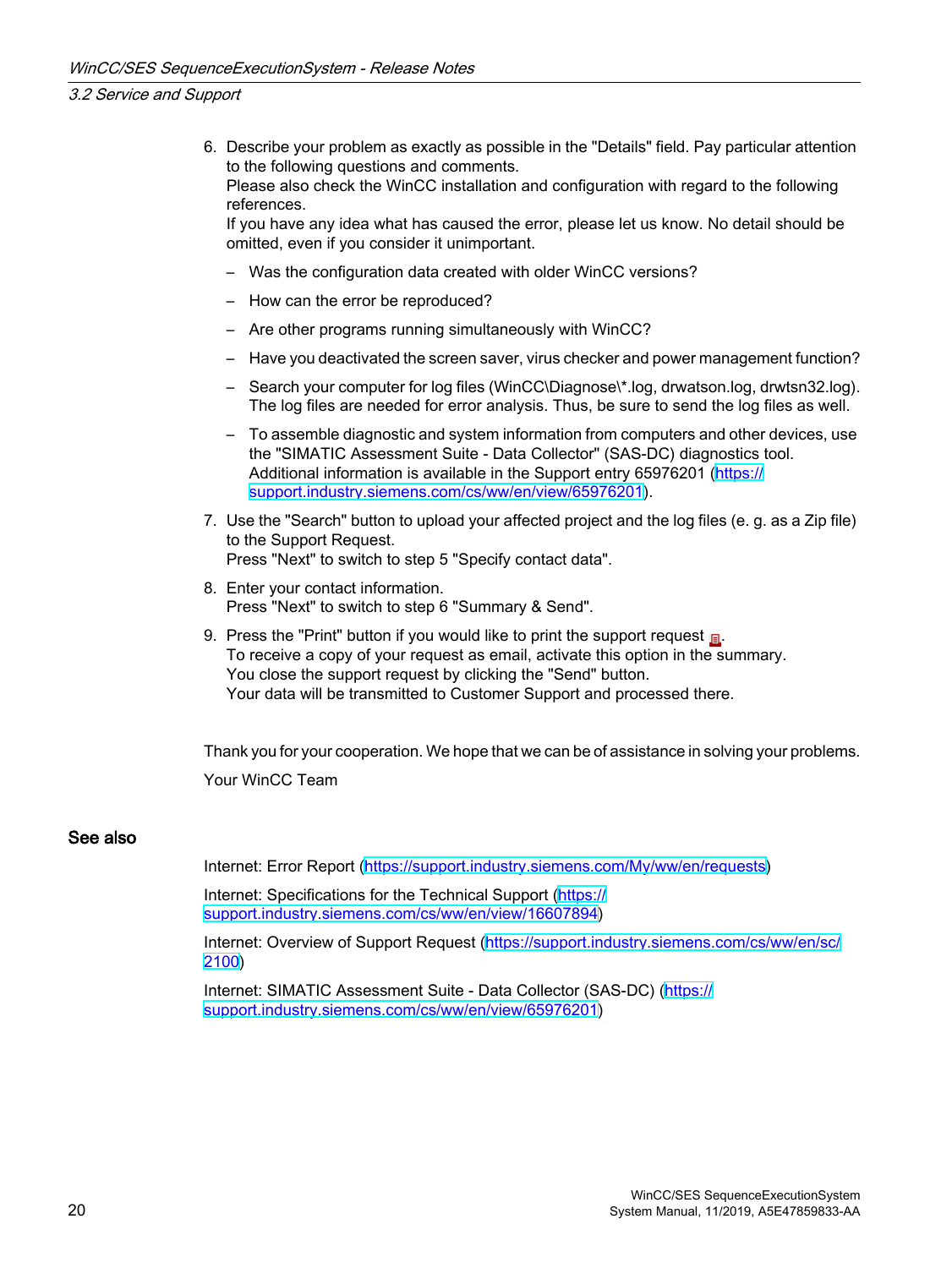# <span id="page-20-0"></span>WinCC/SES SequenceExecutionSystem - Procumentation

## 4.1 Overview of the Sequence Execution System

## 4.1.1 Basics of SES

#### Introduction

The WinCC option "WinCC/SequenceExecutionSystem" enables sequence-controlled automation of production in units.

The term "WinCC SES" or "SES" is used for "WinCC/SequenceExecutionSystem" in the following documentation.

#### Benefits of WinCC SES

- Easy configuration of all production steps
- Visualization of manufacturing steps and current states
- Easy changing of production parameters and production processes in Runtime
- Clearly structured comparison of actual values with setpoints for each individual step
- Single step mode in which the operator can switch to the next step independently
- Option to intervene in the running process with manual jumps to a specific step or with automatic jumps when a configured event occurs
- You can also trigger functions that do not originate in the SES

## Working with WinCC SES

#### Configuring WinCC SES

- In SIMATIC Manager, a function block is inserted for each unit. Additional information such as data blocks for sequence data, batch data and jump information is linked to this block.
- Units are configured in the WinCC Configuration Studio and connected to the S7 blocks with tags. For each unit, you can assign the actuators and sensors to the configured steps and combine the steps into sequences.
- In WinCC, you configure in the Graphics Designer an SES control for operating and configuring the sequences in Runtime. You write the configured sequences to the controller via the SES control. You can configure a separate SES control for each unit. Or you dynamize the SES control to access different units in Runtime.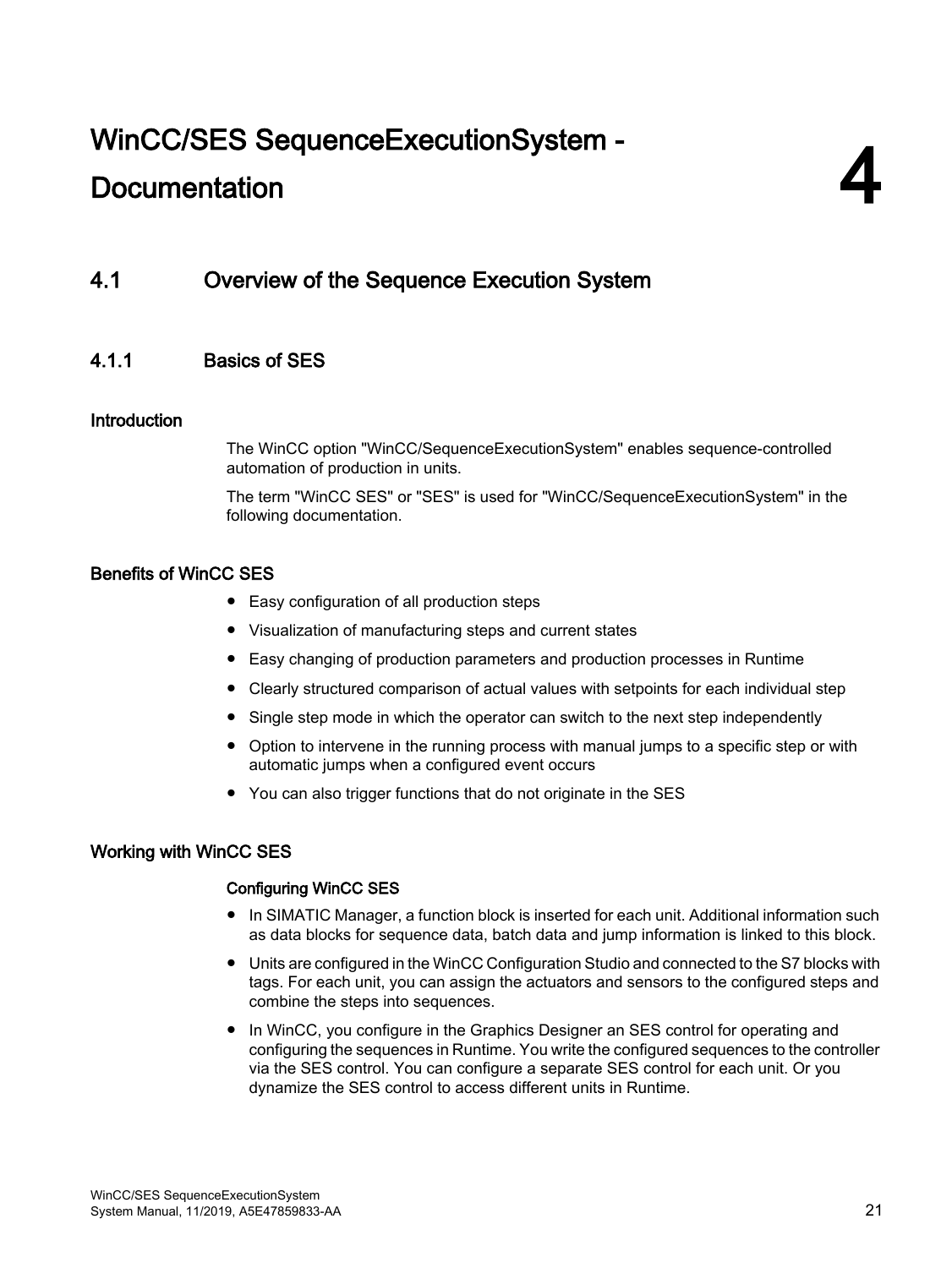#### <span id="page-21-0"></span>Operating WinCC SES in Runtime via the SES control

- Depending on the configuration, up to 5 sequences can be located on the PLC simultaneously.
- The unit can be started manually or it automatically receives a start signal from a different source, for example, a previous unit or a higher-level system.
- The current state of the unit and the actuators and sensors is displayed in the control. In single-step mode, you can monitor the execution of the sequence step-by-step.
- The production parameters are displayed for each batch. You can save the batch data, for example to generate a report.
- You can also configure steps and sequences in Runtime in the SES control.

#### Supported project types

Configuration and Runtime are supported in the single-user system.

The following is supported in the multi-user system:

| Project type              | Configuration | Runtime |
|---------------------------|---------------|---------|
| Server                    | Yes           | Yes     |
| Client without project    | No            | Yes     |
| Client with project       | No            | Yes     |
| <b>Engineering System</b> | Yes           | Yes     |
| Redundant server          | No            | No      |
| Web client                | No            | No      |

## 4.1.2 Technical specifications

#### Configuration limits

The following configuration limits are available in the WinCC/SES Sequence Execution System:

| Component/sub-quantity                           | Quantity     | <b>Description</b>                                                                                                                                                                       |
|--------------------------------------------------|--------------|------------------------------------------------------------------------------------------------------------------------------------------------------------------------------------------|
| Maximum number of units                          | <b>XXX</b>   | The number is only limited by the memory capacity of the PLC used.                                                                                                                       |
| Sequences that are stored in<br>the PLC per unit | 5            | A sequence is a sequence of steps with parameters and control modules. The<br>sequence describes the cycle of a unit.                                                                    |
| Steps per sequence                               | $50 - 200$   | A step sets the control and feedback of a control module, for example. Depend-<br>ing on the data blocks used for the sequence data, 50, 100 or 200 steps are<br>available per sequence. |
| Control modules per unit <sup>*</sup>            | 160          | Each unit can control up to 160 control modules, for example, valves and mo-<br>tors, in the sequences.                                                                                  |
| Parameter types per unit <sup>*</sup>            | 60           | A parameter type describes the use of the parameter, e.g. minimum, hysteresis,<br>timer, counter, setpoint-actual value comparison.                                                      |
| Parameters per step <sup>*</sup>                 | 60           | For each step a different setpoint can be specified for each parameter type.                                                                                                             |
| Parameters per unit                              | $500 - 1000$ | Depending on the data blocks used for the sequence data, 500 or 1000 param-<br>eters are available per unit. Up to 60 parameters can be used per step.                                   |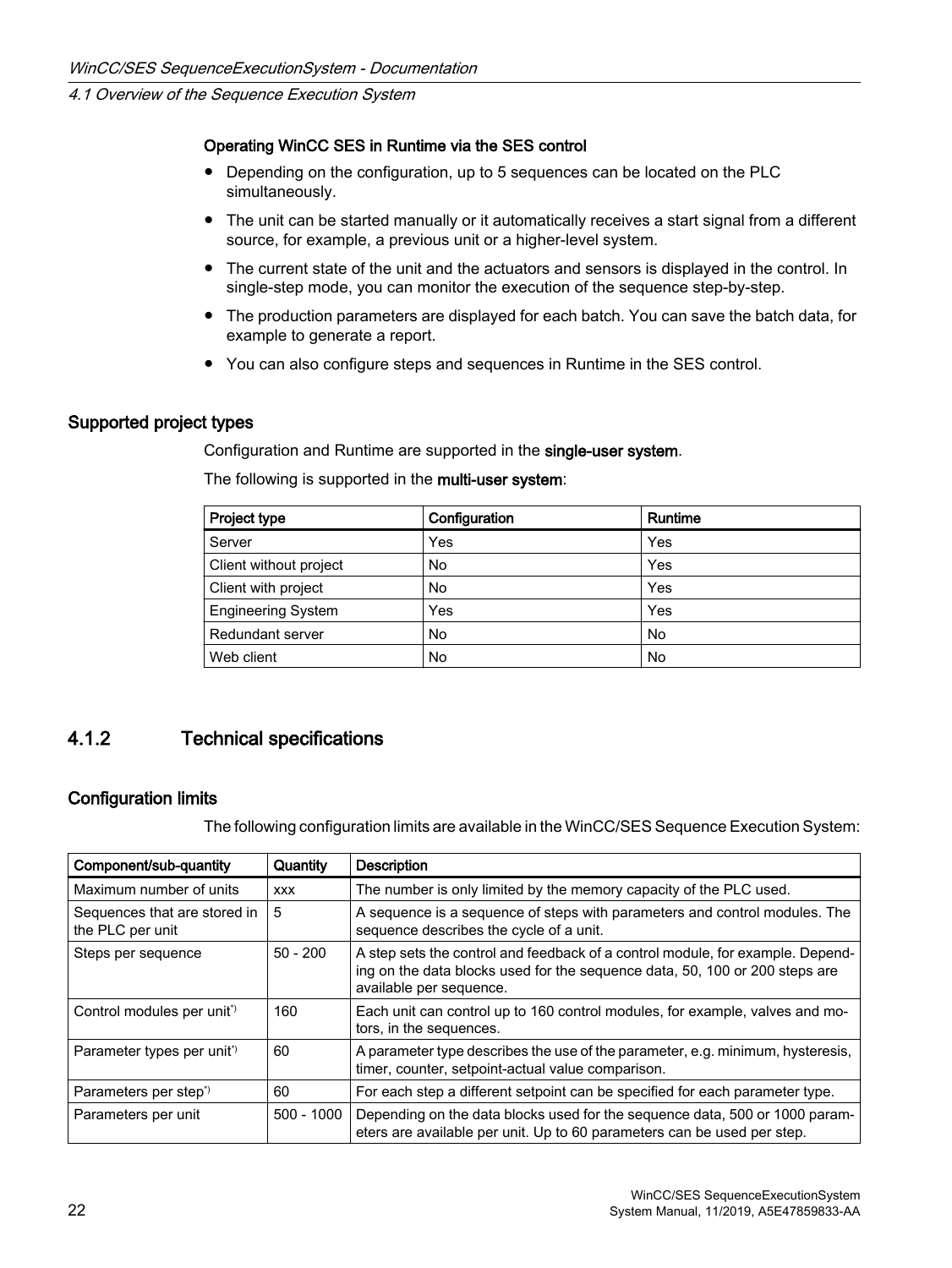<span id="page-22-0"></span>\*) A total of 160 control modules and parameter (types) can be configured per unit. Because the parameter (types) are a subset of the up to 160 control modules, you must decide how you want to distribute the control modules and parameters to the total amount. For example, 100 control modules and 60 parameters.

#### Overview of the SES blocks and functions

| Object name     | Symbolic name      | <b>Description</b>                                                                                             |
|-----------------|--------------------|----------------------------------------------------------------------------------------------------------------|
| FB 2101         | SES PHC            | SES function block for the sequential control                                                                  |
| FB 2102         | <b>SES JUMP</b>    | SES function block for the jump organization                                                                   |
| FB 2103         | <b>SES BAID</b>    | SES function block for the Batch ID generator                                                                  |
| <b>UDT 1112</b> | SES_RECIPE_DB_UDT1 | User-defined data type (UDT) for a data block of the sequence data with<br>up to 200 steps and 1000 parameters |
| <b>UDT 1113</b> | SES BADAT DB UDT   | User-defined data type (UDT) for a data block of the batch data                                                |
| <b>UDT 1114</b> | SES RECIPE DB UDT2 | User-defined data type (UDT) for a data block of the sequence data with<br>up to 100 steps and 500 parameters  |
| <b>UDT 1115</b> | SES_RECIPE_DB_UDT3 | User-defined data type (UDT) for a data block of the sequence data with<br>up to 50 steps and 500 parameters   |

#### Remarks

- You must copy the function blocks from the SES library to the SES project.
- You can use the functions from the standard library. Always use the latest blocks.
- FB 5, FC 21, FC 26, FC 28, FC 29, FC 34 and FC 38 are standard function blocks and functions. The versions of these functions can be different depending on the PLC and the software version used.
- You have to use the user-defined data types UDT 1112, 1113, 1114 and 1115 to create data blocks for the sequence data and batch data. Depending on the PLC used and the required scope of the sequences, three different data blocks are available for the sequence data.

## 4.1.3 Configuration overview

#### Initial situation

In an SES project the control modules of a plant are defined in order to automate it. The project contains multiple steps that can be combined into sequences. The connection data of the control modules are configured in the steps.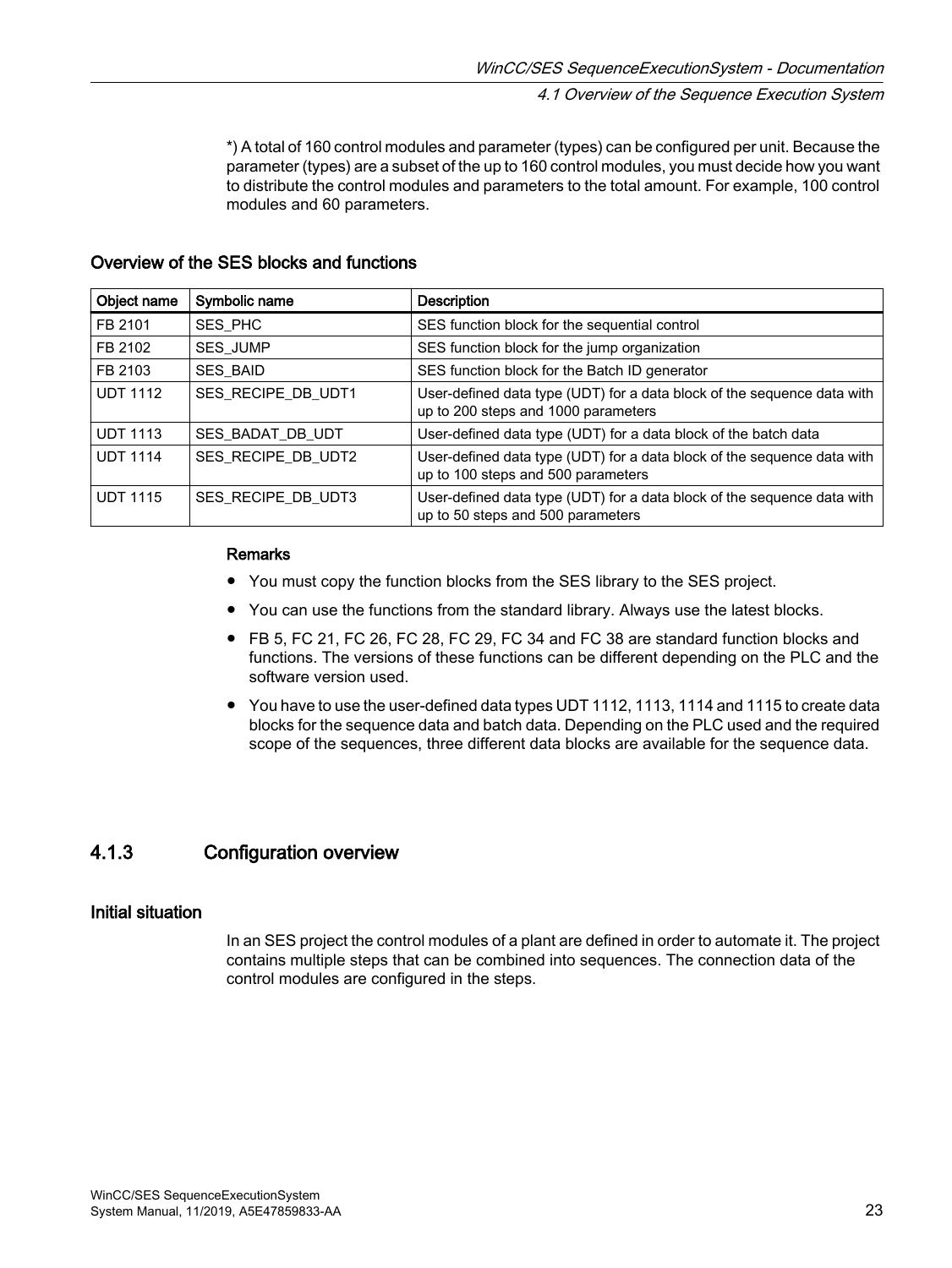The following procedure is recommended to configure the sequential control:

- The processing of the information of the control modules is already configured in the SIMATIC Manager.
- You map the components of the sequence control, e.g. the control modules, in the WinCC Configuration Studio. WinCC SES generates the structure tags for the control. You configure the steps and sequences for the unit(s). The configuration data are saved automatically in the database. You write the configured sequences via the SES control to the configured data blocks of the sequences in the controller.

Only one step after another can take place in a unit. Therefore, parallel processing is not possible but several units can run at the same time.

#### Configuration requirements

- Proficiency in SIMATIC STEP 7 and WinCC
- The STEP 7 basic package is installed.
- The control range covers S7-400 and all S7-300, for example, S7-315 PN/DP
- The SIMATIC S7 hardware configuration is configured, compiled and loaded.
- In case of an integrated project, the SIMATIC S7 Netpro configuration is configured, compiled and loaded. In a project that is not integrated, you have set up an S7 connection in which the connection resource has the same value for the partners and active connection setup must be deactivated.
- Every controller that communicates with WinCC via a connection and has SES blocks has to be configured with its own "TSAP ID". The "TSAP ID" is configured at the same time as the connection in WinCC.
- The time response of the automation systems is set to "UTC". You have to correctly configure the time difference between AS and the partners via the SIMATIC Manager.
- The project structure in SIMATIC Manager has been created.
- The parameters and tags for the control modules used in the SES project, such as motors and valves, are created in the S7 program.
- You may also have provided external programs or other complex units which you want to connect to the block.
- WinCC is installed
- WinCC/SES Sequence Execution System is installed
- You have configured a connection in the WinCC tag management. The "Send / receive raw data block" option is activated in the connection parameters, and the value of the connection resource matches the value of the connection in SIMATIC Manager.
- In SIMATIC Manager, you have integrated the SES library in the project via "Seek library".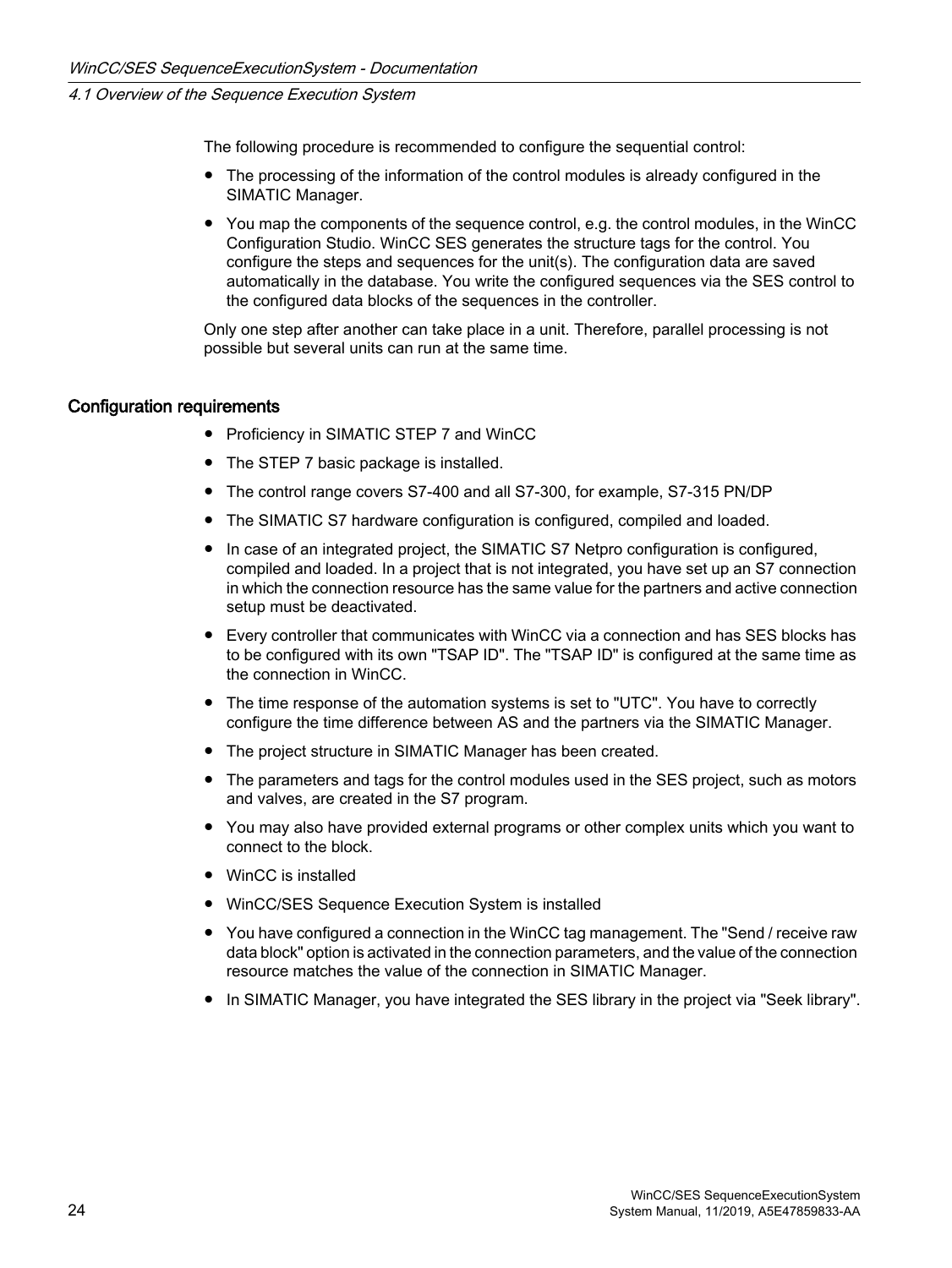#### Configuration overview

You can configure the control modules and parameters for SES in the PLC program as well as after PLC programming in the Configuration Studio. It is important that the connector numbers (the port IDs 1-160 at the "SES-PHC" block) in the Configuration Studio match those in the PLC program.

#### Configuration in SIMATIC Manager

The blocks supplied by the WinCC SES are configured with STEP 7 for each unit used, for example, via FBD. The "SES\_PHC" function block is the central element for sequential control of the sequence and for the connection of the control modules. The "SES\_BAID" function block is used where necessary as Batch ID generator to generate unique batch numbers across all connected units.

The basic procedure in SIMATIC Manager is shown below:

- 1. You insert up to five data blocks for the sequences, which are derived from one of the three user-defined data types "UDT1112", "UDT1114" or "UDT1115". The three data types define different sizes of sequences and differ in the number of configurable steps and parameters. For each unit, you can use only one of the three data types for the data blocks of the sequences.
- 2. You insert a data block for the batch data, which is derived from the user-defined data type "UDT1113".
- 3. For each unit you insert an instance data block which is assigned to the "SES\_PHC" function block. You can also generate the instance data blocks directly in the OB when calling the blocks.
- 4. In the main program "OB1", you call for each unit the instance data blocks of "SES\_PHC" in which you specify the IDs of the units and the connections. The input "ID" corresponds to the local ID of the S7 connection. "R\_ID" corresponds to the communication ID for the BSEND/ BRCV connection.
- 5. You interconnect the data block inputs of the instance data blocks of "SES\_PHC" with the generated data blocks for the sequences and batch data.
- 6. If necessary, insert an instance data block from "SES\_BAID" and interconnect the "SES\_BAID" block with the instance data blocks of "SES\_PHC".
- 7. You can already configure the required control modules and parameters with the connection numbers in the program.
- 8. If you want to use conditional jumps, also insert the "SES\_JUMP" block.

The sections under "SES blocks" provide you with an overview of the mode of operation and properties of the SES blocks.

#### Configuration in WinCC in the Configuration Studio

- 1. You create virtual units in the Configuration Studio which represent the function blocks. In each case you connect the created units with the "SES-PHC" instance data block of the unit.
- 2. WinCC SES then automatically creates the structure tags for control of the units and the raw data tags for communication with the controller in the tag management.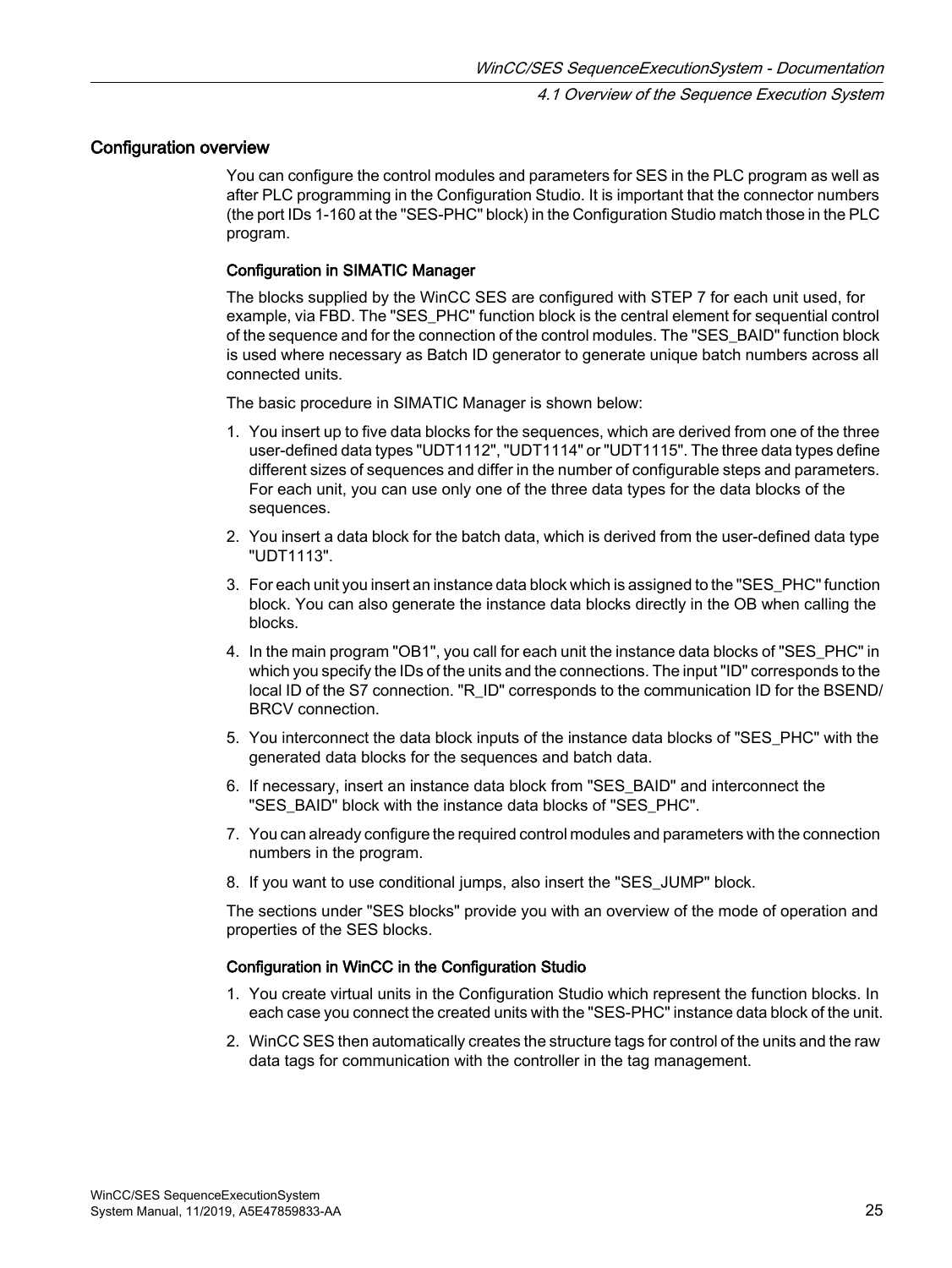- 3. For each unit, you configure:
	- The required control modules and the associated parameters with the connection numbers;
	- The steps with the commands for the control modules and parameters. For example, the start step controls the motor with the command "Set to 1" and checks the "Speed" with the command "Check for 1".
	- If necessary, enter notes for the individual steps for operator input request.
	- If necessary, synchronize steps with other units.
	- If necessary, conditional jumps to already configured steps.
	- The sequences with the step assignments and setpoints.
	- If necessary, the special sequences with the step assignments.
- 4. The configured sequences, control modules and parameters are written via the SES control to the blocks of the sequential control.

For details about configuring in the SES Configuration Studio refer tot he sections under ["Creating a unit](#page-56-0) (Page [57\)](#page-56-0)".

#### Configuring in SES Runtime

Alternatively, only create the units with their components in the Configuration Studio. You can then specify the following in the SES control in Runtime:

- Assign the control modules and their parameters to the steps
- The control of the control modules and their parameters
- Assign the steps to the sequences
- The setpoints of the parameters
- Conditional jumps
- Special sequences

#### Configuration in WinCC in the Graphics Designer

You integrate the SES control included in WinCC SES in your plant pictures in the WinCC Graphics Designer. You can configure and dynamize the object properties.

In the SES control you can either select the name of unit with the "UnitName" property or set it dynamically in Runtime.

You can also operate and monitor various units simultaneously via two SES controls.

#### See also

[How to configure an SES control](#page-67-0) (Page [68](#page-67-0)) [The SES blocks](#page-26-0) (Page [27](#page-26-0))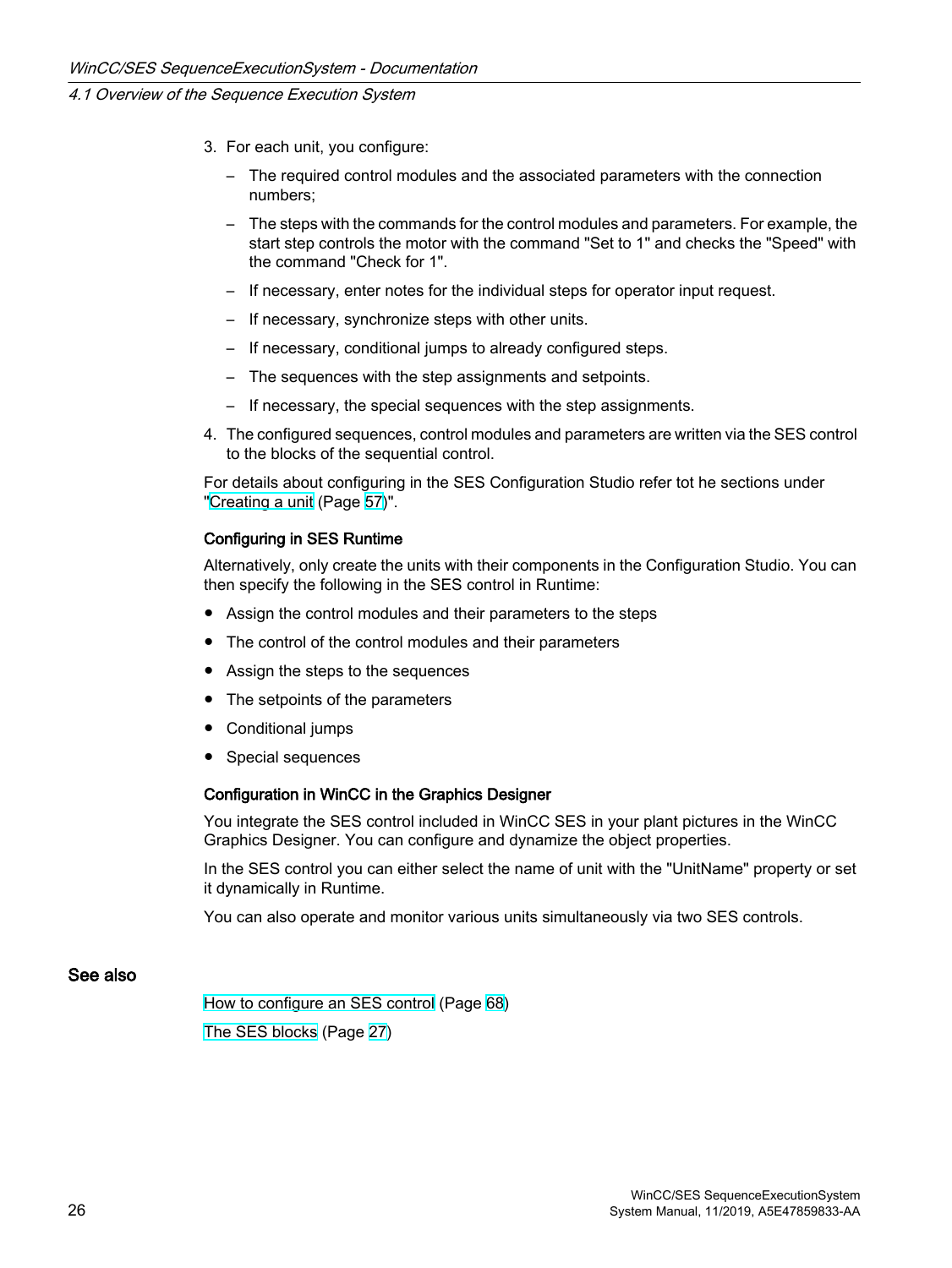## <span id="page-26-0"></span>4.2 The SES blocks

## 4.2.1 Sequential control in the SES

#### Introduction

The sequential control cyclically monitors the status changes within SES. The user can set up a timer for a minimum step time at each step.

The sequential control is controlled in the PLC with the "BA\_CTRL" structure tag of the "SES\_PHC" block.

#### Overview of the status transitions

The "Idle" status is the initial status of each sequence of a unit.





**Excecute** 

= Acting State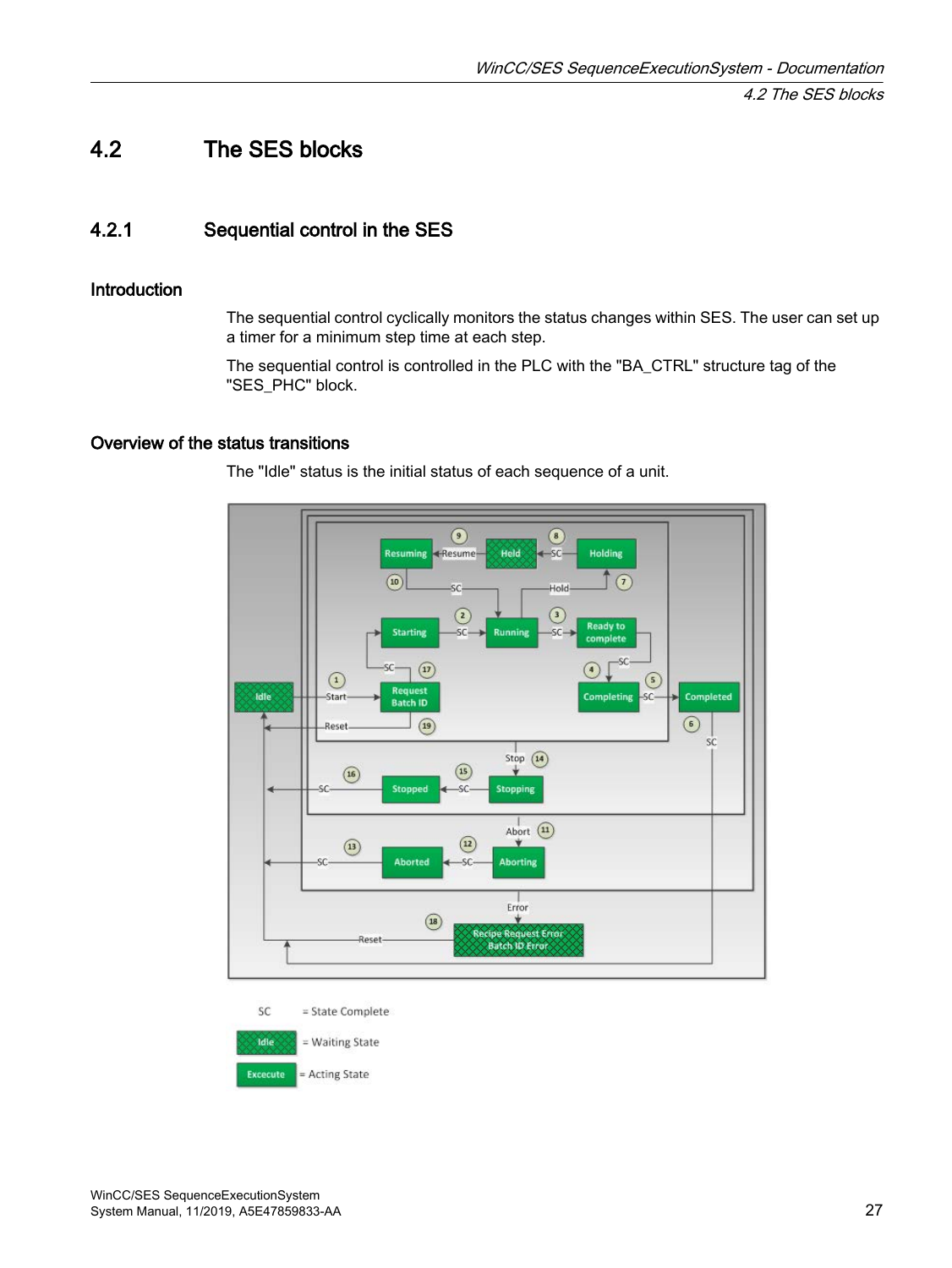#### 1 "Idle" ⇒ "Request BatchID"

Requirement:

• The enabling signal for using the batch at the input of the "SES PHC" block (BA\_EN = 1)

The transition takes place via:

- The operating dialog when the operator clicks "Start" (si\_ICTRL = 1)
- The application when the automatic start command is given (BA\_CTRL.BA\_START = TRUE)

Before the unit goes from "Idle" to "Request BatchID", the batch ID and the parameters are read.

#### 2 "Starting" ⇒ "Running"

In "Starting" status, the sequence for "Starting" is run.

The transition takes place automatically by means of the WinCC SES blocks as soon as the "Starting" sequence has completed the last step.

#### 3 "Running" ⇒ "Ready to complete"

The sequence is run in "Running" status.

The transition takes place automatically by means of the WinCC SES blocks as soon as the "Running" sequence has completed the last step.

#### 4 "Ready to complete" ⇒ "Completing"

The status "Ready to complete" is only pending for one cycle.

The transition takes place automatically by means of the WinCC SES blocks.

#### 5 "Completing" ⇒ "Completed"

In "Completing" status, the sequence for "Completing" is run.

The transition takes place automatically by means of the WinCC SES blocks as soon as the "Completing" sequence has completed the last step.

#### 6 "Completed" ⇒ "Idle"

The status "Completed" is only pending for one cycle.

The transition takes place automatically by means of the WinCC SES blocks.

#### 7 "Running" ⇒ "Holding"

The transition takes place via:

- $\bullet$  The operating dialog when the operator clicks "Hold" (si\_ICTRL = 2)
- The application when the automatic command to hold is given (BA\_CTRL.BA\_HOLD = TRUE)

The current status is secured before the unit switches from the "Running" to the "Holding" status.

#### 8 "Holding" ⇒ "Held"

In "Holding" status, the sequence for "Holding" is run.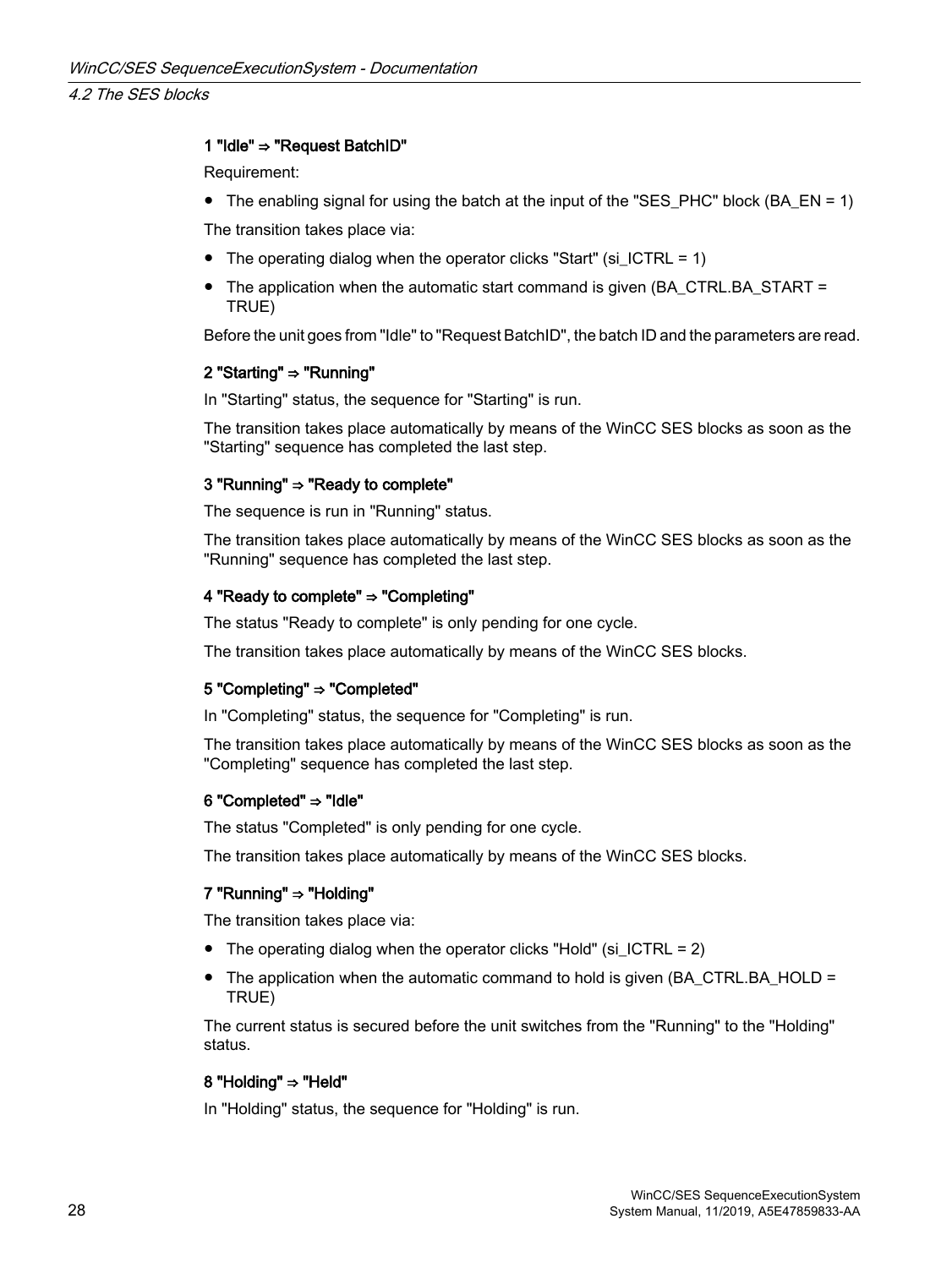The transition takes place automatically by means of the WinCC SES blocks as soon as the "Holding" sequence has completed the last step.

## 9 "Held" ⇒ "Resuming"

The transition takes place via:

- The operating dialog when the operator clicks "Resume" (si\_ICTRL = 3)
- The application when the automatic command to resume is given (BA\_CTRL.RESUME = TRUE)

## 10 "Resuming" ⇒ "Running"

In "Resuming" status, the sequence for "Resuming" is run.

The transition takes place automatically by means of the WinCC SES blocks as soon as the "Resuming" sequence has completed the last step.

## 11 "Request BatchID" ⇒ "Aborting"

The transition takes place via:

- The operator when the command for aborting is given  $(s_i_l)$ CTRL = 4)
- The application when the automatic command for aborting is given (BA\_CTRL.ABORT = TRUE)

The "ABORT" signal is only used during the BATCH ID generation.

## 12 "Aborting" ⇒ "Aborted"

In "Aborting" status, the sequence for "Aborting" is run.

The transition takes place automatically by means of the WinCC SES blocks as soon as the "Aborting" sequence has completed the last step.

## 13 "Aborted" ⇒ "Idle"

The status "Aborted" is only pending for one cycle.

The transition takes place automatically by means of the WinCC SES blocks.

## 14 ... ⇒ "Stopping"

The transition takes place via:

- The operating dialog when the operator clicks "Stop" (si ICTRL =  $64$ )
- The application when the automatic command to stop is given (BA\_CTRL.STOP = TRUE)

## 15 "Stopping" ⇒ "Stopped"

In "Stopping" status, the sequence for "Stopping" is run.

The transition takes place automatically by means of the WinCC SES blocks as soon as the "Stopping" sequence has completed the last step.

## 16 "Stopped" ⇒ "Idle"

The status "Stopped" is only pending for one cycle.

The transition takes place automatically by means of the WinCC SES blocks.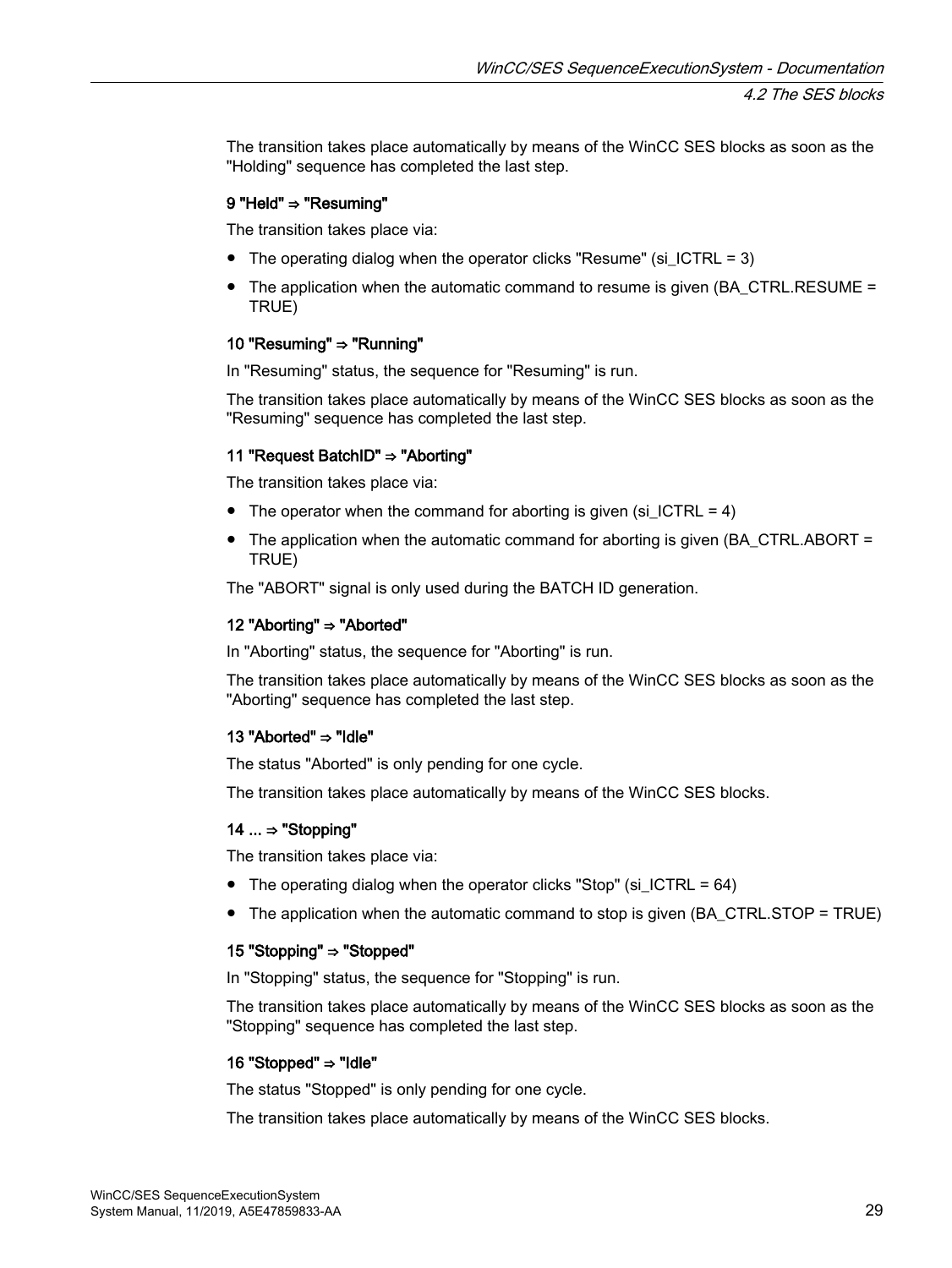#### <span id="page-29-0"></span>17 "Request BatchID" ⇒ "Starting"

The transition takes place automatically by means of the WinCC SES blocks.

#### 18 "Recipe Request Error" / "BatchID Error" ⇒ "Idle"

The transition takes place via:

- The operator when the command for resetting is given (si ICTRL =  $8$ )
- The application when the automatic command for resetting is given (BA\_CTRL.RESET = TRUE)

#### 19 "Request BatchID" ⇒ "Idle"

The transition takes place via:

- The operator when the command for resetting is given (si ICTRL =  $8$ )
- The application when the automatic command for resetting is given (BA\_CTRL.RESET = TRUE)

## 4.2.2 The OS interface

#### Introduction

The OS interface passes the commands and the properties for the sequential control to the sequence via the structure type "SES\_UNIT". Raw data tags are used for communication between OS and PLC.

WinCC SES automatically creates the structure type "SES\_UNIT" and the required raw data tags for communication after you have configured a unit in the Configuration Studio.

#### Commands for sequential control

The structure type "SES\_UNIT" contains all elements that are required to control the unit. For example:

- The sequential control is controlled by the OS via the structure type element "si\_ICTRL".
- The sequence is started by the OS with the ID of the sequence via the "si\_StartRecID" element.
- The data block of the sequence is selected via "si\_ReadDBNo".

The description of additional structure type elements is available on page [The "SES\\_PHC"](#page-31-0)  [function block](#page-31-0) (Page [32](#page-31-0)) and [Changing the properties of the sequence](#page-44-0) (Page [45\)](#page-44-0).

| Structure ele-<br>ment | <b>Type</b> | Value | l Command                 |  |
|------------------------|-------------|-------|---------------------------|--|
| si ICTRL               | <b>INT</b>  |       | No command; default value |  |
|                        |             |       | Start                     |  |
|                        |             | 2     | Hold                      |  |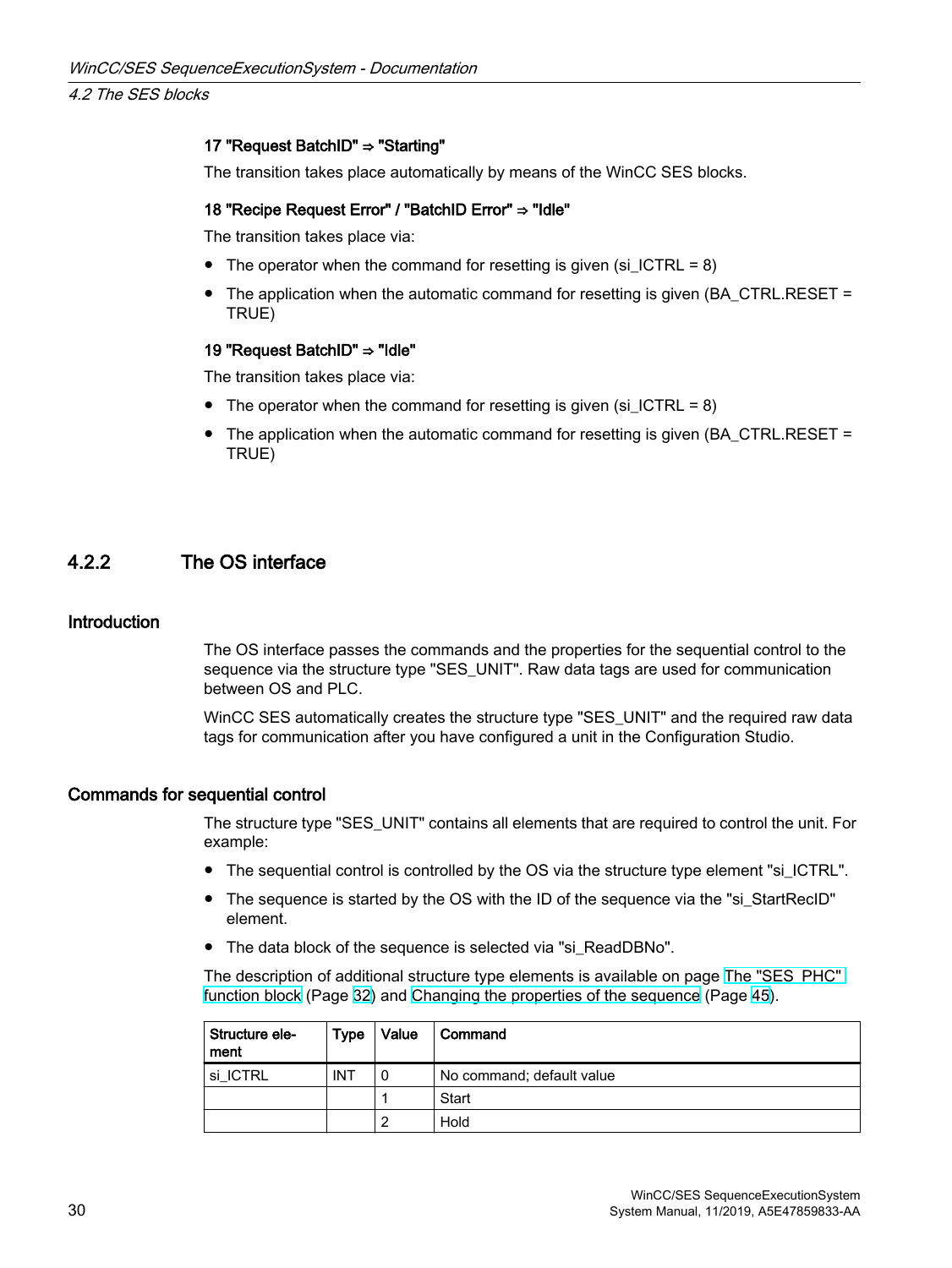| Structure ele-<br>ment | <b>Type</b> | Value        | Command                                                                      |
|------------------------|-------------|--------------|------------------------------------------------------------------------------|
|                        |             | 3            | Resume                                                                       |
|                        |             | 4            | Abort                                                                        |
|                        |             | 5            | Continue                                                                     |
|                        |             | 6            | Complete                                                                     |
|                        |             | 8            | Reset                                                                        |
|                        |             | 64           | Stop                                                                         |
|                        |             | 65           | Ready to complete                                                            |
| si_StartRecID          | <b>INT</b>  |              | ID of the sequence that is to be started                                     |
|                        |             | 0            | No sequence selected                                                         |
|                        |             | x            | Selected sequence                                                            |
| si ReadDBNo            | <b>INT</b>  |              | Number of the data block in which the data received from the OS<br>is stored |
|                        |             | $\mathbf{0}$ | No data block selected                                                       |
|                        |             | x            | Selected data block of the sequence                                          |

#### Starting unit manually

- 1. First the ID of the sequence must be set in "SES\_UNIT.si\_StartRecID".
- 2. When the unit is in "Idle" status, this ID is compared with the IDs in the five data blocks of the sequence in the PLC.
- 3. When the ID is found, the "sb\_REQ\_OK" tag is set to "TRUE".
- 4. The unit can start when the "SES\_UNIT.si\_ICTRL" tag is set to "1".

#### Transferring data from the operator station to the PLC

The sequence data and batch data is transferred between the OS and AS via WinCC raw data tags with the function "BSEND/BRCV". This means transfer is similar to the communication between AS and WinCC User Archive or for alarm blocks in the AS with AlarmLogging.

The raw data tags are created automatically in the WinCC tag management. Information on the structure of the raw data tags for sequence data and batch data is available in the descriptions of the data blocks.

The sequence data for a unit which you have created or modified on the OS in the Configuration Studio or in Runtime, are mapped in the raw data tags. To transfer the data from the OS to the AS the number of the data block must be set in the "SES\_UNIT.si\_ReadDBNo" tag.

As active partner the PLC checks cyclically whether the number of the "si\_ReadDBNo" tag has changed and is not equal to "0". When a change has occurred the PLC initiates data transfer via the raw data tags. The received data are stored directly in the assigned data block of the sequence.

#### Information on the data block of the sequence in the PLC

Five data blocks are available for sequences and one data block is available for jumps for each unit. The PLC cyclically provides information on the current contents of these data blocks.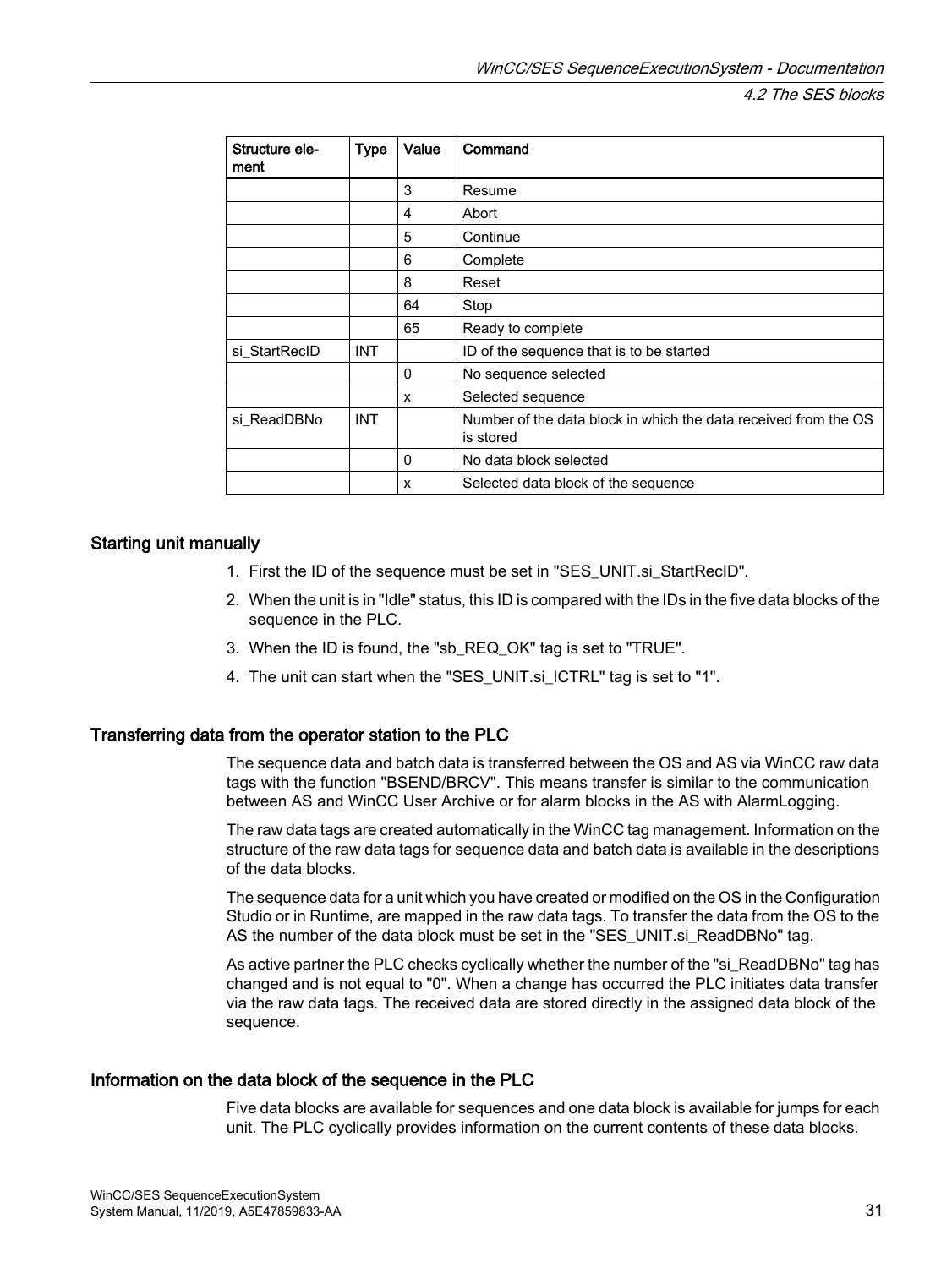<span id="page-31-0"></span>In the structure tag "sRecDatas", the positions "1"-"5" in an array are used for the data blocks of the sequence. Position "6" is always used for the jump data block.

| Element                         | <b>Type</b>  | Value    | <b>Description</b>             |
|---------------------------------|--------------|----------|--------------------------------|
| $ARRAY[16]$ of<br><b>STRUCT</b> |              |          |                                |
| <b>DBNo</b>                     | <b>INT</b>   | 0        | Number of the data block       |
| VersionType                     | <b>DWORD</b> | 16#0     | Version type of the data block |
| <b>NoOfStep</b>                 | <b>INT</b>   | 0        | Number of steps                |
| NoOfParaTypes                   | <b>INT</b>   | 0        | Number of parameter types      |
| <b>NoOfParameters</b>           | <b>INT</b>   | $\Omega$ | Number of parameters           |
| RecID                           | <b>INT</b>   | 0        | Sequence ID                    |
| <b>DBLength</b>                 | <b>WORD</b>  | 16#0     | Length of the data block       |

## 4.2.3 The "SES\_PHC" function block

#### Introduction

The function block is the central element for sequential control of the sequence and for connection of the control modules.

Multiple data blocks are used in the block:

- DBNO\_RD: Instance data block from UDT for the batch data for up to 30 steps
- DBNO\_R1 ... DBNO\_R5: Five data blocks for the sequences which you can use flexibly
- DBNO JUMP: Data block for the jump table

Up to 160 control modules and parameters are interconnected at the following inputs and outputs of the block:

- FB\_IN: Feedback of the control modules and parameters to the sequence
- FB\_AUTO: Feedback regarding "Manual/Automatic" mode
- FB\_LOCK: Feedback regarding the interlock
- Q CMD: Activation of the control modules and the lower-level parameters. The parameters are only transferred after the associated control module has been activated.
- Q\_FCT: Activates the Force for the duration of a step for the specified connection number of "Q\_CMD".

When you use a Batch ID generator, it is triggered at the start of the sequence by the respective unit at the "QREQBAID" output. The batch number is made available at the "BAID\_ST.BA\_ID" input.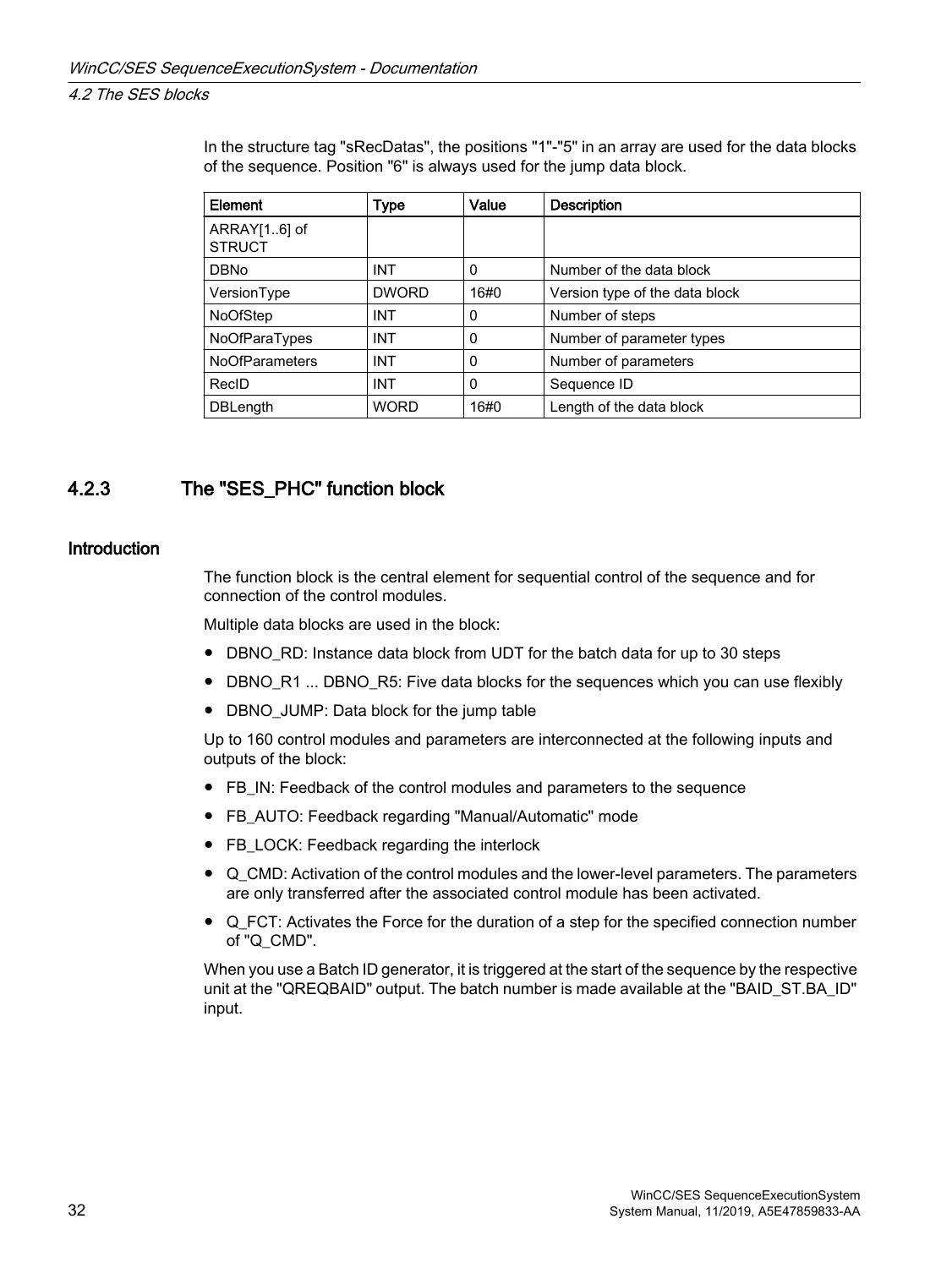## Inputs and outputs of the block

| Name                            | Input /<br>Output | <b>Type</b>                       | <b>Start value</b>  | <b>Description</b>                                                                                                                                                                                              |
|---------------------------------|-------------------|-----------------------------------|---------------------|-----------------------------------------------------------------------------------------------------------------------------------------------------------------------------------------------------------------|
| EQM_ID                          | Input             | <b>INT</b>                        | 0                   | Unit ID The ID has to be unique for the various controllers<br>across the entire SES project.                                                                                                                   |
| ID                              | Input             | <b>INT</b>                        | 0                   | ID of the S7 connection (local ID). The connection ID is<br>also displayed in the NetPro connection settings.                                                                                                   |
| $R$ <sub>ID</sub>               | Input             | <b>INT</b>                        | 0                   | ID of the "BSEND/BRCV" connection. The ID has to be<br>the same in the SPS program at "BSEND/RECV" and in<br>the tags. You have to assign this ID when you create the<br>unit tag. You can change the ID later. |
| DBNO_RD                         | Input             | <b>INT</b>                        | 0                   | Number of the data block for the batch data                                                                                                                                                                     |
| DBNO_R1                         | Input             | <b>INT</b>                        | 0                   | Number of the data block of the first sequence                                                                                                                                                                  |
| DBNO_R2                         | Input             | <b>INT</b>                        | 0                   | Number of the data block of the second sequence                                                                                                                                                                 |
| DBNO_R3                         | Input             | <b>INT</b>                        | 0                   | Number of the data block of the third sequence                                                                                                                                                                  |
| DBNO_R4                         | Input             | <b>INT</b>                        | 0                   | Number of the data block of the fourth sequence                                                                                                                                                                 |
| DBNO_R5                         | Input             | <b>INT</b>                        | 0                   | Number of the data block of the fifth sequence                                                                                                                                                                  |
| DBNO_JUMP                       | Input             | <b>INT</b>                        | 0                   | Number of the data block for jump organization                                                                                                                                                                  |
| <b>BA CTRL.BA START</b>         | Input             | <b>BOOL</b>                       | <b>FALSE</b>        | Start                                                                                                                                                                                                           |
| <b>BA CTRL.BA HOLD</b>          | Input             | <b>BOOL</b>                       | <b>FALSE</b>        | Hold                                                                                                                                                                                                            |
| BA_CTRL.BA_RESUME               | Input             | <b>BOOL</b>                       | <b>FALSE</b>        | Resume                                                                                                                                                                                                          |
| BA_CTRL.BA_ABORT                | Input             | <b>BOOL</b>                       | <b>FALSE</b>        | Abort                                                                                                                                                                                                           |
| BA_CTRL.BA_CONTIN-<br>UE        | Input             | <b>BOOL</b>                       | <b>FALSE</b>        | Continue                                                                                                                                                                                                        |
| BA_CTRL.BA_COM-<br><b>PLETE</b> | Input             | <b>BOOL</b>                       | <b>FALSE</b>        | Complete                                                                                                                                                                                                        |
| BA_CTRL.BA_RESET                | Input             | <b>BOOL</b>                       | <b>FALSE</b>        | Reset                                                                                                                                                                                                           |
| BA_CTRL.BA_STOP                 | Input             | <b>BOOL</b>                       | <b>FALSE</b>        | Stop                                                                                                                                                                                                            |
| BA_CTRL.BA_RTC                  | Input             | <b>BOOL</b>                       | <b>FALSE</b>        | Ready to complete                                                                                                                                                                                               |
| <b>BA_EN</b>                    | Input             | <b>BOOL</b>                       | <b>TRUE</b>         | Enable to use the batches                                                                                                                                                                                       |
| <b>BAID_ST.ID</b>               | Input             | <b>INT</b>                        | 0                   | Feedback from batch ID generator                                                                                                                                                                                |
| BAID_ST.NEW_DATA                | Input             | <b>BOOL</b>                       | <b>FALSE</b>        | New data available                                                                                                                                                                                              |
| BAID_ST.BA_ID                   | Input             | <b>DWORD</b>                      | 16#0                | Batch ID                                                                                                                                                                                                        |
| <b>BAID_ST.ERR</b>              | Input             | <b>BOOL</b>                       | <b>FALSE</b>        | BATCH ID generator error                                                                                                                                                                                        |
| <b>BA_DAT.BATCHID</b>           | Input             | <b>DINT</b>                       | L#0                 | Batch data of the previous unit - batch ID                                                                                                                                                                      |
| BA_DAT.RECID                    | Input             | <b>INT</b>                        | 0                   | Batch data of the previous unit - ID of the sequence                                                                                                                                                            |
| AV                              | Input             | <b>ARRAY</b><br>[160]<br>OF REAL  | 0.000000e<br>$+000$ | Current values 1 - 60                                                                                                                                                                                           |
| FB_IN                           | Input             | <b>ARRAY</b><br>[1160]<br>OF BOOL | <b>FALSE</b>        | Feedback "ON / OFF" from the control modules and pa-<br>rameters                                                                                                                                                |
| FB_AUTO                         | Input             | <b>ARRAY</b><br>[1160]<br>OF BOOL | <b>FALSE</b>        | Feedback "Manual/Automatic" from the control modules<br>and parameters                                                                                                                                          |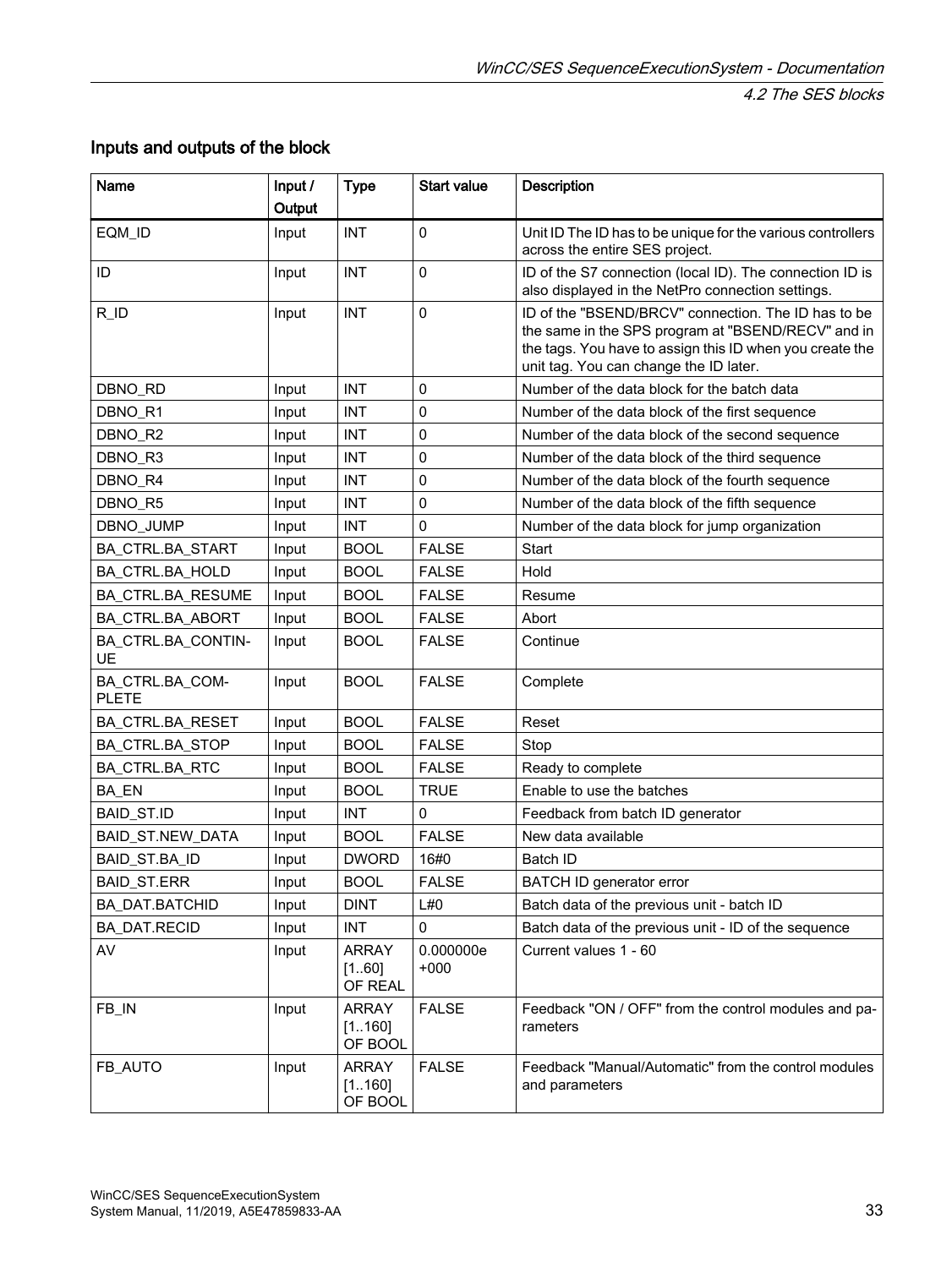| Name            | Input /<br>Output | <b>Type</b>                       | <b>Start value</b>  | <b>Description</b>                                                                                                  |
|-----------------|-------------------|-----------------------------------|---------------------|---------------------------------------------------------------------------------------------------------------------|
| FB_LOCK         | Input             | <b>ARRAY</b><br>[1160]<br>OF BOOL | <b>FALSE</b>        | Feedback "Interlock" from the control modules and pa-<br>rameters                                                   |
| SYNC_POINT      | Input             | <b>INT</b>                        | 0                   | Number of the "Synchronization Line"; synchronization<br>for multiple units                                         |
| IREQ_OP         | Input             | <b>BOOL</b>                       | <b>FALSE</b>        | Request for execution of command in regard to the op-<br>erator input request for a step                            |
| L_FCT_SET       | Input             | <b>INT</b>                        | 0                   | Index of the jump function<br>0: No jump<br>x: Jump to step x                                                       |
| RE_HOLD         | Input             | <b>BOOL</b>                       | <b>TRUE</b>         | Restart of the running unit with "HOLD" after power fail-<br>ure of AS                                              |
| MON_TIME        | Input             | <b>REAL</b>                       | 3.000000e<br>$+002$ | Step monitoring time for the entire sequence [s]                                                                    |
| MIN_FCTT        | Input             | <b>REAL</b>                       | 1.000000e<br>$+000$ | Minimum step time before the step is started [s]                                                                    |
| <b>RUNUPCYC</b> | Input             | <b>INT</b>                        | 3                   | Number of the AS startup cycle                                                                                      |
| Q_ACTIVE        | Output            | <b>BOOL</b>                       | <b>FALSE</b>        | Data block is active                                                                                                |
| QSTATUS         | Output            | <b>INT</b>                        | 0                   | Status in the sequential control system See below for<br>listing of the statuses.                                   |
| QUSTAT_L        | Output            | <b>DWORD</b>                      | 16#0                | Status of the sequential control system See below for<br>listing of the statuses.                                   |
| <b>QSTATBRS</b> | Output            | <b>DWORD</b>                      | 16#0                | <b>Status of BSEND</b>                                                                                              |
| <b>QSTATRCV</b> | Output            | <b>DWORD</b>                      | 16#0                | <b>Status of BRCV</b>                                                                                               |
| QAUTMAN         | Output            | <b>BOOL</b>                       | <b>FALSE</b>        | Status of the operating mode is "Automatic"                                                                         |
| Q_CMD           | Output            | <b>ARRAY</b><br>[1160]<br>OF BOOL | <b>FALSE</b>        | Array of connection numbers (ports) with activation of the<br>linked control modules and the lower-level parameters |
| Q FCT           | Output            | <b>INT</b>                        | 0                   | Activates the force with the connection number from<br>"Q_CMD"                                                      |
| Q_FCT_IND       | Output            | <b>INT</b>                        | 0                   | Index of the current function of the active control strategy                                                        |
| Q_CS_ACT        | Output            | <b>STRING[</b><br>64]             | $\mathbf{u}$        | Active sequence                                                                                                     |
| QSYNC_POINT     | Output            | <b>INT</b>                        | 0                   | Number of the "Synchronization Line"; synchronization<br>for multiple units                                         |
| QSP             | Output            | <b>ARRAY</b><br>[160]<br>OF REAL  | 0.000000e<br>$+000$ | Array for the setpoints of the parameters                                                                           |
| QRESULT         | Output            | <b>ARRAY</b><br>[160]<br>OF BOOL  | <b>FALSE</b>        | Array for the results of the parameters                                                                             |
| QMON_TIME       | Output            | <b>REAL</b>                       | 0.000000e<br>$+000$ | Currently elapsed step monitoring time                                                                              |
| QTIME_VAL       | Output            | <b>REAL</b>                       | 0.000000e<br>$+000$ | Currently elapsed total time                                                                                        |
| QRUNUPCO        | Output            | <b>INT</b>                        | 0                   | Startup cycle at start of the PLC                                                                                   |
| QVBA_ID         | Output            | <b>DINT</b>                       | L#0                 | Batch ID                                                                                                            |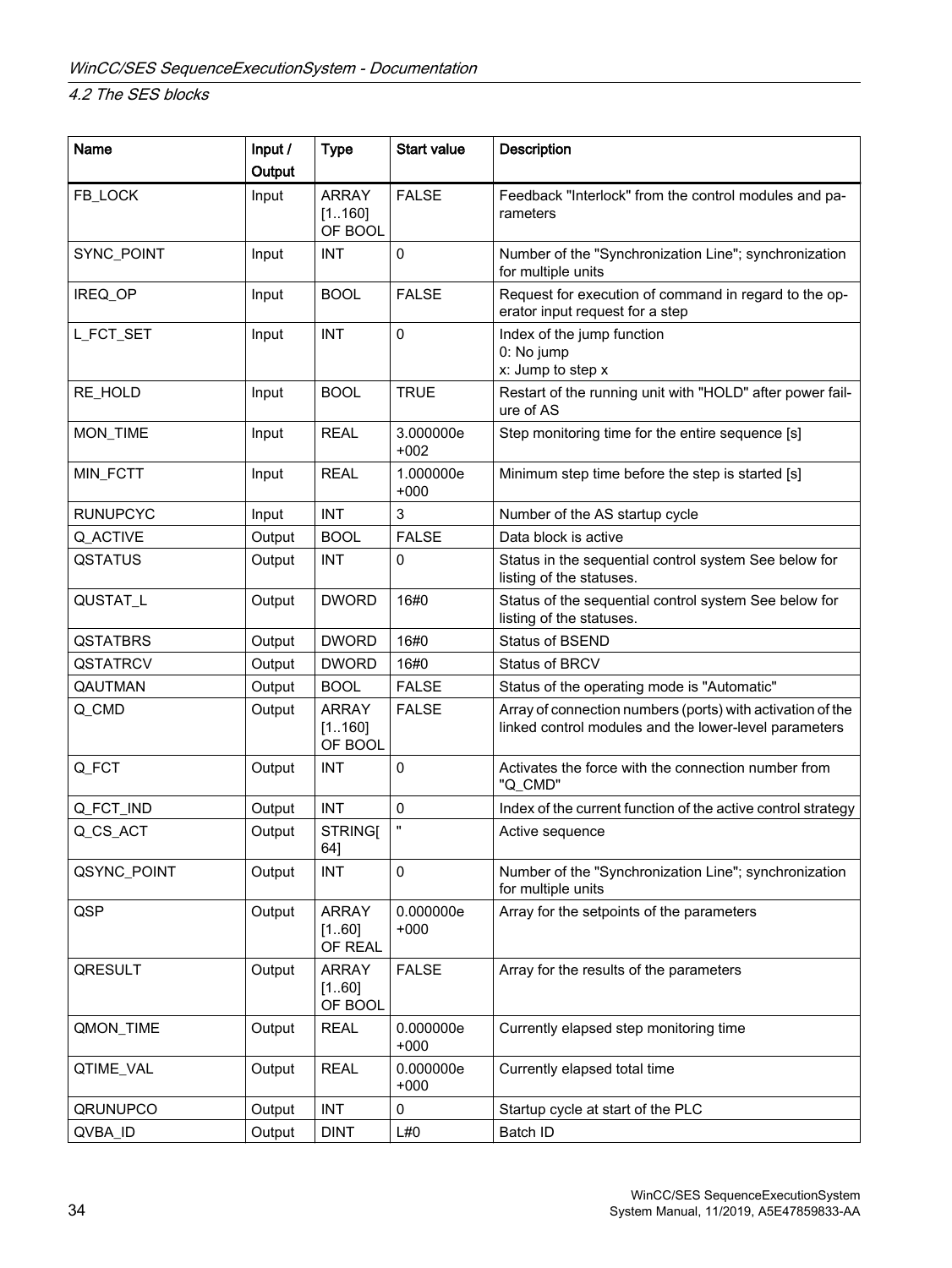| Name                 | Input /           | <b>Type</b> | <b>Start value</b> | <b>Description</b>                                                                                                                                                                             |
|----------------------|-------------------|-------------|--------------------|------------------------------------------------------------------------------------------------------------------------------------------------------------------------------------------------|
|                      | Output            |             |                    |                                                                                                                                                                                                |
| QREQBAID.ID          | Output            | <b>INT</b>  | 0                  | ID of the requested function                                                                                                                                                                   |
| QREQBAID.REQ         | Output            | <b>BOOL</b> | <b>FALSE</b>       | Request for a batch                                                                                                                                                                            |
| QBA DAT.BATCHID      | Output            | <b>DINT</b> | L#0                | Batch data of the subsequent unit - batch ID                                                                                                                                                   |
| <b>QBA DAT.RECID</b> | Output            | <b>INT</b>  | $\Omega$           | Batch data of the subsequent unit - ID of the sequence                                                                                                                                         |
| Q AUTO OK            | Output            | <b>BOOL</b> | <b>FALSE</b>       | Check for "Automatic" mode                                                                                                                                                                     |
| QCHK OK              | Output            | <b>BOOL</b> | <b>FALSE</b>       | Check for active control modules in the controller                                                                                                                                             |
| QREQ OP              | Output            | <b>BOOL</b> | <b>FALSE</b>       | Signal of the operator acknowledgment to the OS                                                                                                                                                |
| QACK_OP              | Output            | <b>BOOL</b> | <b>FALSE</b>       | Signal of the operator acknowledgment from the OS                                                                                                                                              |
| <b>I AUTMAN</b>      | Input -<br>Output | <b>BOOL</b> | <b>FALSE</b>       | OS operating mode (set by OS)<br>FALSE: Manual<br><b>TRUE: Automatic</b>                                                                                                                       |
| I_RESMODE            | Input -<br>Output | <b>BOOL</b> | <b>TRUE</b>        | "Resume" mode<br>FALSE: The sequence begins from the start<br>TRUE: It resumes with the preceding function                                                                                     |
| <b>I_TRNSMODE</b>    | Input -<br>Output | <b>BOOL</b> | <b>TRUE</b>        | "Reset" mode<br>FALSE: When a step change occurs, all control modules<br>remain in the status of the preceding step<br>TRUE: All control modules are reset when a step change<br><b>OCCULS</b> |
| <b>I ARCONDEMAND</b> | Input -<br>Output | <b>BOOL</b> | <b>TRUE</b>        | Archiving of the batch data<br><b>FALSE: Not active</b><br><b>TRUE: Active</b>                                                                                                                 |
| IACK_OP              | Input -<br>Output | <b>BOOL</b> | <b>FALSE</b>       | Acknowledgment of execution                                                                                                                                                                    |
| <b>RESET</b>         | Input -<br>Output | <b>BOOL</b> | <b>FALSE</b>       | Reset in case of emergency                                                                                                                                                                     |

## States of "QSTATUS"

| Value of "QSTATUS" | <b>Description</b>  |  |
|--------------------|---------------------|--|
| 20                 | Idle                |  |
| 21                 | Wait for a batch ID |  |
| 22                 | ReqRecipe           |  |
| 30                 | Starting            |  |
| 40                 | Running             |  |
| 50                 | Ready to complete   |  |
| 60                 | Completing          |  |
| 70                 | Completed           |  |
| 80                 | Continuous          |  |
| 90                 | Aborted             |  |
| 100                | Aborting            |  |
| 110                | Stopped             |  |
| 120                | Stopping            |  |
| 130                | Held                |  |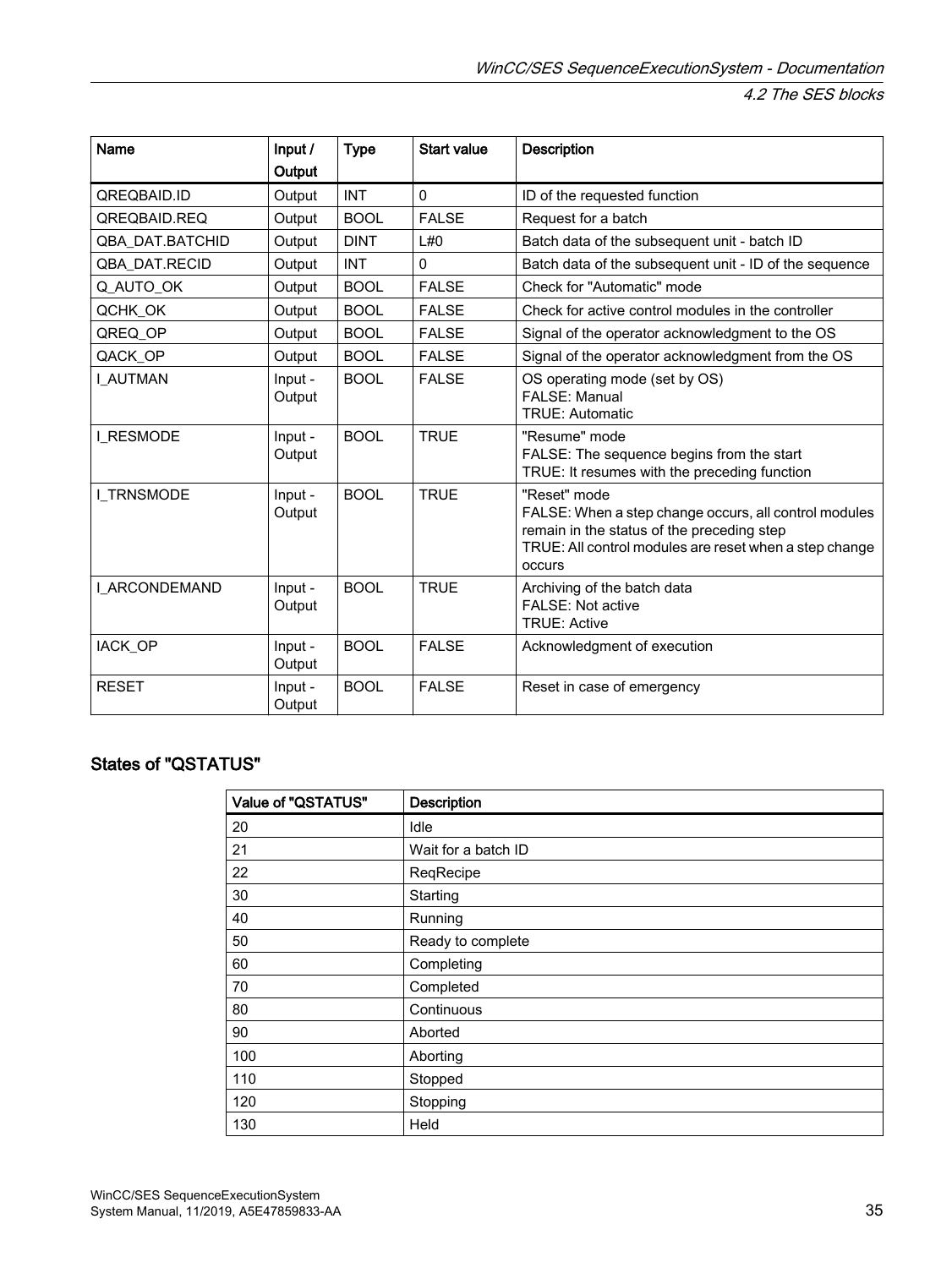| Value of "QSTATUS" | <b>Description</b>    |  |
|--------------------|-----------------------|--|
| 140                | Holding               |  |
| 150                | Resuming              |  |
| 200                | Ready to complete     |  |
| 210                | Wait for Idle Reset   |  |
| 220                | BatchID request error |  |
| 230                | recipe request error  |  |
| 240                | Batch not enabled     |  |

## States of "QUSTAT\_L"

| <b>AS address</b> | Tag           | <b>Type</b> | <b>Description</b>                                       |
|-------------------|---------------|-------------|----------------------------------------------------------|
| 0.0               | boBRSErr      | <b>BOOL</b> | WinCC Bit 24; Error Bit from BRSEND                      |
| 0.1               | boBRSDone     | <b>BOOL</b> | WinCC Bit 25; Done Bit from BRSEND                       |
| 0.2               | boRCVErr      | <b>BOOL</b> | WinCC Bit 26; Error Bit from BRCV                        |
| 0.3               | boRCVDone     | <b>BOOL</b> | WinCC Bit 27; Done Bit from BRCV                         |
| 0.4               | boFctJmpError | <b>BOOL</b> | WinCC Bit 28; Function not part of active control string |
| 0.5               | boArcDBError  | <b>BOOL</b> | WinCC Bit 29; Archiving Data Block not available         |
| 0.6               | boRecDBError  | <b>BOOL</b> | WinCC Bit 30; Recipe Data Block not available            |
| 0.7               | boParaError   | <b>BOOL</b> | WinCC Bit 31; Wrong Parameter configuration              |
| 1.0               | boState2xx    | <b>BOOL</b> | WinCC Bit 16; State 200, 210, 220, 230, 240              |
| 1.1               | boQCMod       | <b>BOOL</b> | WinCC Bit 17; 1: Auto 0: Manual                          |
| 1.2               | boBA_EN       | <b>BOOL</b> | WinCC Bit 18; 1: Batch enabled                           |
| 1.3               | boStepTEx     | <b>BOOL</b> | WinCC Bit 19; Step time exceeded                         |
| 1.4               | boMonTEx      | <b>BOOL</b> | WinCC Bit 20; Monitoring time exceeded                   |
| 1.5               | boRes21       | <b>BOOL</b> | WinCC Bit 21                                             |
| 1.6               | boLock        | <b>BOOL</b> | WinCC Bit 22; State 40, 50                               |
| 1.7               | boCont        | <b>BOOL</b> | WinCC Bit 23; Continues mode active                      |
| 2.0               | boReqRec      | <b>BOOL</b> | WinCC Bit 8; Recipe request active                       |
| 2.1               | boStarting    | <b>BOOL</b> | WinCC Bit 9; Starting                                    |
| 2.2               | boResuming    | <b>BOOL</b> | WinCC Bit 10; Resuming                                   |
| 2.3               | boCompleting  | <b>BOOL</b> | WinCC Bit 11; Completing                                 |
| 2.4               | boHolding     | <b>BOOL</b> | WinCC Bit 12; Holding                                    |
| 2.5               | boAborting    | <b>BOOL</b> | WinCC Bit 13; Aborting                                   |
| 2.6               | boStopping    | <b>BOOL</b> | WinCC Bit 14; Stopping                                   |
| 2.7               | boFree15      | <b>BOOL</b> | WinCC Bit 15                                             |
| 3.0               | boldle        | <b>BOOL</b> | WinCC Bit 0; Idle                                        |
| 3.1               | boRunning     | <b>BOOL</b> | WinCC Bit 1; Running                                     |
| 3.2               | boCompleted   | <b>BOOL</b> | WinCC Bit 2; Completed                                   |
| 3.3               | boHeld        | <b>BOOL</b> | WinCC Bit 3; Held                                        |
| 3.4               | boAborted     | <b>BOOL</b> | WinCC Bit 4; Aborted                                     |
| 3.5               | boReady       | <b>BOOL</b> | WinCC Bit 5; Ready                                       |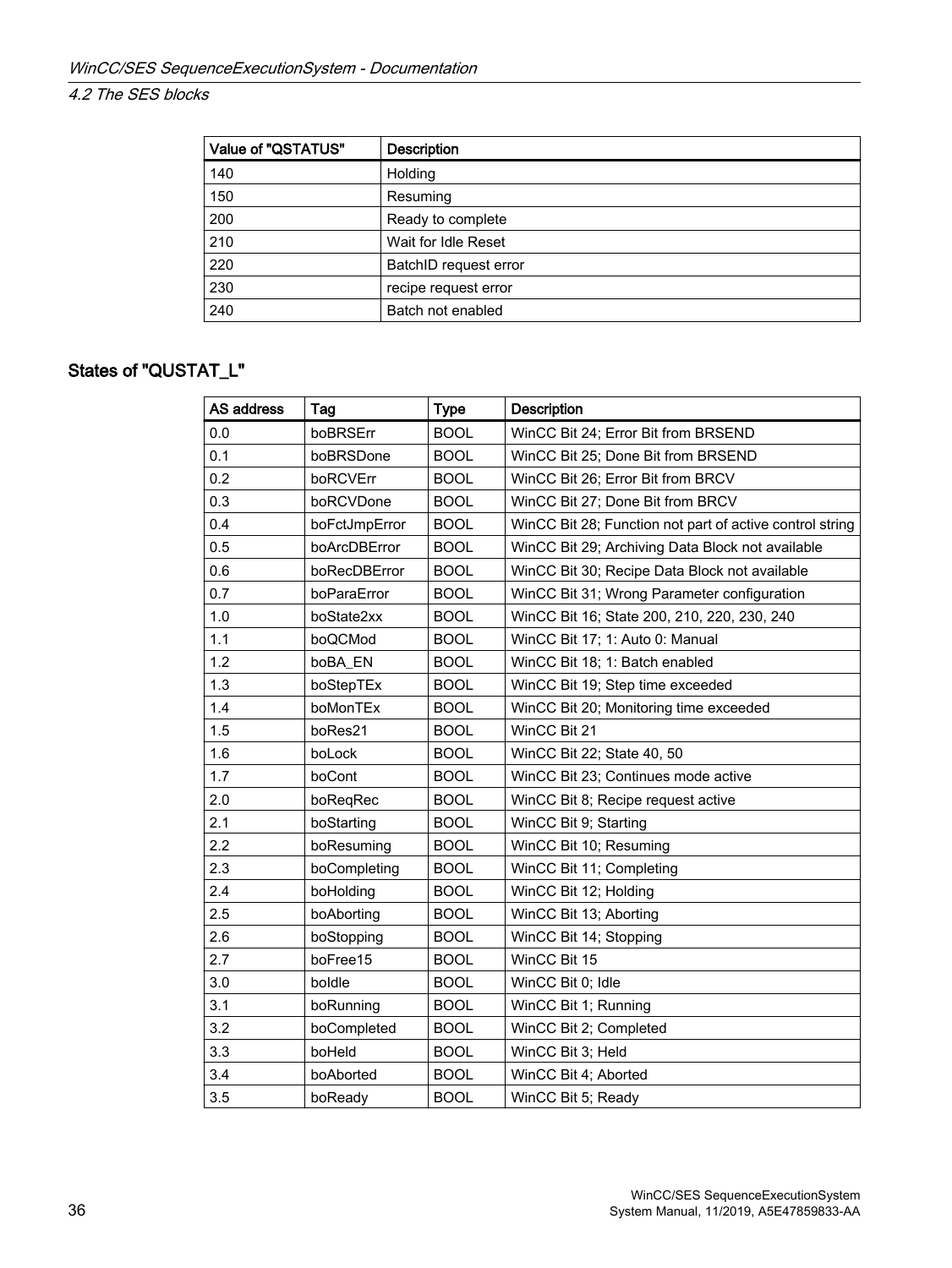| AS address | Tag       | Type        | Description                   |
|------------|-----------|-------------|-------------------------------|
| 3.6        | boStopped | <b>BOOL</b> | WinCC Bit 6; Stopped          |
| 3.7        | boReaBAID | <b>BOOL</b> | WinCC Bit 7: Request Batch ID |

#### See also

[The OS interface](#page-29-0) (Page [30\)](#page-29-0)

# 4.2.4 The data block of the sequence

#### Introduction

Each sequence is stored with its data in a data block. You can connect five data blocks for the sequences in the instance block of "SES\_PHC"; these blocks are used dynamically and memory-saving.

As a result, WinCC SES can control a variety of sequences in a unit. The number of sequences is only limited by the memory of the PLC used.

#### Addressing the data blocks of a sequence

You have to set the number of the first data block of the sequence at the "DBNO\_R1" input.

The other data blocks of the unit must have ascending addresses starting with the first data block. The addressed data block is calculated with the number of the first data block and the selected number of the sequence: "(DBNO\_R1 + si\_U\_RECID) -1". For example, the "DBNO\_R1" input of the block is set to "500" in unit "1". The first sequence is stored in "DB500", the second sequence in "DB501", etc. Before a sequence can start, the data blocks must be available in the PLC.

#### Data of the sequence

The data of the sequence for a unit and the telegram data for data transfer are mapped in the following three subareas:

| <b>Name</b>       | <b>Type</b> | <b>Start value</b> | Comment |
|-------------------|-------------|--------------------|---------|
| TelegramLength_01 | <b>BYTE</b> | 16#0               |         |
| TelegramLength_02 | <b>BYTE</b> | 16#0               |         |
| TelegramLength_03 | <b>BYTE</b> | 16#0               |         |
| TelegramLength_04 | <b>BYTE</b> | 16#0               |         |
| TransferType      | <b>BYTE</b> | 16#0               |         |
| Reserved 01       | <b>BYTE</b> | 16#0               |         |
| ErrorCode         | <b>BYTE</b> | 16#0               |         |
| JobType           | <b>BYTE</b> | 16#0               |         |
| Reserved 02       | <b>BYTE</b> | 16#0               |         |

#### Telegram data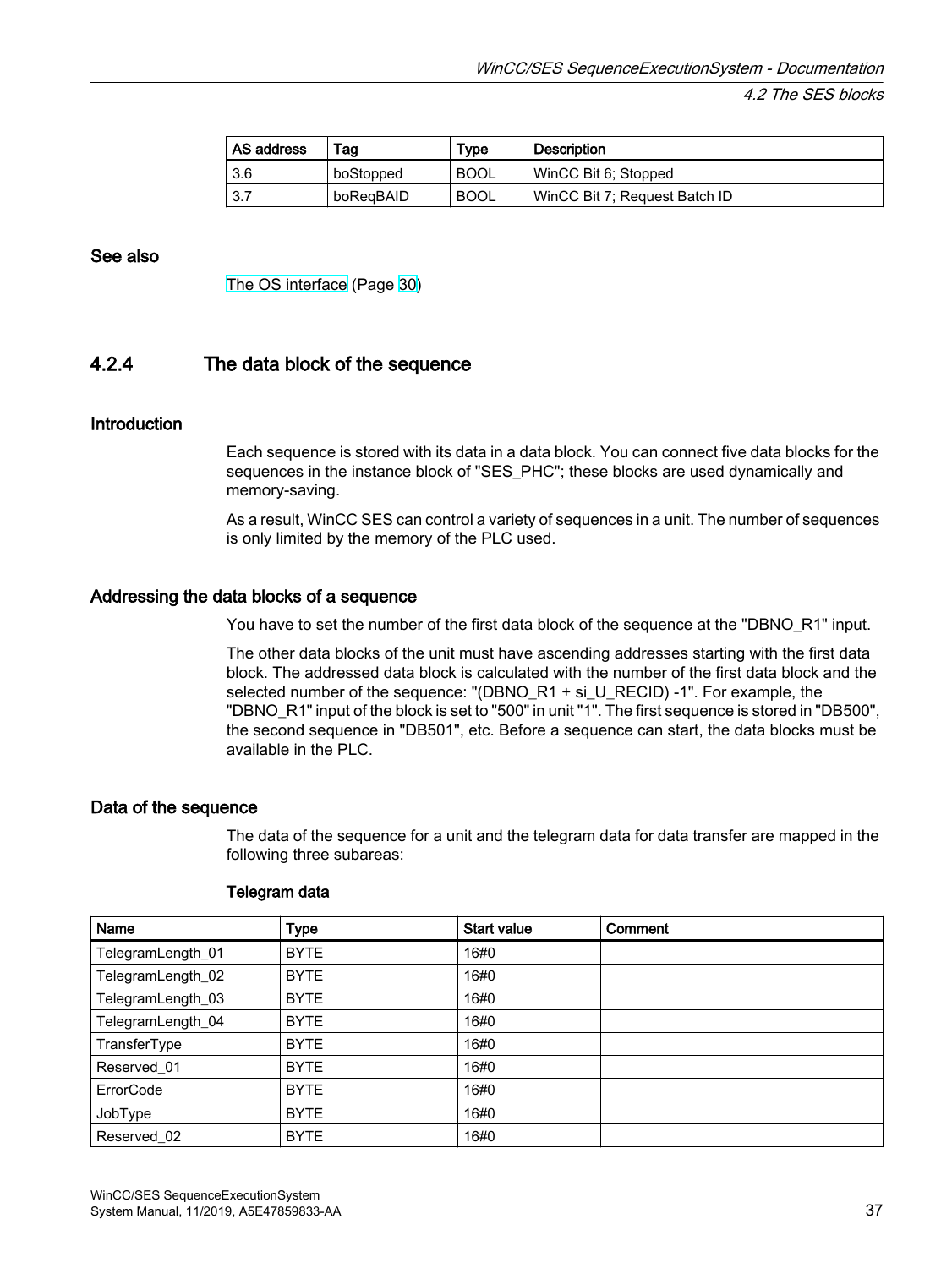| Name         | Type              | <b>Start value</b>                        | Comment                                                                |
|--------------|-------------------|-------------------------------------------|------------------------------------------------------------------------|
| Reserved 03  | <b>BYTE</b>       | 16#0                                      |                                                                        |
| FieldNumber  | <b>BYTE</b>       | 16#0                                      |                                                                        |
| Recordnumber | <b>BYTE</b>       | 16#0                                      |                                                                        |
| <b>PLCID</b> | ARRAY[18] of CHAR | 'x', 'x', 'x', 'x', 'x', 'x',<br>'x', 'x' | Is "SES" and "R" (sequence) and<br>"EQM ID",<br>for example "SESR0001" |

# Header data

| Name                  | Type         | <b>Start value</b> | Comment                                                           |
|-----------------------|--------------|--------------------|-------------------------------------------------------------------|
| VersionType           | <b>DWORD</b> | 16#53455301        | In ASCII: SES01                                                   |
| <b>NoOfStep</b>       | <b>INT</b>   | 200                | Maximum number of steps                                           |
| NoOfParaTypes         | INT          | 60                 | Maximum number of parameter types                                 |
| <b>NoOfParameters</b> | <b>INT</b>   | 1000               | Maximum number of parameters, depending<br>on the data block used |
| RecID                 | INT          |                    | Sequence ID                                                       |

## Data

| Name              |           | <b>Type</b>                     | <b>Start value</b> | Comment                                                                                              |
|-------------------|-----------|---------------------------------|--------------------|------------------------------------------------------------------------------------------------------|
| CS_01             |           | <b>STRING [200]</b>             | $\epsilon$         | Control strategy for "RUNNING"<br>of steps 1-200                                                     |
| <b>STARTING</b>   |           | <b>STRING [200]</b>             | $\epsilon$         | Control strategy of steps 1-200                                                                      |
| <b>HOLDING</b>    |           | <b>STRING [200]</b>             | $\epsilon$         | Control strategy of steps 1-200                                                                      |
| <b>RESUMING</b>   |           | <b>STRING [200]</b>             | $\pmb{\cdots}$     | Control strategy of steps 1-200                                                                      |
| <b>COMPLETING</b> |           | <b>STRING [200]</b>             | $\epsilon$         | Control strategy of steps 1-200                                                                      |
| <b>STOPPING</b>   |           | <b>STRING [200]</b>             | $\epsilon$         | Control strategy of steps 1-200                                                                      |
| <b>ABORTING</b>   |           | <b>STRING [200]</b>             | $\epsilon$         | Control strategy of steps 1-200                                                                      |
| Step              |           | ARRAY[1200]                     |                    | Step                                                                                                 |
|                   | ParaStart | <b>INT</b>                      | 1                  | Number of the first parameter                                                                        |
|                   | ParaEnd   | <b>INT</b>                      | 24                 | Number of the last parameter                                                                         |
|                   | MonTime   | <b>REAL</b>                     | 60.0               | Step monitoring time                                                                                 |
|                   | SyncPoint | <b>INT</b>                      | 0                  | Synchronization point for the syn-<br>chronization of multiple units                                 |
|                   | CMD BOOL  | ARRAY [1160] of<br><b>BOOL</b>  | <b>FALSE</b>       | Array of CMD signals                                                                                 |
|                   | FRC BOOL  | ARRAY [1160] of<br><b>BOOL</b>  | <b>FALSE</b>       | Array of force signals                                                                               |
|                   | CHK_BOOL  | ARRAY [1160] of<br><b>BOOL</b>  | <b>FALSE</b>       | Array of check signals                                                                               |
|                   | OR BOOL   | ARRAY [1160] of<br><b>BOOL</b>  | <b>FALSE</b>       | Array of Or signals                                                                                  |
| PARA_DEF_ARRAY    |           | ARRAY [160] of<br><b>STRUCT</b> |                    | Parameter                                                                                            |
|                   | ParaType  | <b>INT</b>                      | 0                  | The function assigned to the pa-<br>rameter type (see section "Param-<br>eters and parameter types") |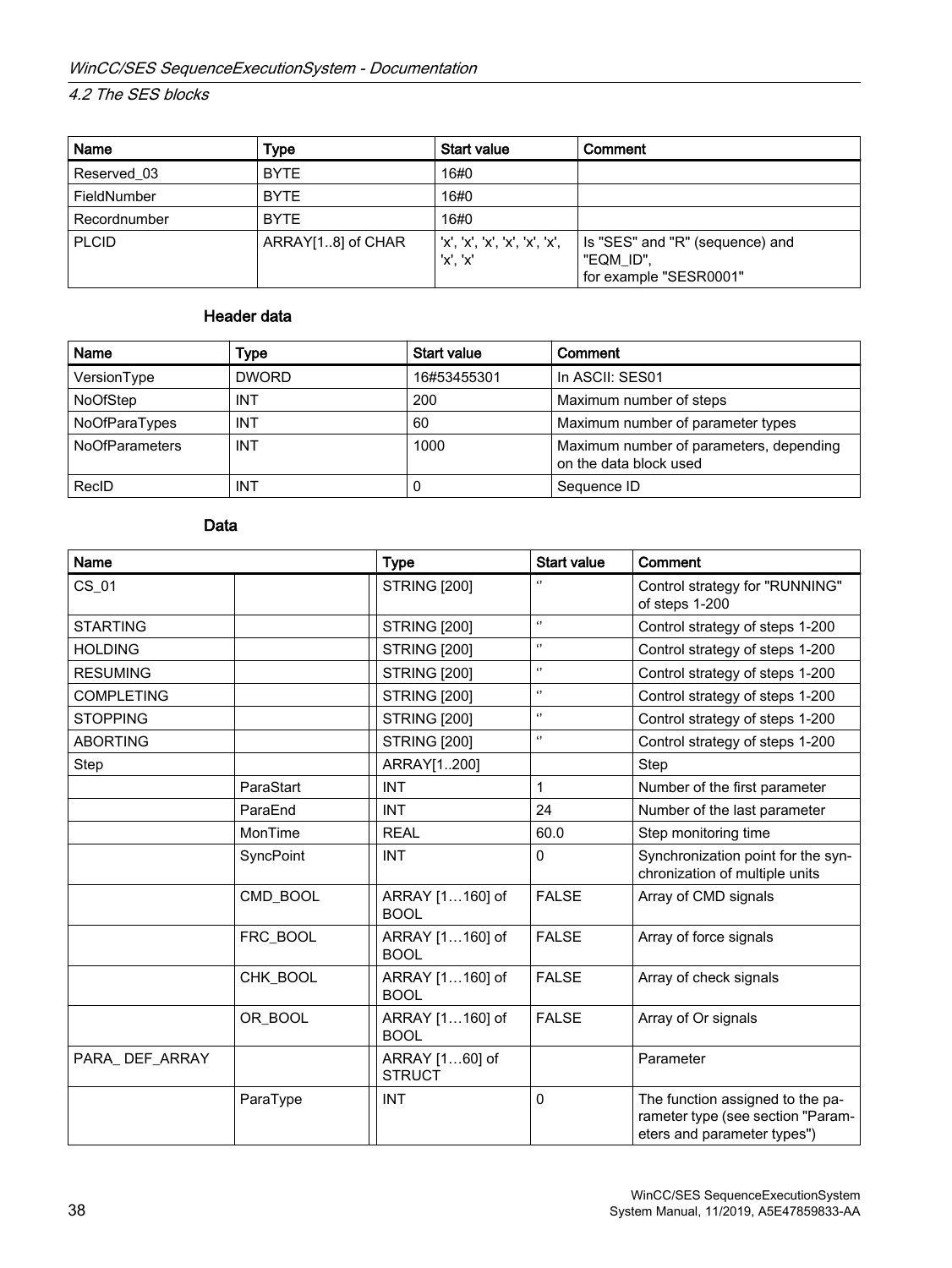<span id="page-38-0"></span>

| Name       |          | <b>Type</b>                     | <b>Start value</b> | Comment                                                                                         |
|------------|----------|---------------------------------|--------------------|-------------------------------------------------------------------------------------------------|
|            | ParaHL   | <b>REAL</b>                     | 1.0                | High limit                                                                                      |
|            | ParaLL   | <b>REAL</b>                     | 0.0                | Low limit                                                                                       |
|            | ParaHYS  | <b>REAL</b>                     | 1.0                | <b>Hysteresis</b>                                                                               |
|            | ParaINC  | <b>REAL</b>                     | 1.0                | Increment value for the parameter                                                               |
|            | ParaCM   | <b>BYTE</b>                     | 16#0               | Connection number (port) of<br>"Q_CMD" of the "SES_PHC" that<br>is used for this parameter type |
|            | ParaTPos | <b>BYTE</b>                     | 16#0               | Number of the addressed current<br>value for this parameter type                                |
| PARA ARRAY |          | ARRAY [11000] of<br><b>REAL</b> | 0.0                | Setpoints for up to 1000 parame-<br>ters                                                        |

# 4.2.5 Parameters and parameter types

### Introduction

The parameters in the sequence are specified as setpoints. With each AS cycle from the data block of the sequence, the values are written to the "QRESULT" output of the "SES\_PHC" function block. You can use up to 1000 parameters per unit, depending on the data block of the sequence that is used.

You can assign specific functions to the setpoints in combination with parameter types, for example, setpoint/actual value comparison or connection of units. You can combine the parameter types with various parameters in each step. You can use a maximum of 60 parameter types per unit.

## Definitions of tags for parameter types

The tags that you can configure for each parameter type are defined in "PARA\_ DEF\_ARRAY" in the data block of the sequence. You can only use the "ParaHYS" tag for the "Hysterese" parameter type.

| Tag      | Data type   | <b>Start value</b> | Comment                                                                      |
|----------|-------------|--------------------|------------------------------------------------------------------------------|
| ParaType | INT         | 0                  | ID of the parameter type (see below)                                         |
| ParaHL   | <b>REAL</b> | 1.0                | High limit                                                                   |
| ParaLL   | <b>REAL</b> | 0.0                | Low limit                                                                    |
| ParaHYS  | <b>REAL</b> | 1.0                | <b>Hysteresis</b>                                                            |
| ParaINC  | <b>REAL</b> | 1.0                | Increment value for the parameter                                            |
| ParaCM   | <b>BYTE</b> | 16#0               | Connection number of the control module that is used for this parameter type |
| ParaTPos | <b>BYTE</b> | 16#0               | Number of the addressed current value for this parameter type                |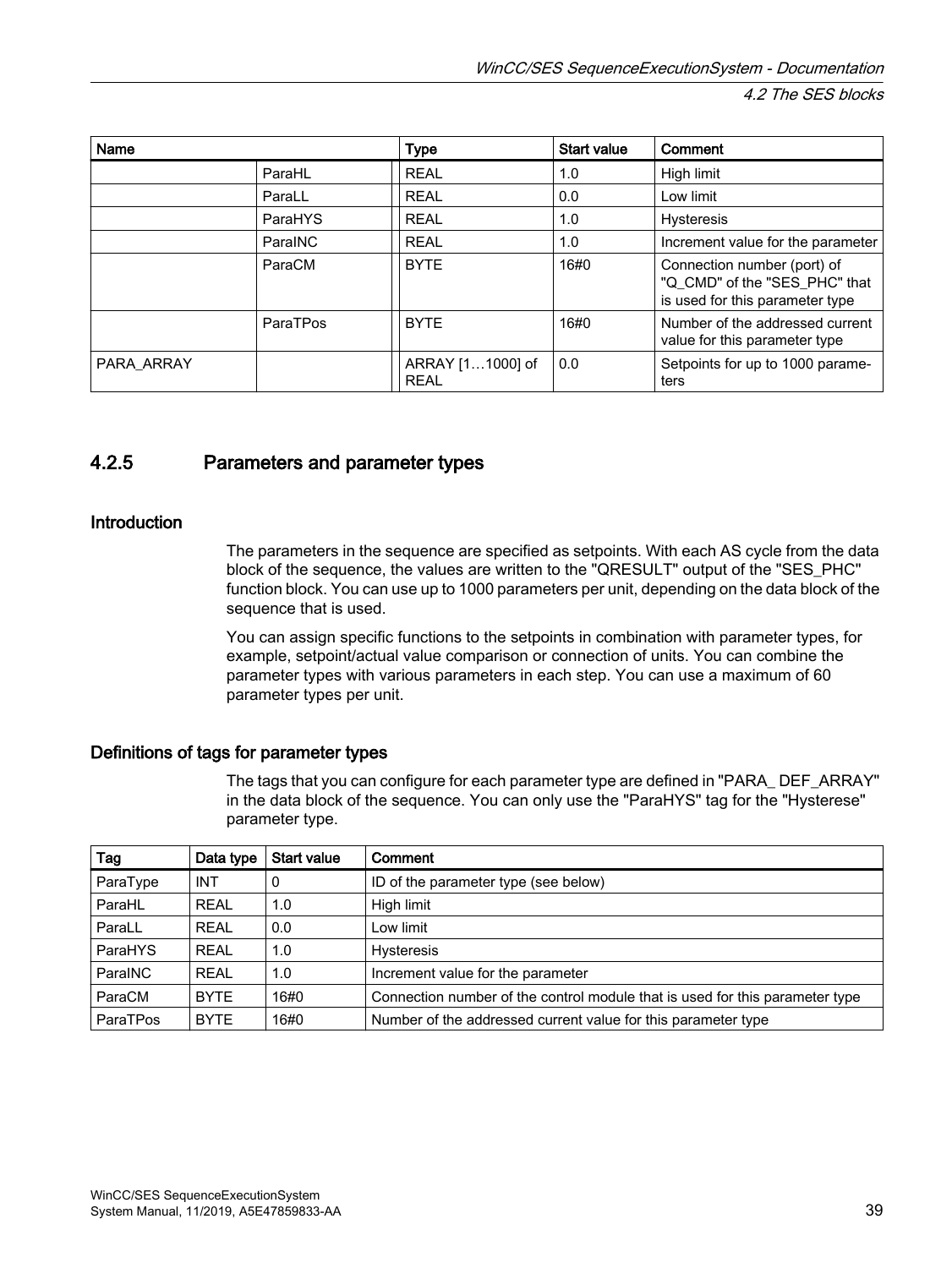# The parameter types and their use

| ID             | <b>Function</b>             | <b>Use</b>                                                                                                                                                                                                                                                                                                |
|----------------|-----------------------------|-----------------------------------------------------------------------------------------------------------------------------------------------------------------------------------------------------------------------------------------------------------------------------------------------------------|
| $\Omega$       | Function off                | The parameter is not used or is not assigned to any function. "FB_IN[x]" in the "SES_PHC"<br>block must be set externally.<br>"QRESULT[x]" is set to "FB_IN[x]".                                                                                                                                          |
| 1              | Count up                    | Increases the current value "sprActV[x]" by the increment value in "ParalNC" for each falling<br>edge of "AV[x]" in the "SES_PHC" block. "AV[x]" is interpreted as BOOL count command.<br>"spr $ActV[x]$ " is set = 0 when a step change occurs.<br>"QRESULT[x]" is "TRUE" when current value >= setpoint |
| $\overline{2}$ | Integrator                  | Increases the current value "sprActV[x]" by the increment value in "ParalNC" every second.<br>"spr $ActV[x]$ " is set = 0 when a step change occurs.<br>"QRESULT[x]" is "TRUE" when current value >= setpoint<br>"AV[ParaTPos]" must be set to "1.0".                                                     |
| 3              | Count down                  | Decreases the current value "sprActV[x]" by the increment value in "ParaINC" for each falling<br>edge of "AV[x]". "AV[x]" is interpreted as BOOL count command. Current value is set to set-<br>point when a step change occurs.<br>"QRESULT[x]" is "TRUE" when current value <= 0                        |
| 4              | Up timer                    | Increases the current value "sprActV[x]" by "SAMPLE_T" (Time forward). "sprActV[x]" is set =<br>0 when a step change occurs.<br>"QRESULT[x]" is "TRUE" when current value >= setpoint                                                                                                                     |
| 5              | Down timer                  | Decreases the current value "sprActV[x]" by "SAMPLE_T" (Time backward) in each cycle.<br>Current value is set to setpoint when a step change occurs.<br>"QRESULT[x]" is "TRUE" when current value <= 0                                                                                                    |
| 6              | Hysterese                   | Checks if the "current value sprActV[x]" is within the low and high hysteresis of the setpoint.                                                                                                                                                                                                           |
| $\overline{7}$ | Actual value >=<br>Setpoint | Compares if the current value is greater than the setpoint.<br>"QRESULT[x]" is "TRUE" when current value >= setpoint                                                                                                                                                                                      |
| 8              | Actual value <=<br>Setpoint | Compares if the current value is less than the setpoint.<br>"QRESULT[x]" is "TRUE" when current value <= setpoint                                                                                                                                                                                         |
| 9              | Integrator with hold        | Same functionality as "Integrator", however, the value in the cycle "Hold" -> "Held" -> "Re-<br>sume" is retained. As a result the parameter has the same value when exiting and re-entering<br>the "Running" status.                                                                                     |
| 10             | Sequence                    | Connects the unit to a selected unit                                                                                                                                                                                                                                                                      |

"x" is the addressed number in the assigned Array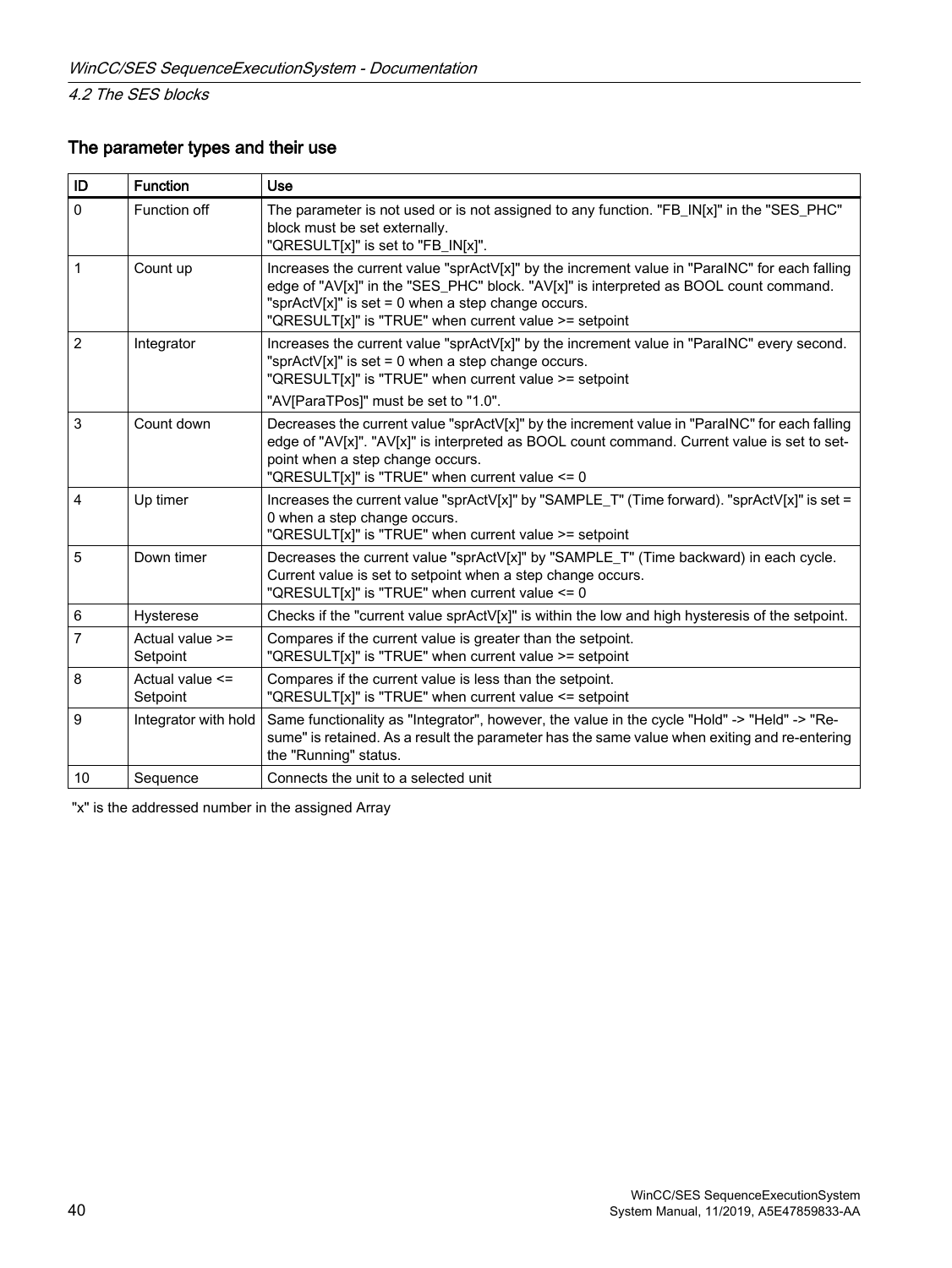# Example of use of parameters in the controller

#### Configuration data of parameters

Three parameters are defined for the sequence:

- Parameter 1:
	- Is addressed via the control module "Mixing Time" with the connection number "10"
	- Is used to increase the current value by "2" every second
	- Addresses the analog value "1"
	- Has the setpoint "30" in step "1" and "1" in step "3"
- Parameter 2:
	- Is addressed via the control module "Dosing Time" with the connection number "38"
	- Is used to increase the current value by "5" every second
	- Addresses the analog value "2"
	- Has the setpoint "50" in step "1", "12" in step "2", and "3" in step "3"
- Parameter 1:
	- Is addressed via the control module "Amount" with the connection number "158"
	- Is used to increase the current value by "8" every second
	- Addresses the analog value "3"
	- Has the setpoint "60" in step "1" and "18" in step "2"
- The high limit is specified at "1000" for the three parameters.

| Connec-<br>tion | Name               | Parameter<br>type | Step 1 | Step 2 | Step 3 | $\cdots$ | Step X |
|-----------------|--------------------|-------------------|--------|--------|--------|----------|--------|
| 10              | <b>Mixing Time</b> | Integrator        | 30     |        |        |          |        |
| $\cdots$        |                    |                   |        |        |        |          |        |
| 38              | Dosing Time        | Integrator        | 50     | 12     | 3      |          |        |
| $\cdots$        |                    |                   |        |        |        |          |        |
| 158             | Amount             | Integrator        | 60     | 18     |        |          |        |

Saving the parameters in the data block in "PARA\_ARRAY[x]":

| <b>ARRAY</b><br><b>PARA</b><br>− | <b>F41</b> | <b>DO</b><br>14                | ro:<br>ю | $\mathsf{I}4$                              | [5] | 6 | [8] | [9] | X |
|----------------------------------|------------|--------------------------------|----------|--------------------------------------------|-----|---|-----|-----|---|
| Value                            | 30         | $\overline{\phantom{0}}$<br>ວເ | 60       | $\overline{ }$<br>$\overline{\phantom{a}}$ | 10. |   |     |     |   |

The setpoints must not start with the position "1" in "PARA\_ARRAY[x]". Only requirement is that all parameters that are used in a step are saved directly one after the other.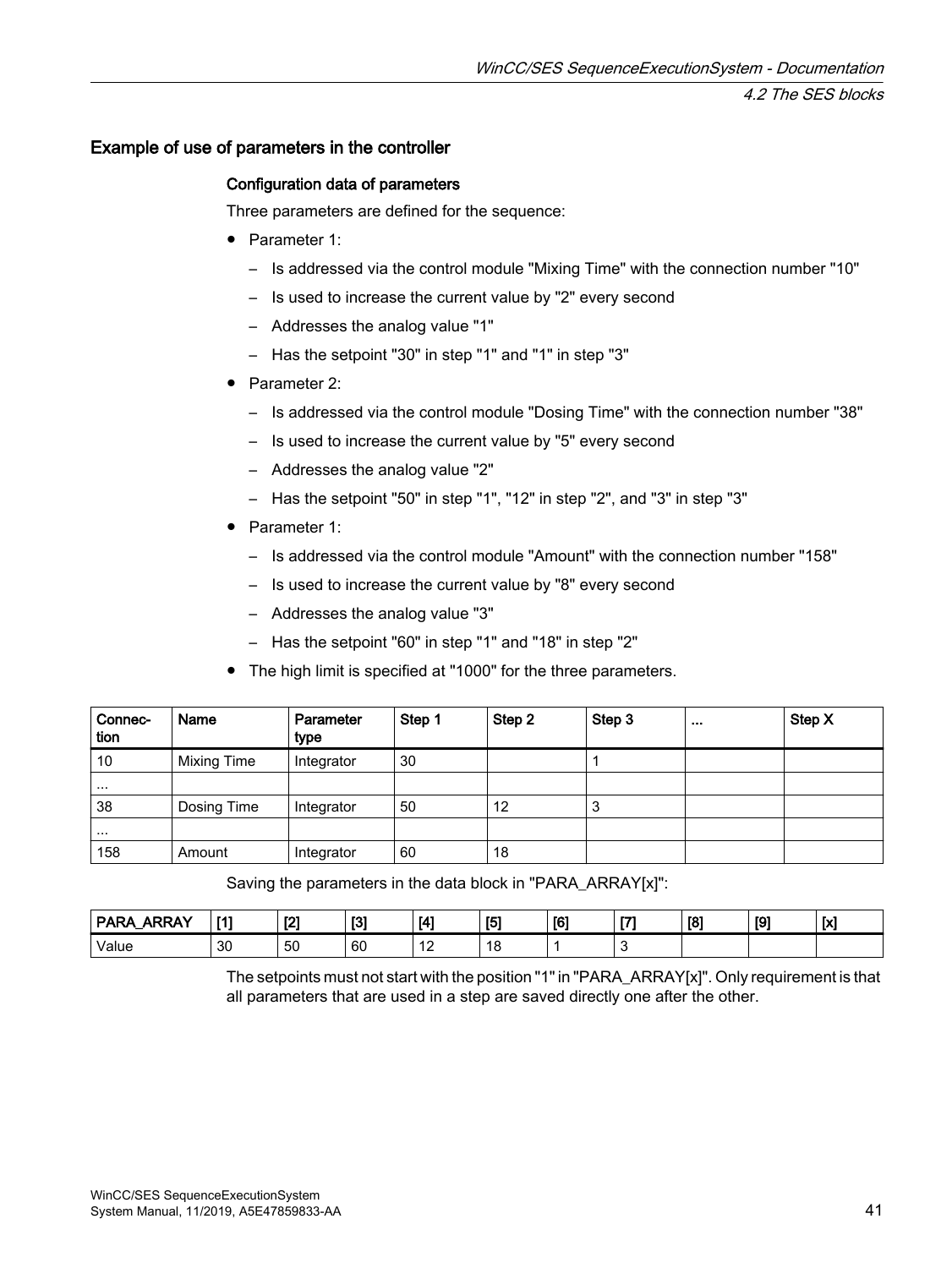## Assignment in the data block of the sequence

Only control strategy "CS\_01" is used for this example, in which the steps "1", "2" und "3" are run directly one after the other.

| Name  |       | Value | Comment             |
|-------|-------|-------|---------------------|
| CS_01 |       |       | Order for "Running" |
|       |       |       | Step 1              |
|       | [2]   | 2     | Step 2              |
|       | $[3]$ | 3     | Step 3              |

# PARA\_DEF\_ARRAY[x]:

| Name              |          | Value          | Comment                                                                                                                                                              |  |  |
|-------------------|----------|----------------|----------------------------------------------------------------------------------------------------------------------------------------------------------------------|--|--|
| PARA_DEF_ARRAY[1] |          |                |                                                                                                                                                                      |  |  |
|                   | ParaType | $\overline{2}$ | The parameter is used as "Integrator"                                                                                                                                |  |  |
|                   | ParaHL   | 1000           | High limit for "Integrator"                                                                                                                                          |  |  |
|                   | ParaLL   | 0              | Low limit for "Integrator"                                                                                                                                           |  |  |
|                   | ParaHYS  | 1.0            | Hysteresis (default value: not used for "Integrator")                                                                                                                |  |  |
|                   | ParaINC  | 2.0            | Increment value                                                                                                                                                      |  |  |
|                   | ParaCM   | 16#0A          | Connection number (port) of the control module that is used for this<br>parameter type; the result of "ActV" >= setpoint is written directly to<br>the array "FB_IN" |  |  |
|                   | ParaTPos | 16#01          | Number of the addressed current value for this parameter type                                                                                                        |  |  |
| PARA_DEF_ARRAY[2] |          |                |                                                                                                                                                                      |  |  |
|                   | ParaType | $\overline{c}$ | The parameter is used as "Integrator"                                                                                                                                |  |  |
|                   | ParaHL   | 1000           | High limit for "Integrator"                                                                                                                                          |  |  |
|                   | ParaLL   | 0              | Low limit for "Integrator"                                                                                                                                           |  |  |
|                   | ParaHYS  | 1.0            | Hysteresis (default value: not used for "Integrator")                                                                                                                |  |  |
|                   | ParaINC  | 5.0            | Increment value                                                                                                                                                      |  |  |
|                   | ParaCM   | 16#26          | Connection number (port) of the control module that is used for this<br>parameter type; the result of "ActV" >= setpoint is written directly to<br>the array "FB_IN" |  |  |
|                   | ParaTPos | 16#02          | Number of the addressed current value for this parameter type                                                                                                        |  |  |
| PARA_DEF_ARRAY[3] |          |                |                                                                                                                                                                      |  |  |
|                   | ParaType | $\overline{2}$ | The parameter is used as "Integrator"                                                                                                                                |  |  |
|                   | ParaHL   | 1000           | High limit for "Integrator"                                                                                                                                          |  |  |
|                   | ParaLL   | 0              | Low limit for "Integrator"                                                                                                                                           |  |  |
|                   | ParaHYS  | 1.0            | Hysteresis (default value: not used for "Integrator")                                                                                                                |  |  |
|                   | ParaINC  | 8.0            | Increment value                                                                                                                                                      |  |  |
|                   | ParaCM   | 16#09E         | Connection number (port) of the control module that is used for this<br>parameter type; the result of "ActV" >= setpoint is written directly to<br>the array "FB_IN" |  |  |
|                   | ParaTPos | 16#03          | Number of the addressed current value for this parameter type                                                                                                        |  |  |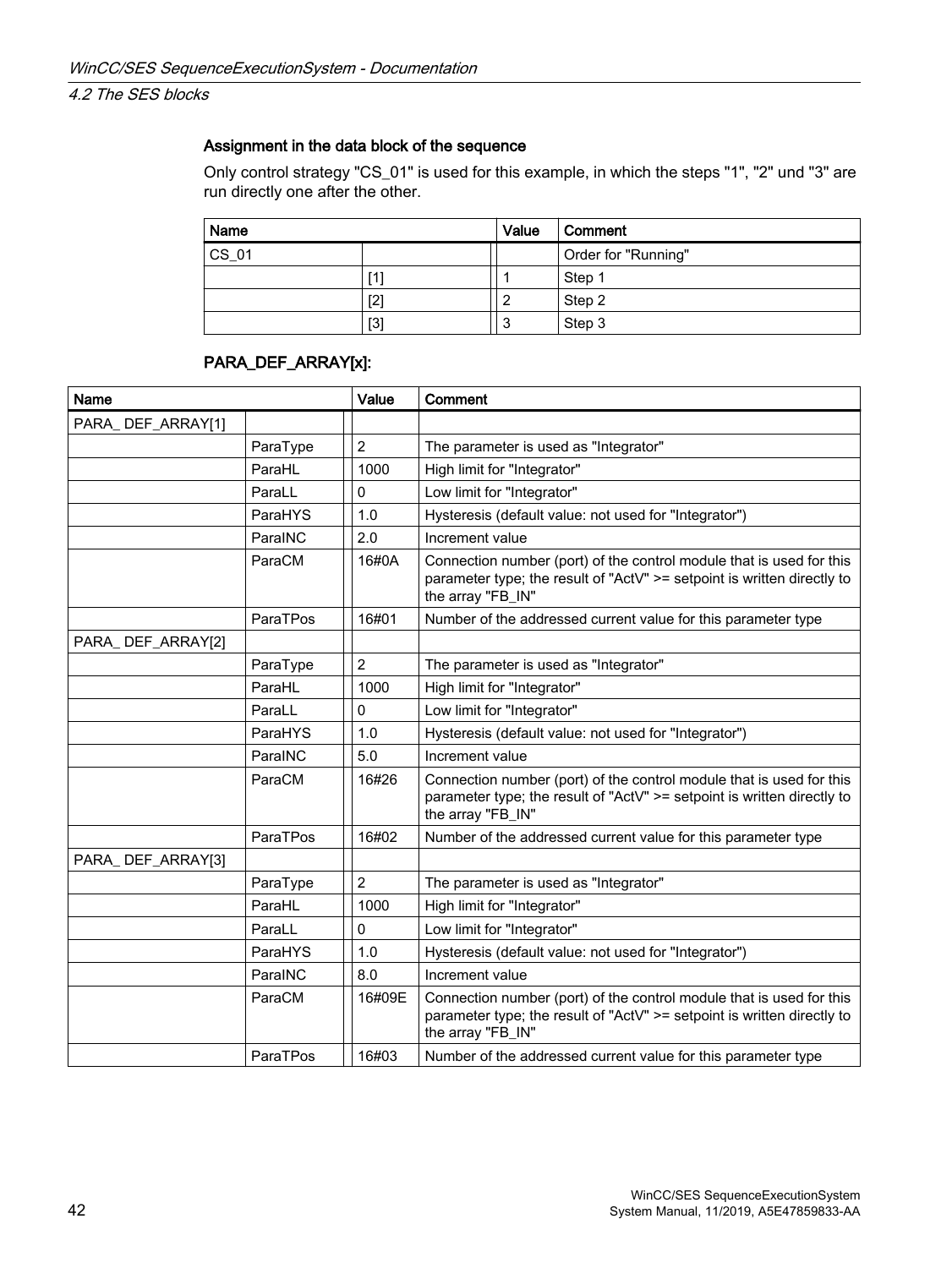| Name                |                      | Value          | Comment                                          |
|---------------------|----------------------|----------------|--------------------------------------------------|
| Step [1]            |                      |                |                                                  |
|                     | ParaStart            | $\mathbf 1$    | Number of the first parameter in the data memory |
|                     | ParaEnd              | 3              | Number of the last parameter in the data memory  |
|                     | CMD_BOOL [10]        | $\mathbf 1$    | Bit in array of the "CMD" signal                 |
|                     | FRC_BOOL [10]        | $\mathbf{1}$   | Bit in array of the "FRC" signal                 |
|                     | CHK_BOOL [10]        | $\mathbf{1}$   | Bit in array of the "CHK" signal                 |
|                     | CMD_BOOL [38]        | $\mathbf{1}$   | Bit in array of the "CMD" signal                 |
|                     | <b>FRC_BOOL</b> [38] | $\mathbf{1}$   | Bit in array of the "FRC" signal                 |
|                     | CHK_BOOL [38]        | $\mathbf 1$    | Bit in array of the "CHK" signal                 |
|                     | CMD_BOOL [158]       | $\mathbf{1}$   | Bit in array of the "CMD" signal                 |
|                     | FRC_BOOL [158]       | $\mathbf{1}$   | Bit in array of the "FRC" signal                 |
|                     | CHK_BOOL [158]       | $\mathbf{1}$   | Bit in array of the "CHK" signal                 |
|                     | CMD_BOOL             | <b>FALSE</b>   | Array of CMD signals                             |
|                     | FRC_BOOL             | <b>FALSE</b>   | Array of force signals                           |
|                     | CHK_BOOL             | <b>FALSE</b>   | Array of check signals                           |
|                     | OR_BOOL              | <b>FALSE</b>   | Array of Or signals                              |
| Step <sup>[2]</sup> |                      |                |                                                  |
|                     | ParaStart            | 4              | Number of the first parameter in the data memory |
|                     | ParaEnd              | 5              | Number of the last parameter in the data memory  |
|                     | CMD_BOOL [38]        | $\mathbf{1}$   | Bit in array of the "CMD" signal                 |
|                     | FRC_BOOL [38]        | $\mathbf{1}$   | Bit in array of the "FRC" signal                 |
|                     | CHK_BOOL [38]        | $\mathbf{1}$   | Bit in array of the "CHK" signal                 |
|                     | CMD_BOOL [158]       | $\mathbf{1}$   | Bit in array of the "CMD" signal                 |
|                     | FRC_BOOL [158]       | 1              | Bit in array of the "FRC" signal                 |
|                     | CHK_BOOL [158]       | $\mathbf{1}$   | Bit in array of the "CHK" signal                 |
| Step <sup>[3]</sup> |                      |                |                                                  |
|                     | ParaStart            | 6              | Number of the first parameter in the data memory |
|                     | ParaEnd              | $\overline{7}$ | Number of the last parameter in the data memory  |
|                     | CMD_BOOL [10]        | $\mathbf{1}$   | Bit in array of the "CMD" signal                 |
|                     | FRC_BOOL [10]        | $\mathbf 1$    | Bit in array of the "FRC" signal                 |
|                     | CHK_BOOL [10]        | $\mathbf{1}$   | Bit in array of the "CHK" signal                 |
|                     | CMD_BOOL [38]        | $\mathbf 1$    | Bit in array of the "CMD" signal                 |
|                     | FRC_BOOL [38]        | $\mathbf 1$    | Bit in array of the "FRC" signal                 |
|                     | CHK_BOOL [38]        | $\mathbf 1$    | Bit in array of the "CHK" signal                 |

In this example, each control module is set to "Force & Check" with "1".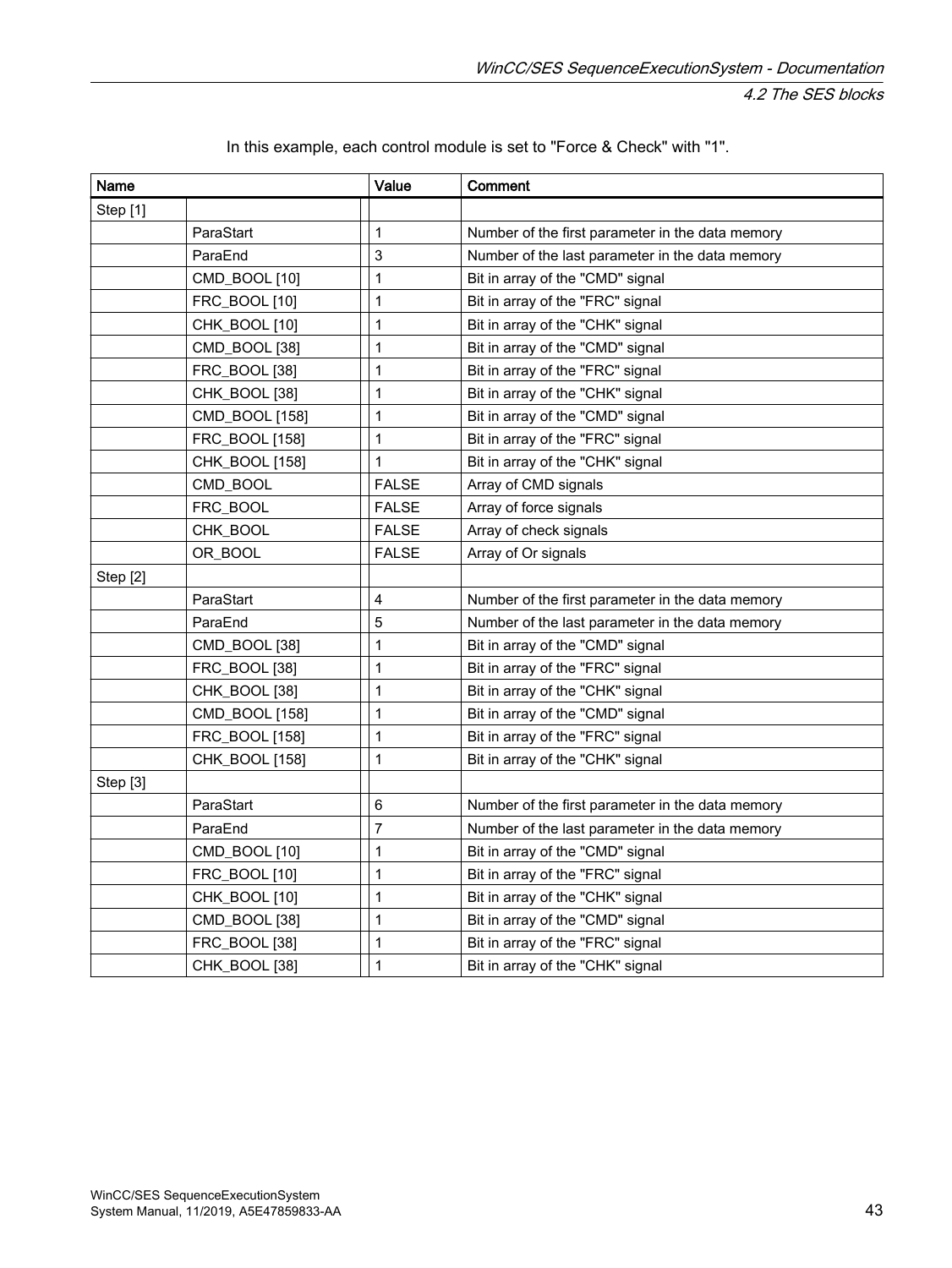# 4.2.6 The data block of the batch data

## **Overview**

As soon as a DB number is set at the "DBNO\_RD" input of the instance block of "SES\_PHC", the archiving of the batch data is enabled. The archiving is disabled when the "DBNO\_RD" input is set to "0".

Each unit writes the batch data of a step to the same data block. The data block is designed so that the batch data with the current values and setpoints can be saved there for 30 steps.

The entire data block with the batch data is sent to the OS with "BSEND":

- As soon as a unit determines that the "Write-Pointer" of the PLC has reached 90% of the array size in the data block. The size of the array in the data block is specified in the header of the data block via the "NOL" tag.
- When an "Archive on Demand" is triggered manually via the "I\_ARCONDEMAND" input.

The "Write-Pointer" is reset to position "1" when the entire data block has been sent to the OS. The "Write-Pointer" is not modified when the call of the "BSEND" returns an error for archiving.

## Structure of the batch data

The batch data and the telegram data for the data transfer is mapped in the raw data tags in the following three subareas:

| Name              | <b>Type</b>                 | <b>Start value</b>                        | Comment                                   |
|-------------------|-----------------------------|-------------------------------------------|-------------------------------------------|
| TelegramLength_01 | <b>BYTE</b>                 | 16#6C                                     | 15212 bytes: 3B6C; switch bytes for WinCC |
| TelegramLength 02 | <b>BYTE</b>                 | 16#3B                                     |                                           |
| TelegramLength_03 | <b>BYTE</b>                 | 16#0                                      |                                           |
| TelegramLength_04 | <b>BYTE</b>                 | 16#0                                      |                                           |
| TransferType      | <b>BYTE</b>                 | 16#2                                      | Transfer type: 2 PLC --> WinCC            |
| Reserved 01       | <b>BYTE</b>                 | 16#0                                      |                                           |
| NumberOfJobs_01   | <b>BYTE</b>                 | 16#1                                      | Number of jobs: 1                         |
| NumberOfJobs 02   | <b>BYTE</b>                 | 16#0                                      |                                           |
| <b>PLCID</b>      | ARRAY[18] of<br><b>CHAR</b> | 'S', 'E', 'S', 'B', 'A', 'D', 'A',<br>ידי |                                           |
| JobLength_01      | <b>BYTE</b>                 | 16#50                                     | 15184 bytes: 3B50; switch bytes for WinCC |
| JobLength_02      | <b>BYTE</b>                 | 16#3B                                     |                                           |
| JobType           | <b>BYTE</b>                 | 16#7                                      | Job type: 7 PLC --> HMI                   |
| Reserved 02       | <b>BYTE</b>                 | 16#0                                      |                                           |
| FieldNumber       | <b>WORD</b>                 | 16#0                                      |                                           |
| Recordnumber      | <b>DWORD</b>                | DW#16#1000000                             | Record number:1; switch bytes for WinCC   |
| Selection         | <b>WORD</b>                 | 16#0                                      |                                           |

#### Telegram data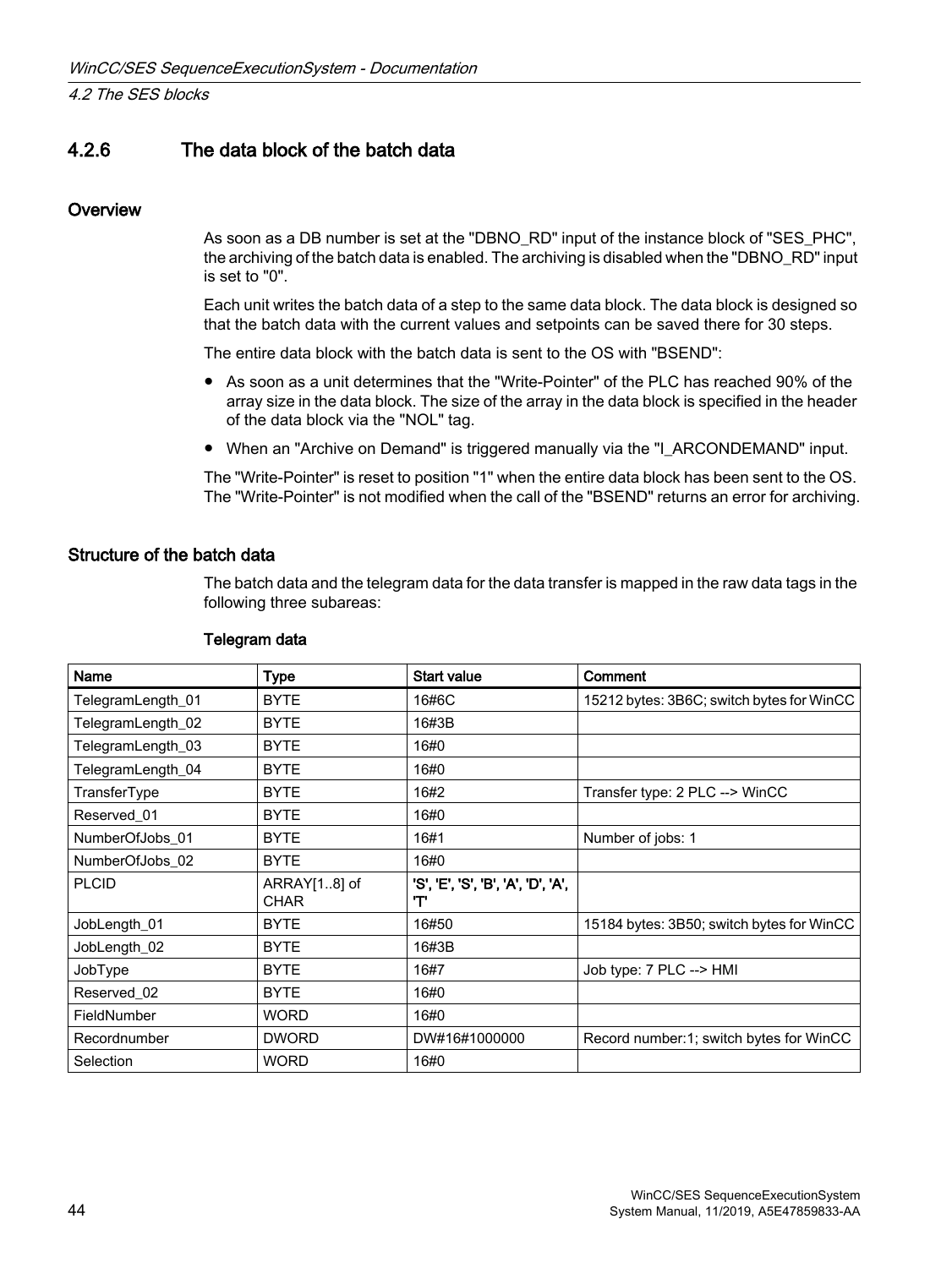| Name        | Type         | <b>Start value</b> | Comment                                     |
|-------------|--------------|--------------------|---------------------------------------------|
| VersionType | <b>DWORD</b> | 16#53455301        | ' In ASCII: SES01                           |
| P WR        | INT          |                    | Write pointer of the AS                     |
| <b>NOL</b>  | INT          | 30                 | Maximum size of the array in the data block |

# Header data

#### Data

| <b>Name</b> |               |        | <b>Type</b>   | <b>Start value</b>  | Comment                |
|-------------|---------------|--------|---------------|---------------------|------------------------|
| Step        |               |        | ARRAY[130]    |                     | Step                   |
|             | StepRopId     |        | <b>INT</b>    |                     | Rop ID of the step     |
|             | Batchld       |        | <b>DINT</b>   | L#0                 | Batch ID               |
|             | StepStartTime |        | DATE AND TIME | DT#90-1-1-0:0:0.000 | Start time of the step |
|             | StepEndTime   |        | DATE AND TIME | DT#90-1-1-0:0:0.000 | End time of the step   |
|             | RecNumber     |        | <b>INT</b>    | 0                   | Sequence number        |
|             | EQM ID        |        | <b>INT</b>    | 0                   | Unit number            |
|             | Parameter     |        | ARRAY[160]    |                     |                        |
|             |               | SpVal  | <b>REAL</b>   | 0.0                 | Setpoint               |
|             |               | ActVal | <b>REAL</b>   | 0.0                 | Current value          |

# 4.2.7 Changing the properties of the sequence

## Step change alternatives

When the criteria of a step are met, two options are available via the BOOL tag "sbENSAC" to determine the type of the step change:

- Automatic step change: The sequence control automatically increases the step number ("sbENSAC" = "FALSE").
- Separate trigger for the step change: The sequence control does not automatically increase the step number ("sbENSAC" = "TRUE"). A separate signal initiates the step change.

## Manual ending of a step

Regardless of whether a step has already fulfilled its criteria, you can exit the current step via the BOOL tag "sbEndFct" = "TRUE".

# Changing the operating mode

A unit can be operated automatically or manually. You can change the operating mode via the BOOL tag "I\_AUTMAN". The mode is switched each time the tag is set to "TRUE". The block automatically resets the tag to "FALSE".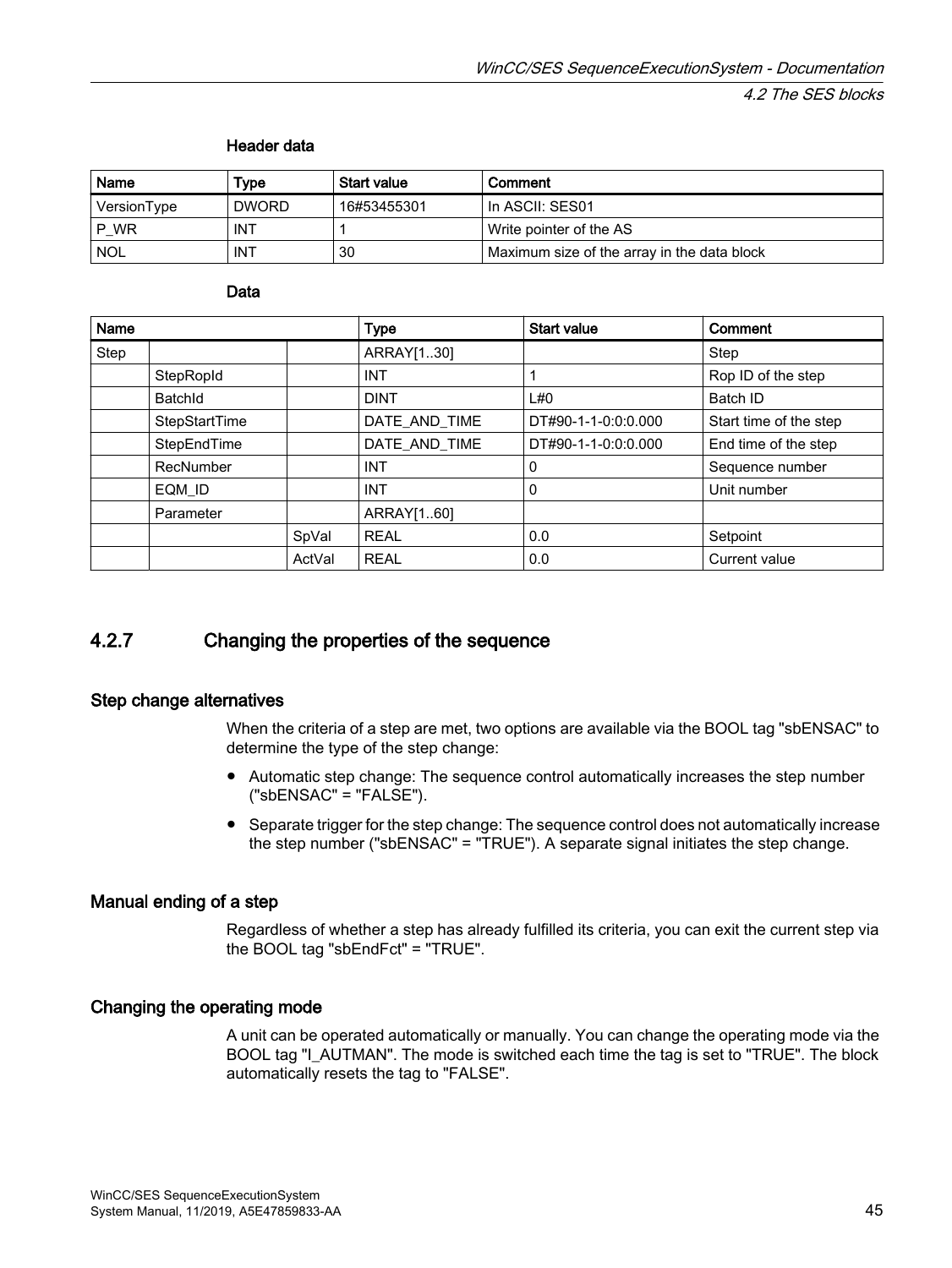# Response to resuming the sequence

When a unit is in the "Hold" status, the BOOL tag "I\_RESMODE" provides you with two alternatives to continue the sequence:

- The sequence starts from the beginning ("I\_RESMODE" = "FALSE")
- The sequence resumes with the previous function or with the last active step ("I\_RESMODE" = "TRUE")

# Reset of control modules with step change

The sequence control of a unit can reset the control modules in two different ways. The selection of the mode has a big impact on how the sequence runs. You can use the BOOL tag "I\_TRNSMODE" to specify the reset response.

- During the step change all control modules of the unit are left in the status of the previous step ("I\_TRNSMODE" = "FALSE"). If, for example, the output of the control module "1" is set to the value "1" in the first step, the output remains at value "1" during the entire step provided the output is not set to value "0" in a specific stop. All outputs of the up to 160 control modules are automatically reset when the unit is not active.
- During the step change all control modules of the unit are reset automatically ("I\_TRNSMODE" = "TRUE").

## Jump to a selected step

You can jump to a specific step in a unit without using the "SES\_JUMP" function block. To do so, use the manual jump button in the SES control in Runtime.

The "L\_FCT\_SET" input of the "SES\_PHC" block receives the jump to the destination step. The jump is executed as soon as a valid value of "1" to "200" is set at the "L\_FCT\_SET" input. No additional trigger is required After the jump has been completed the input is reset to "0" at the "L\_FCT\_SET" input. Otherwise the jump would be executed in every cycle, the function is repeated even if the criteria of the step area fulfilled.

For information on how to use the "SES\_JUMP" block, refer to the section "The "SES\_JUMP" function block".

## See also

[The OS interface](#page-29-0) (Page [30\)](#page-29-0)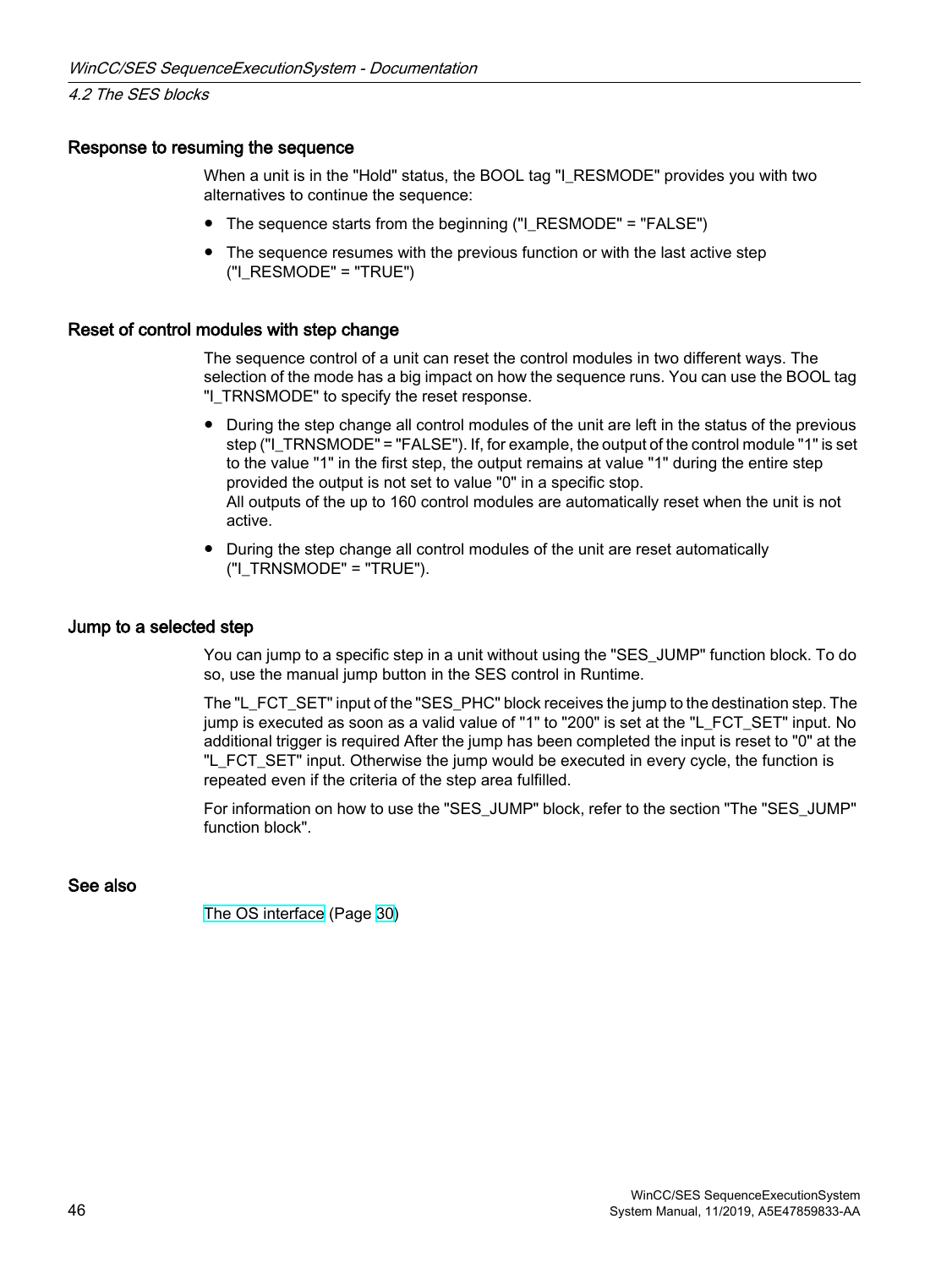# <span id="page-46-0"></span>4.2.8 Shared use of units

# A unit is connected to the following units

When a unit is connected to one or more successor units, the batch data and the sequence data of the leading unit must be transferred to the successors. This allows you start the successor units with a selected sequence and the same batch ID after starting a sequence on one unit.



The "QBA\_DAT" output of the leading unit is interconnected with the "BA\_DAT" inputs of each successor unit. The start of the respective unit at the "BA\_CTRL.BA\_START" input is connected with the "Q\_CMD" output. The sequence ID is transferred as setpoint to the successor unit. It is used to configure the start of the successor unit as well as the command of a control module in the sequence. Only a start without waiting for feedback is possible.

## Configuration in SES Configuration Studio

- 1. Create a control module in a configured unit.
- 2. Create a parameter in the control module. Select "Sequence" as parameter type and specify the destination unit.
- 3. Create a step and configure the commands for the created control module and parameter for the step.
- 4. Assign the step to a sequence that you want to connect to a successor unit. Select a sequence of the destination unit as setpoint.

You can determine whether two units are running synchronously, which means both units are active and running the same batch ID, by checking the feedback of the two units regarding the same batch ID.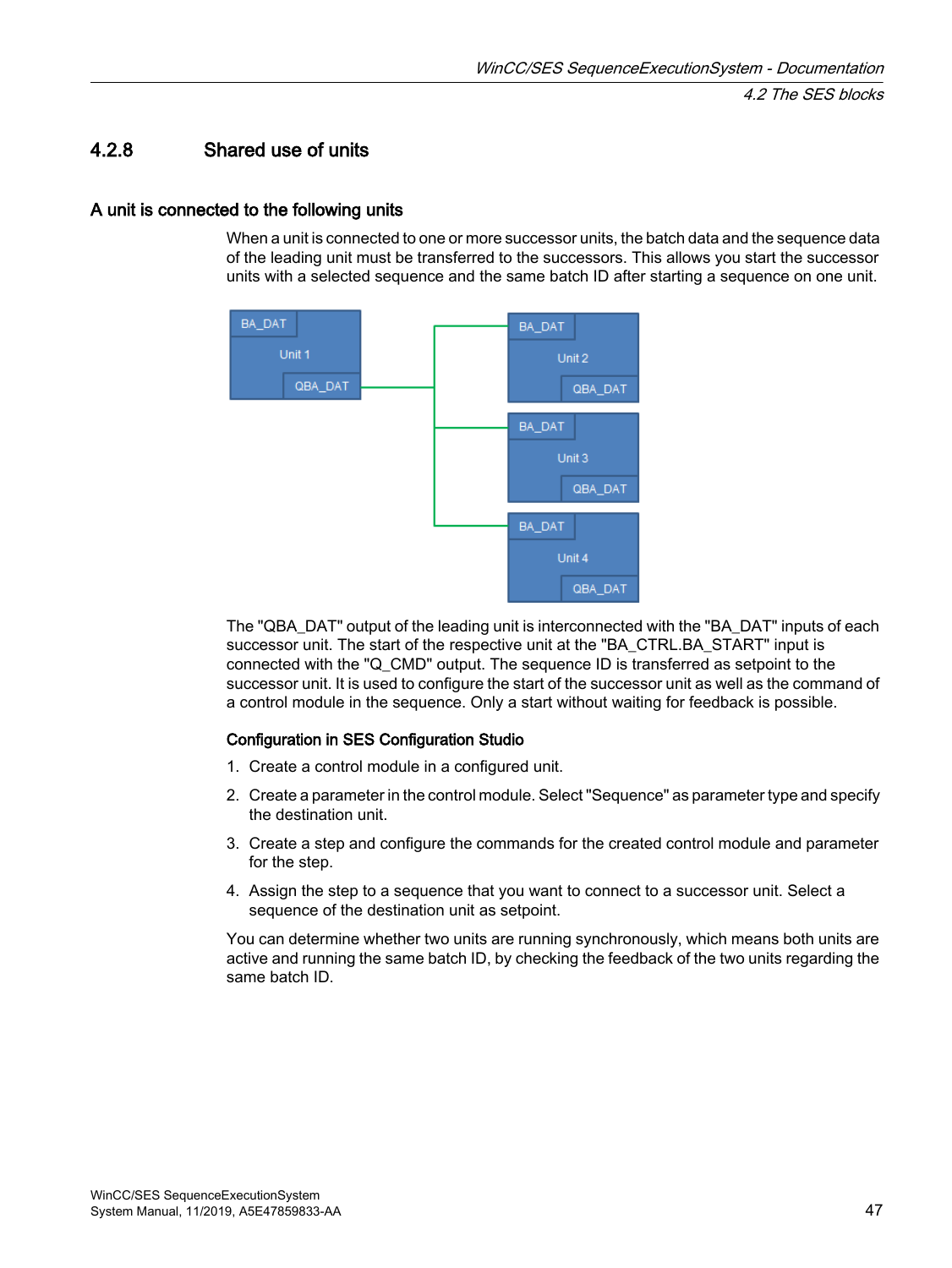# A unit is connected to the predecessor unit

When a unit is connected to one or more predecessor units, the batch data of the predecessor units must be transferred to the successor units. This allows a sequence to be started on a unit that receives the ID of the sequence and the batch ID from the predecessor unit.



When the "BA\_CTRL.BA\_START" input is set in the unit that is to be started, the unit starts with the batch information and the transferred sequence. The batch ID and the sequence ID are made available at the "BA\_DAT.BATCHID" or "BA\_DAT.RECID" input.

## Synchronization of multiple units with one "Synchronization Line"

Multiple units may have to be synchronized from the Batch view, depending on where the various batches pass through the plant.

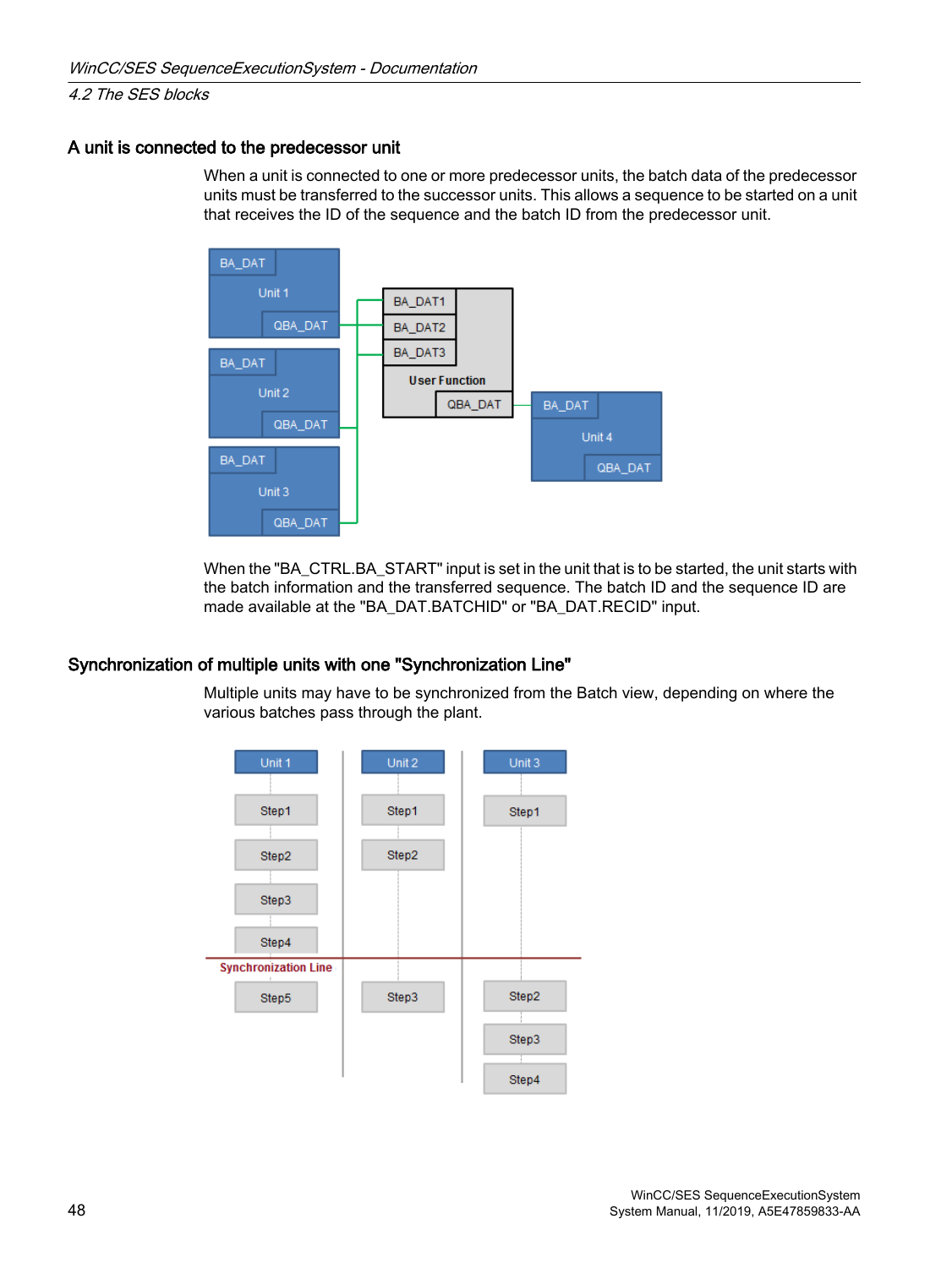In the "SES\_PHC" function block, the synchronization is executed via the "SYNC\_POINT" input and the "QSYNC\_POINT" output.

A value for the "Synchronization Line" can be specified for each step via the "SyncPoint" tag in the data block of the sequence.

When a "SyncPoint" has occurred in the sequence data of a specific step, the assigned unit waits in the step until the value of the "SYNC\_POINT" input matches the value in the sequence. The value in the sequence is also written in the "QSYNC\_POINT" output for further use.

## See also

[How to create a unit](#page-56-0) (Page [57](#page-56-0))

# 4.2.9 The "SES\_JUMP" function block

## Introduction

You can use an instance block of "SES\_JUMP" for each unit. The block provides a jump table for the unit, in which you can assign an event-driven jump destination for each step.

## Inputs and outputs of the block

| Tag             | Input / output | <b>Type</b> | Default value | <b>Description</b>                                                      |
|-----------------|----------------|-------------|---------------|-------------------------------------------------------------------------|
| PRC_ACT         | Input          | <b>BOOL</b> | <b>FALSE</b>  | TRUE = sequence active                                                  |
| <b>CUR FCT</b>  | Input          | <b>INT</b>  | 0             | Currently executed step                                                 |
| EVENT_01        | Input          | <b>BOOL</b> | <b>FALSE</b>  | Event 01 for the jump to the destination step                           |
| EVENT 02        | Input          | <b>BOOL</b> | <b>FALSE</b>  | Event 02 for the jump to the destination step                           |
| EVENT_03        | Input          | <b>BOOL</b> | <b>FALSE</b>  | Event 03 for the jump to the destination step                           |
| EVENT 04        | Input          | <b>BOOL</b> | <b>FALSE</b>  | Event 04 for the jump to the destination step                           |
| EVENT 05        | Input          | <b>BOOL</b> | <b>FALSE</b>  | Event 05 for the jump to the destination step                           |
| EVENT 06        | Input          | <b>BOOL</b> | <b>FALSE</b>  | Event 06 for the jump to the destination step                           |
| EVENT_07        | Input          | <b>BOOL</b> | <b>FALSE</b>  | Event 07 for the jump to the destination step                           |
| EVENT 08        | Input          | <b>BOOL</b> | <b>FALSE</b>  | Event 08 for the jump to the destination step                           |
| EVENT_09        | Input          | <b>BOOL</b> | <b>FALSE</b>  | Event 09 for the jump to the destination step                           |
| EVENT_RB1       | Input          | <b>BOOL</b> | <b>FALSE</b>  | Event for return jump 1                                                 |
| EVENT_RB2       | Input          | <b>BOOL</b> | <b>FALSE</b>  | Event for return jump 2                                                 |
| EVENT_EXT       | Input          | <b>BOOL</b> | <b>FALSE</b>  | Event of an external function for the jump to the des-<br>tination step |
| FCT_EXT         | Input          | <b>INT</b>  | 0             | Input for the external function triggered by<br>"EVENT_EXT"             |
| <b>RUNUPCYC</b> | Input          | <b>INT</b>  | 3             | Number of the AS startup cycle                                          |
| <b>RESET</b>    | Input-output   | <b>BOOL</b> | <b>FALSE</b>  | Reset                                                                   |
| Q_FCT_SET       | Output         | <b>INT</b>  | 0             | Set new index of function                                               |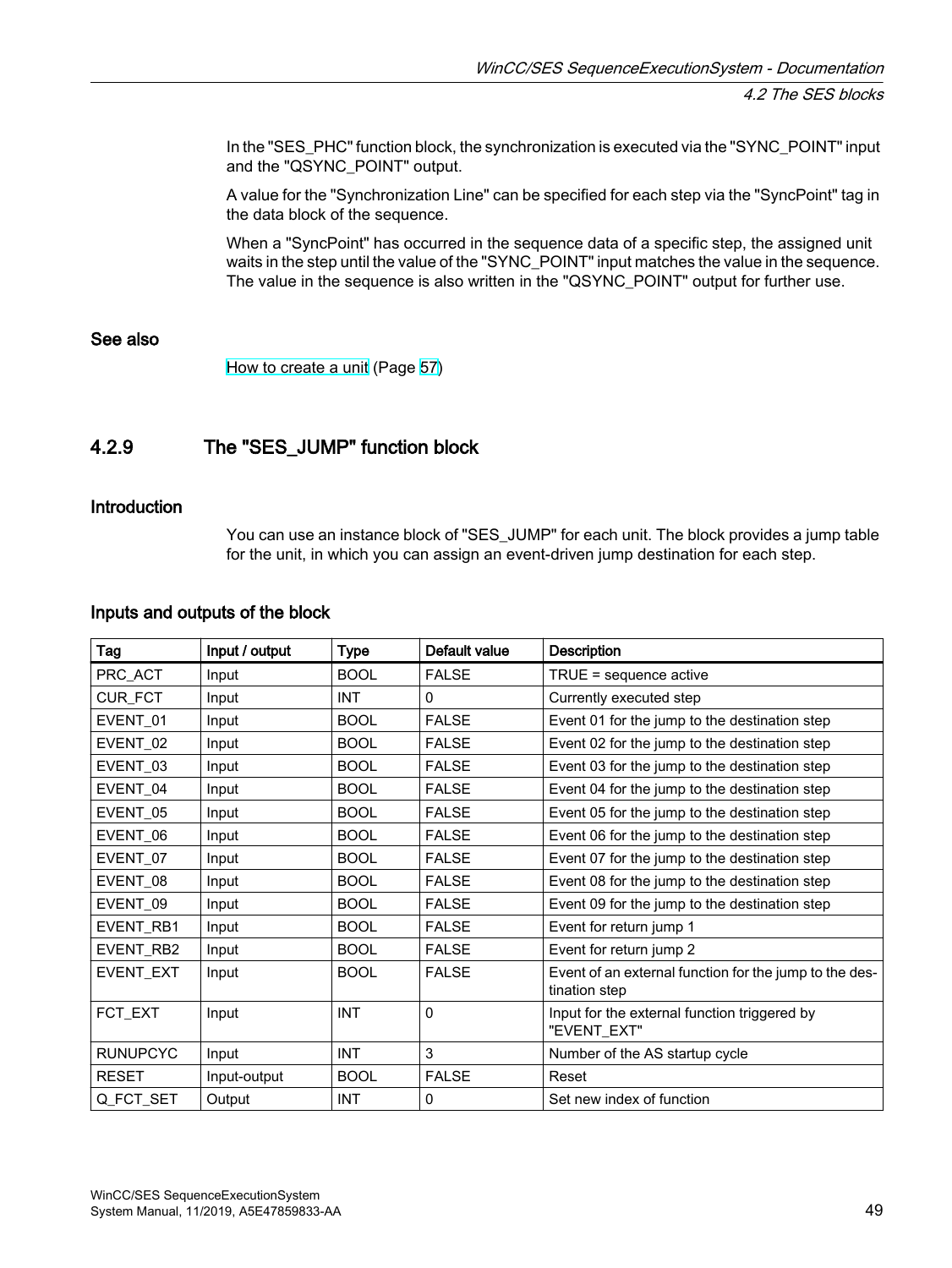The binary inputs of all "Event xx" events respond to a signal change with a positive edge from "FALSE" to "TRUE".

- "Event 01" "Event 09": A typical signal/event which is connected to one of these inputs is, for example, pressing an emergency pushbutton.
- "Event\_RB1" "Event\_RB2": A typical signal which is connected to one of the two inputs is a process-related signal, for example, a run signal of a filter.
- The jump destination from the "FCT\_EXT" input is used when "Event\_EXT" is triggered.

# Overview of the jump table

The following section shows an example of the jump table of a unit with an assignment of "Event\_01" for steps "1" to "4" to the destination step "5". When the event "Event\_01" occurs at step "1", a jump is made to step "5". After the completion of step "5" a return jump is made from step "1" to step "2", because step "2" is set for "Event\_RB1".

| Event                | Jump destina-<br>tion for step 1 | Jump destina-<br>tion for step 2 | Jump destina-<br>tion for step 3 | Jump destina-<br>tion for step 4 | $\cdots$ | Jump destina-<br>tion for step<br>200 |
|----------------------|----------------------------------|----------------------------------|----------------------------------|----------------------------------|----------|---------------------------------------|
| Event_01             | 5                                | 5                                | 5                                | 5                                |          | 0                                     |
| Event <sub>_02</sub> | 0                                | 0                                | 0                                | $\mathbf 0$                      |          | $\Omega$                              |
| Event_03             | 0                                | 0                                | 0                                | $\mathbf 0$                      |          | $\mathbf{0}$                          |
| Event_04             | 0                                | 0                                | 0                                | 0                                |          | 0                                     |
| Event_05             | 0                                | 0                                | 0                                | $\mathbf 0$                      |          | $\Omega$                              |
| Event_06             | 0                                | 0                                | 0                                | $\mathbf 0$                      |          | 0                                     |
| Event_07             | 0                                | 0                                | 0                                | $\Omega$                         |          | $\Omega$                              |
| Event 08             | 0                                | 0                                | 0                                | 0                                |          | $\mathbf{0}$                          |
| Event 09             | 0                                | 0                                | 0                                | $\mathbf 0$                      |          | $\mathbf{0}$                          |
| Event_RB1            | 2                                | 3                                | 4                                | 5                                |          | $\mathbf{0}$                          |
| Event_RB2            | 0                                | 0                                | 0                                | $\mathbf 0$                      |          | $\Omega$                              |
| Event_EXT            | 0                                | 0                                | 0                                | 0                                |          | $\Omega$                              |

The priority in the jump table starts with the lowest priority at event "Event\_01" and increases up the event "Event\_EXT" with the highest priority.

## How the jump table works

The assigned jump table of the block is used when a sequence runs in a unit (PRC\_ACT=TRUE).

When an event at the inputs "Event\_01" - "Event\_09" contains a signal change, the block transfers the respective jump destination of the current step to the output "Q\_FCT\_SET", for example, "5". When the "Q\_FCT\_SET" output is connected to the "L\_FCT\_SET" input of the "SES\_PHC" block, the currently running sequence exits the currently running step and jumps to the jump destination at the "L\_FCT\_SET" input.

When each of the "Event 01" - "Event 09" inputs is triggered, the jump destinations of "Event\_RB1" and "Event\_RB2" are also stored in the internal tags "sbyFCT\_RB1" and "sbyFCT\_RB2" when the values are greater than "0". When an event at the inputs "Event\_RB1" or "Event RB2" contain a signal change, the block transfers the value of the assigned internal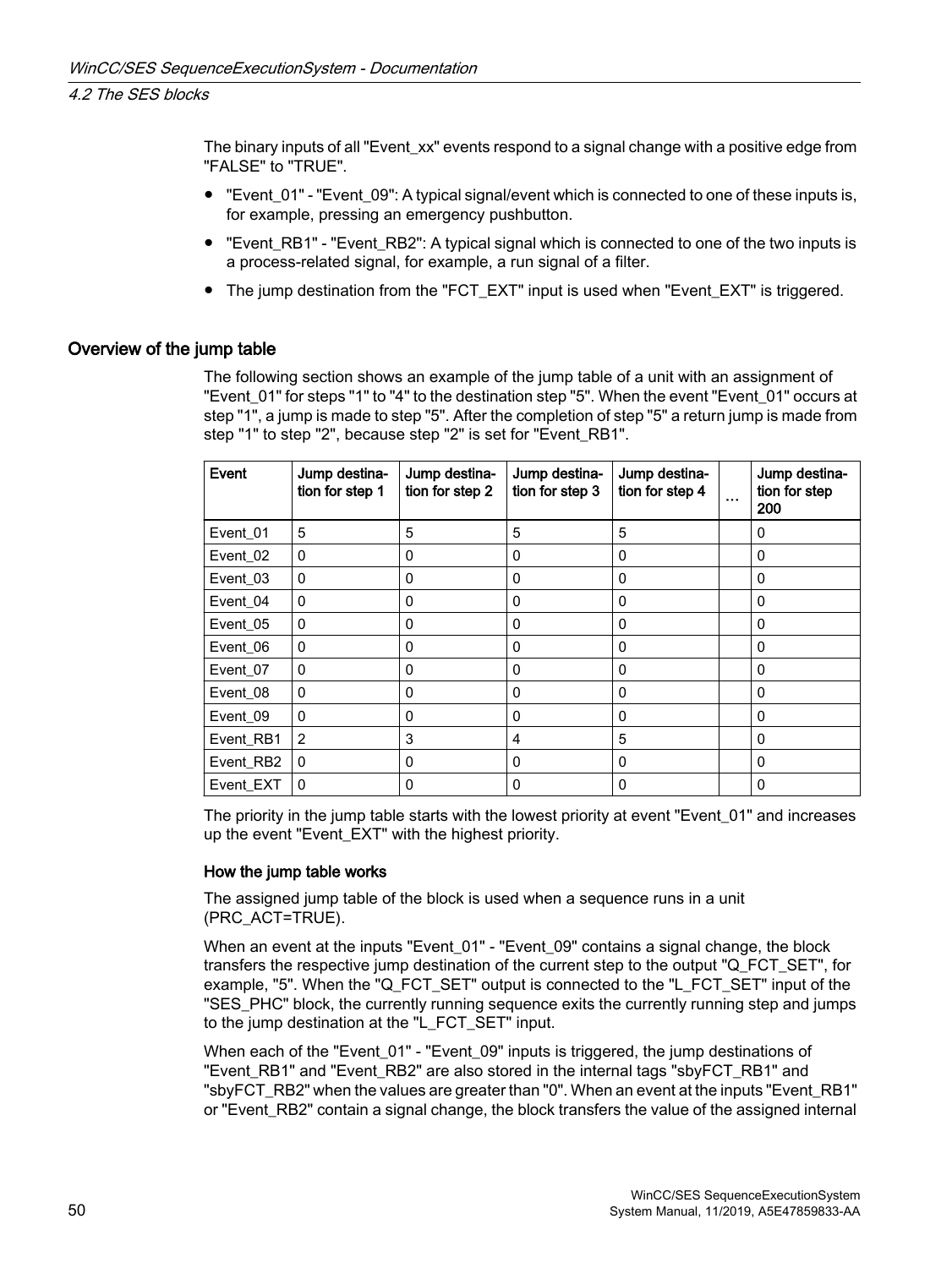tags "sbyFCT\_RB1" or "sbyFCT\_RB2" to the output "Q\_FCT\_SET". The running sequence exits the currently running step and jumps to the new step number.

When an event at the "Event\_EXT" input contains a signal change, the block transfers the value from the "Event\_EXT" input to the "Q\_FCT\_SET" output. The running sequence exits the currently running step and jumps to the new step number. The jump destinations from "Event\_RB1" and "Event\_RB2" are not stored in the internal tags "sbyFCT\_RB1" and "sbyFCT\_RB2".

# Telegram data

| Name              | <b>Type</b>               | Default value                          | Comment                                                         |
|-------------------|---------------------------|----------------------------------------|-----------------------------------------------------------------|
| TelegramLength_01 | <b>BYTE</b>               | 16#0                                   |                                                                 |
| TelegramLength_02 | <b>BYTE</b>               | 16#0                                   |                                                                 |
| TelegramLength_03 | <b>BYTE</b>               | 16#0                                   |                                                                 |
| TelegramLength 04 | <b>BYTE</b>               | 16#0                                   |                                                                 |
| TransferType      | <b>BYTE</b>               | 16#0                                   |                                                                 |
| Reserved 01       | <b>BYTE</b>               | 16#0                                   |                                                                 |
| ErrorCode         | <b>BYTE</b>               | 16#0                                   |                                                                 |
| JobType           | <b>BYTE</b>               | 16#0                                   |                                                                 |
| Reserved 02       | <b>BYTE</b>               | 16#0                                   |                                                                 |
| Reserved 03       | <b>BYTE</b>               | 16#0                                   |                                                                 |
| FieldNumber       | <b>BYTE</b>               | 16#0                                   |                                                                 |
| Recordnumber      | <b>BYTE</b>               | 16#0                                   |                                                                 |
| <b>PLCID</b>      | AR-<br>RAY[18]<br>of CHAR | 'x', 'x', 'x', 'x', 'x', 'x', 'x', 'x' | Is "SES" and "J" (Jump) and<br>"EQM_ID", for example "SESJ0001" |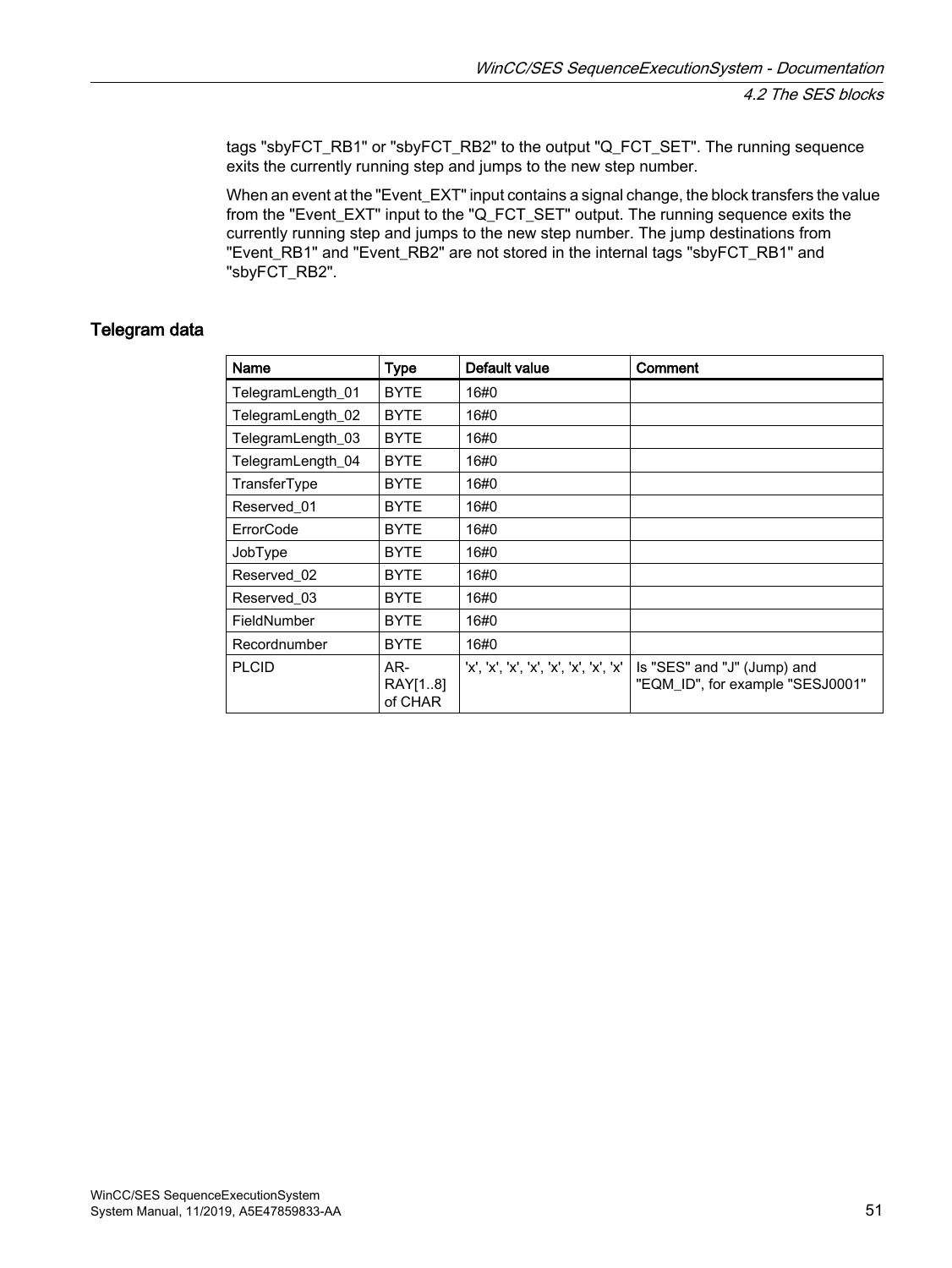# 4.3 Working with the Sequence Execution System

# 4.3.1 Working with the Configuration Studio

# 4.3.1.1 The "Sequence Execution System" Configuration Studio

## Introduction

The steps and sequences, the control modules and the parameters for the unit are configured in the "Sequence Execution System" editor.

Alternatively, you can use the editor only for basic configuration steps. To do so, you must create at least all components of the sequence control with names and properties in the editor. You can then specify the following in the SES control in Runtime:

- the control of the control modules, parameters and links
- the order of the steps
- the setpoints of the parameters
- the jump destinations for conditional jumps

## Structure of the "Sequence Execution System" editor

You start the editor with a double-click on the "Sequence Execution System" item in WinCC Explorer.

| Sequence Execution «       |                | Units [All]    |                 |       |                          | Find            |               | $\Omega$ + | Properties  »                                  |              |
|----------------------------|----------------|----------------|-----------------|-------|--------------------------|-----------------|---------------|------------|------------------------------------------------|--------------|
| a-Pa Units                 |                | Units ID       | Unit            | Group | <b>Tag Properties</b>    | Tag name        | Sequence size | ۸          | □ Selection                                    |              |
| Wasserkessel               |                |                | Wasserkessel    |       | 6,101,1, Wasserkesselddd | Wasserkesselddd | unknown       |            | Object type                                    | Un           |
| El Filter                  | $\overline{2}$ | 2              | Filter          |       | 6,201,2,Filter           | Filter          | unknown       |            | Object name                                    | Wa           |
| Auffangbottich             | 3              | $\overline{3}$ | Auffangbottich  |       | 6,301,3,Auffangbottich   | Auffangbottich  | unknown       |            | General                                        |              |
| Bigtest 160C               | 4              | 4              | Bigtest 160C    |       | 6,401,4,Bigtest 160C     | Bigtest 160C    | unknown       |            | Units ID                                       | $\mathbf{1}$ |
| Bigtest_100C60P            | 5              | 5              | Bigtest_100C60P |       |                          |                 | unknown       |            | Unit                                           | Wal          |
| BigTest100C60P             | 6              | 6              | BigTest100C60P  |       | 6,501,5,Bigtest_100C60P  | Bigtest_100C60P | unknown       |            | Tag Properties 6,1                             |              |
|                            | 7              |                | 踩               |       |                          |                 |               | 目          | Tag name                                       |              |
|                            | 8              |                |                 |       |                          |                 |               |            | Sequence size un                               |              |
| 11111                      | $\overline{9}$ |                |                 |       |                          |                 |               |            | □ Assignment                                   |              |
| 躙<br><b>Tag Management</b> | 10             |                |                 |       |                          |                 |               |            | Group ID                                       | $\mathbf{0}$ |
|                            | 11             |                |                 |       |                          |                 |               |            | Group name (II<br>Group                        |              |
| Alarm logging              | 12             |                |                 |       |                          |                 |               |            | <b>El Various</b>                              |              |
| T,<br><b>Tag Logging</b>   | 13             |                |                 |       |                          |                 |               |            | Creater ID                                     | $\sim$       |
|                            |                |                |                 |       |                          |                 |               |            |                                                |              |
| 睚<br><b>Text Library</b>   | 14<br>15       |                |                 |       |                          |                 |               |            | The name of the                                |              |
|                            | 16             |                |                 |       |                          |                 |               |            | structure tag that is<br>assigned to the unit. |              |

The "Sequence Execution System" editor is divided into three workspaces: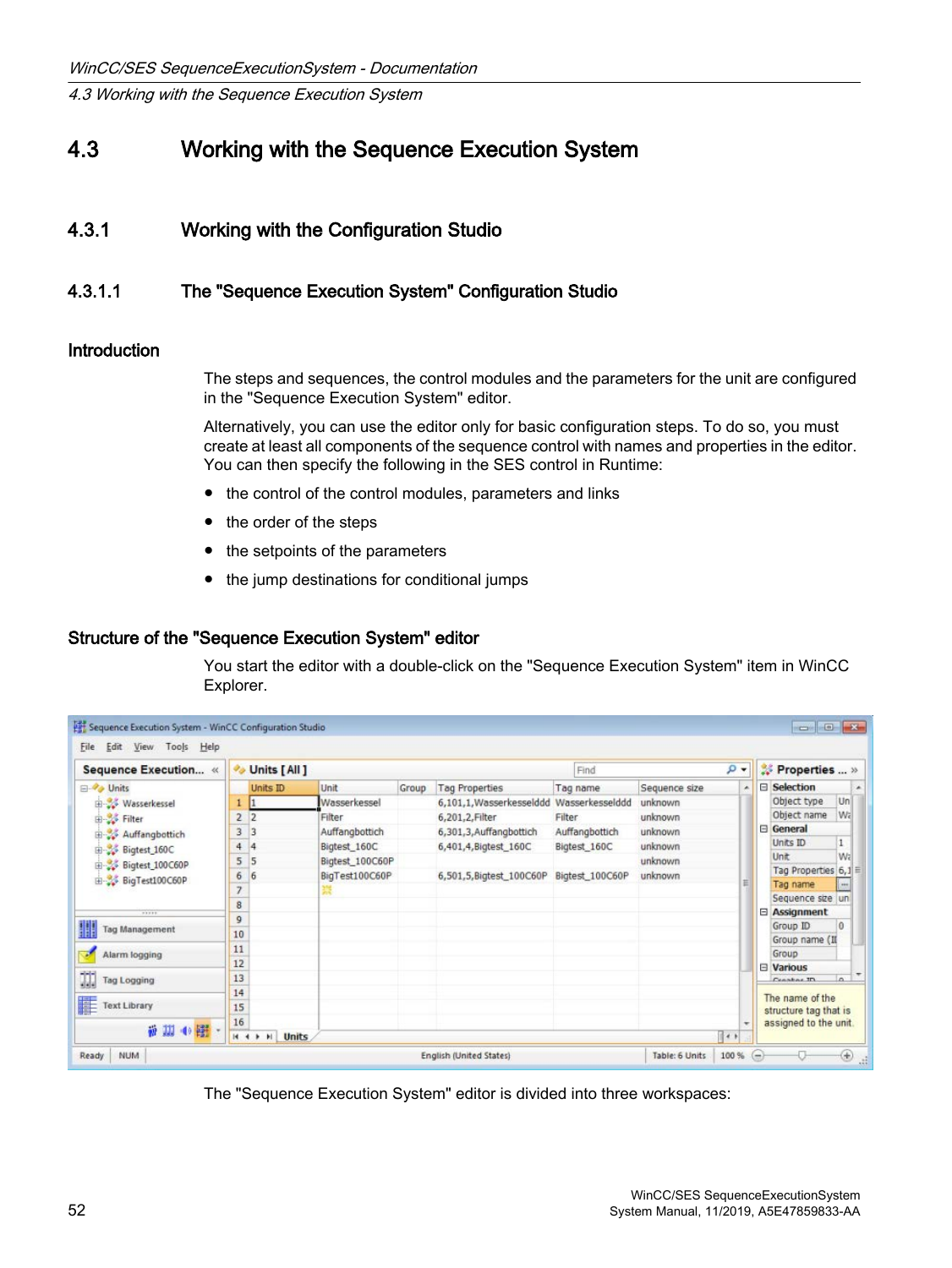#### Navigation area

- The configured units and assigned elements, such as control modules, are displayed in the tree topology.
- The navigation bar is displayed in the area below the tree view. It permits access to additional WinCC editors, for example, tag management. You can adapt the display of the navigation bar.

#### Table area

The table displays the elements which are assigned to the selected folder in the tree view:

- The configured units for the sequence control
- The parameters and control modules of the unit
- The configured steps of the unit
- The configured sequences of the unit
- The configured special sequences of the unit

Additional functions are available in the table area via the shortcut menu of the column headers:

- Sort
- Filter
- Hide column, show additional columns

#### **Note**

Inconsistent entries have a colored background in the table window. In the event of inconsistent configuration, a note is displayed which describes the incorrect configuration.

Tabs are displayed below the table depending on the selected folder. You can use these tabs to display the lower-level elements in table format.

Navigation keys allow you to scroll through tabs. You select a tab by clicking on it or from the shortcut menu of the navigation keys.

#### **Properties**

Here, the properties of a selected object are displayed and can be edited.

An explanation of the selected property is displayed below the properties. You can drag this area to zoom in and out.

#### Status bar

At the bottom edge of the editor is the status bar.

Here, you will find the following information:

- Status of the system (ready, etc.), status of Caps Lock key, NUM Lock key, etc.
- Current input language
- Number of objects in the selected folder, e.g., control modules.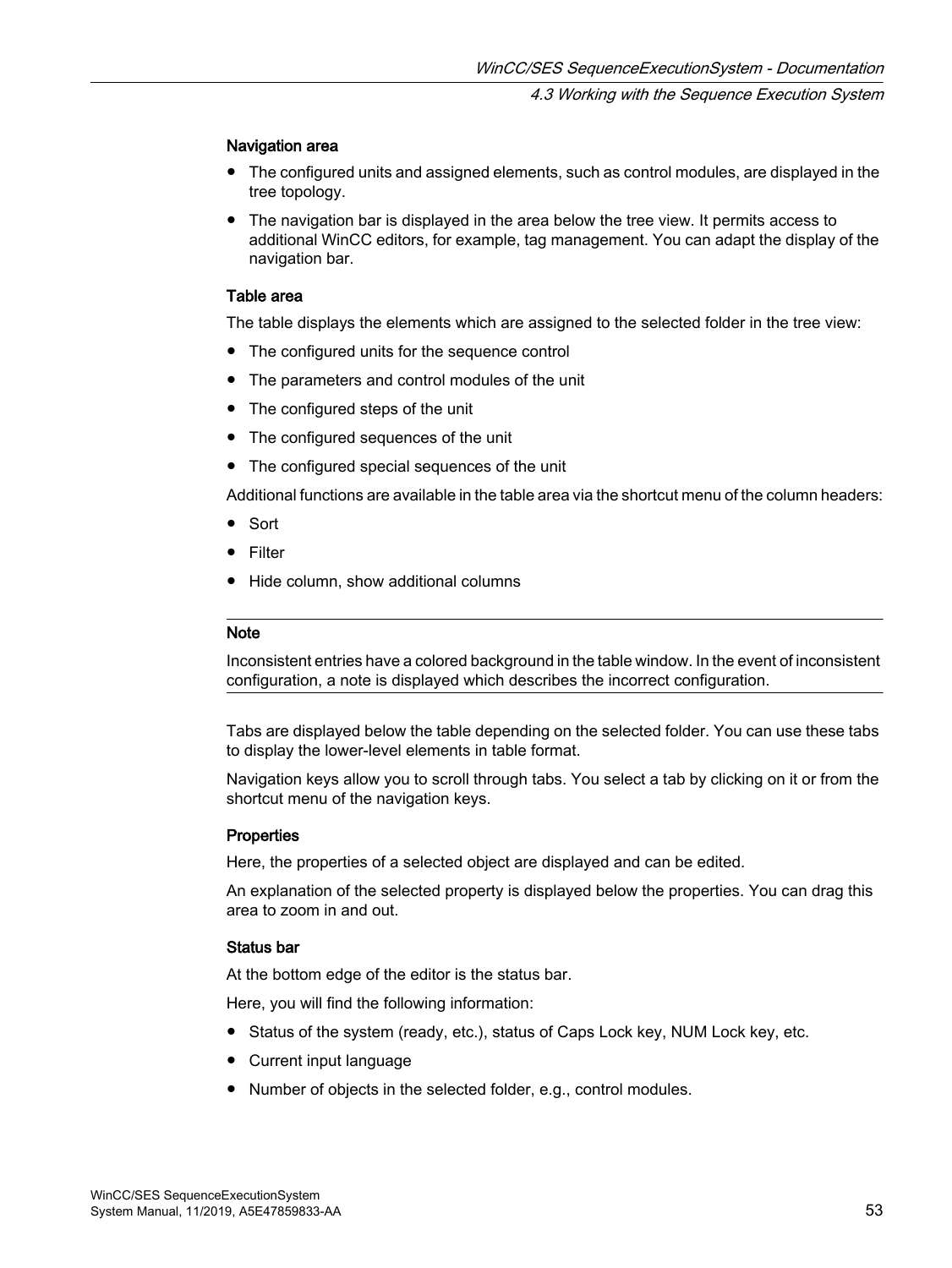- Number of selected objects if this is more than one.
- Display of the zoom status, slider for zooming in and out of the display Alternatively, you can change the size of the display by pressing the <Ctrl> key while moving the mouse wheel.

# 4.3.1.2 Working in the areas of the Configuration Studio

#### Working in the "Sequence Execution System" editor

You work and navigate in the "Sequence Execution System" editor as you would in the overall Configuration Studio. Configuration is user-friendly and supports the configuration engineer during editing. The handling is similar to that for a spreadsheet program.

#### Working with the navigation area

Individual folders of the tree view are expanded or collapsed by clicking the  $\frac{1}{H}$  buttons.

Shortcut menus with additional functions are offered for individual folders, for example, Exporting.

You can show or hide the navigation area by clicking the  $\left\| \cdot \right\|$  buttons.

#### Working with the table area

#### Creating a new object

You create the SES components for a unit in the table area.

To create a new object, you edit the cell identified by a yellow icon.

Step  $\mathbf{1}$ 

Enter a text, for example, name of the step or select a name from the selection dialog in line with the property.

#### Input and editing

Properties of an object, for example, setpoints or controls, can be edited in the table area.

The following options are available:

● Option:

Click in the field to set the check mark or to remove the check mark. **Option activated** Option deactivated

● Text input:

The text cursor is displayed after you have clicked in the box. Enter the text. Press the ENTER key or click anywhere. The text cursor is no longer visible and the text is saved.

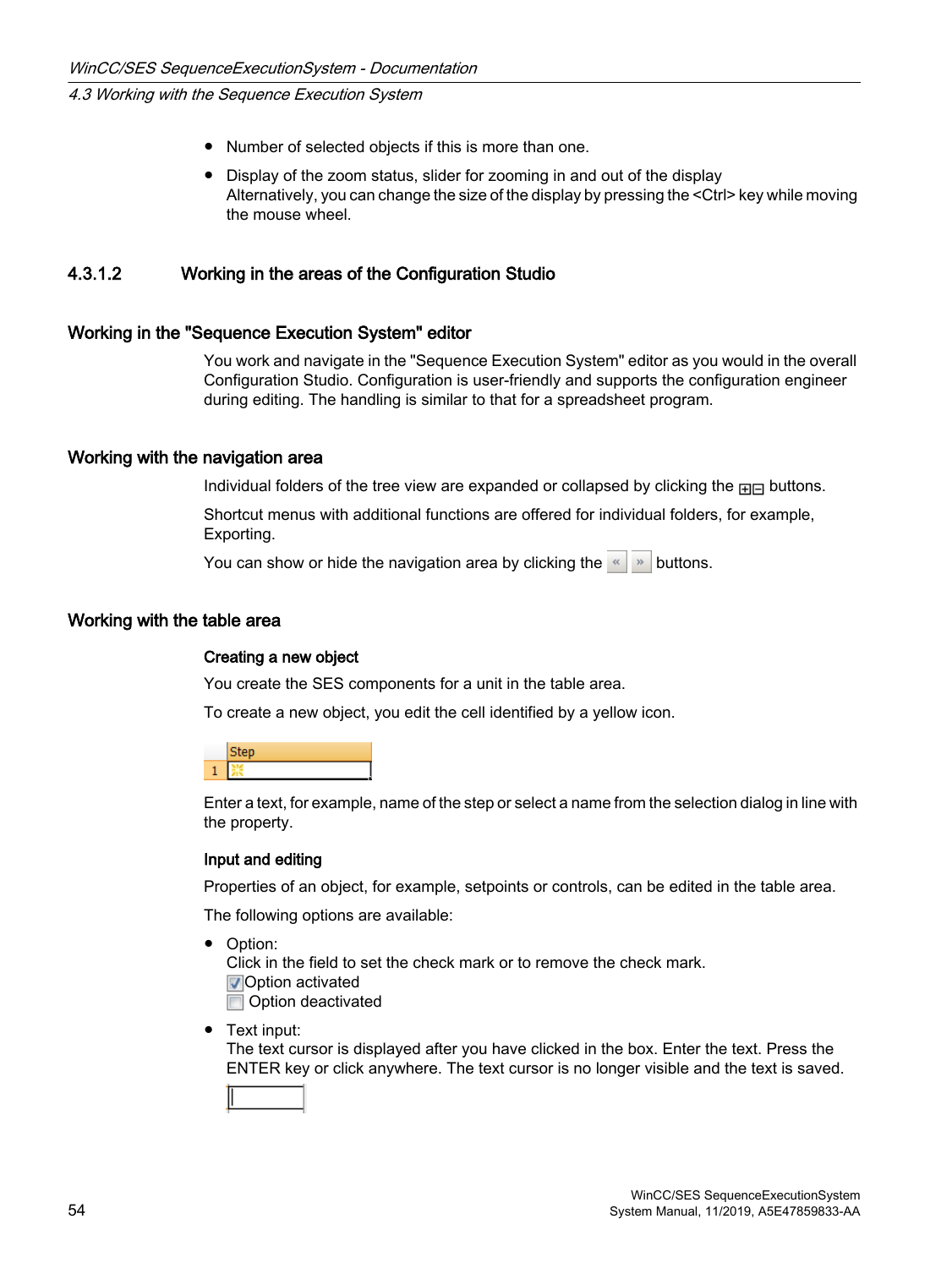Selection from a drop-down list: Click the button to select from a list of specified properties.

×

Make a selection.

Open another dialog:

Click the button. A dialog with additional selection options is displayed. The input is not accepted by the system until you close this dialog.

 $\overline{\phantom{a}}$ 

You can make entries in these fields directly above the keyboard. An invalid input is rejected.

#### Editing several objects

You enter recurring texts by selecting an entry and dragging down the bottom right corner of the selection while keeping the left mouse button pressed.

The cells are automatically filled with the respective entry:

- Numerical entries are automatically incremented.
- A numerical suffix which is automatically incremented is appended to text entries.

Option boxes apply the selected option of the marked cell.

When you select an area in the table area which only contains check boxes, the commands "Select all" and "Deselect all" are available from the shortcut menu. This also applies if you select multiple rows or the complete table and the first column contains check boxes.

## Filtering entries with the "Find" search field

Use the "Find" search field to filter entries according to the specifications in a column. The first column is selected by default. You can select any other column.

You make the settings for the search in the menu of the search field.

Delete the filter by clicking the button  $\mathbf{x}$ .

Use the "Search in" command to select the properties to which the filter is applied.

#### Shortcut menu of the column header

The shortcut menu of the column header includes these options: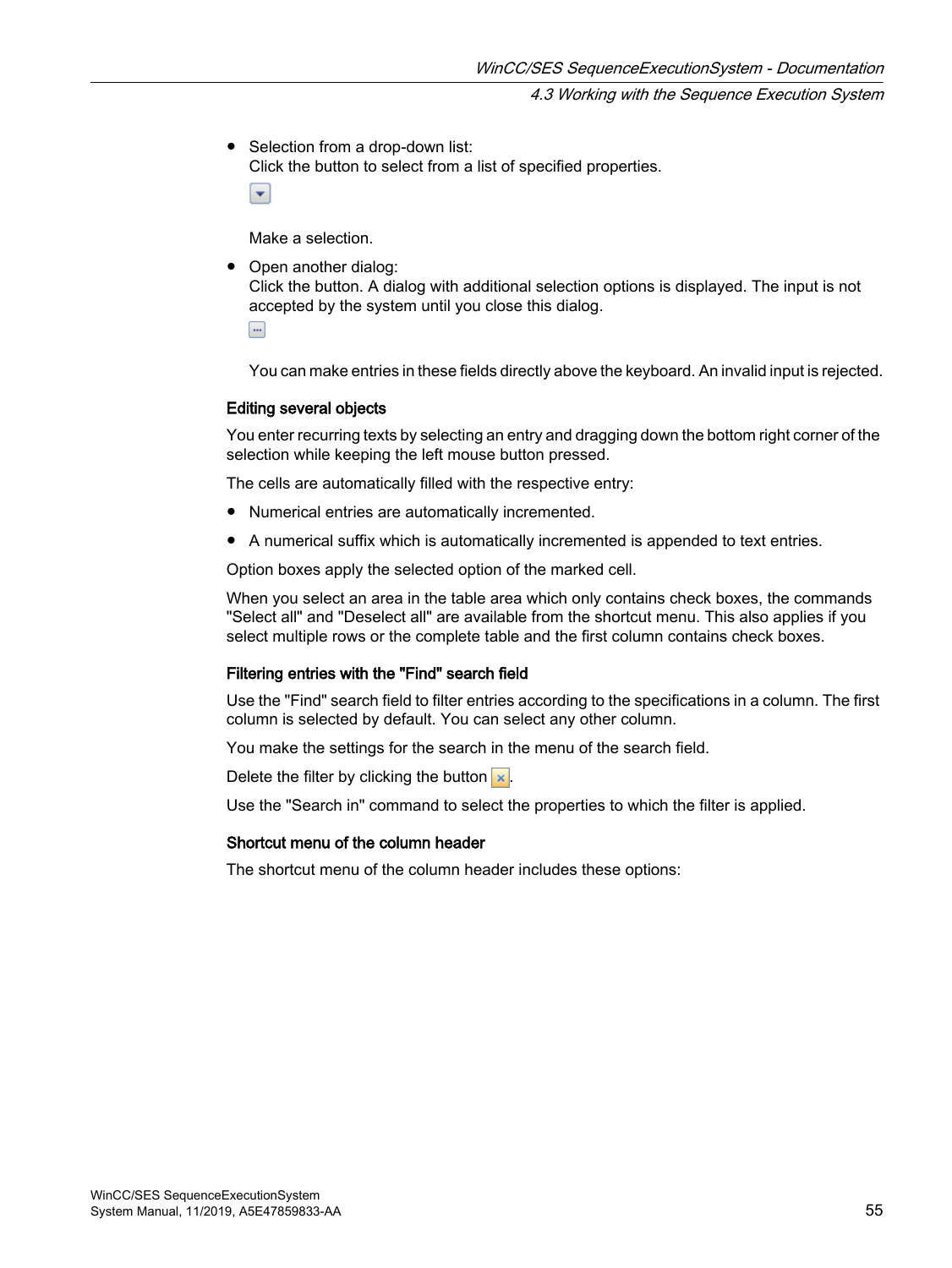| $rac{A}{Z}$   | Sort in ascending order                        |
|---------------|------------------------------------------------|
| $\frac{Z}{A}$ | Sort in descending order                       |
|               | $\frac{\mathbf{A}}{\mathbf{Z}}$ Remove sorting |
| $\vee$        | Filter                                         |
| ¥             | Cut                                            |
|               | <b>Lial</b> Copy                               |
|               | <b>Laste</b>                                   |
|               | Find and Replace                               |
|               | Delete                                         |
|               | Hide                                           |
|               | Unhide                                         |
|               | Pin                                            |

- Sort: The table can be sorted according to the selected column.
- Filter: To filter the table for entries of a property, select the "Filter" command.
- Cut, Copy, Paste: These functions can be applied to all information of the selected column. If you cannot paste the copied information to a column, you will be notified by a message.
- Find and replace: Function within the selected column.
- Delete: All entries in the column are deleted. This is not available for all properties.
- Hide, Show: The selected column can be hidden in the table area. Currently hidden columns can be shown.
- Pin / Unpin: To always show columns when scrolling horizontally, select a column and select the command "Pin". The column and all columns shown to the left remain visible while scrolling. To scroll the pinned columns horizontally, select "Unpin".

#### Inconsistent entries

If an entered value is faulty or inconsistent, you will see a corresponding note, for example:

● Invalid entries are created when you edit several entries by dragging a cell.

#### Undoing and restoring

Press <Ctrl+Z> to undo the last input or action.

Press <Ctrl+Y> to restore a previously undone setting.

These commands are also available in the main menu of the WinCC Configuration Studio.

#### Missing translations

If you change the input language during configuration, the entries for the texts already configured may not be available in the new input language. The translations are not available for the current input language here.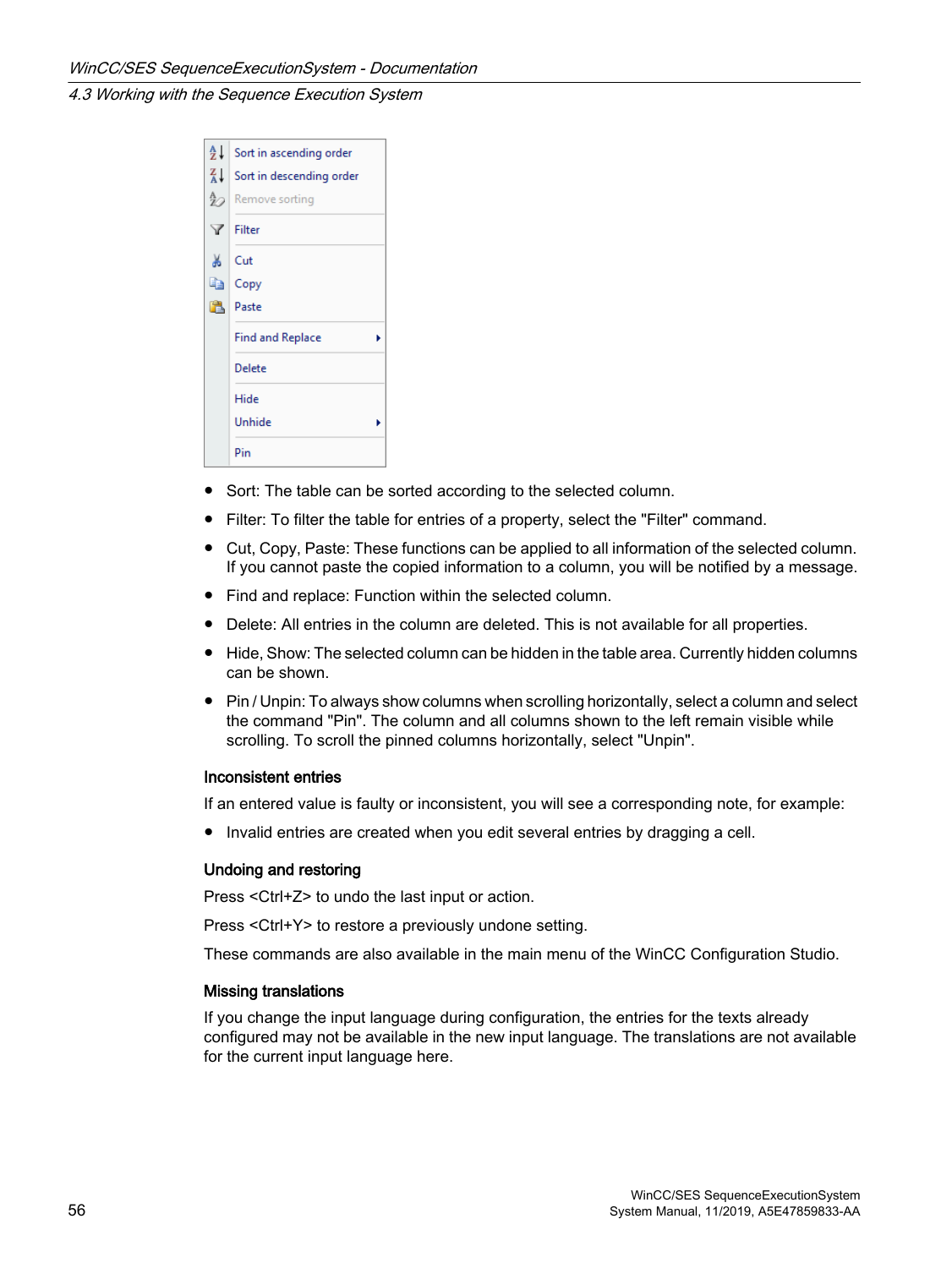## <span id="page-56-0"></span>Working with the "Properties" area

The properties of the selected object are displayed in the "Properties" area.

You can edit the properties here just as you would in the table area.

To display the properties of a sequence, a step in the sequence, etc., select this entry in the respective tree view or in the table area.

You can show or hide groups of properties by clicking the  $\pi$  buttons to get a better overview.

You show or hide the "Properties" area by clicking the  $\leq$   $\cdot$  buttons.

# 4.3.2 Creating a unit

## 4.3.2.1 How to create a unit

#### Introduction

You must create the units in the Configuration Studio that you want to use for the sequence control and for which you have inserted a block in the PLC program.

You configure the control modules and parameters of the unit that you need for the sequence control. These include control modules of the real unit, for example motor and control modules that are assigned a specific function, such as establishing the connection of unit to a successor unit.

If the structure tags for control and the raw data tags for communication with the controller have not been created yet, create the tags in the tag management with the help of the Configuration Studio.

You can create group directories to get a better overview of the variety of control modules and parameters of the unit. The group directories with the assigned control modules and parameters are also displayed in Runtime in the SES control. This means the groups only serve to provide a better overview.

#### **Note**

#### Units have to be linked before the start of WinCC Runtime with a valid tag.

Units you want to use in runtime have to be linked before the start of WinCC Runtime with a valid tag. These units will not function if you create additional units and link them with valid tags in runtime.

## Requirement

- You have opened the Configuration Studio in WinCC Explorer.
- You have created a connection to the PLC via a channel unit.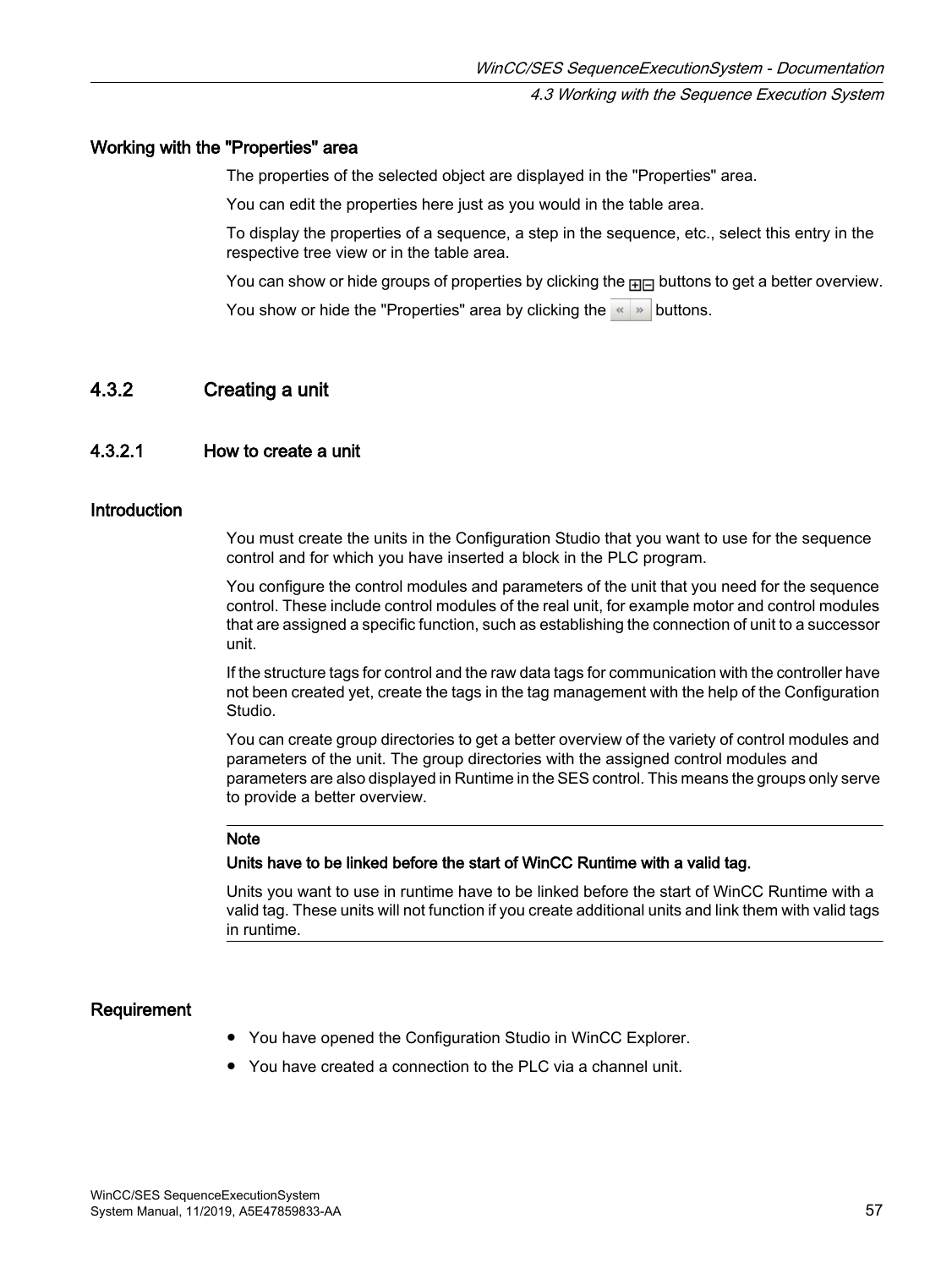# Length conventions of names

For the sequence control to be correctly displayed in Runtime, the names must meet the following conventions. The lengths are based on average texts. Names with a high percentage of long letters, such as "M", "W", "m", "w", may not be displayed completely in Runtime. In the case of texts with a high percentage of short letters, such as "e", "t", "i", "l", it may be possible to display longer texts.

| Object              | Recommended maximum character length |
|---------------------|--------------------------------------|
| Unit name           | 24                                   |
| Sequence name       | 24                                   |
| Step name           | 40                                   |
| Parameter name      | 20                                   |
| Control module name | 40                                   |

# Creating new units and configuring the unit tags

1. Click "Units" in the navigation area.

| Sequence Execution S « │ ♦ Units [ All ] |  |
|------------------------------------------|--|
|                                          |  |

| Units             |              | Units ID | Unit   | Group | <b>Tag Properties</b> | Tag name | Sequence size |
|-------------------|--------------|----------|--------|-------|-----------------------|----------|---------------|
| <b>E</b> X Kettle |              |          | Kettle |       | 7,201,2,Kettle        | Kettle   | unknown       |
| 中 % Filter        |              |          | Filter |       | 6,301,3, Filter       | Filter   | unknown       |
| 由 % Cup           | $\mathbf{a}$ |          | Cup    |       | 6,101,1,Cup           | Cup      | unknown       |
|                   |              |          |        |       |                       |          |               |

- 2. Enter the name of the unit in the "Unit" column in the table area.
- 3. Configure the unit tags for the connection to the controller via the "Tag properties" column.
- 4. Select the configured connection to the controller. Enter the corresponding numbers from the instance data block of "SES\_PHC" in "DB No." and "R\_ID". In "Tag name of the structure instance", enter the name that is to be used for the assigned structure tags with regard to the unit.

| 57_400                             |      |   |
|------------------------------------|------|---|
| Address                            |      |   |
| DB No.<br>301                      | R_ID | 3 |
| Tag name of the structure instance |      |   |
| Filter                             |      |   |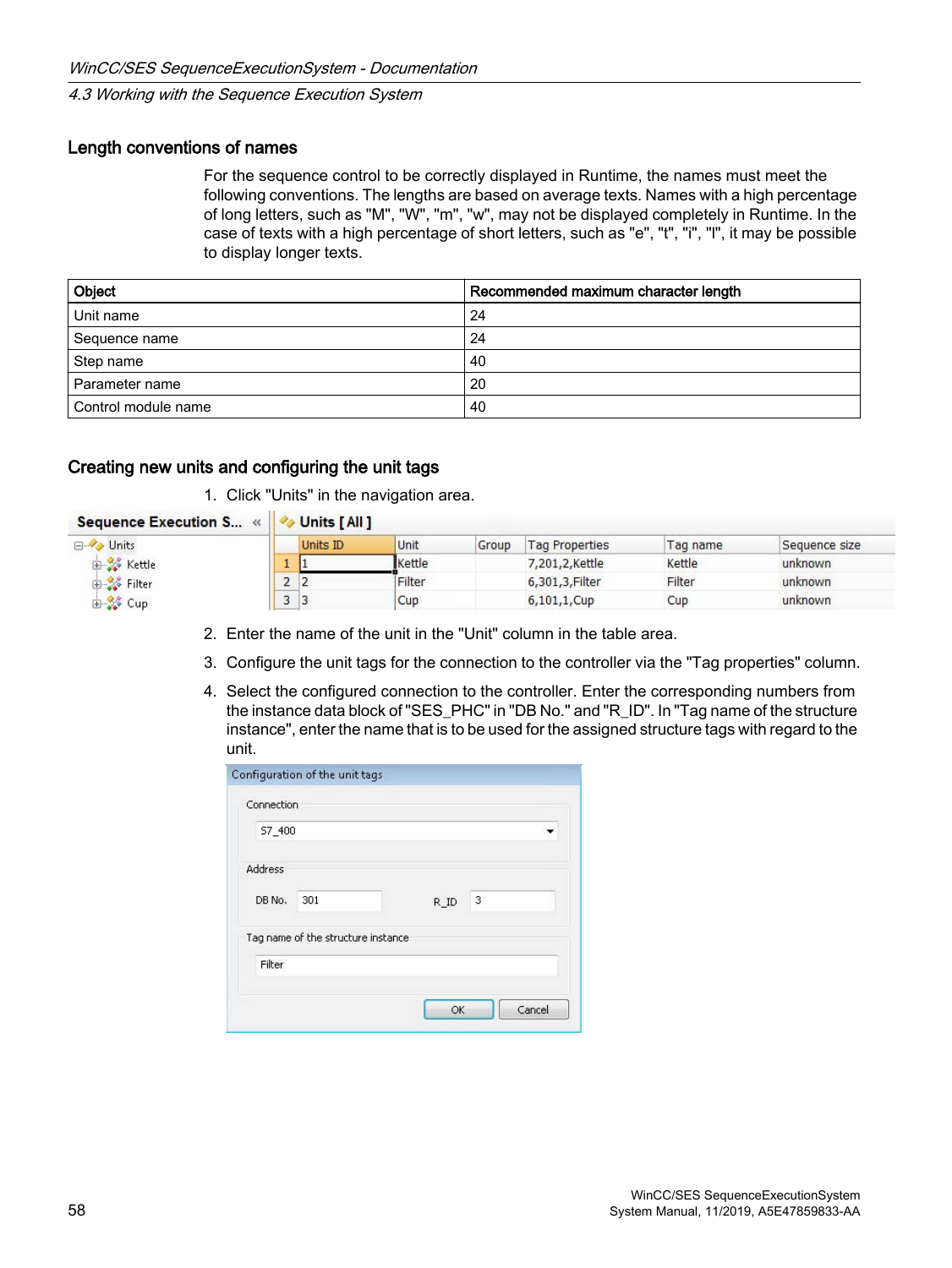5. Click "OK". The structure tags for the control and the raw data tags for communication to the controller are created in the tag management. The name of the tag of the structure instance is entered in the "Tag name" column.

#### **Note**

#### Manual removal of raw data tags

If you want to remove the unit tag and the associated raw data tags, you have to remove the raw data tags manually. Deleting structure tags is not enough to remove all tags connected with them.

6. The "Sequence size" column shows which data block of the sequence belongs to which size type. The assignment to the "Small", "Medium" and "Large" categories is indicated by the user-defined data type of the sequence data block that is used. If the sequence data of the unit was not downloaded to the PLC via the SES control, "Unknown" is displayed in the column.

You can also create a unit by selecting the shortcut menu "New unit" of the "Units" item in the navigation area.

#### **Note**

When you modify the STEP 7 program name, you must also adapt all tag connections in the properties of the unit.

# Creating the control modules of the unit

1. Click "Control elements" in the navigation area below the created unit.

| Sequence Execution S «          | Control modules [ Control modules ] |                         |        |                    |             |                            |  |  |
|---------------------------------|-------------------------------------|-------------------------|--------|--------------------|-------------|----------------------------|--|--|
| ⊟ <i>A</i> Units                |                                     | Control module          | Unit   | Group              | Port Number | Visibility                 |  |  |
| E & Kettle<br><b>B S</b> Filter |                                     | Door                    | Filter |                    |             | $\boldsymbol{\mathcal{J}}$ |  |  |
|                                 |                                     | Wagon<br>$\overline{2}$ | Filter |                    |             | $\overline{\mathsf{v}}$    |  |  |
| Control modules                 | 3                                   | Valve1                  | Filter |                    |             | $\overline{\mathbf{v}}$    |  |  |
| Group_1                         | $\overline{4}$                      | Valve <sub>2</sub>      | Filter |                    |             | Ø                          |  |  |
| $\rightarrow$ Door              |                                     | 5 Valve3                | Filter |                    |             | Ø                          |  |  |
| $\rightarrow$ Wagon             |                                     | 6 Sync Cup              | Filter |                    | 9           | $\mathcal{J}$              |  |  |
| $\bullet$ Valve1                |                                     | ControlModule 1         | Filter | Group <sub>1</sub> | $\bf{0}$    | $\sqrt{2}$                 |  |  |
| $\bullet$ Valve2                | 8                                   | 璖                       |        |                    |             |                            |  |  |
|                                 | $\sim$                              |                         |        |                    |             |                            |  |  |

- 2. Enter the names of the control modules used in the real unit, for example, motor 1 and valve 1, in the "Control element" column of the table area. Or create a control module, for example, that you want to use for a connection to another unit.
- 3. In each case specify a PortID in the "Connection number" column. If you have already configured the control modules in the instance data block of "SES\_PHC", apply these numbers. Otherwise you can freely assign the numbers.
- 4. For those control modules that you do not want to display in the SES control, disable the "Visibility" option. You see the visible control modules in the lines of the Runtime view and in the Step view.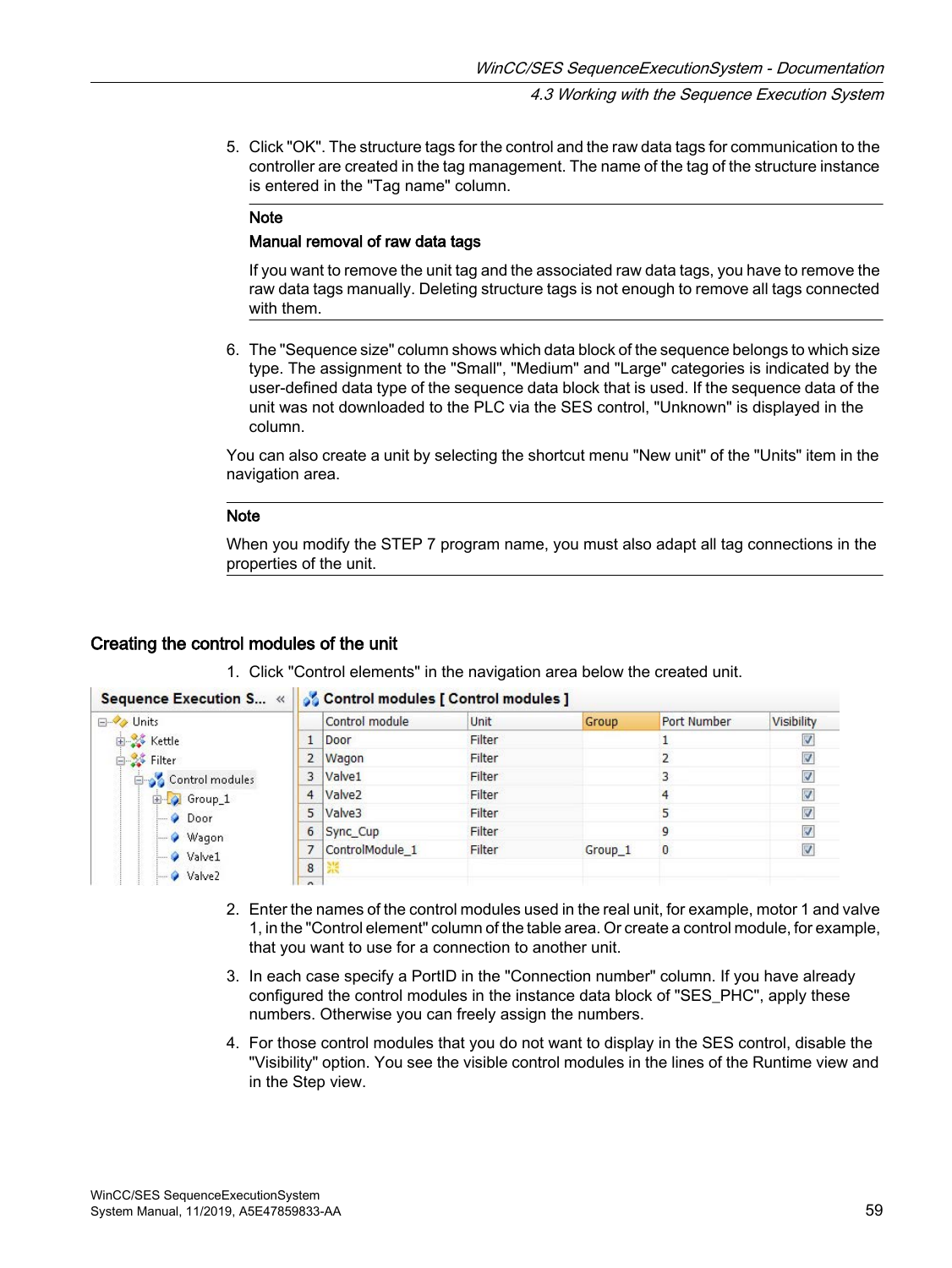# Creating parameters of control modules

- 1. Click "Control elements" in the navigation area below the created unit. Select the control module for which you want to configure parameters.
- 2. In the "Parameter" column in the table area, enter the names of the parameters that are to be used for the control module, for example, speed, temperature.
- 3. In each case specify a PortID in the "Connection number" column. If you have already configured the parameters at the instance data block of "SES\_PHC", apply these numbers. Otherwise you can freely assign the numbers. You can configure a total of 160 control modules and parameters per unit.
- 4. Enter the position that the parameter occupies in the array for the setpoints at the "QSP" output of the block.
- 5. Enter the unit of measurement of the parameters, if necessary.
- 6. Select a parameter type that is to be used for the parameter:
	- If the parameter is only to have the function of a setpoint, select "Function off".
	- Specify an increment value for the "Count up" and "Count down" functions.
	- Specify an increment value and a low and/or high limit for the "Integrator" and "Integrator with hold" functions.
	- Specify a value for the "Hysterese" function in the "Hysterese" column.
	- Select the "Sequence" function if you want to connect the unit to another unit. Select a configured unit in the "Unit" column.

| <b>Function</b>                 | Use                                                                                                                                                                                                                 |
|---------------------------------|---------------------------------------------------------------------------------------------------------------------------------------------------------------------------------------------------------------------|
| Function off                    | No function is assigned to the parameter.                                                                                                                                                                           |
| Count up                        | Increases the current value by the increment value at each negative edge.                                                                                                                                           |
| Integrator                      | Increases the current value by the increment value every second.                                                                                                                                                    |
| Count down                      | Reduces the current value by the increment value at each negative edge.                                                                                                                                             |
| Up timer                        | Increases the current value by the timer in each cycle.                                                                                                                                                             |
| Down timer                      | Reduces the current value by the timer in each cycle.                                                                                                                                                               |
| <b>Hysterese</b>                | Checks if the current value is within the low and high value of the hysteresis of<br>the setpoint.                                                                                                                  |
| Actual value $>=$<br>Setpoint   | Compares if the current value is greater than the setpoint.                                                                                                                                                         |
| Actual value $\leq$<br>Setpoint | Compares if the current value is smaller than the setpoint.                                                                                                                                                         |
| Integrator with hold            | Same functionality as "Integrator", however, the value in the cycle "Hold" -><br>"Held" -> "Resume" is retained. As a result the parameter has the same value<br>when exiting and re-entering the "Running" status. |
| Sequence                        | Connects the unit to a selected unit                                                                                                                                                                                |

You can find more information and an example on page [Parameters and parameter types](#page-38-0) (Page [39](#page-38-0)).

7. For those parameters that you do not want to display in the SES control, disable the "Visibility" option. You see the visible parameters below the associated control modules in the Runtime view and in the Step view.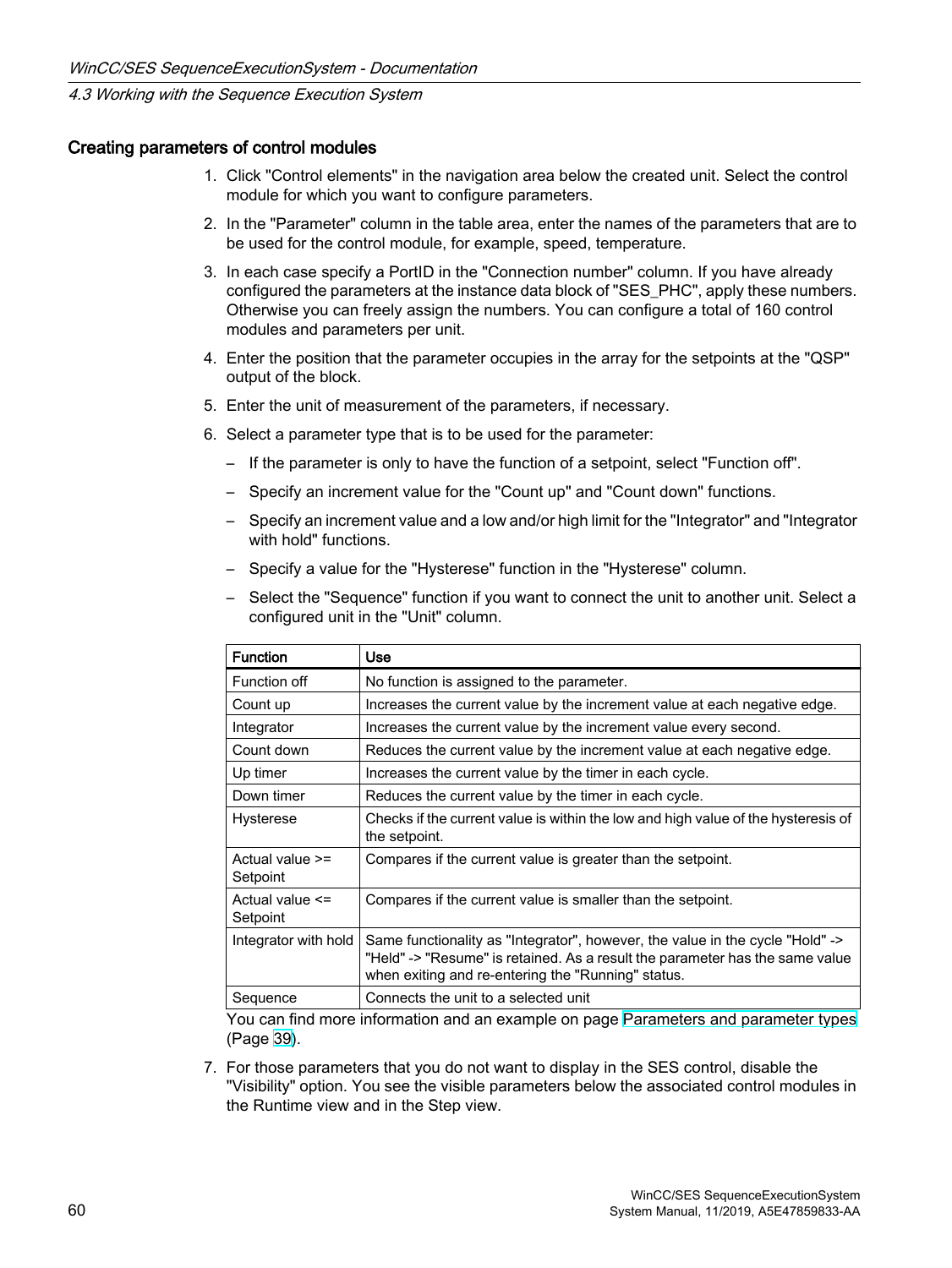## <span id="page-60-0"></span>Result

You have mapped the components of the unit in the WinCC SES Configuration Studio. You can now use the components to configure the steps and sequences.

The configuration data are saved in the database.

## See also

How to configure the steps (Page 61) [How to configure the sequences](#page-62-0) (Page [63\)](#page-62-0) [Shared use of units](#page-46-0) (Page [47](#page-46-0))

# 4.3.2.2 How to configure the steps

## Introduction

To configure sequences, you first have to create steps. The individual steps include the control commands of the control modules and parameters that are used.

For the steps, you can configure conditional jumps to selected steps that are executed for specific prioritized events. When the event occurs, the sequence that is running exits the step that is running and jumps to the step that was specified as jump destination. When jump destinations are configured for multiple events for the step and several events occur simultaneously in Runtime, the jump destination of the event with the higher priority is used. The program then jumps back to a specified step via a configured return jump.

## Requirement

- You have opened the Configuration Studio in WinCC Explorer.
- You have created a unit in the Configuration Studio.
- You have configured the control modules and the parameters for the unit.

## Creating steps

 $\theta$  Channel Channel

1. Click "Steps" in the navigation area below the created unit. The "Steps" tab is selected in the table area.

|                | Step ID        | Step name (ID) | Step        | Unit   | Visibility | Position | Timeout interval | <b>Request for Oper</b> |
|----------------|----------------|----------------|-------------|--------|------------|----------|------------------|-------------------------|
|                |                | 105            | Open Door   | Filter | V          |          |                  |                         |
| $\overline{2}$ | 12             | 142            | Close Door  | Filter | V          |          |                  |                         |
|                | $3 \mid 13$    | 143            | Empty_Wagon | Filter | Ø          |          |                  |                         |
|                | 4 14           | 144            | Open Valve1 | Filter | ₩          |          |                  |                         |
|                | $5 \;   \; 15$ | 145            | Open Valve2 | Filter | V          |          |                  |                         |

2. Enter the names of the individual steps one below the other in the "Step" column in the table area.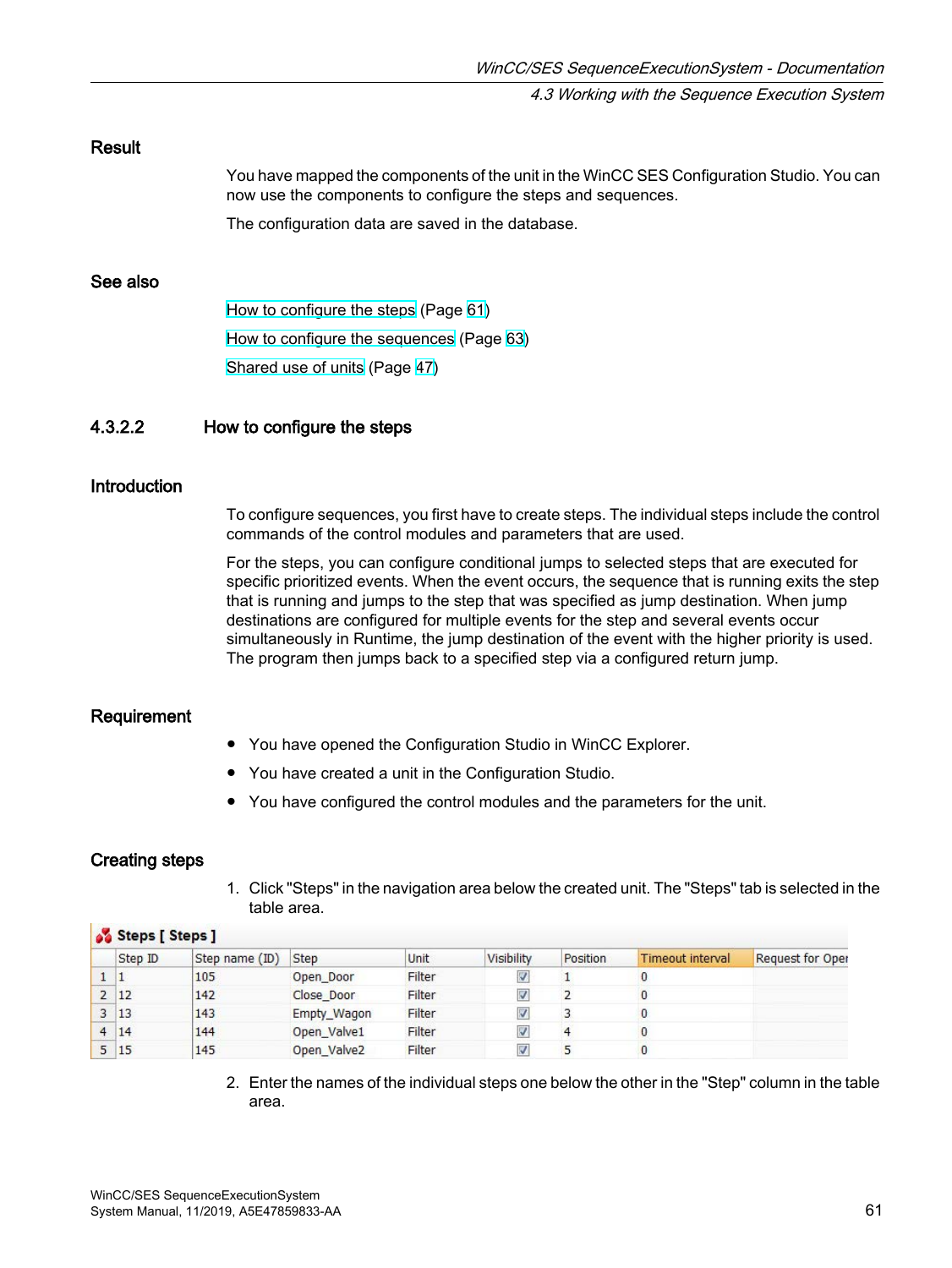- 3. For those steps that you do not want to display in the SES control, disable the "Visibility" option. You see the visible steps in the columns of the "Runtime", "Sequence configuration" and "Step" views.
- 4. In the "Position" column, specify the sequence of the steps that are displayed in the "Step configuration" and "Step" views. When you select a number which has already been assigned to another step, the two steps swap their positions.
- 5. If you want to monitor the step time, enter the time in seconds in the "Monitoring time" column. The step is then displayed in red or in the set color when the monitoring time is exceeded in the SES control in the Runtime view.
- 6. If necessary, you may also enter notes for operator input request for the steps in the "Operator input request" column. For configuration of an operator input, read the instruction in the section "How to configure an operator input for a step".

You can also create steps by selecting the shortcut menu "New step" of the "Steps" item in the navigation area.

# Configuring the commands of the individual steps

You specify controlling and checking of control modules and parameters with commands that you assign in the steps.

| Command                    | Description using "Control module" as example                                                                                                                                                                |
|----------------------------|--------------------------------------------------------------------------------------------------------------------------------------------------------------------------------------------------------------|
| Check for 1                | The condition for the control module has been met when a "1" is pending at the input "FB_IN". "Feedback<br>OK" is displayed in the SES control. There is no activation.                                      |
| Check for 0                | The condition for the control module has been met when a "0" is pending at the input "FB_IN". "Feedback<br>OK" is displayed in the SES control. There is no activation.                                      |
| Set to 1                   | The control module is set to "1" and the feedback is not checked.                                                                                                                                            |
| Set to 0                   | The control module is set to "0" and the feedback is not checked.                                                                                                                                            |
| Set to 1 and<br>check      | The control module is set to "1" and the feedback is checked. "1" is set at the output "Q_CMD" and input<br>"FB_IN" is checked to see if this "1" is pending. "Feedback OK" is displayed in the SES control. |
| Set to 0 and<br>check      | The control module is set to "1" and the feedback is checked. "0" is set at the output "Q CMD" and input<br>"FB_IN" is checked to see if this "0" is pending. "Feedback OK" is displayed in the SES control. |
| Check for 1 (OR)           | In case of a logic OR operation, at least one control module must meet this condition to continue with the<br>next step. There is no activation.                                                             |
| Check for 0 (OR)           | In case of a logic OR operation, at least one control module must meet this condition to continue with the<br>next step. There is no activation.                                                             |
| Set to 1 and<br>check (OR) | In case of a logic OR operation, at least one control module must meet this condition to continue with the<br>next step.                                                                                     |
| Set to 0 and<br>check (OR) | In case of a logic OR operation, at least one control module must meet this condition to continue with the<br>next step.                                                                                     |

You can define the following commands:

- 1. Click on a created step in the navigation area below the "Steps" item.
- 2. Click the "Control module commands" tab.

#### **22 Control module commands [ Steps ]**

| Unit     | <b>Step</b> | Control module $\equiv$ | <b>Port Number</b> | Command            |
|----------|-------------|-------------------------|--------------------|--------------------|
| Filter   | Empty_Wagon | Wagon                   |                    | Set to 1 and check |
| 2 Filter | Open Valve3 | Valve3                  |                    | Set to 1 and check |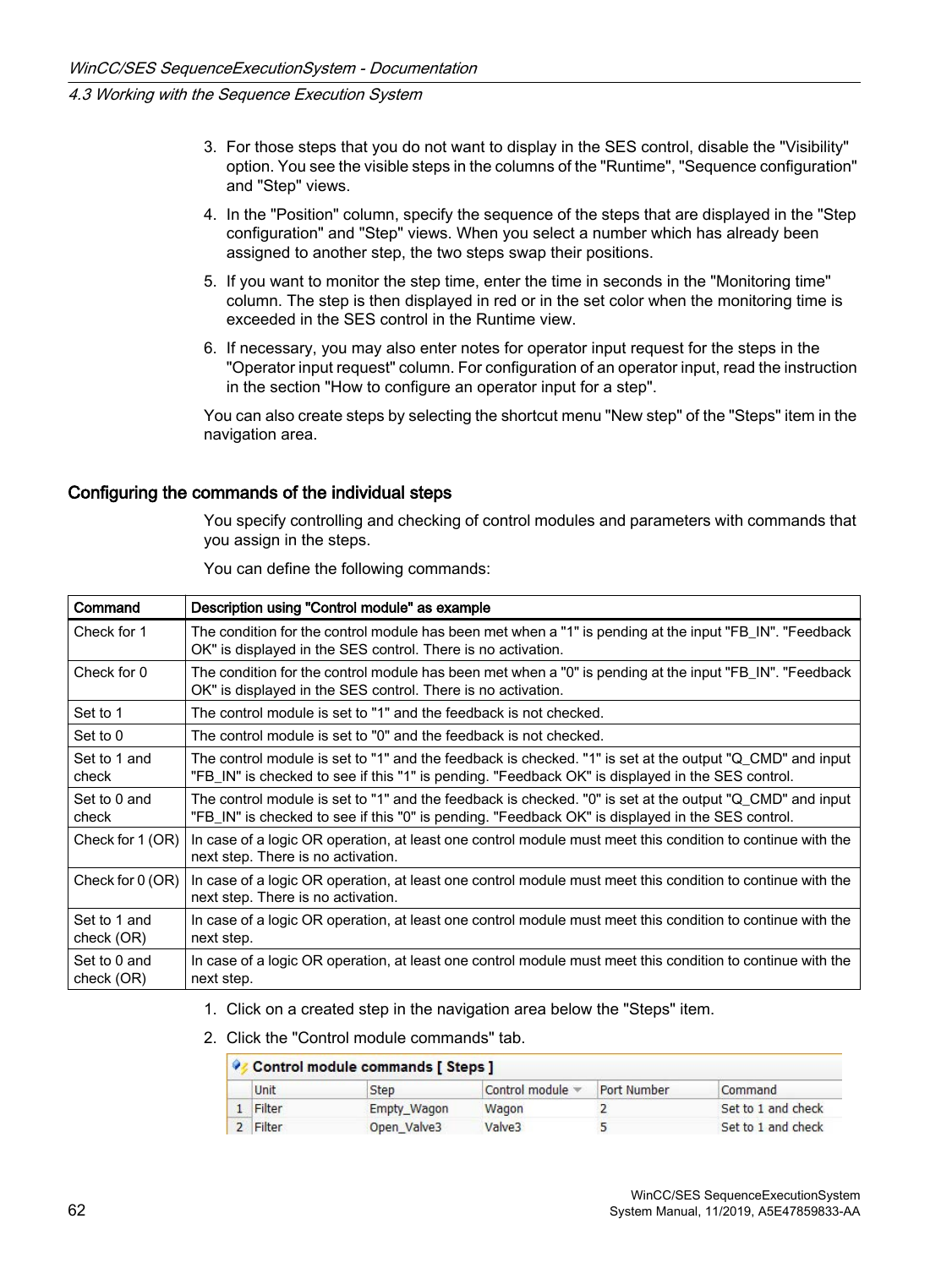- 3. Select one of the commands from the drop-down list in the "Command" column for each control module that you want to control or check in the selected step.
- 4. You configure the parameters in the "Parameter commands" tab in the same way.

## <span id="page-62-0"></span>Configuring conditional jumps for a step

- 1. In the navigation area below the configured steps, click the step for which you want to specify conditional jumps.
- 2. Click the "Conditional jumps" tab in the table area.
- 3. In the "Jump destination" column, select a configured step for the events of the step that you want to connect to a jump.
- 4. In the "Jump destination" column, select a configured step for the return jump.

#### See also

[How to create a unit](#page-56-0) (Page [57](#page-56-0))

How to configure the sequences (Page 63)

## 4.3.2.3 How to configure the sequences

#### Introduction

You configure sequences for the unit to which you assign individual steps and an order in the sequence.

You assign setpoints to the steps in the sequence. You can use them to synchronize units with the sequences of the units querying the parameter values.

You can configure special sequences for specific state transitions. These sequences are run when changes in state occur.

## Requirement

- You have opened the Configuration Studio in WinCC Explorer.
- You have created a unit in the Configuration Studio.
- You have configured the steps for the unit.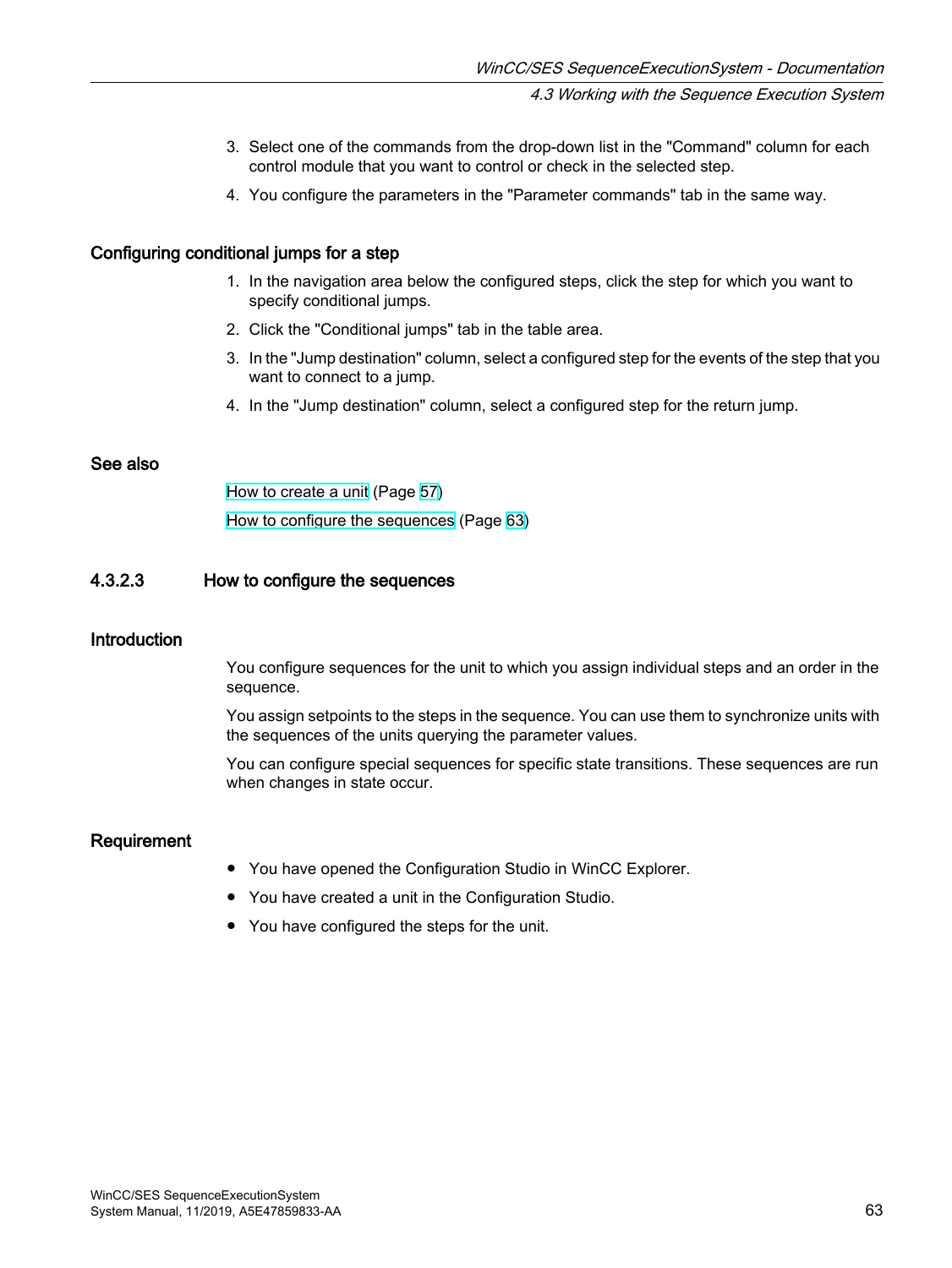## Creating sequences

1. Click "Sequences" in the navigation area below the created unit.

| Sequences [ Sequences ] |                |        |            |          |  |  |
|-------------------------|----------------|--------|------------|----------|--|--|
|                         | Sequence       | Unit   | Visibility | Position |  |  |
|                         | 1 Empty_Filter | Filter | ⊽          |          |  |  |
|                         | 2 Fill Arabica | Filter | V          |          |  |  |
|                         | Fill Liberica  | Filter | v          |          |  |  |
|                         | Fill Robusta   | Filter |            |          |  |  |

- 2. Enter the names of the sequences you want to use for the unit one below the other in the "Sequence" column in the table area.
- 3. Disable the "Visibility" option for those sequences that you do not want to display in the SES control. You see the visible sequences in the lines of the sequence configuration view.
- 4. In the "Position" column, specify the sequence of the steps that are displayed in the "Step configuration" view. When you select a number which has already been assigned to another sequence, the two sequences swap their positions.

# Specifying the order of steps in the sequence

1. Click on a created sequence in the navigation area below the "Sequences" item.

| Sequence Execution S « |        |        | Step assignments [ Empty_Filter ] |             |          |
|------------------------|--------|--------|-----------------------------------|-------------|----------|
| ⊟ o Units              |        | Unit   | Sequence                          | Step        | Position |
| E & Kettle             |        | Filter | Empty_Filter                      | Empty_Wagon |          |
| 白 % Filter             | 2      |        |                                   |             |          |
| Control modules        | 3      |        |                                   |             |          |
| Steps                  | 4      |        |                                   |             |          |
| Sequences              | 5      |        |                                   |             |          |
| Empty_Filter           | 6      |        |                                   |             |          |
| Empty_Wagon            | 7      |        |                                   |             |          |
| Fill_Arabica           | 8      |        |                                   |             |          |
| 田山                     | $\sim$ |        |                                   |             |          |

- 2. In the "Step assignments" tab in the "Step" column select, one below the other from the dropdown list, the configured steps you want to use for the sequence.
- 3. Specify the position in the sequence for each step. The steps are displayed in the order in the columns of the views in the SES control.

# Specifying the setpoints of the steps

- 1. Click the "Setpoints" tab. All parameters configured in the step are displayed in the "Parameters" column. You specify a setpoint for each step in the sequence.
- 2. Enter a setpoint in the "Setpoint" column. When a parameter was configured with the "Sequence" parameter type, select a sequence from the connected unit here.

## See also

[How to create a unit](#page-56-0) (Page [57\)](#page-56-0)

[How to configure the steps](#page-60-0) (Page [61](#page-60-0))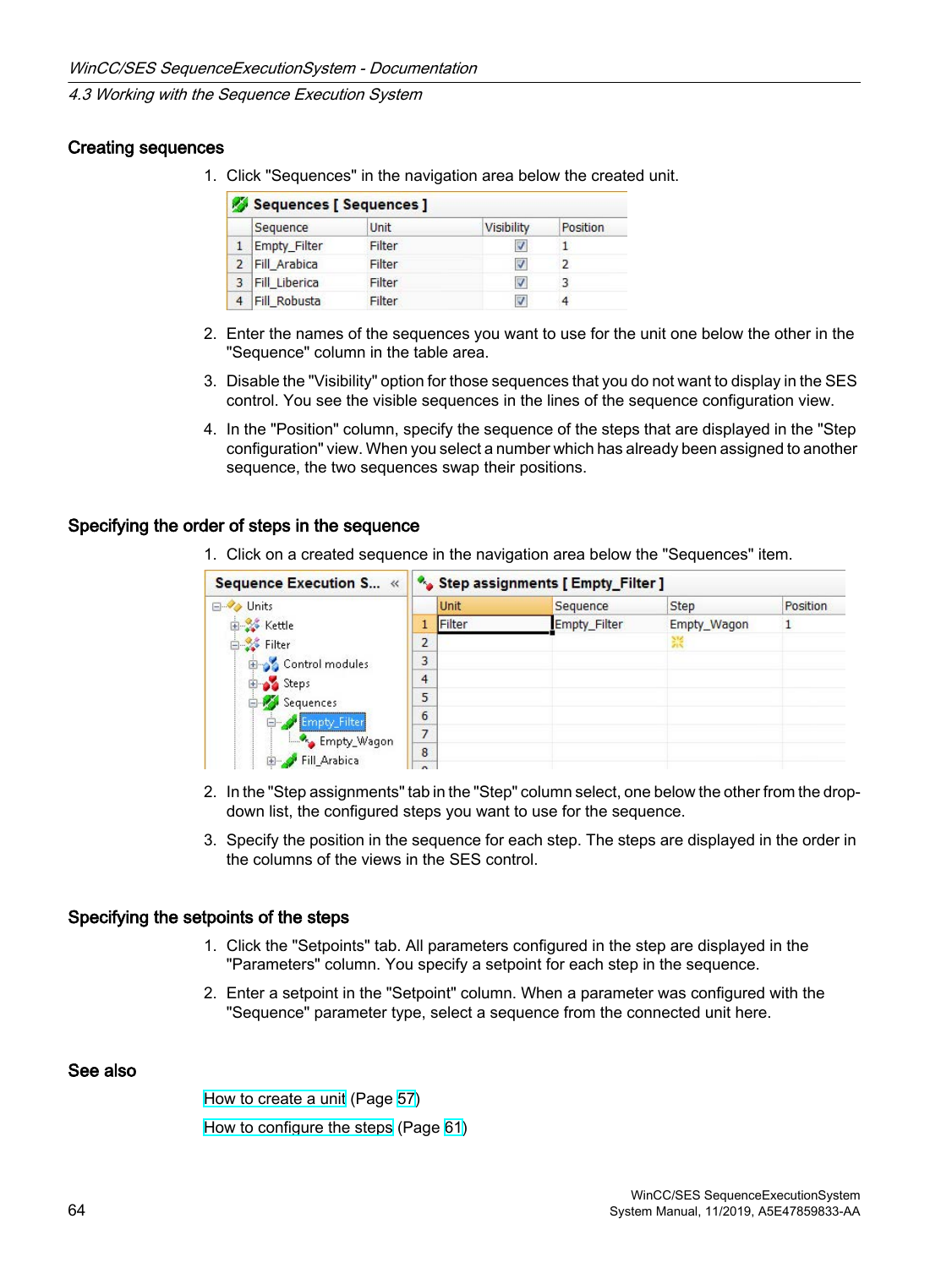# 4.3.2.4 How to configure an operator input for a step

## Introduction

You can use operator inputs for steps in the sequence. In Runtime, the sequence stops at the step with the operator input. The SES control displays a message with a specified text. A button is displayed next to the text and the sequence continues once it has been acknowledged by the operator.

In Configuration Studio, you must create a control module used as request for operator input. Enter a text for the message in the steps in which you want to use the operator input request. Then configure the control for the control module used as operator input request.

#### Requirement

- You have connected a control module to the "IREQ OP" input of the "SES-PHC" block in the SIMATIC Manager.
- You have connected the "QACK\_OP" output to the feedback block of the control module in the "SES-PHC" block.

#### Procedure

- 1. Click "Control modules" in the navigation area of the unit.
- 2. Enter the name of the control module, for example, "operator\_request\_01", in the "Control module" column in the table area.
- 3. In the "Connection number" column, specify the number with which the control module is to be interconnected at the "SES\_PHC" block at the array of the "Q\_CMD" output.
- 4. Click "Steps" in the navigation area. Click the "Steps" tab in the table area.
- 5. In the steps in which you want to use the operator input request, enter a text in the "Operator input request" column. An operator input request ID is generated once you have acknowledged the input.

| Steps [ Steps ] |                |      |  |  |  |     |  |                                                                                                |
|-----------------|----------------|------|--|--|--|-----|--|------------------------------------------------------------------------------------------------|
| Step ID Step    |                | Unit |  |  |  |     |  | Visibility Position Timeout interval Request for Operator Input (ID Request for Operator Input |
|                 | Tor Auf Filter |      |  |  |  | 128 |  | Filtering ok?                                                                                  |
|                 | Tor Zu Filter  |      |  |  |  | 129 |  | Filtering ok?                                                                                  |

6. Click the "Control module commands" tab. You configure the control in the table rows in which the control module used as operator input is entered and the steps for which you want to use the operator input.

| Control module commands [ Filtering ] |              |        |             |                                 |                    |                    |
|---------------------------------------|--------------|--------|-------------|---------------------------------|--------------------|--------------------|
|                                       | Command Unit |        | <b>Step</b> | Control module                  | <b>Port Number</b> | Command            |
|                                       |              | Filter |             | Filtering operator_request_01 7 |                    | Set to 1 and check |
|                                       |              |        |             |                                 |                    |                    |

7. Select the command "Set to 1 and check" from the drop-down list in the "Command" column.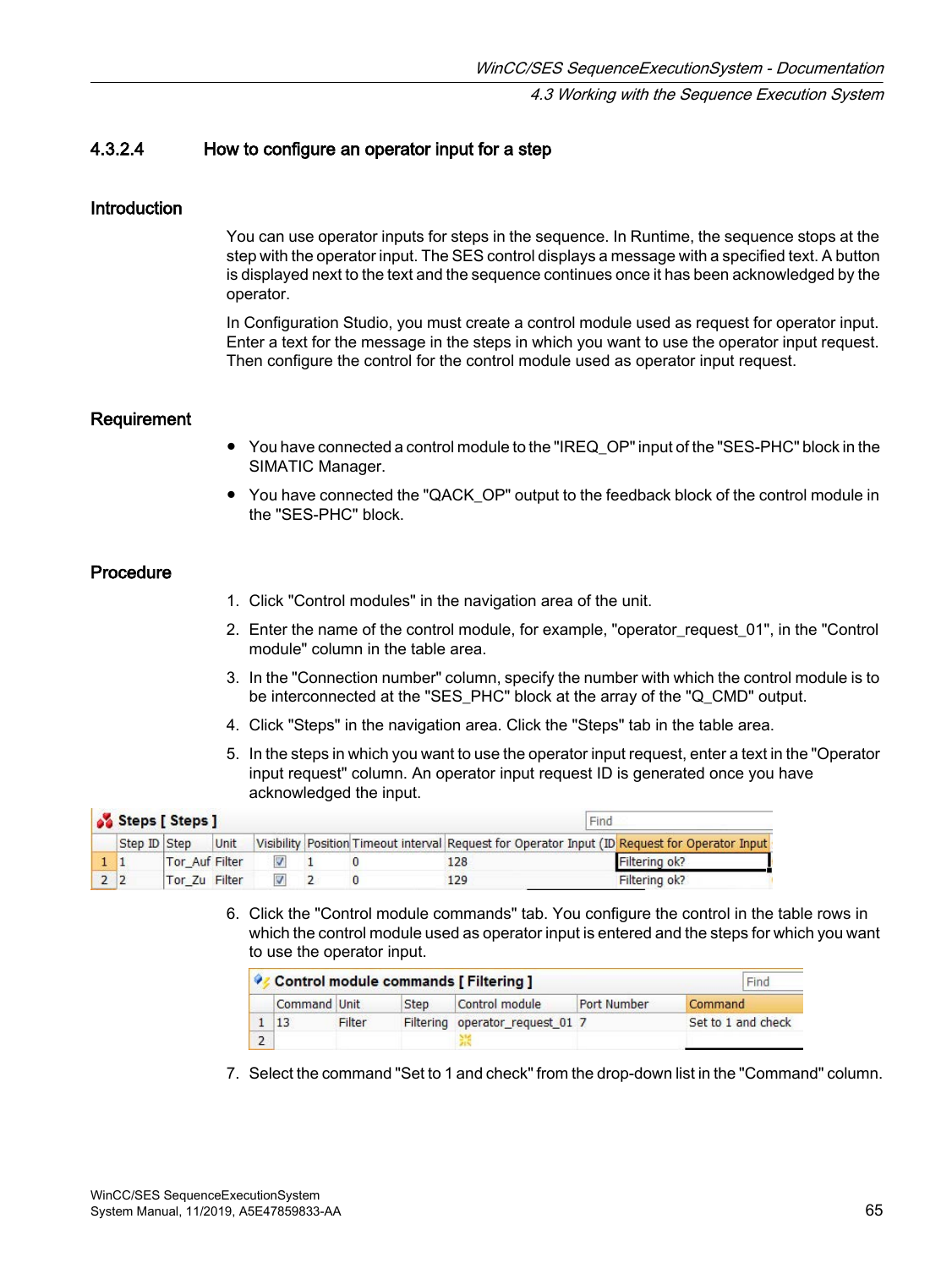# Result

The sequences which include steps with operator input will stop at these steps during execution. The SES control displays the text of the operator input request. Once the operator has clicked "Acknowledge", the sequence continues.

## 4.3.2.5 How to configure special sequences

## **Overview**

You can use special sequences for specific status transitions for each unit. For example, when a plant is started the special sequence "Starting" is run with the "Cleaning" step. Another example: When a sequence pauses, you need to execute other intermediate steps to achieve a defined status.

The following six status transitions are part of the special sequences:

- Starting
- Completing
- Holding
- Aborting
- Stopping
- Resuming

Assign the configured steps to the special sequences. In the SES control, the special sequences are displayed below the configured sequences in the sequence configuration view. The progress of the special sequences is not displayed in the Runtime view.

## **Requirements**

- You have configured steps in the SES Configuration Studio.
- You have specified the activations of the available control modules for the steps of the special sequences.

## Procedure

- 1. Click "Special sequences" in the navigation area below the created unit.
- 2. In the navigation area, click the status transition for which you want to use a sequence (for example, "Starting").
- 3. Click the "Step assignments" tab.
- 4. Select the steps one below the other you want to use for the special sequence from the dropdown list in the "Step" column.
- 5. Specify the position in the sequence for each step.
- 6. Click the "Setpoints" tab. All configured parameters of the unit are displayed in the "Parameters" column.
- 7. Enter a setpoint in the "Setpoint" column for each step.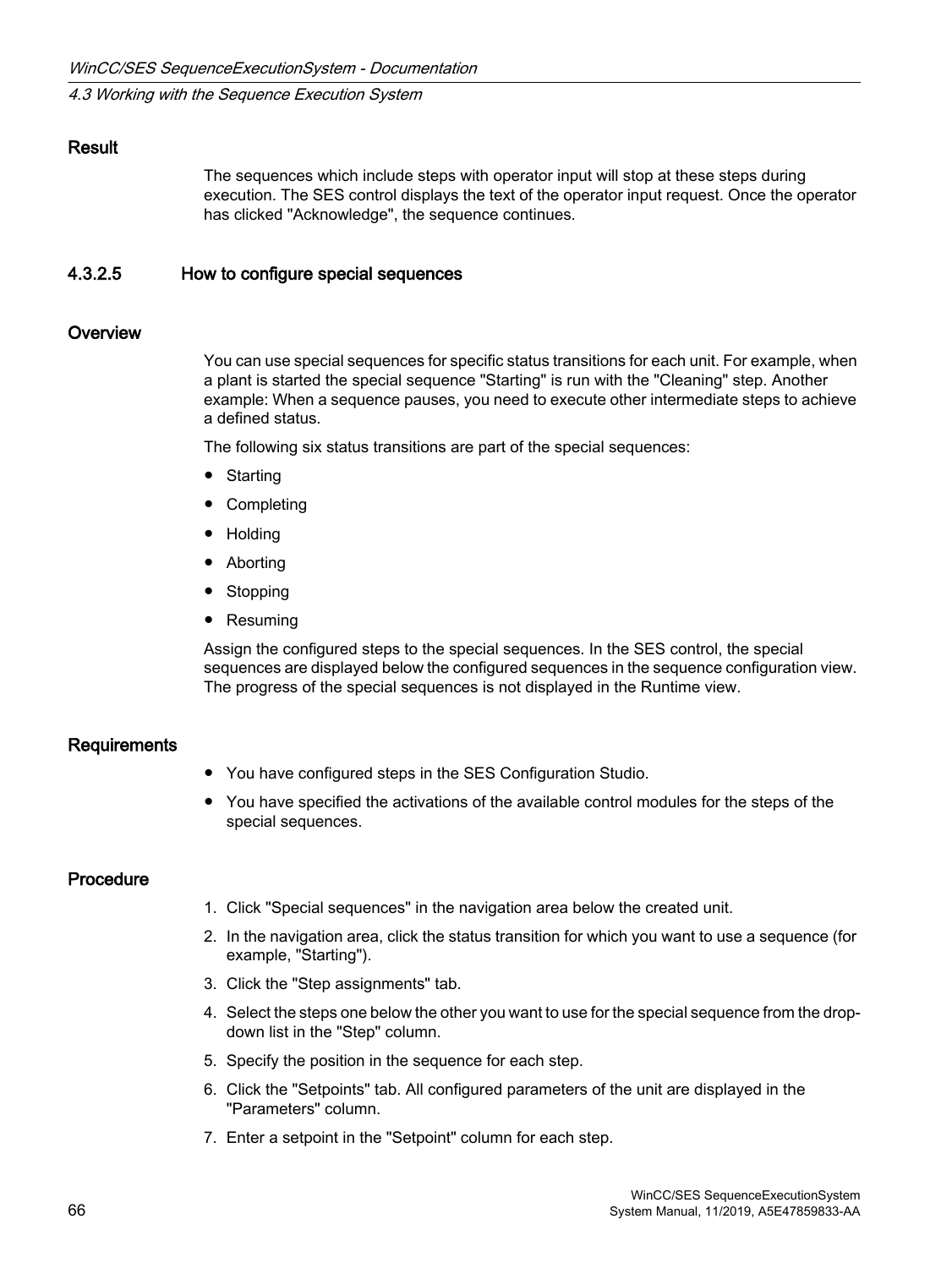# 4.3.3 Language support in WinCC SES

# Introduction

WinCC SES offers the following language support:

- Setting different languages for the configuration user interface and configuring with different input languages
- Creating projects that run in multiple languages in Runtime

You can enter the texts directly in the SES Configuration Studio or edit them in the "TextLibrary" editor.

Refer to the documentation on language support in WinCC in the section "Structure of multilingual projects" in the WinCC Information System.

# Supported Languages

WinCC SES offers the following languages in which you can create texts:

- German
- English
- Spanish
- Italian
- French
- Japanese
- Chinese (Simplified, PR China)

You can set up any number of languages as Runtime language in the text library of the current project. The new language is then also available in SES and can be filled with texts.

In addition, once a language has been installed, all SES standard texts are available in this language during configuration and in Runtime.

## Procedure

- 1. Configure the SES project in the preferred input language in the SES Configuration Studio.
- 2. The bottom part of the properties includes the display of the texts in the available languages. You can edit the text here.
- 3. Alternatively, you can also edit the texts that are not available in the input language in the "Text Library" editor.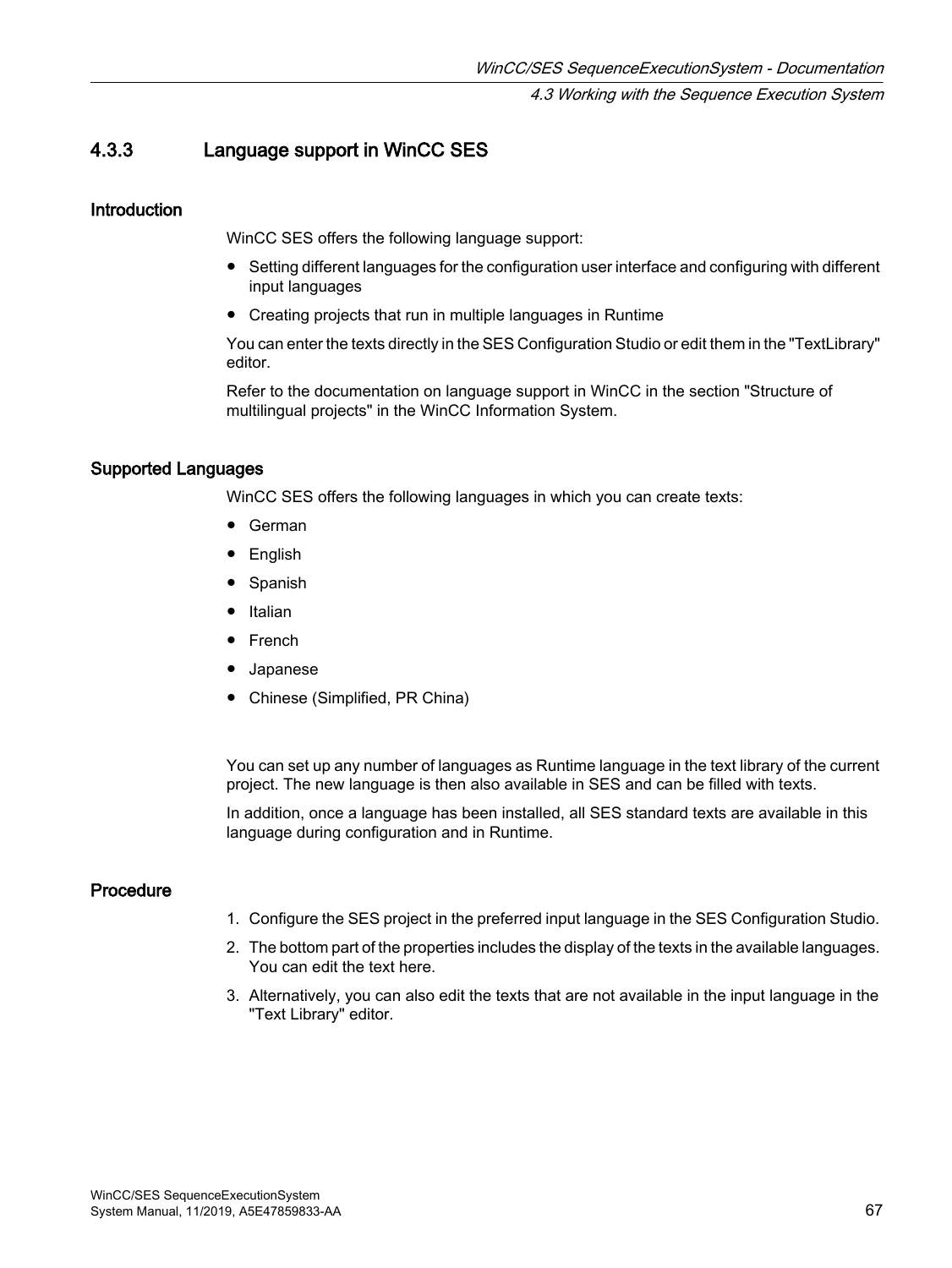#### **Note**

#### No translation

When you change the input language during configuration, the entries for the texts already configured may not be available in the new input language. This is indicated by the "Empty text" note in the corresponding properties fields. This information reminds you that translations are not available for the current input language. The "Empty text" message only appears in the editor and not in Runtime.

# 4.3.4 How to configure an SES control

### Introduction

The process picture contains one or more units with the control modules and other modules. To integrate the sequence control of a unit into the process picture, you must insert the process picture into an SES control.

After installation of WinCC SES, you must register the SES control in the Graphics Designer prior to its initial use. In the "Controls" tab, select the entry "Add/Remove" in the shortcut menu of the "ActiveX Controls" folder. Activate the "WinCC SES Control" in the "Available OCX Controls" area and click "OK".

## Requirement

- You have placed and interconnected the control module(s) of the unit in the process picture.
- You have created the visualization of the plant with operator functions and plant pictures with OS Engineering.
- You have configured the unit(s) for the sequence control in the WinCC Configuration Studio.
- You have opened the Graphics Designer with the process picture in WinCC.
- You have displayed the "Controls" selection window with "View > Toolbars" in the Graphics Designer.
- You have registered the SES control so that the control is included in the "Controls" selection window.

#### Procedure

- 1. Select the SES control in the "Controls" selection window.
- 2. Place the mouse pointer at the position in the picture where you want to insert the control. The mouse pointer changes into a crosshair with an object symbol attached.
- 3. Drag the control to the desired size with the mouse. The Properties dialog box opens.
- 4. You configure the general properties of the SES control in the "General" tab. You can specify the width and height of specific textboxes for displaying the texts.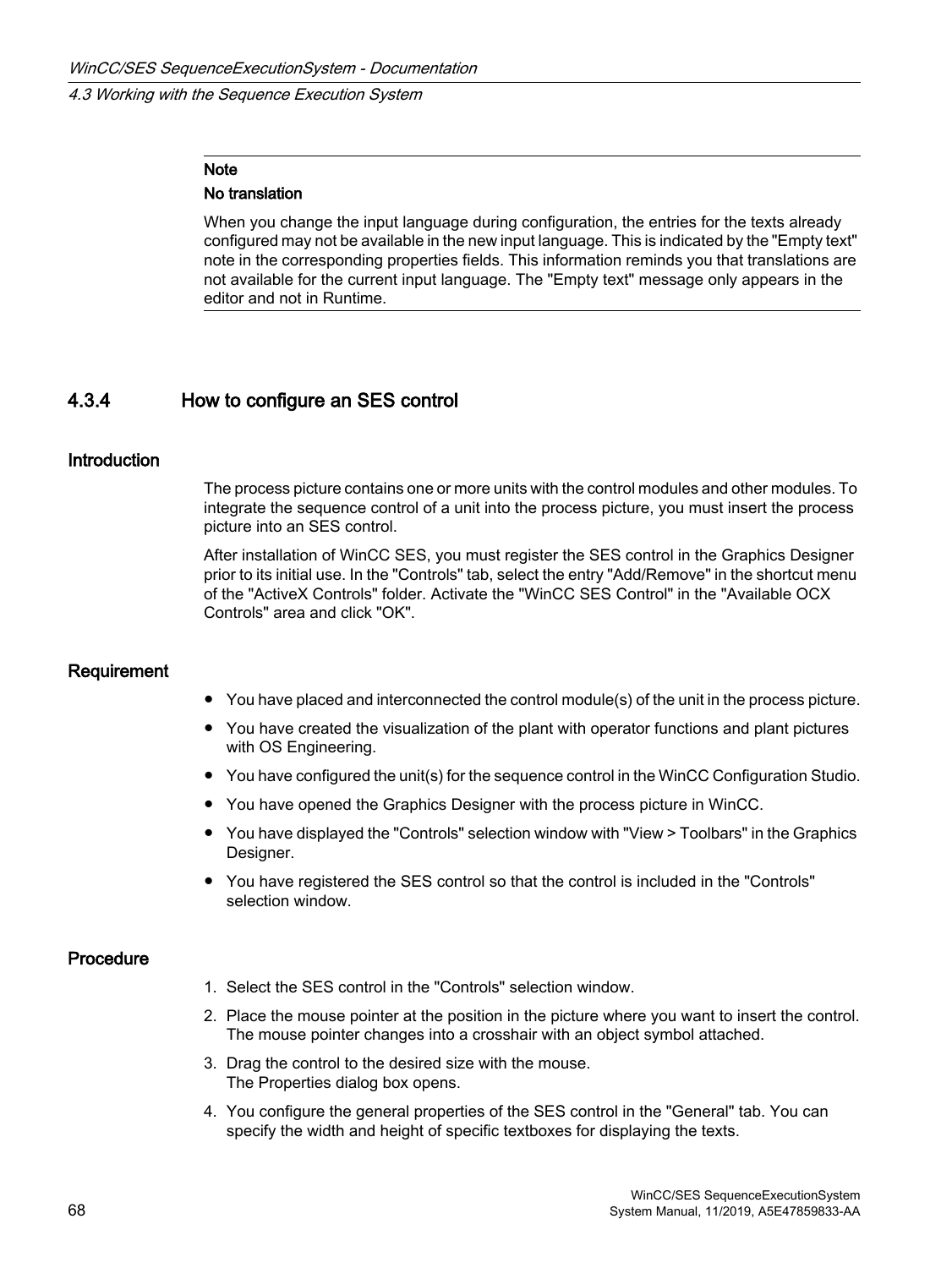- 5. Select the configured unit to which you want to connect the SES control. You can also set the names of the unit dynamically in Runtime.
- 6. Select the authorization level for operator control and configuration of the SES control. "Administrator" is set as default. The following authorization levels are available:

| <b>Authorization level</b> | Scope of the authorization                                                         |  |  |
|----------------------------|------------------------------------------------------------------------------------|--|--|
| Administrator              | No restriction for operator control and configuring                                |  |  |
| Operator                   | No restriction for operator control and configuring                                |  |  |
| Operator online            | Operator control and the following authorizations for configuring in Run-<br>time: |  |  |
|                            | Changing the setpoints                                                             |  |  |
|                            | Manual jump                                                                        |  |  |
| Observer                   | Operator control only. No configuration possible                                   |  |  |

- 7. If necessary, you can configure the colors of some modules in the views of the SES control in the "Colors" tab.
- 8. If necessary, you can adapt some properties of the SES control in the "Object properties" window.

# 4.3.5 Operating and configuring in runtime

# 4.3.5.1 Elements of the SES control

## Introduction

The SES control is the central element for controlling and monitoring the sequences in Runtime in the process picture. You use the SES control to operate and monitor the sequences and parameters. You can also configure the sequence control.

## Buttons of the SES control

The buttons for operating and configuring SES in Runtime are available in the top area:



| ×                        | Runtime view: The currently running sequence with the control modules and the<br>current parameters is displayed.                                                               |
|--------------------------|---------------------------------------------------------------------------------------------------------------------------------------------------------------------------------|
|                          | View of the sequence configuration: Overview of the sequences of a unit with the<br>number and order of steps. Here you can specify the order of the steps in the<br>sequences. |
| 56                       | Step view of control modules of a sequence: Here you can specify the control and<br>the feedback of the control modules for each step.                                          |
| $\overline{\mathscr{Y}}$ | View of the jump table: Overview of the jumps to steps of a sequence triggered by<br>events. You can specify the sequence for the conditional jumps here.                       |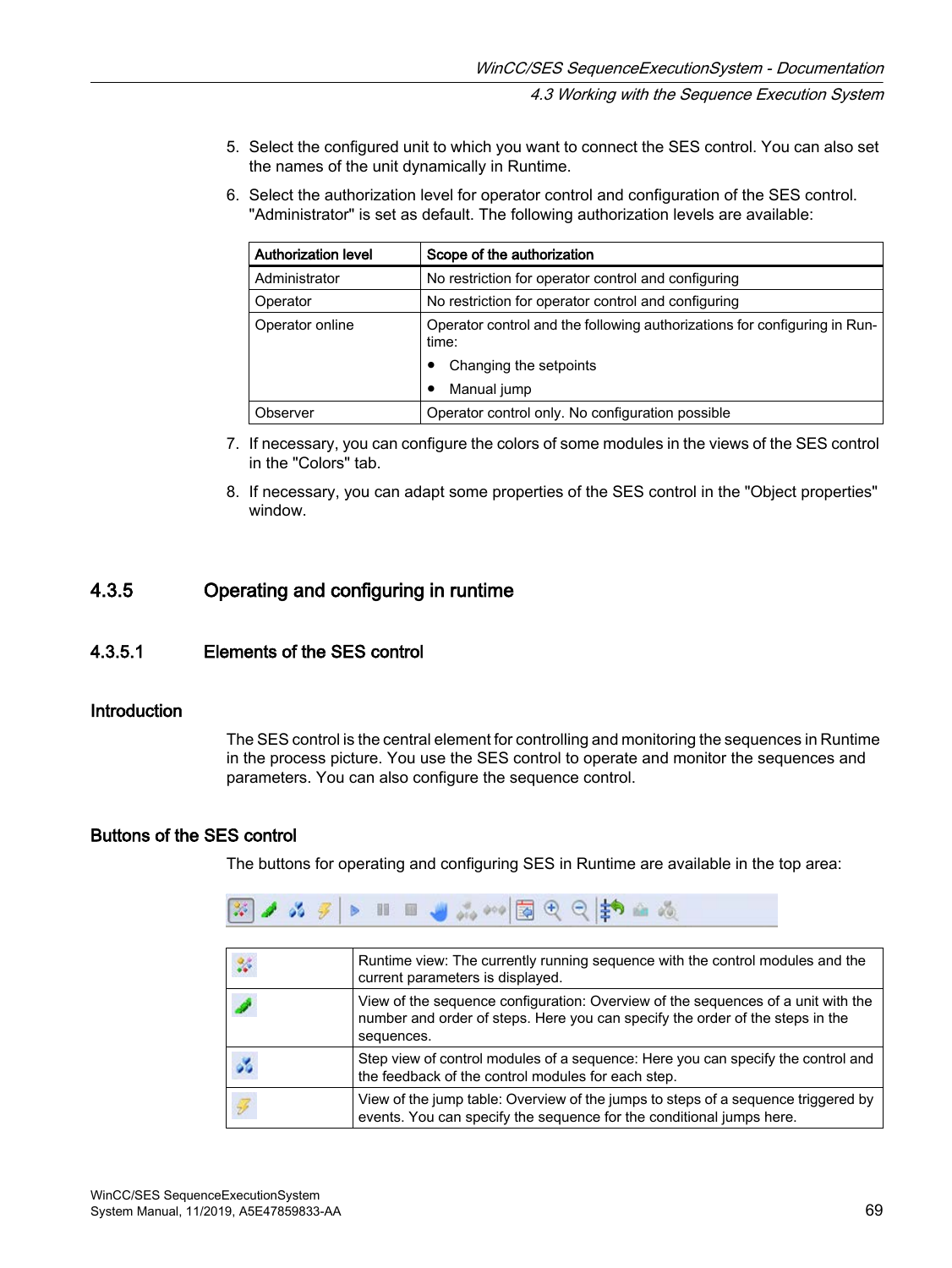|    | Start the sequence                                                                                   |
|----|------------------------------------------------------------------------------------------------------|
| 00 | Hold the sequence                                                                                    |
|    | Stop the sequence                                                                                    |
|    | Change the operating mode: Manual or Automatic                                                       |
|    | Activate single step mode                                                                            |
|    | Resume in single-step mode                                                                           |
|    | Display sequence parameters                                                                          |
|    | Zoom in or out of the sequence control display                                                       |
|    | Manual jump in Runtime                                                                               |
| MП | Write sequence data and conditional jumps to the controller                                          |
|    | Hide all steps in the step view of the control modules that are not used in the<br>selected sequence |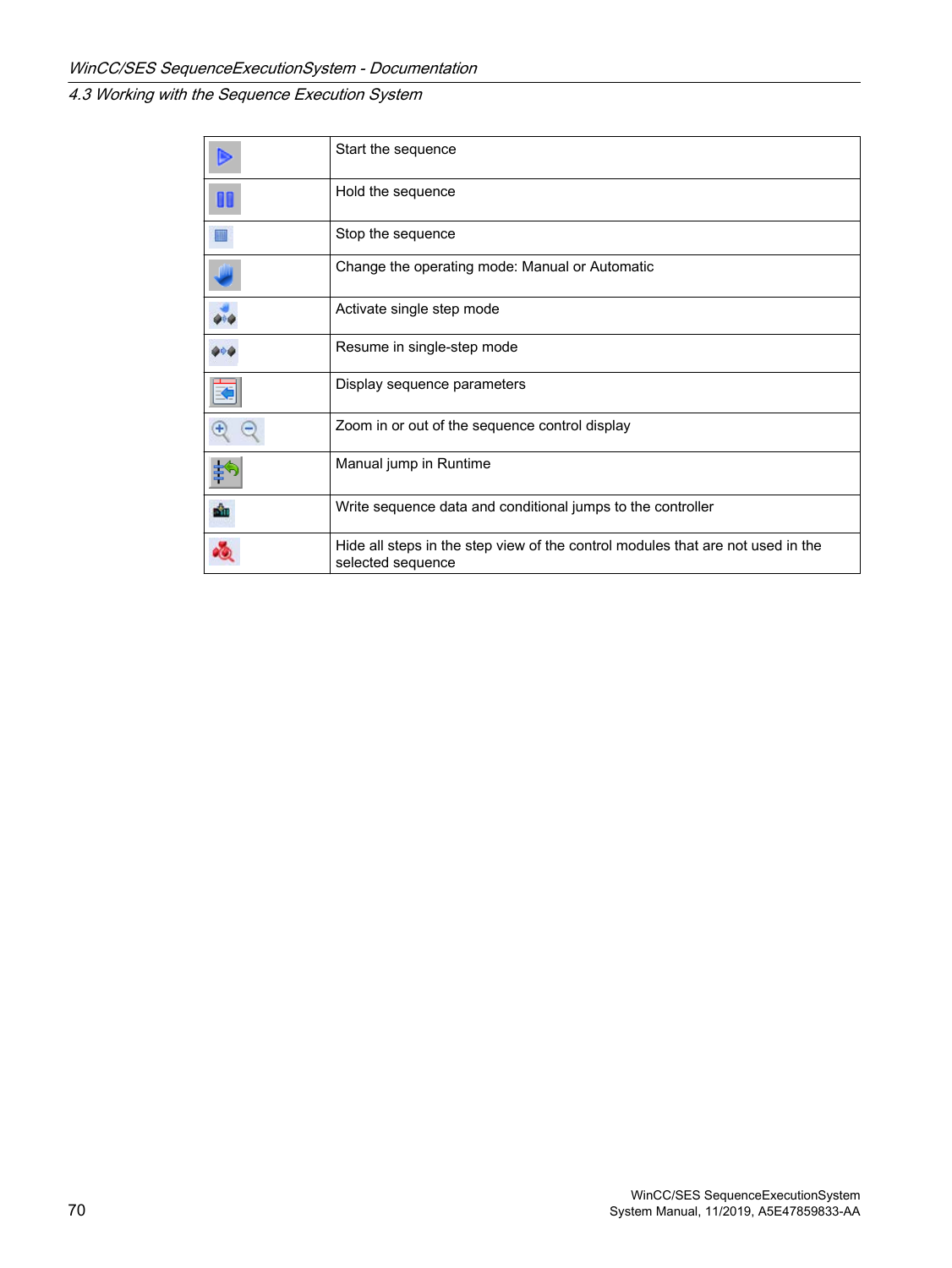## Views of the sequence control

A matrix is displayed in the left half that is represented differently with the selected view:

● Runtime view (RT):

| Not used<br>Feedback OK<br>Waiting for feedback<br>Timeout |                | RTFeedback |  |  |
|------------------------------------------------------------|----------------|------------|--|--|
| El Group 1                                                 |                |            |  |  |
| Door                                                       | м              | 0          |  |  |
| Wagon                                                      | м              | $\circ$    |  |  |
| Valve1                                                     | M <sub>0</sub> |            |  |  |
| Arabica_amount                                             | м              | $\circ$    |  |  |
| Valve2                                                     | M <sub>0</sub> |            |  |  |
| Liberica_amount                                            | M              | $\circ$    |  |  |
| Valve3                                                     | M <sub>0</sub> |            |  |  |
| Robusta_amount                                             | м              | $\circ$    |  |  |
| Sync_Cup                                                   | M <sub>0</sub> |            |  |  |
| Rezept                                                     | м              | 0          |  |  |

- The configured control modules and the associated parameters are displayed, sorted by connection number in the rows one below the other. Only the components of the unit that are configured as "visible" are displayed. Under certain circumstances, the letter "L" or "M" may be displayed behind a control module. "L"(Interlock): The control module is locked. "M"(Manual): The control module is not in "Automatic" mode.
- The steps are displayed in the columns one after the other in the order that you have configured via the "Position" with the step assignment of the sequence that is currently running. Only the steps that are configured as "visible" are displayed.

If you have specified a step monitoring time for a step, the step is displayed in red when the monitoring time is exceeded.

The "RTFeedback" column shows the interconnection of the feedback. If "1" is entered for a control module, for example, and there is a "0" in the step that is currently running, there is a wait for the feedback.

The status display shows status changes that can be caused by the following:

- By the user in the operating dialog of the SES control
- By the application
- Automatically through the SES blocks
- View of the sequence configuration: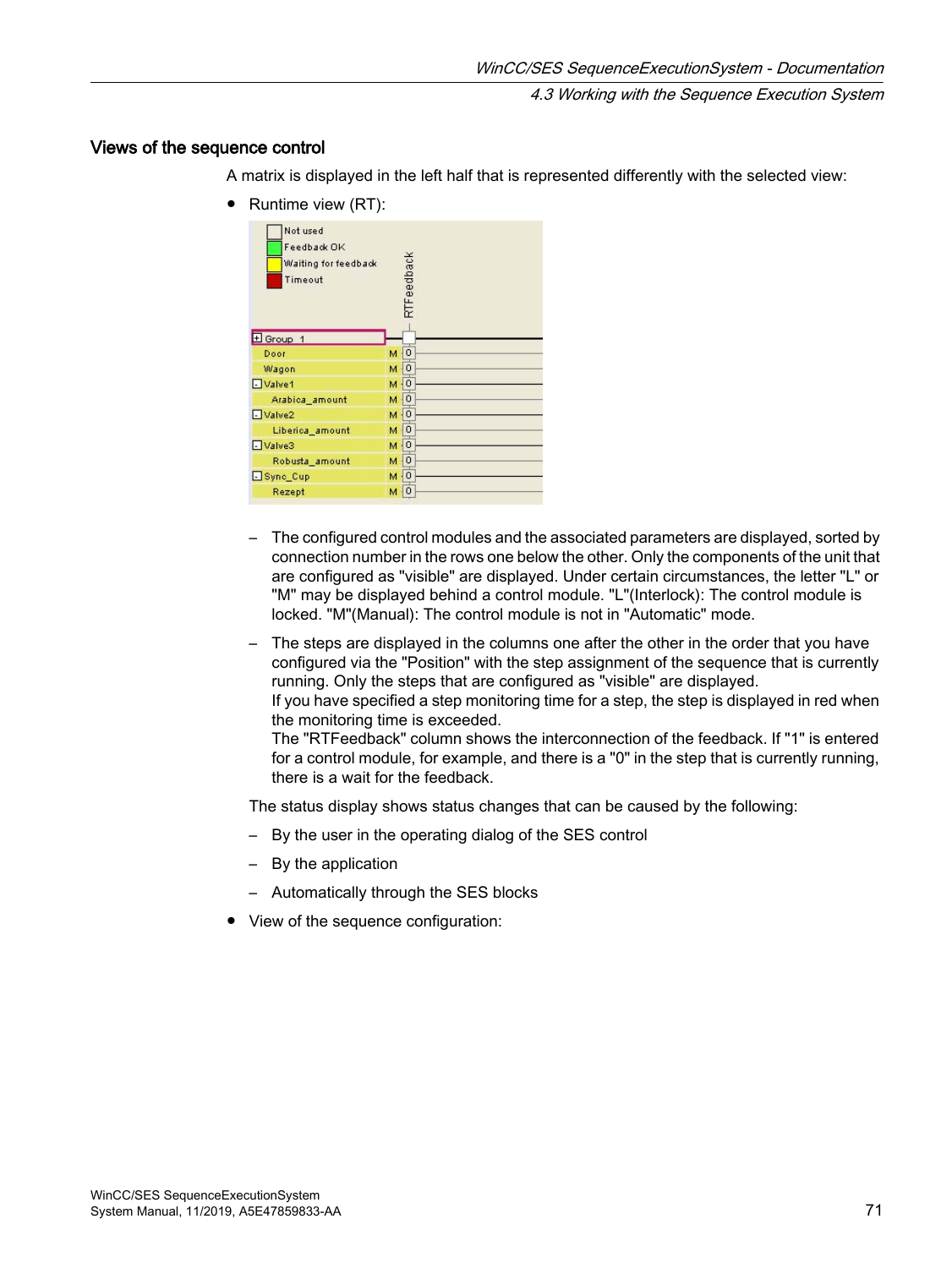

- The configured sequences with name and ID are displayed in the lines in the order that you defined with "Position" in the SES configuration. Only the sequences that are configured as "visible" are displayed. All special sequences with their fixed ID are always displayed below this. The sequences have a background color which indicates if the sequence is identical in the controller and in the control. Because up to five sequences can be written to the controller, five sequences are also identified as valid.
- The steps sorted by the configured step number are displayed in the columns one after the other. Only the steps that are configured as "visible" are displayed.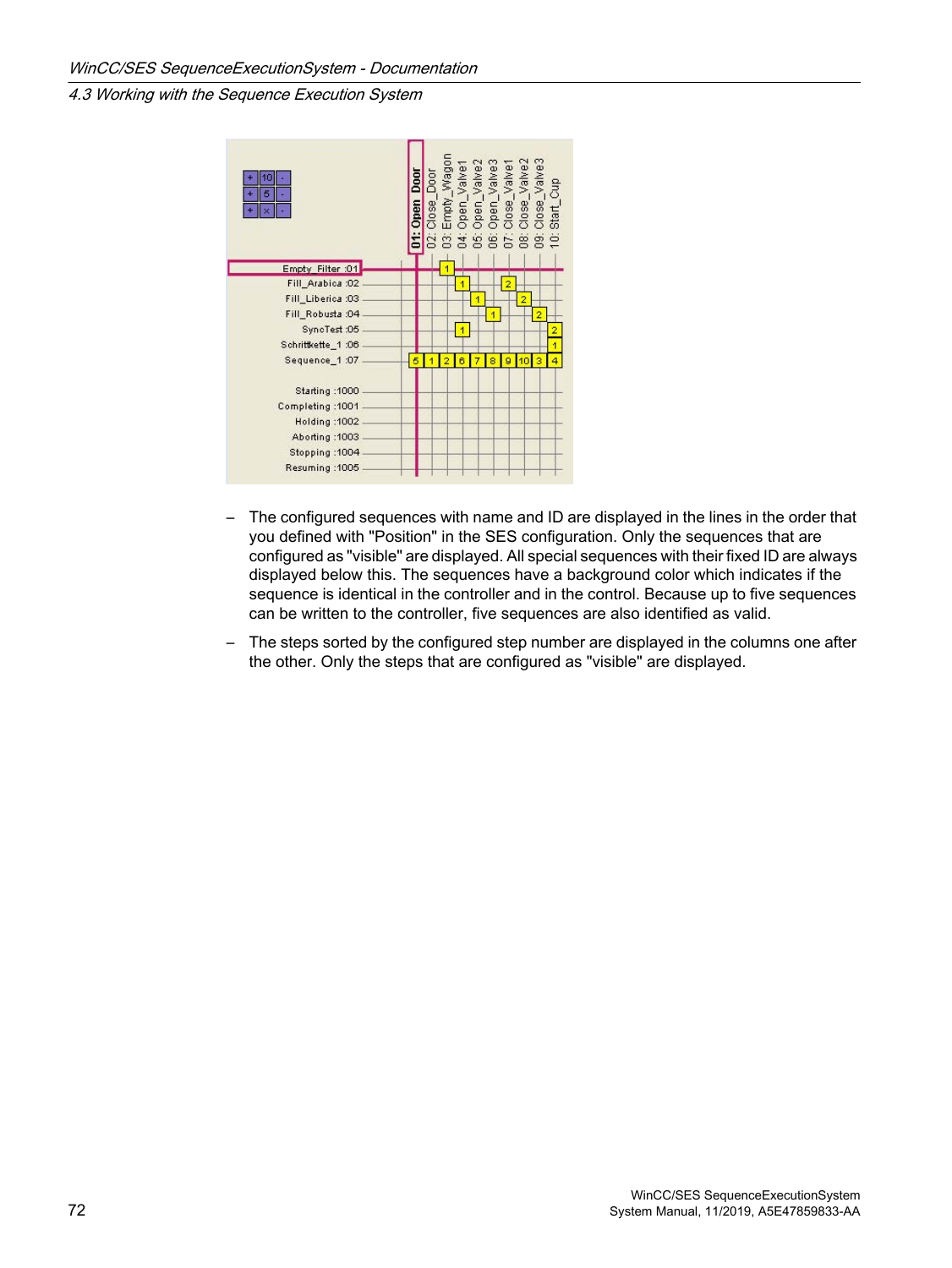<span id="page-72-0"></span>● Step view



- The configured control modules and the associated parameters are displayed, sorted by connection number, in the rows one below the other. Only the components of the unit that are configured as "visible" are displayed. If more than 32 control modules are configured, these control modules are displayed below.
- The steps sorted by the configured step number are displayed in the columns one after the other. Only the steps that are configured as "visible" are displayed.

| 5<br>×    | : Empty_Wagon<br>: Open_Valve1<br>: Open_Valve2<br>: Open_Valve3<br>: Close_Valve1<br>Close_Valve2<br>Close_Valve3<br>01: Open Door<br>Close_Door<br>10: Start_Cup<br>838<br>Š<br>8588 |
|-----------|----------------------------------------------------------------------------------------------------------------------------------------------------------------------------------------|
| EVENT 01  | 03                                                                                                                                                                                     |
| EVENT_02  | 01<br>01<br>01                                                                                                                                                                         |
| EVENT_03  |                                                                                                                                                                                        |
| EVENT_04  | 01                                                                                                                                                                                     |
| EVENT_05  | 01<br>01<br>01                                                                                                                                                                         |
| EVENT 06  | 01                                                                                                                                                                                     |
| EVENT_07  | 01                                                                                                                                                                                     |
| EVENT_08  | 01                                                                                                                                                                                     |
| EVENT_09  | 01                                                                                                                                                                                     |
| EVENT_RB1 | 01                                                                                                                                                                                     |
| EVENT_RB2 |                                                                                                                                                                                        |
|           |                                                                                                                                                                                        |

● View of the jump table:

- The configured events for which you have specified jump destinations to specific steps are displayed below one another in the lines. Only the events that are configured as "Visible" are displayed.
- The steps sorted by the configured step number are displayed in the columns one after the other. Only the steps that are configured as "visible" are displayed. You can specify the sequence for the conditional jumps here.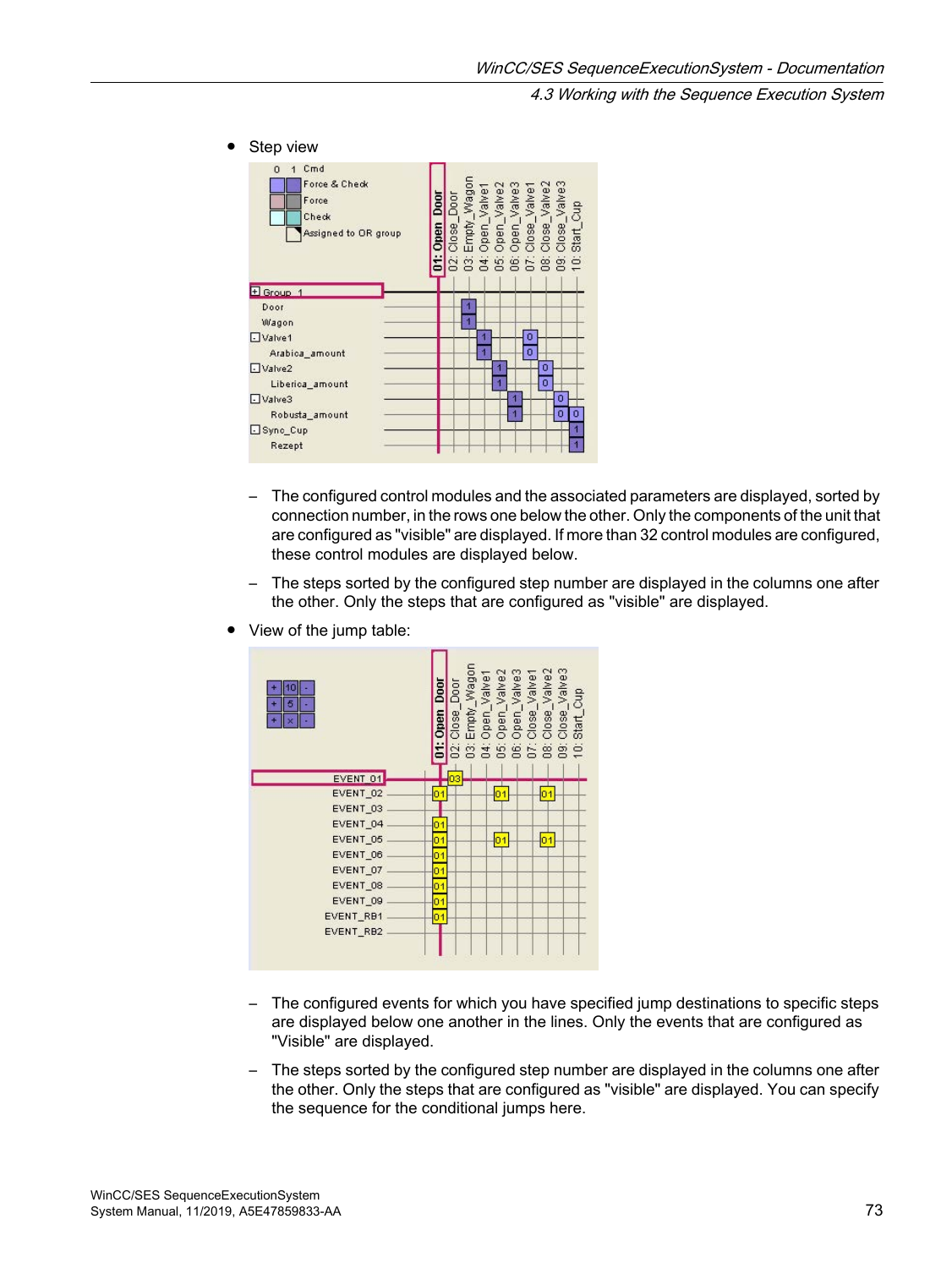#### <span id="page-73-0"></span>Parameter view

The parameter view of a selected sequence opens in the right half of the SES control after a click on  $\blacksquare$ .

The parameters of the step are displayed with a mouse click on a column of the matrix with a step.

Use the navigation buttons to click through the steps of the selected sequence:

● When Runtime view is selected, the setpoints and current values with their unit of measure are displayed:

|    | $\Omega$<br>⋘           | $\overline{a}$    | Follow step |       |  |
|----|-------------------------|-------------------|-------------|-------|--|
|    | Parameter:              | Setpoint Act.val. |             | Unit: |  |
| 01 | Parameter1 1            | 1.000             | 20.000      | 222   |  |
| 02 | Parameter1 <sub>2</sub> | 000.000           | 000.000     |       |  |
| 03 | Parameter1 3            | 000.000           | 000,000     |       |  |
| 04 | Parameter1 4            | 000.000           | 000.000     |       |  |

When the "Follow step" check box is selected, the parameters are updated according to the current step. When the option is not selected, you can navigate between the parameters regardless of the sequence order.

If the sequence configuration view or the step view is selected, the archived values and/or offline parameters are displayed:

|    | MAIN         |          |       |
|----|--------------|----------|-------|
|    | Parameter:   | Archive: | Unit: |
| 01 | Parameter1 1 | 20,000   | 777   |
| 02 | Parameter1 2 | 33,000   |       |
| 03 | Parameter1 3 | 54,000   |       |
| 04 | Parameter1 4 | 000.000  |       |

### 4.3.5.2 How to operate the SES in runtime

### Introduction

You operate and monitor the sequences and parameters in Runtime with the SES control in a process picture with the aggregates of the unit.

#### Requirement

- You configured at least one unit with sequences and steps in the SES Configuration Studio.
- You have configured at least one process picture with an SES control in WinCC.
- You have opened the OS project in WinCC.
- You have started "OS Runtime" in WinCC Explorer with "Activate".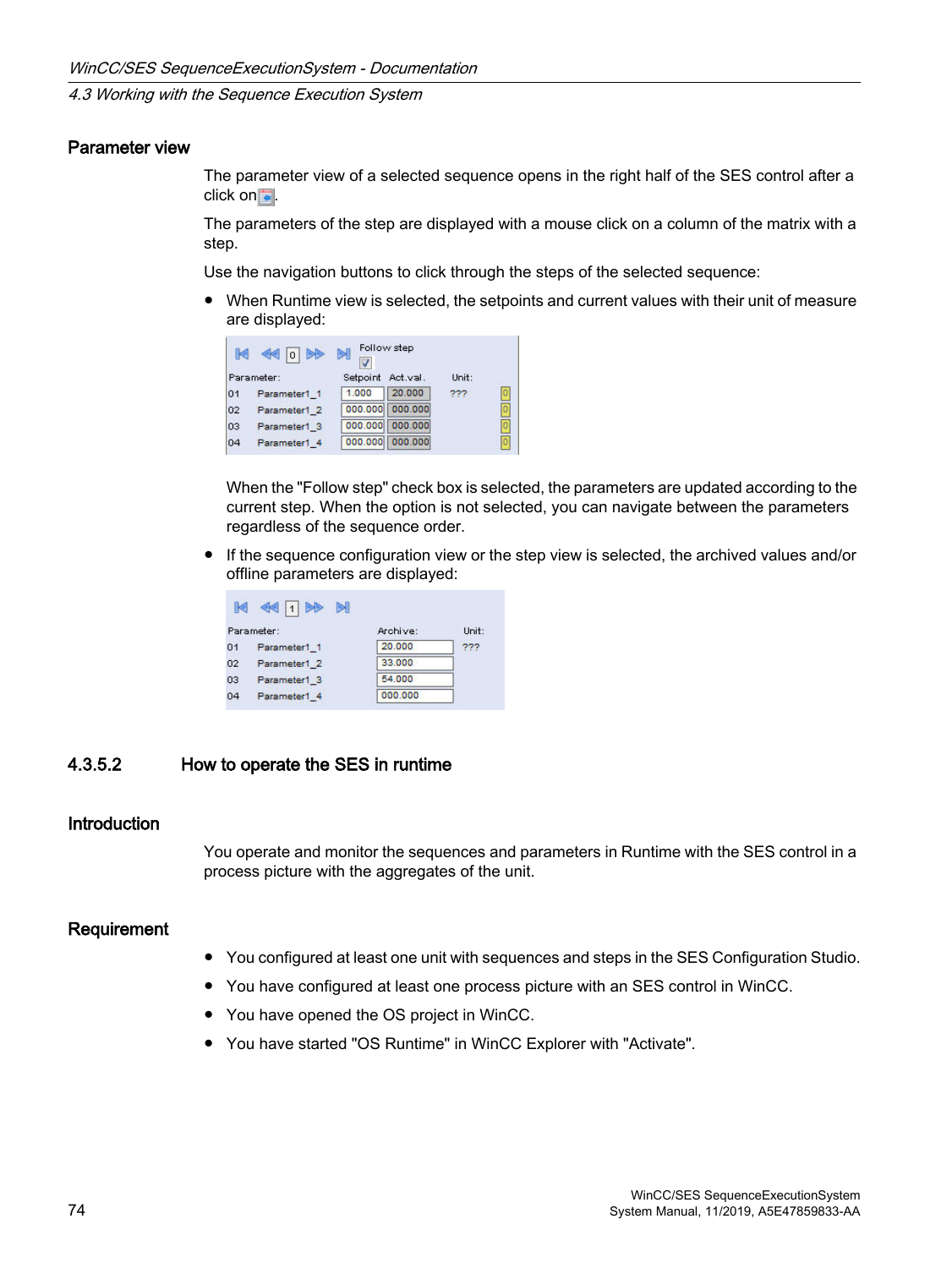#### <span id="page-74-0"></span>Operating the SES control in the process picture

1. Click the SES control in the process picture. The SES control opens. The Runtime data is displayed when the sequence is running.

| WinCC Execution System - Filter                                                                                                                                                                                    |                                                                                                                                                                                                                                                                                        | $\mathbf{x}$                                                                                          |
|--------------------------------------------------------------------------------------------------------------------------------------------------------------------------------------------------------------------|----------------------------------------------------------------------------------------------------------------------------------------------------------------------------------------------------------------------------------------------------------------------------------------|-------------------------------------------------------------------------------------------------------|
| ŵ<br>F<br>$\mathcal{L}$                                                                                                                                                                                            | ES.<br>嘀<br>$^{\circledR}$<br>$\sqrt{2}$<br>Θ<br>m<br>$414 - 400$<br>$\mathbb{R}$                                                                                                                                                                                                      |                                                                                                       |
| Sequences:<br>Not used<br>Feedback OK<br>Waiting for feedback<br>Timeout<br>El Group 1<br>Door<br>Wagon<br>Valve1<br>Arabica_amount<br>Valve2<br>Liberica_amount<br>Valve3<br>Robusta_amount<br>Sync_Cup<br>Rezept | perating Mode:<br>000000<br>Auto<br><b>Batch:</b><br>Status:<br>Idle<br>Step:<br>▼<br>RTFeedback<br>M <sub>0</sub><br>M <sub>0</sub><br>$M$ <sup>0</sup><br>M <sub>0</sub><br>M <sub>0</sub><br>M <sub>0</sub><br>M <sub>0</sub><br>M <sub>0</sub><br>M <sub>0</sub><br>M <sub>0</sub> | Follow step<br>N<br>M<br>400<br>⊽<br>Setpoint Act.val.<br>Unit:<br>Parameter:<br>01<br>02<br>03<br>04 |
| Sequences:                                                                                                                                                                                                         |                                                                                                                                                                                                                                                                                        | Parameter: Runtime                                                                                    |
|                                                                                                                                                                                                                    |                                                                                                                                                                                                                                                                                        |                                                                                                       |

- 1. When "Manual" mode is set, select a sequence from the drop-down list below "Sequence".
- 2. For the sequence to be run, click



#### Executing a manual jump to a step

When manual mode is set, you can jump to a selected step in Runtime during a running sequence.

- 1. Select a column with a step in the matrix.
- 2. Click



3. The sequence jumps to the selected step.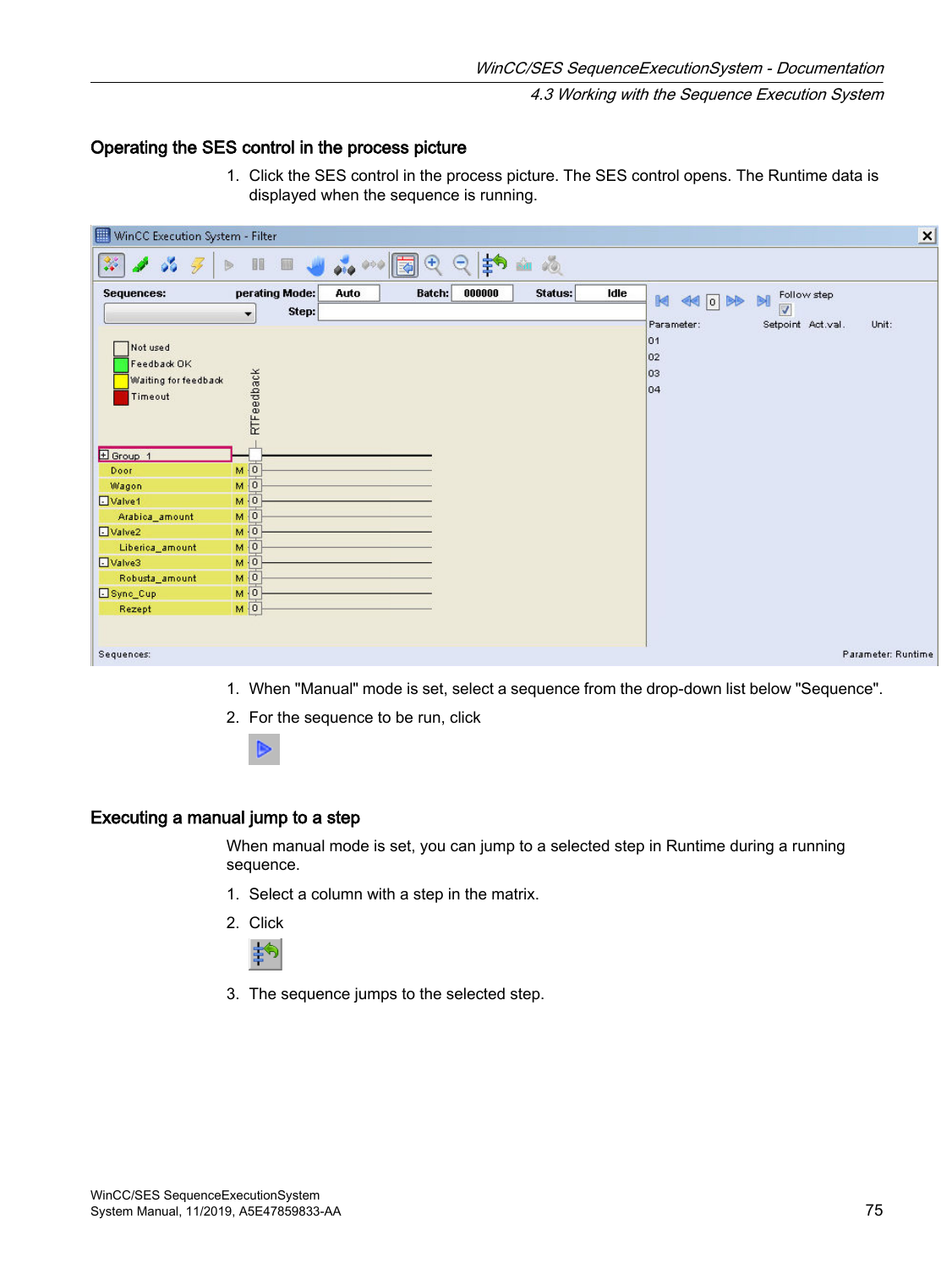#### <span id="page-75-0"></span>Using single step mode

When manual mode is set, you can use single step mode in Runtime during a running sequence.

1. To initiate the sequence in single step mode, click



2. To get to the next step of the running sequence, click

 $4 + 4$ 

#### See also

How to configure sequences of a unit in Runtime (Page 76)

#### 4.3.5.3 How to configure sequences of a unit in Runtime

#### Introduction

You can configure the sequence control in a process picture in Runtime with the SES control.

You can edit up to 32 sequences per unit.

After the configuration of the sequences, you can download up to five sequences to the configured data blocks for sequences in the controller.

#### Requirement

- You configured at least one unit with sequences and steps in the SES Configuration Studio.
- You have configured at least one process picture with an SES control in WinCC.
- You have opened the OS project in WinCC.
- You have started "OS Runtime" in WinCC Explorer with "Activate".
- You have the authorization "Administrator" or "Operator".

#### Changing the sequence

- 1. Click the SES control in the process picture.
- 2. To switch to the sequence configuration view, click

The configuration data of the sequences is displayed.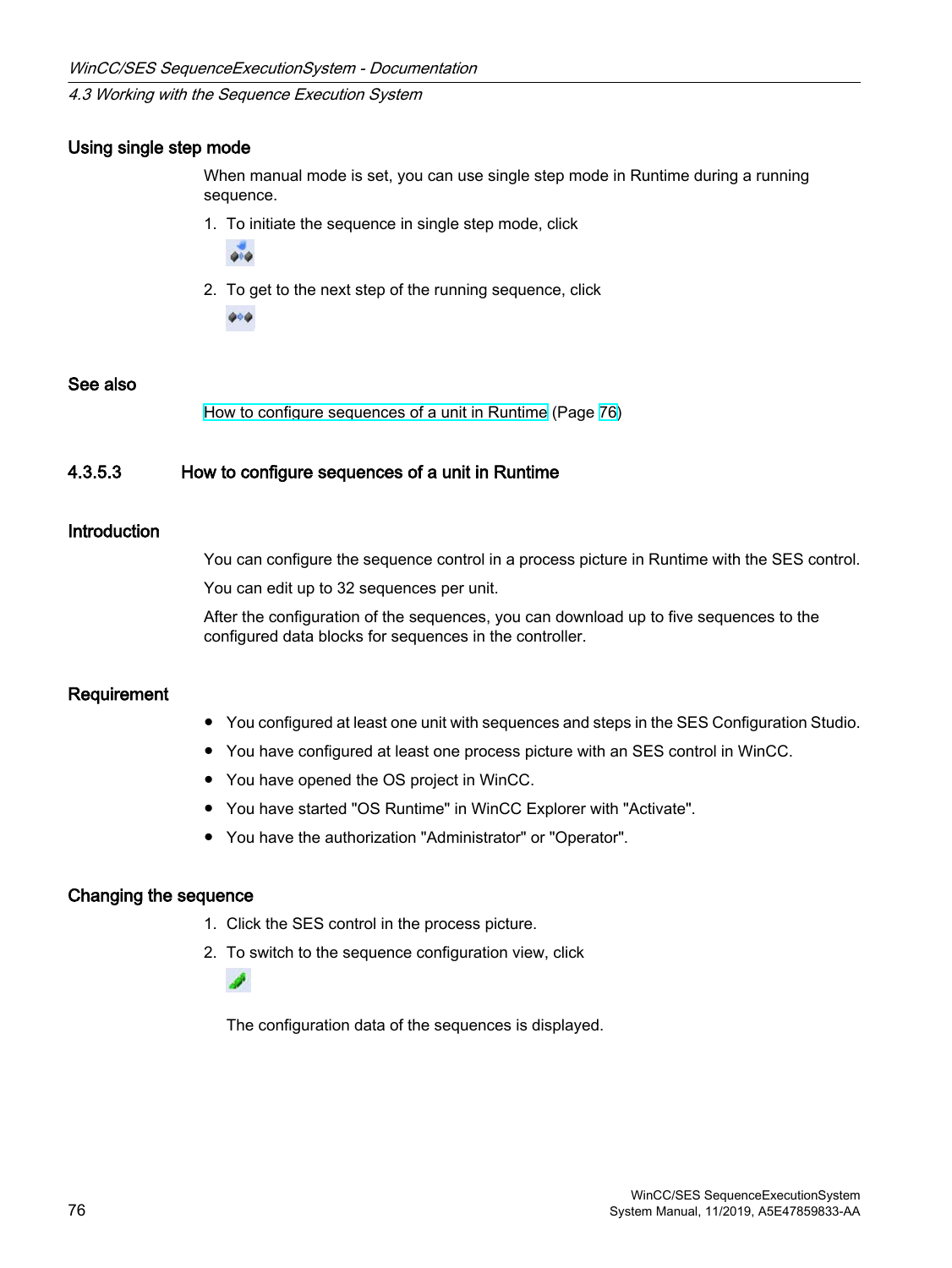- 02: Close\_Door<br>- 03: Empty\_Wagon<br>- 04: Open\_Valwe1<br>- 05: Open\_Valwe3<br>- 06: Open\_Valwe1<br>- 06: Close\_Valwe2 Empty\_Wagon **Deer** å **Of: Open** Close Start (  $\ddot{g}$  $\ddot{\sigma}$ Empty Filter :01 Fill\_Arabica :02 Fill\_Liberica :03 Fill\_Robusta :04 SyncTest:05  $\overline{1}$ Schrittkette\_1:06 Sequence\_1:07 =  $-5$  1 2 6 7 8 9 Starting: 1000 Completing: 1001 Holding: 1002 Aborting: 1003 Stopping: 1004 Resuming : 1005
- <span id="page-76-0"></span>3. Click one of the created sequences on the left. The configured, visible steps are displayed at the top.

- 4. You specify the order in the sequence by clicking the intersection points of sequence and step. The step counter is automatically incremented with each click.
- 5. Click one of the quadrants in the top left corner to delete  $(x)$ , increment  $(+)$  or reduce  $(-)$  a position of the sequence. When you click "+" or "-" next to the number "5" or "10", the position is increased or reduced by "5" or "10".
- 6. The special sequences are listed below the configured sequences. If necessary, you can specify the sequence order for the special sequences.

#### Download sequence data to the controller

- 1. Select the line with the sequence you want to download to the controller.
- 2. Click



- 3. Select the position of the configured data blocks for sequences in which the sequence data is written. You can download up to five sequences to the controller.
- 4. The data are then stored in the data block for sequences. The sequences that were downloaded to the controller are identified with the background color for valid sequences in the sequence configuration view.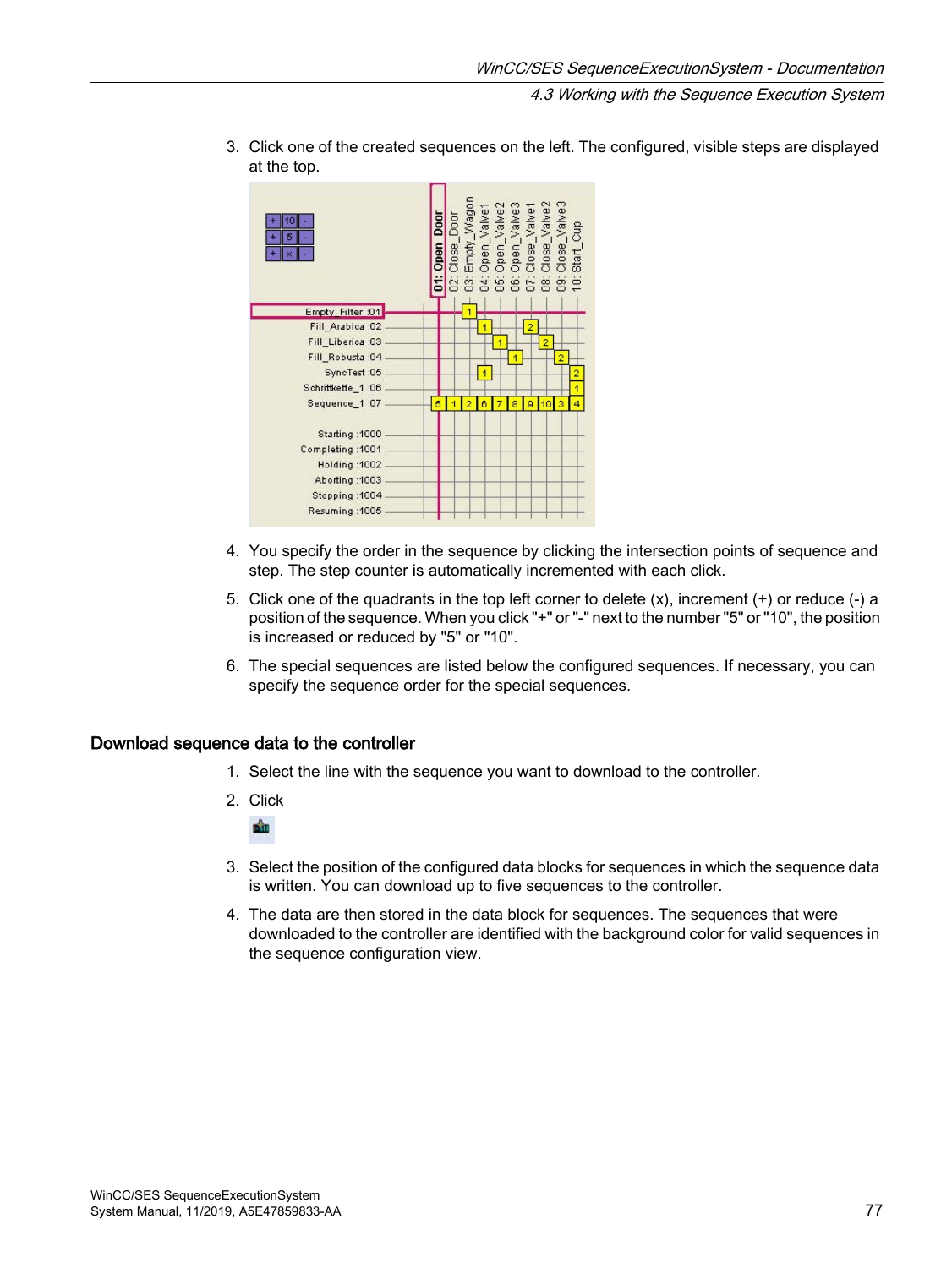### <span id="page-77-0"></span>Specifying activation in the steps

1. To switch to the step view, click

8

2. Click one of the available control modules or parameters on the left. The configured, visible steps are displayed at the top.

| Cmd<br>0<br>Force & Check<br>Force<br>Check<br>Assigned to OR group | Close_Door<br>Empt_Wagon<br>Copen_Valve1<br>Copen_Valve2<br>Copen_Valve3<br>Close_Valve2<br>Close_Valve3<br>01: Open Door<br>10: Start_Cup<br>$\ddot{\rm s}$<br>$\tilde{\mathbf{C}}$<br><b>88</b><br>$\overline{04}$<br>ġ<br>$\ddot{\mathbf{g}}$<br>b. |
|---------------------------------------------------------------------|--------------------------------------------------------------------------------------------------------------------------------------------------------------------------------------------------------------------------------------------------------|
| El Group 1                                                          |                                                                                                                                                                                                                                                        |
| Door                                                                |                                                                                                                                                                                                                                                        |
| Wagon                                                               | 1                                                                                                                                                                                                                                                      |
| Valve1                                                              | ο                                                                                                                                                                                                                                                      |
| Arabica_amount                                                      | o                                                                                                                                                                                                                                                      |
| Valve2                                                              | o                                                                                                                                                                                                                                                      |
| Liberica_amount                                                     | o                                                                                                                                                                                                                                                      |
| Valve3                                                              | o<br>1                                                                                                                                                                                                                                                 |
| Robusta_amount                                                      | $\overline{0}$<br>1<br>о                                                                                                                                                                                                                               |
| Sync Cup                                                            |                                                                                                                                                                                                                                                        |
| Rezept                                                              |                                                                                                                                                                                                                                                        |

3. By clicking the intersection points of control modules or parameters and the selected step, you specify the commands for control and the feedback in the sequence. You define the type of activation with repeated left-clicks. You use the right click to define whether an activation takes place ("1") or not ("0"). The table below describes the symbols:

| Symbol | Command                | <b>Description</b>                                                                                                         |
|--------|------------------------|----------------------------------------------------------------------------------------------------------------------------|
|        | Set to 1 and check     | The control module is started or opened and the feedback is<br>checked.                                                    |
|        | Set to 0 and check     | The control module is stopped or closed and the feedback is<br>checked.                                                    |
|        | Set to 1               | The control module is started or opened and the feedback is not<br>checked.                                                |
|        | Set to 0               | The control module is stopped or closed and the feedback is not<br>checked.                                                |
|        | Check for 1            | The feedback is checked for "started", "opened" or "met". There is<br>no activation.                                       |
|        | Check for 0            | The feedback is checked for "stopped" or "closed". There is no<br>activation.                                              |
|        | OR group as-<br>signed | OR logic operation of at least two control modules or parameters<br>with one of the above described commands with feedback |

4. Download the modified step data to the controller as described above.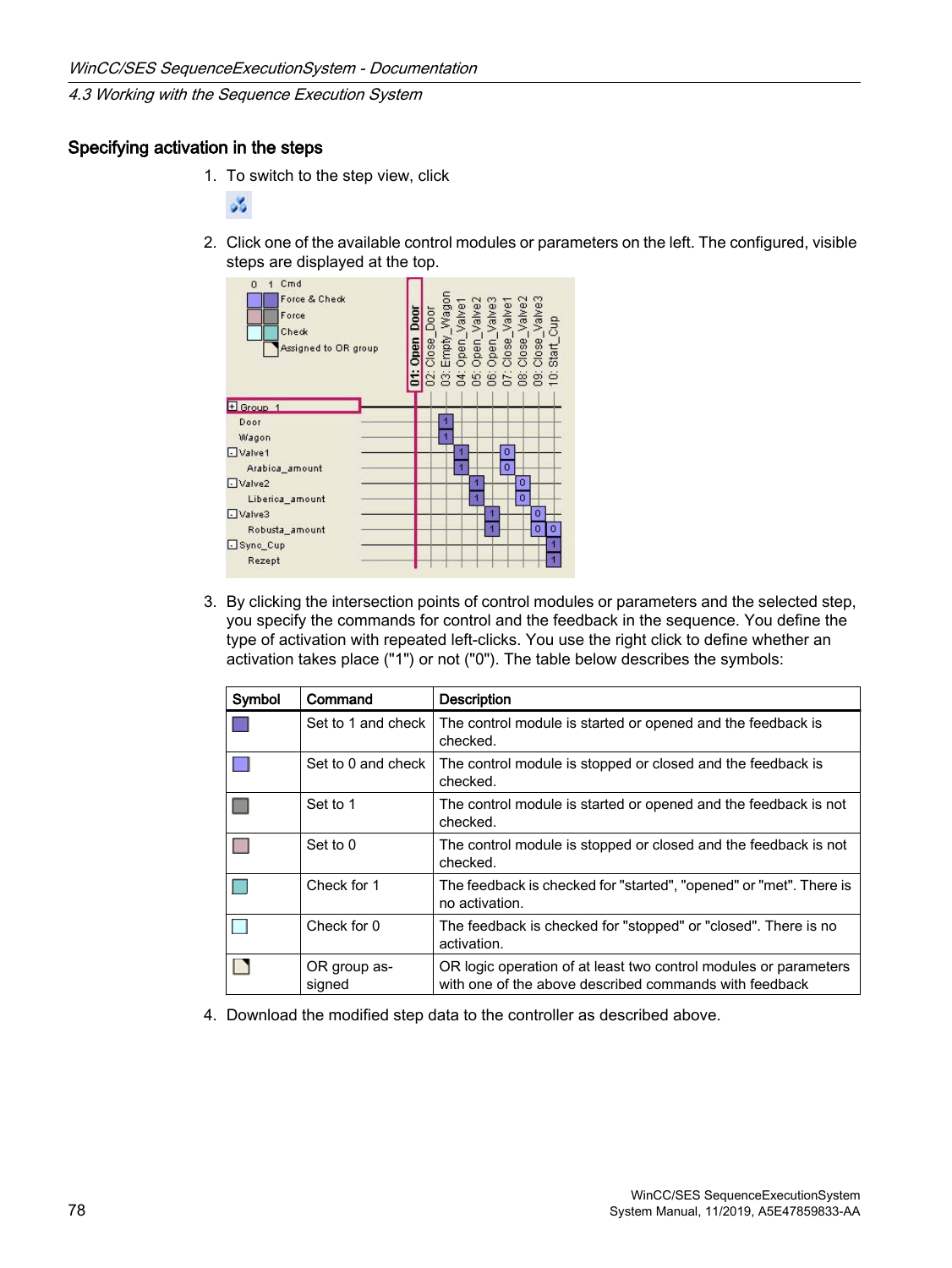### <span id="page-78-0"></span>Specify conditional jumps

- 1. To switch to the jump table view, click
	-
- 2. On the left, click the "EVENT\_xx" events for which you want to define jumps. The configured, visible steps are displayed at the top.

| л         | 01: Open Door<br>Close_Door<br>$\ddot{0}$<br>$\tilde{\mathbf{2}}$ | Empt_Wagon<br>Coen_Valve1<br>Coen_Valve2<br>Coen_Valve3<br>Close_Valve2<br>Close_Valve2<br>Close_Valve3<br>04:<br>$\ddot{6}$<br>$\ddot{S}$ | Start_Cup<br>10 <sub>i</sub><br>ġ<br>$07$ :<br>ġ |
|-----------|-------------------------------------------------------------------|--------------------------------------------------------------------------------------------------------------------------------------------|--------------------------------------------------|
| EVENT 01  | 03                                                                |                                                                                                                                            |                                                  |
| EVENT_02  |                                                                   | 01                                                                                                                                         | 01                                               |
| EVENT_03  |                                                                   |                                                                                                                                            |                                                  |
| EVENT_04  | 01                                                                |                                                                                                                                            |                                                  |
| EVENT_05  | 01                                                                | 01                                                                                                                                         | 01                                               |
| EVENT_06  | 01                                                                |                                                                                                                                            |                                                  |
| EVENT_07  | O1                                                                |                                                                                                                                            |                                                  |
| EVENT_08  | 01                                                                |                                                                                                                                            |                                                  |
| EVENT_09  | 01                                                                |                                                                                                                                            |                                                  |
| EVENT_RB1 | 01                                                                |                                                                                                                                            |                                                  |
| EVENT_RB2 |                                                                   |                                                                                                                                            |                                                  |
|           |                                                                   |                                                                                                                                            |                                                  |

 $\blacksquare$ 

- 3. You specify the step for the jump clicking in the intersection point of "EVENT\_xx" and a selected step. For example, if "Event\_01" occurs at step "2", a jump is made to destination step "1".
- 4. With "Event\_RB1" you determine the return jump to the sequence step that is to be run next.
- 5. Download the configuration of the conditional jumps to the controller using the button



#### Analysis of the runtime behavior

WinCC provides tools to analyze the runtime behavior, for example in the case of an error. The diagnostic windows "GSC Runtime" and "GSC Diagnostics" support you during troubleshooting in scripts. Additional information is available in the WinCC Information System in the chapter "Runtime behavior of actions".

#### See also

[How to operate the SES in runtime](#page-73-0) (Page [74](#page-73-0)) [How to configure special sequences](#page-65-0) (Page [66](#page-65-0))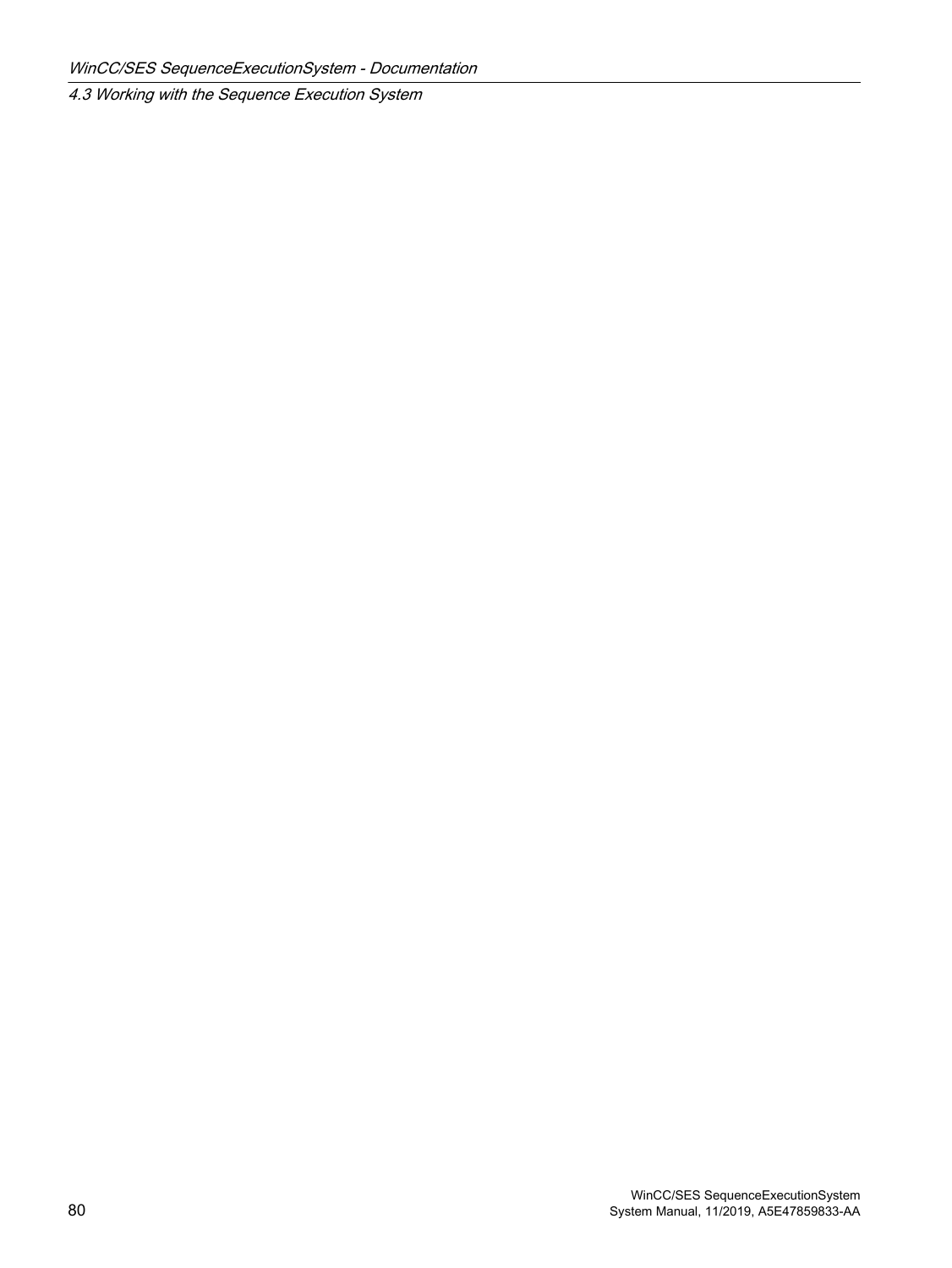# Index

#### "

"Sequence" parameter type, [64](#page-63-0) "SES\_JUMP" function block, [49](#page-48-0)

### A

Aborted, [29](#page-28-0) Aborting, [29,](#page-28-0) [66](#page-65-0) Administrator, [69](#page-68-0), [76](#page-75-0) Archive on Demand, [44](#page-43-0) Authorization level, [69](#page-68-0)

# B

BA\_CTRL, [27](#page-26-0) BAID\_ST, [32](#page-31-0) Batch data, [44](#page-43-0) BatchID Error, [30](#page-29-0) BatchID generator, [32](#page-31-0) BSEND/BRCV, [31](#page-30-0)

# $\mathbf C$

Changing the operating mode, [45](#page-44-0) Character length, [58](#page-57-0) Check for 0, [62](#page-61-0) Check for 0 (OR), [62](#page-61-0) Check for 1, [62](#page-61-0) Check for 1 (OR), [62](#page-61-0) Commands, [62](#page-61-0) Completed, [28](#page-27-0) Completing, [28,](#page-27-0) [66](#page-65-0) Conditional jumps, [61](#page-60-0) Configuration, [63](#page-62-0) Configuring in Runtime, [79](#page-78-0) Configuration limits, [22](#page-21-0) Configuration overview, [24](#page-23-0) Configuration requirements, [24](#page-23-0) Configuration Studio, [57](#page-56-0) Connection, [58](#page-57-0) Connection number, [59](#page-58-0) Control module commands, [62](#page-61-0) Control modules Parameter, [60](#page-59-0) Reset, [46](#page-45-0)

Creating steps, [61](#page-60-0) CTRL\_C\_0, [78](#page-77-0) CTRL\_C\_1, [78](#page-77-0) CTRL\_F\_0, [78](#page-77-0) CTRL\_F\_1, [78](#page-77-0) CTRL\_F\_C\_0, [78](#page-77-0) CTRL\_F\_C\_1, [78](#page-77-0) Customer support, (See support)

### D

Data block, [37](#page-36-0) Batch data, [44](#page-43-0) Sequence data, [37](#page-36-0) Data transmission, [30](#page-29-0) DBNO\_JUMP, [32](#page-31-0) DBNO\_R1, [32](#page-31-0), [37](#page-36-0) DBNO\_RD, [32](#page-31-0) **Diagnostics** Support request, [18](#page-17-0)

### E

Error report, (See support) Event\_EXT, [50](#page-49-0) Event RB1, [50](#page-49-0) Event\_xx, [50](#page-49-0) Events, [61](#page-60-0), [73](#page-72-0)

# F

FAQ, (See support) FB\_AUTO, [32](#page-31-0) FB\_IN, [32](#page-31-0) FB\_LOCK, [32](#page-31-0) Function block "SES\_PHC", [32](#page-31-0)

### G

Graphics Designer, [68](#page-67-0) Group, [57](#page-56-0)

### H

Held, [28](#page-27-0), [29](#page-28-0) Holding, [28](#page-27-0), [66](#page-65-0)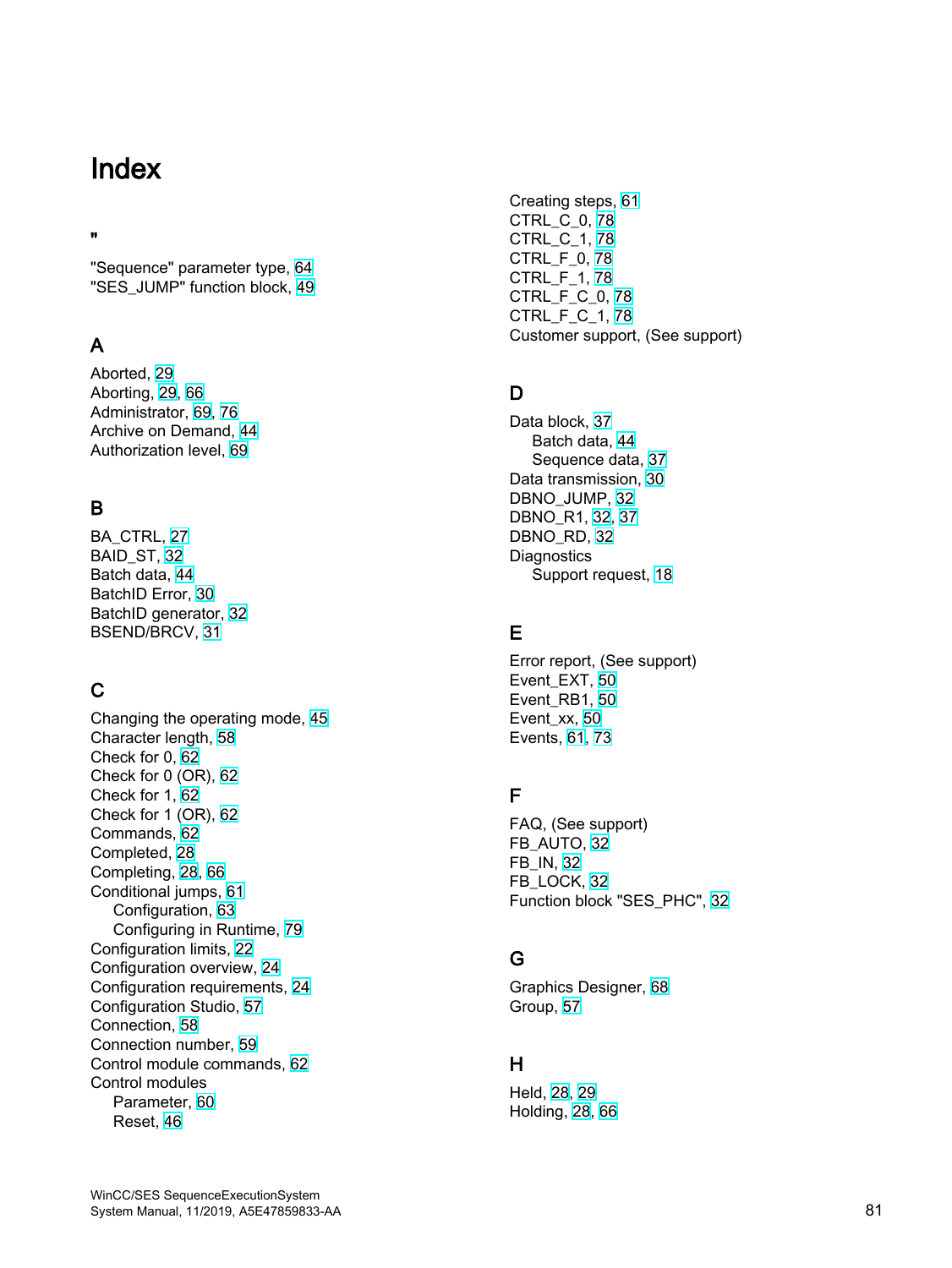# I

I\_ARCONDEMAND, [44](#page-43-0) I\_AUTMAN, [45](#page-44-0) I\_RESMODE, [46](#page-45-0) I\_TRNSMODE, [46](#page-45-0) Idle, [28](#page-27-0) IREQ\_OP, [65](#page-64-0)

# J

Jump table, [49](#page-48-0), [73](#page-72-0) Overview, [50](#page-49-0) Priority, [50](#page-49-0)

### L

L, [71](#page-70-0) L\_FCT\_SET, [46](#page-45-0) Language support, [67](#page-66-0) Length conventions of names, [58](#page-57-0)

### M

M, [71](#page-70-0) Manual jump, [46](#page-45-0), [70](#page-69-0), [75](#page-74-0)

### O

Observer, [69](#page-68-0) Online support, (See support) Operating mode, [75](#page-74-0) Operator, [69,](#page-68-0) [76](#page-75-0) Operator input request, [65](#page-64-0) Configuration, [65](#page-64-0) Operator online, [69](#page-68-0) OR logic operation, [62](#page-61-0) OS interface, [30](#page-29-0) Overview, [21](#page-20-0)

### P

Parameter, [39,](#page-38-0) [60](#page-59-0) Parameter commands, [62](#page-61-0) Parameter type, [60](#page-59-0) Parameter types, [39](#page-38-0) Parameter view, [74](#page-73-0) Position, [62,](#page-61-0) [64](#page-63-0)

Process picture, [68](#page-67-0), [74](#page-73-0), [76](#page-75-0)

# Q

Q\_CMD, [32](#page-31-0) QACK\_OP, [65](#page-64-0) QRESULT, [39](#page-38-0) QSTATUS States, [35](#page-34-0) QSYNC\_POINT, [49](#page-48-0)

# R

R\_ID, [58](#page-57-0) Raw data tag, [58](#page-57-0) Ready to complete, [28](#page-27-0) Recipe Request Error, [30](#page-29-0) Request BatchID, [28,](#page-27-0) [30](#page-29-0) Resuming, [29](#page-28-0), [66](#page-65-0) Return jump, [61](#page-60-0) RT, [71](#page-70-0) RTFeedback, [71](#page-70-0) Running, [28,](#page-27-0) [29](#page-28-0) Runtime Configure sequence, [76](#page-75-0) Runtime response Diagnostics, [79](#page-78-0) Runtime view, [71](#page-70-0)

# S

sb\_REQ\_OK, [31](#page-30-0) sbEndFct, [45](#page-44-0) sbENSAC, [45](#page-44-0) Sequence Changing, [76](#page-75-0) Data block, [31](#page-30-0) Resuming, [46](#page-45-0) Status change, [27](#page-26-0) Sequence data Transferring, [31](#page-30-0) Sequence Execution System, [52](#page-51-0), [54](#page-53-0) Editor, [52](#page-51-0) Find, [55](#page-54-0) Properties dialog, [57](#page-56-0) Shortcut menu, [55](#page-54-0) Working in the editor, [54](#page-53-0) Sequences, [64](#page-63-0) Configuration, [63](#page-62-0) Creating, [64](#page-63-0) Order, [64](#page-63-0)